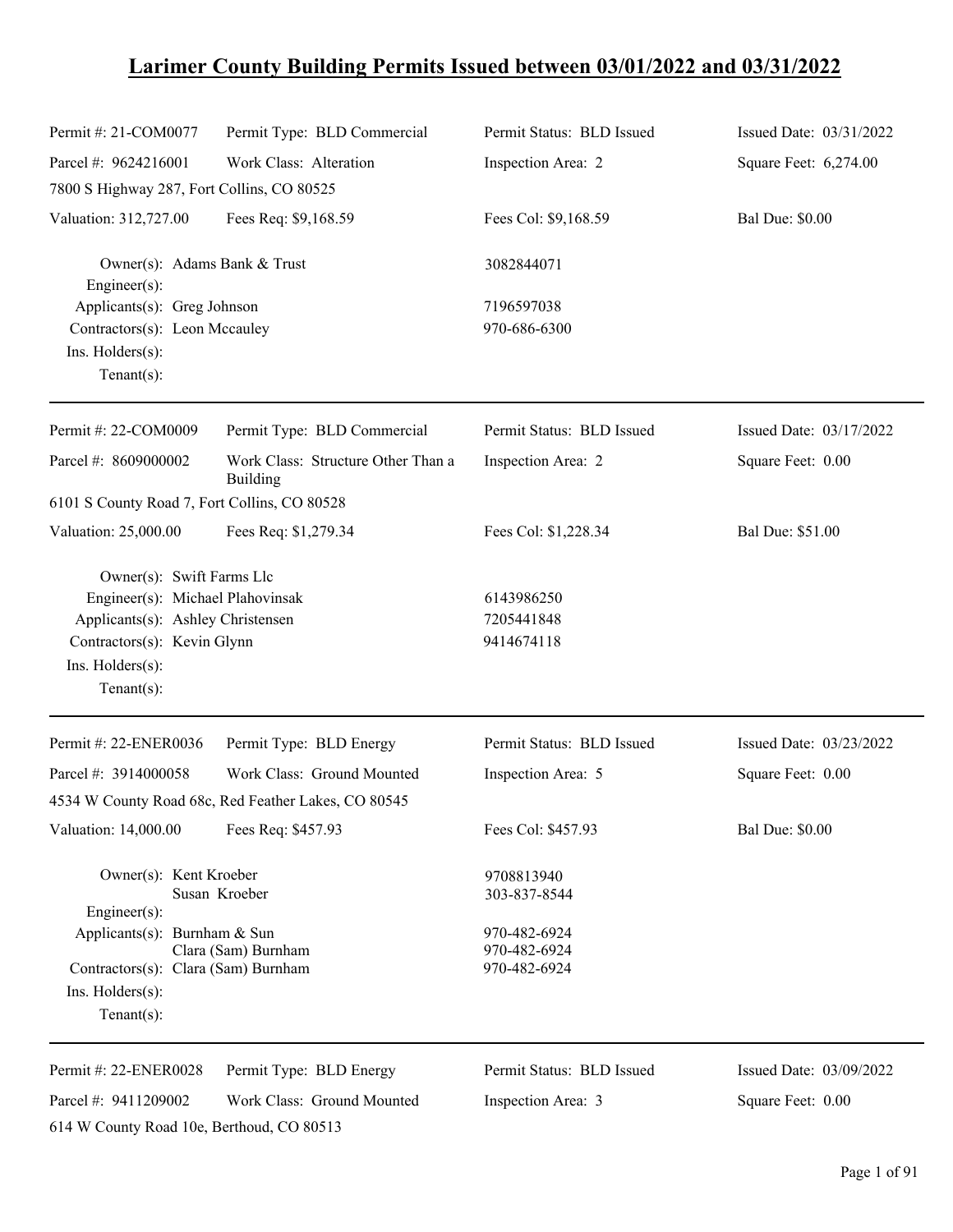| Valuation: 25,633.00                                                                                                                                             | Fees Req: \$500.00            | Fees Col: \$500.00                                   | <b>Bal Due: \$0.00</b>  |  |
|------------------------------------------------------------------------------------------------------------------------------------------------------------------|-------------------------------|------------------------------------------------------|-------------------------|--|
| Owner(s): Dan Megenhardt<br>$Engineering(s)$ :                                                                                                                   | Paula Megenhardt              | 9704121325<br>9704121325                             |                         |  |
| Applicants(s): Rick Pike<br>Contractors(s):<br>Ins. Holders(s):<br>$Tenant(s)$ :                                                                                 |                               | 970-482-7652                                         |                         |  |
| Permit #: 22-ENER0015                                                                                                                                            | Permit Type: BLD Energy       | Permit Status: BLD LOC                               | Issued Date: 03/02/2022 |  |
| Parcel #: 0823006701                                                                                                                                             | Work Class: Ground Mounted    | Inspection Area: 1                                   | Square Feet: 0.00       |  |
| 54 Rist View Rd, Bellvue, CO 80512                                                                                                                               |                               |                                                      |                         |  |
| Valuation: 32,042.80                                                                                                                                             | Fees Req: \$500.00            | Fees Col: \$500.00                                   | <b>Bal Due: \$0.00</b>  |  |
| Owner(s): Louis Mercurio<br>Engineer(s):                                                                                                                         | Julie Mercurio                | 9702224740<br>9702225564                             |                         |  |
| Applicants(s): Rick Pike<br><b>Rick Pike</b><br>Contractors(s):<br>Ins. $H$ olders $(s)$ :<br>$Tenant(s)$ :                                                      |                               | 970-482-7652<br>970-482-7652                         |                         |  |
| Permit #: 22-ENER0040                                                                                                                                            | Permit Type: BLD Energy       | Permit Status: BLD Issued                            | Issued Date: 03/15/2022 |  |
| Parcel #: 9708100036                                                                                                                                             | Work Class: Roof/Wall Mounted | Inspection Area: 2                                   | Square Feet: 0.00       |  |
| 221 N Overland Trl, Fort Collins, CO 80521                                                                                                                       |                               |                                                      |                         |  |
| Valuation: 5,220.00                                                                                                                                              | Fees Req: \$215.15            | Fees Col: \$215.15                                   | <b>Bal Due: \$0.00</b>  |  |
| Owner(s): Larry Holgerson<br>Engineer(s): Robert Smythe<br>Applicants(s): Larry Holgerson<br>Contractors(s): James Hickman<br>Ins. Holders(s):<br>Tenant $(s)$ : |                               | 9702145539<br>9257873067<br>9702145539<br>8017835959 |                         |  |
| Permit #: 22-ENER0035                                                                                                                                            | Permit Type: BLD Energy       | Permit Status: BLD LOC                               | Issued Date: 03/15/2022 |  |
| Parcel #: 9703300013                                                                                                                                             | Work Class: Roof/Wall Mounted | Inspection Area: 1                                   | Square Feet: 0.00       |  |
| 1930 Sterling Ln, Fort Collins, CO 80521                                                                                                                         |                               |                                                      |                         |  |
| Valuation: 10,000.00                                                                                                                                             | Fees Req: \$311.53            | Fees Col: \$311.53                                   | <b>Bal Due: \$0.00</b>  |  |
| Owner(s): Karina Branson                                                                                                                                         | Spencer Branson               | 7203134150                                           |                         |  |
| Engineer(s):<br>Applicants(s): Spencer Branson<br>Contractors(s):                                                                                                |                               | 7203134150                                           |                         |  |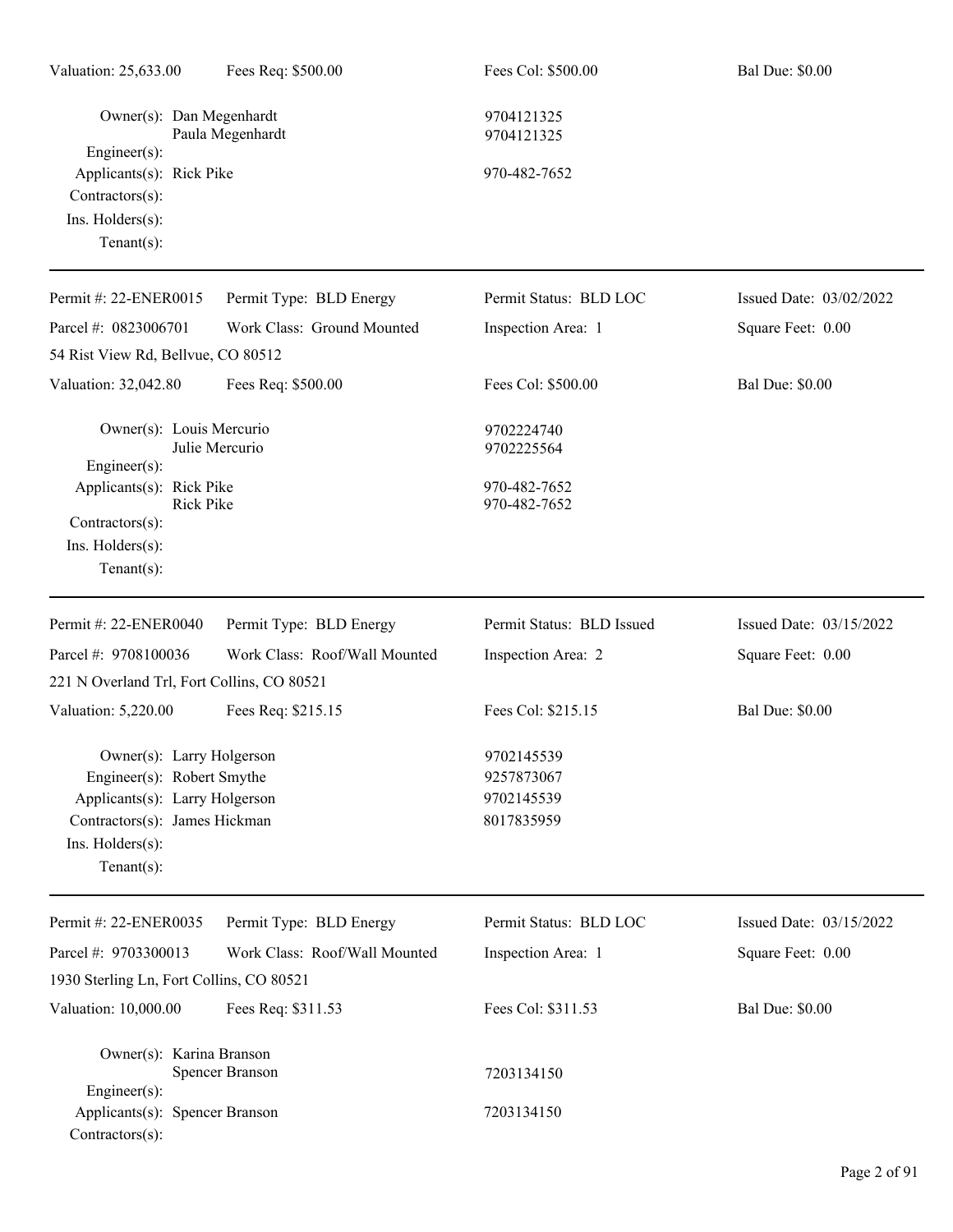Ins. Holders(s): Tenant(s):

| Permit #: 22-ENER0016                              | Permit Type: BLD Energy       | Permit Status: BLD Issued | Issued Date: 03/04/2022 |
|----------------------------------------------------|-------------------------------|---------------------------|-------------------------|
| Parcel #: 8920000005                               | Work Class: Roof/Wall Mounted | Inspection Area: 1        | Square Feet: 0.00       |
| 10166 N County Road 11, Wellington, CO 80549       |                               |                           |                         |
| Valuation: 60,320.00                               | Fees Req: \$500.00            | Fees Col: \$500.00        | <b>Bal Due: \$0.00</b>  |
| Owner(s): Robert Miller<br>Engineer(s): Josh Meade |                               | 9705689120                |                         |
| Applicants(s): Matthew Callen                      |                               | 5706876806                |                         |
| Contractors(s): Adrian Buck                        |                               | 5706876806                |                         |
| Ins. Holders(s):                                   |                               |                           |                         |
| Tenant $(s)$ :                                     |                               |                           |                         |
| Permit #: 22-ENER0030                              | Permit Type: BLD Energy       | Permit Status: BLD Issued | Issued Date: 03/25/2022 |
| Parcel #: 9434306001                               | Work Class: Roof/Wall Mounted | Inspection Area: 3        | Square Feet: 0.00       |
| 2333 S Highway 287, Berthoud, CO 80513             |                               |                           |                         |
| Valuation: 20,256.00                               | Fees Req: \$500.00            | Fees Col: \$500.00        | <b>Bal Due: \$0.00</b>  |
| Owner(s): Aaron Adamson                            |                               | 3035183962                |                         |
| Engineer(s): Paul Zacher                           |                               | 9169613960                |                         |
| Applicants(s): Scott Harris                        |                               | 3034745480                |                         |
| Contractors(s): Daniel Knox                        |                               | 3034745480                |                         |
| Ins. Holders(s):                                   |                               |                           |                         |
| Tenant $(s)$ :                                     |                               |                           |                         |
| Permit #: 22-ENER0021                              | Permit Type: BLD Energy       | Permit Status: BLD LOC    | Issued Date: 03/09/2022 |
| Parcel #: 9636124007                               | Work Class: Roof/Wall Mounted | Inspection Area: 2        | Square Feet: 0.00       |
| 5507 N Saint Louis Ave, Loveland, CO 80538         |                               |                           |                         |
| Valuation: 16,479.00                               | Fees Req: \$480.21            | Fees Col: \$480.21        | <b>Bal Due: \$0.00</b>  |
| Owner(s): Kurt Pflock                              |                               | 9703103501                |                         |
| Engineer(s): Eric Sumsion                          |                               | 8019901775                |                         |
| Applicants(s): Solar Power Pros Inc                |                               | 3032500682                |                         |
| $Contractors(s)$ :                                 |                               |                           |                         |
| Ins. Holders(s):                                   |                               |                           |                         |
| Tenant $(s)$ :                                     |                               |                           |                         |
| Permit #: 22-ENER0027                              | Permit Type: BLD Energy       | Permit Status: BLD Issued | Issued Date: 03/15/2022 |
| Parcel #: 8825000033                               | Work Class: Roof/Wall Mounted | Inspection Area: 1        | Square Feet: 0.00       |
| 6340 E County Road 52, Fort Collins, CO 80524      |                               |                           |                         |
| Valuation: 26,730.00                               | Fees Req: \$500.00            | Fees Col: \$500.00        | <b>Bal Due: \$0.00</b>  |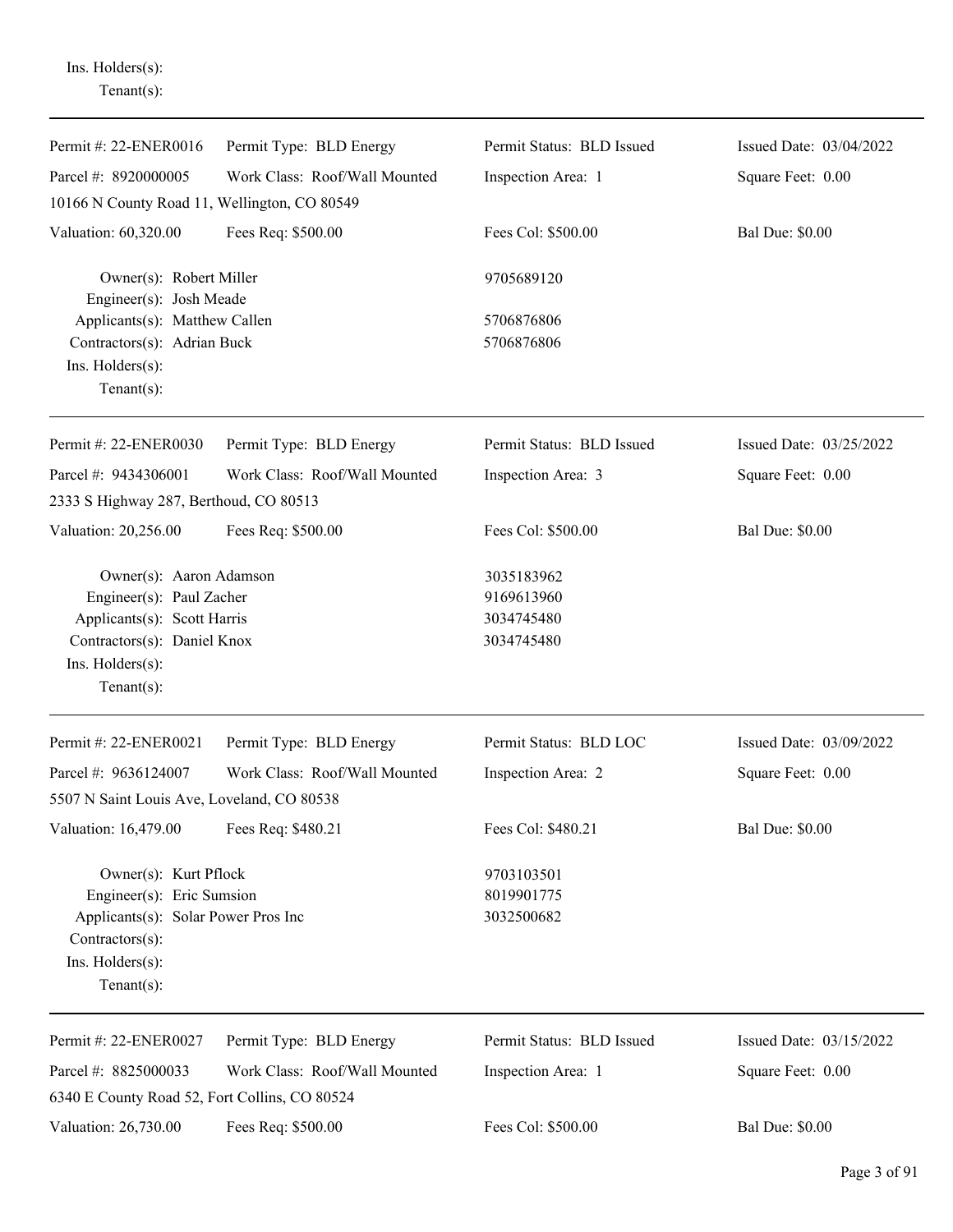| Owner(s): Evan Reed<br>Tory Reed<br>Engineer(s): Dunley Stults<br>Applicants(s): Justin Baker<br>Contractors(s): Justin Baker<br>Ins. Holders(s):<br>$Tenant(s)$ : |                               | 9703105275<br>9709003040<br>9709003040               |                         |
|--------------------------------------------------------------------------------------------------------------------------------------------------------------------|-------------------------------|------------------------------------------------------|-------------------------|
| Permit #: 22-ENER0038                                                                                                                                              | Permit Type: BLD Energy       | Permit Status: BLD Issued                            | Issued Date: 03/16/2022 |
| Parcel #: 9733426022                                                                                                                                               | Work Class: Roof/Wall Mounted | Inspection Area: 2                                   | Square Feet: 0.00       |
| 2509 Bedford Ct, Fort Collins, CO 80526                                                                                                                            |                               |                                                      |                         |
| Valuation: 18,000.00                                                                                                                                               | Fees Req: \$500.00            | Fees Col: \$500.00                                   | <b>Bal Due: \$0.00</b>  |
| Owner(s): Lynn Rubright<br>Engineer(s):<br>Applicants(s): Ian Skor                                                                                                 |                               | 9708884763                                           |                         |
| Contractors(s): Andrew Lyle<br>Ins. Holders(s):<br>Tenant $(s)$ :                                                                                                  |                               | 9136608581                                           |                         |
| Permit #: 22-ENER0017                                                                                                                                              | Permit Type: BLD Energy       | Permit Status: BLD LOC                               | Issued Date: 03/08/2022 |
| Parcel #: 9636123001                                                                                                                                               | Work Class: Roof/Wall Mounted | Inspection Area: 2                                   | Square Feet: 0.00       |
| 832 E 57th St, Loveland, CO 80538                                                                                                                                  |                               |                                                      |                         |
| Valuation: 20,026.00                                                                                                                                               | Fees Req: \$500.00            | Fees Col: \$500.00                                   | <b>Bal Due: \$0.00</b>  |
| Owner(s): Dustin West<br>Engineer(s): Vincent Mwumvaneza<br>Applicants(s): Erik Roth<br>Contractors(s): Erik Roth<br>$Ins.$ Holders $(s)$ :<br>Tenant $(s)$ :      |                               | 9702273422<br>9512545655<br>7203650255<br>7203650255 |                         |
| Permit #: 22-ENER0023                                                                                                                                              | Permit Type: BLD Energy       | Permit Status: BLD Issued                            | Issued Date: 03/07/2022 |
| Parcel #: 9519406016<br>809 Willowrock Dr, Loveland, CO 80537                                                                                                      | Work Class: Roof/Wall Mounted | Inspection Area: 3                                   | Square Feet: 0.00       |
| Valuation: 34,053.00                                                                                                                                               | Fees Req: \$500.00            | Fees Col: \$500.00                                   | <b>Bal Due: \$0.00</b>  |
| Owner(s): Gregory Herzog<br>Engineer(s): Josh Meade                                                                                                                |                               | 9706170073                                           |                         |
| Applicants(s): Adrian Buck<br>Contractors(s):<br>Ins. Holders(s):<br>Tenant $(s)$ :                                                                                | Matthew Callen                | 5706876806<br>5706876806                             |                         |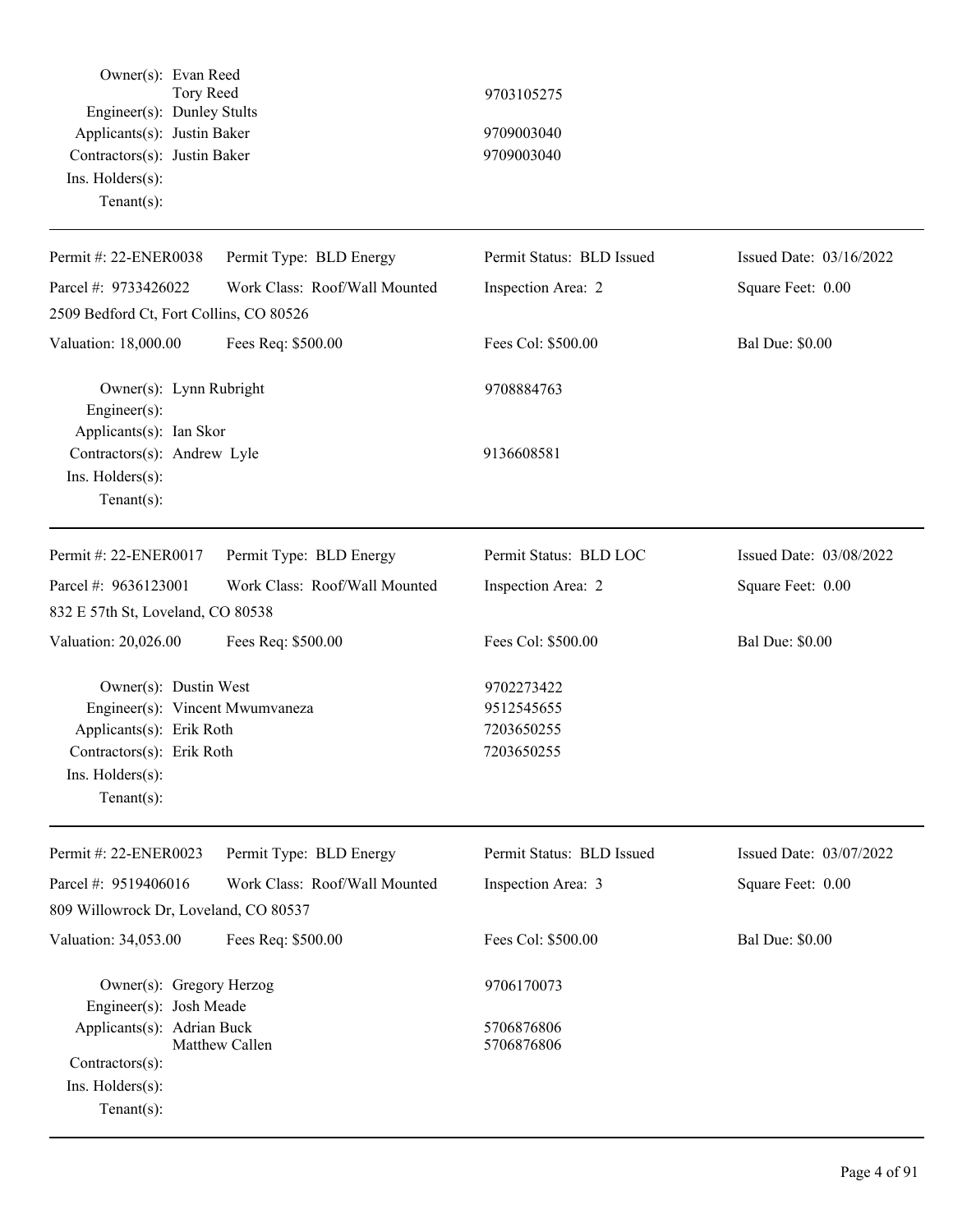| Permit #: 22-ENER0031                                                                                           | Permit Type: BLD Energy       | Permit Status: BLD Resubmittal Issued Issued Date: 03/16/2022 |                         |
|-----------------------------------------------------------------------------------------------------------------|-------------------------------|---------------------------------------------------------------|-------------------------|
| Parcel #: 8716218024                                                                                            | Work Class: Roof/Wall Mounted | Inspection Area: 2                                            | Square Feet: 0.00       |
| 3423 Surrey Ln, Fort Collins, CO 80524                                                                          |                               |                                                               |                         |
| Valuation: 21,000.00                                                                                            | Fees Req: \$551.00            | Fees Col: \$551.00                                            | <b>Bal Due: \$0.00</b>  |
| Owner(s): Gail Werth<br>Engineer(s): Arash Zandieh<br>Applicants(s): Ian Skor                                   |                               | 9703104991<br>9016920431                                      |                         |
| Contractors(s): Andrew Lyle<br>Ins. Holders(s):<br>Tenant $(s)$ :                                               |                               | 9136608581                                                    |                         |
| Permit #: 22-ENER0022                                                                                           | Permit Type: BLD Energy       | Permit Status: BLD LOC                                        | Issued Date: 03/04/2022 |
| Parcel #: 9704315002                                                                                            | Work Class: Roof/Wall Mounted | Inspection Area: 1                                            | Square Feet: 0.00       |
| 740 Havel Ave, Fort Collins, CO 80521                                                                           |                               |                                                               |                         |
| Valuation: 24,600.00                                                                                            | Fees Req: \$500.00            | Fees Col: \$500.00                                            | <b>Bal Due: \$0.00</b>  |
| Owner(s): Dave Mccomb<br>Engineer(s):                                                                           |                               | 9709889059                                                    |                         |
| Applicants(s): Matt Scherer<br>Craig Zobec<br>Contractors(s): Craig Zobec<br>Ins. Holders(s):<br>Tenant $(s)$ : |                               | 970-988-5682<br>3035257252<br>3035257252                      |                         |
| Permit #: 22-ENER0029                                                                                           | Permit Type: BLD Energy       | Permit Status: BLD LOC                                        | Issued Date: 03/16/2022 |
| Parcel #: 2924306007<br>69 Parkview Peak Dr, Livermore, CO 80536                                                | Work Class: Roof/Wall Mounted | Inspection Area: 5                                            | Square Feet: 0.00       |
| Valuation: 18,630.00                                                                                            | Fees Req: \$500.00            | Fees Col: \$500.00                                            | <b>Bal Due: \$0.00</b>  |
| Owner(s): Jodi Newby<br>Jason Newby<br>Engineer(s):                                                             |                               | 9705905240<br>9705905240                                      |                         |
| Applicants(s): Davis Clayton<br>Contractors(s): Ray Williams<br>Ins. Holders(s):<br>Tenant $(s)$ :              |                               | 9193067955<br>7207089723                                      |                         |
| Permit #: 22-ENER0032                                                                                           | Permit Type: BLD Energy       | Permit Status: BLD Issued                                     | Issued Date: 03/25/2022 |
| Parcel #: 9828400006                                                                                            | Work Class: Roof/Wall Mounted | Inspection Area: 1                                            | Square Feet: 0.00       |
| 2100 W County Road 54g, Fort Collins, CO 80524                                                                  |                               |                                                               |                         |
| Valuation: 40,000.00                                                                                            | Fees Req: \$500.00            | Fees Col: \$500.00                                            | <b>Bal Due: \$0.00</b>  |
| Owner(s): Nicolas Koontz                                                                                        |                               | 9702178964                                                    |                         |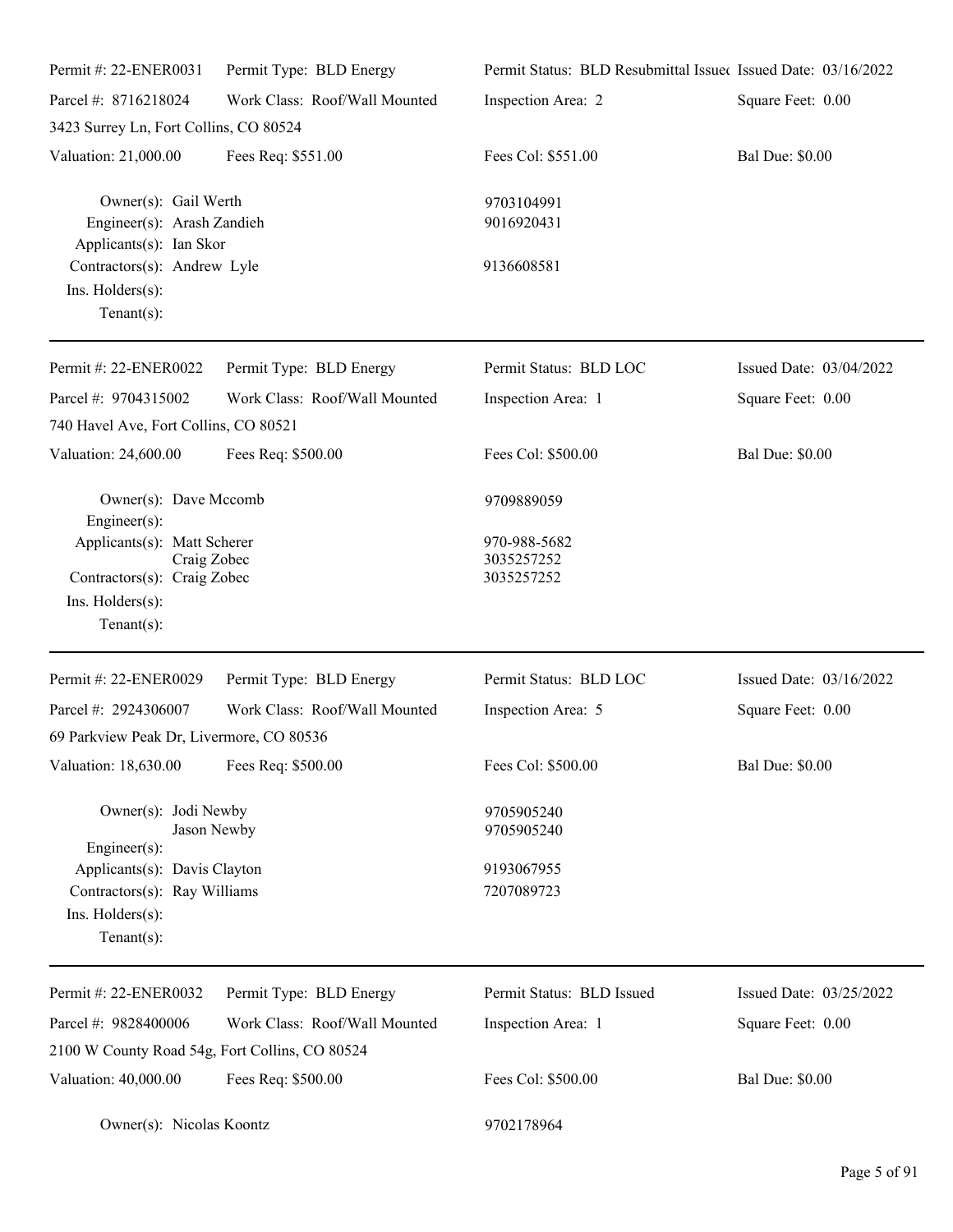Engineer(s): Applicants(s): Ian Skor Contractors(s): Andrew Lyle 9136608581 Ins. Holders(s): Tenant(s):

| Permit #: 22-ENER0007                                                                                                                                                               | Permit Type: BLD Energy       | Permit Status: BLD Issued                                            | Issued Date: 03/03/2022 |
|-------------------------------------------------------------------------------------------------------------------------------------------------------------------------------------|-------------------------------|----------------------------------------------------------------------|-------------------------|
| Parcel #: 9505408004                                                                                                                                                                | Work Class: Roof/Wall Mounted | Inspection Area: 2                                                   | Square Feet: 0.00       |
| 3554 Backbone Dr, Loveland, CO 80538                                                                                                                                                |                               |                                                                      |                         |
| Valuation: 40,263.00                                                                                                                                                                | Fees Req: \$500.00            | Fees Col: \$500.00                                                   | <b>Bal Due: \$0.00</b>  |
| Owner(s): Ray Aley<br>Engineer(s): Christopher Schabron<br>Applicants(s): Collins Control & Electric<br>Contractors(s): Douglas Medina<br>Ins. $H$ olders $(s)$ :<br>Tenant $(s)$ : | Andrew Luehring               | 5185691256<br>3077605661<br>9705671787<br>9706585596<br>970-658-6759 |                         |
| Permit #: 22-ENER0020                                                                                                                                                               | Permit Type: BLD Energy       | Permit Status: BLD Issued                                            | Issued Date: 03/04/2022 |
| Parcel #: 1707000008                                                                                                                                                                | Work Class: Roof/Wall Mounted | Inspection Area: 6                                                   | Square Feet: 0.00       |
| 2507 Spencer Mountain Rd, Bellvue, CO 80512                                                                                                                                         |                               |                                                                      |                         |
| Valuation: 17,400.00                                                                                                                                                                | Fees Req: \$500.00            | Fees Col: \$500.00                                                   | <b>Bal Due: \$0.00</b>  |
| Owner(s): Jacqueline McNally<br>Engineer(s): Kelly Springer<br>Applicants(s): Michael Younghans<br>Contractors(s): Michael Younghans<br>Ins. Holders(s):<br>Tenant $(s)$ :          |                               | 8019901775<br>9704812889<br>9704812889                               |                         |
| Permit #: 22-ENER0025                                                                                                                                                               | Permit Type: BLD Energy       | Permit Status: BLD Issued                                            | Issued Date: 03/11/2022 |
| Parcel #: 9734214091                                                                                                                                                                | Work Class: Roof/Wall Mounted | Inspection Area: 2                                                   | Square Feet: 0.00       |
| 3604 Capitol Dr, Fort Collins, CO 80526                                                                                                                                             |                               |                                                                      |                         |
| Valuation: 26,363.00                                                                                                                                                                | Fees Req: \$500.00            | Fees Col: \$500.00                                                   | <b>Bal Due: \$0.00</b>  |
| Owner(s): Kevin Love<br>Engineer(s): Scott Wyssling<br>Applicants(s): Thomas Porter<br>Contractors(s): Thomas Porter<br>Ins. Holders(s):<br>Tenant $(s)$ :                          |                               | 2018743483<br>4802266769<br>4802266769                               |                         |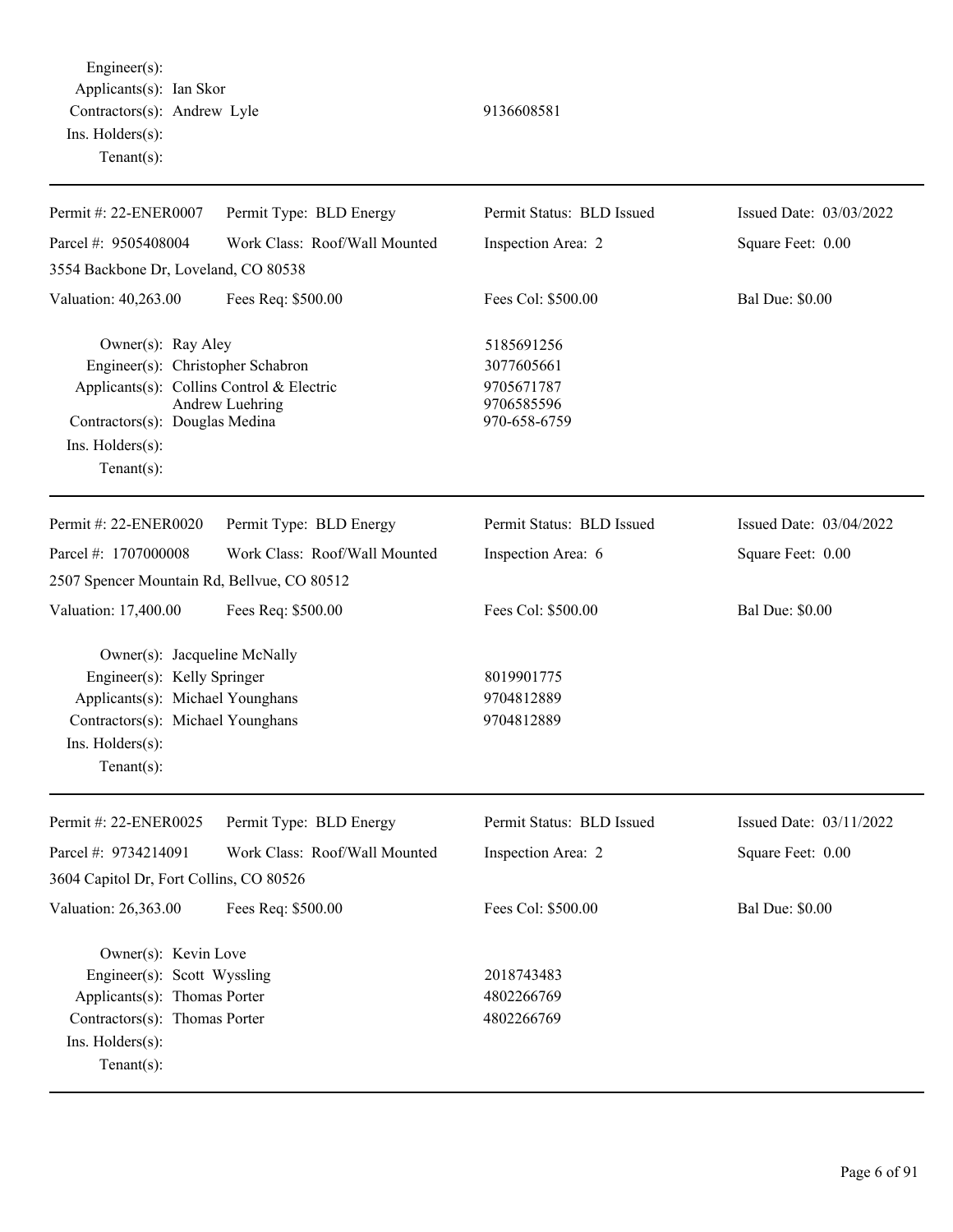| Permit #: 22-ENER0037                                                                    | Permit Type: BLD Energy        | Permit Status: BLD Issued    | Issued Date: 03/16/2022 |
|------------------------------------------------------------------------------------------|--------------------------------|------------------------------|-------------------------|
| Parcel #: 9703105006                                                                     | Work Class: Roof/Wall Mounted  | Inspection Area: 1           | Square Feet: 0.00       |
| 1229 Harris Dr, Fort Collins, CO 80524                                                   |                                |                              |                         |
| Valuation: 24,000.00                                                                     | Fees Req: \$500.00             | Fees Col: \$500.00           | <b>Bal Due: \$0.00</b>  |
| Owner(s): Adrianne Jurgenson<br>Engineer(s): Arash Zandieh<br>Applicants(s): Ian Skor    |                                | 970-214-9541<br>9016920431   |                         |
| Contractors(s): Andrew Lyle<br>Ins. Holders(s):<br>Tenant $(s)$ :                        |                                | 9136608581                   |                         |
| Permit #: 22-MISC0425                                                                    | Permit Type: BLD Miscellaneous | Permit Status: BLD Issued    | Issued Date: 03/15/2022 |
| Parcel #: 0819000044<br>11900 Rist Canyon Rd, Bellvue, CO 80512                          | Work Class: Boiler             | Inspection Area: 1           | Square Feet: 0.00       |
| Valuation: 13,777.00                                                                     | Fees Req: \$290.48             | Fees Col: \$290.48           | <b>Bal Due: \$0.00</b>  |
| Owner(s): Lyle Benson<br>Engineer(s):                                                    |                                | $(303)$ 932-2090             |                         |
| Applicants(s): Morgan Lopez<br>Contractors(s):                                           | Mark Lancaster                 | 9702156539<br>9705560544     |                         |
| Ins. Holders(s):<br>Tenant $(s)$ :                                                       |                                |                              |                         |
| Permit #: 22-MISC0501                                                                    | Permit Type: BLD Miscellaneous | Permit Status: BLD Issued    | Issued Date: 03/28/2022 |
| Parcel #: 3435200909                                                                     | Work Class: Boiler             | Inspection Area: 4           | Square Feet: 0.00       |
| 7400 Highway 7, Estes Park, CO 80517                                                     |                                |                              |                         |
| Valuation: 13,157.00                                                                     | Fees Req: \$290.48             | Fees Col: \$290.48           | <b>Bal Due: \$0.00</b>  |
| Owner(s): Annunciation Heights<br>$Engineering(s)$ :                                     |                                | 9705865689                   |                         |
| Applicants(s): Gary Lee<br>Contractors(s): Gary Lee<br>Ins. Holders(s):<br>$Tenant(s)$ : |                                | 970-586-1085<br>970-586-1085 |                         |
| Permit #: 22-MISC0481                                                                    | Permit Type: BLD Miscellaneous | Permit Status: BLD Issued    | Issued Date: 03/24/2022 |
| Parcel #: 8706205005                                                                     | Work Class: Boiler             | Inspection Area: 1           | Square Feet: 0.00       |
| 1208 Forest Hills Ln, Fort Collins, CO 80524                                             |                                |                              |                         |
| Valuation: 19,369.97                                                                     | Fees Req: \$414.96             | Fees Col: \$414.96           | <b>Bal Due: \$0.00</b>  |
| Owner(s): Brian Parsonnet<br>Engineer(s):                                                |                                | 970-567-4445                 |                         |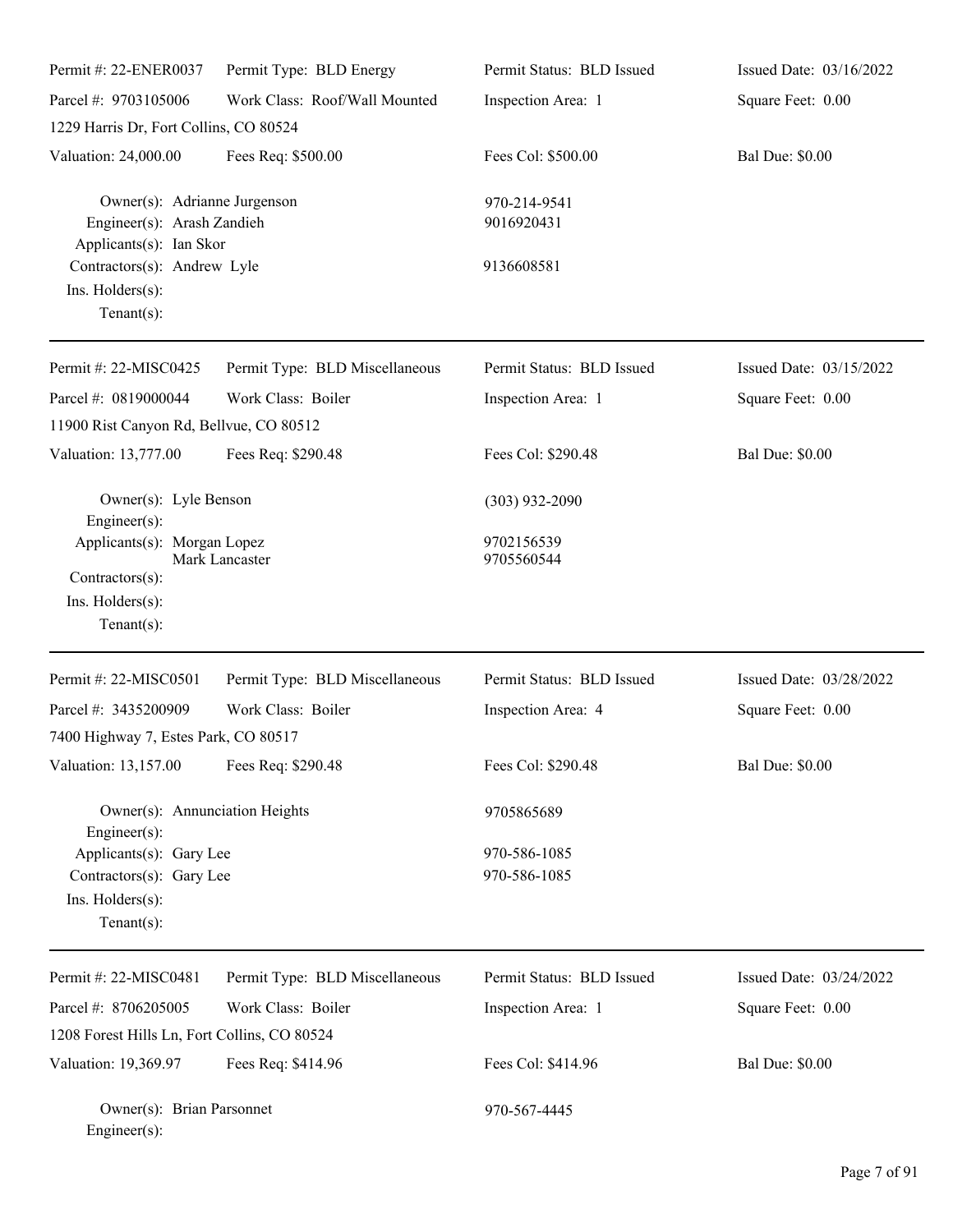Ins. Holders(s): Tenant(s):

| Tenant $(s)$ :                   |                                |                        |                         |
|----------------------------------|--------------------------------|------------------------|-------------------------|
| Permit #: 22-MISC0440            | Permit Type: BLD Miscellaneous | Permit Status: BLD LOC | Issued Date: 03/17/2022 |
| Parcel #: $1921000021$           | Work Class: Demolition         | Inspection Area: 5     | Square Feet: 0.00       |
| 162 Sara Ln, Livermore, CO 80536 |                                |                        |                         |
| Valuation: 3,000.00              | Fees Req: \$51.64              | Fees Col: \$51.64      | <b>Bal Due: \$0.00</b>  |
| Owner(s): John Sheflin           |                                | 3038183358             |                         |
|                                  | Amy Sheflin                    | 303-378-3267           |                         |
| Engineer $(s)$ :                 |                                |                        |                         |
| Applicants(s): Cory Regan        |                                | 9703814311             |                         |

| Permit #: $22-MISCO521$                         | Permit Type: BLD Miscellaneous | Permit Status: BLD Issued | Issued Date: $03/30/2022$ |
|-------------------------------------------------|--------------------------------|---------------------------|---------------------------|
| Parcel #: $9430311020$                          | Work Class: Demolition         | Inspection Area: 3        | Square Feet: 0.00         |
| 5101 Gary Dr, Berthoud, CO 80513                |                                |                           |                           |
| Valuation: $1,000.00$                           | Fees Req: \$51.64              | Fees Col: \$51.64         | <b>Bal Due: \$0.00</b>    |
| Owner(s): Quinn Jackson                         |                                | $(970)$ 820-8013          |                           |
| Engineer $(s)$ :<br>Applicants(s): Adam Trainor |                                | 9705152264                |                           |
| Contractors(s): Adam Trainor                    |                                | 9705152264                |                           |
| $Ins.$ Holders $(s)$ :                          |                                |                           |                           |
| Tenant $(s)$ :                                  |                                |                           |                           |
|                                                 |                                |                           |                           |
|                                                 |                                |                           |                           |

Cory Regan 9703814311

Contractors(s): Cory Regan 9703814311

| Permit #: $22-MISCO372$          | Permit Type: BLD Miscellaneous | Permit Status: BLD Issued | Issued Date: $03/10/2022$ |
|----------------------------------|--------------------------------|---------------------------|---------------------------|
| Parcel #: $3933313005$           | Work Class: Demolition         | Inspection Area: 1        | Square Feet: 0.00         |
| 656 Rustic Rd, Bellvue, CO 80512 |                                |                           |                           |
| Valuation: 20,000.00             | Fees Req: \$51.64              | Fees Col: \$51.64         | <b>Bal Due: \$0.00</b>    |
| $Engineer(s)$ :                  | Owner(s): Paul Miller          | 970-227-6333              |                           |
| Applicants(s): Robert Pichi      |                                | 970-224-5581              |                           |
| Contractors(s): Robert Pichi     |                                | 970-224-5581              |                           |
| $Ins.$ Holders $(s)$ :           |                                |                           |                           |
| Tenant $(s)$ :                   |                                |                           |                           |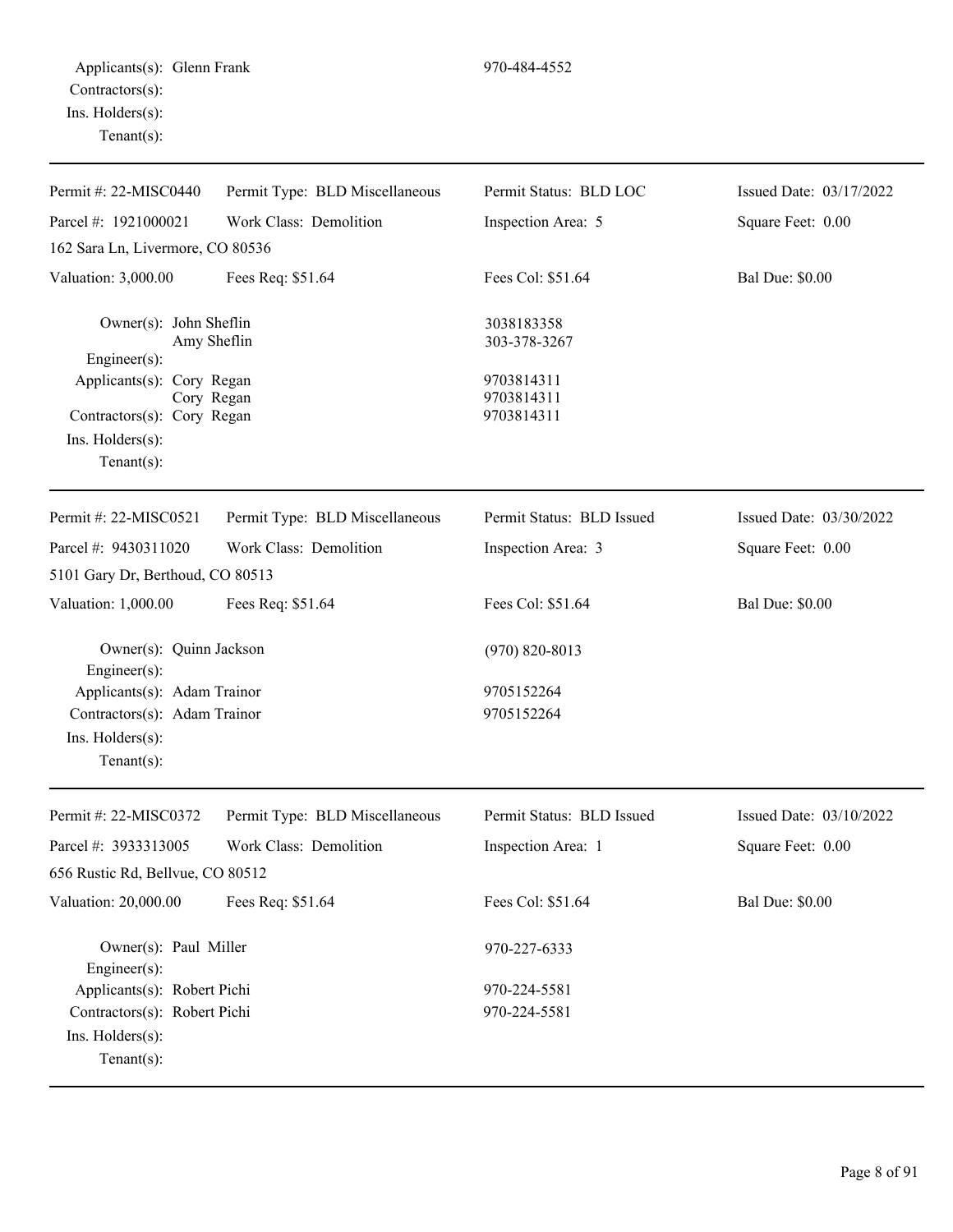| Permit #: 22-MISC0281                                                                   | Permit Type: BLD Miscellaneous | Permit Status: BLD Issued | Issued Date: 03/02/2022 |
|-----------------------------------------------------------------------------------------|--------------------------------|---------------------------|-------------------------|
| Parcel #: 9703105006                                                                    | Work Class: Electrical         | Inspection Area: 1        | Square Feet: 0.00       |
| 1229 Harris Dr, Fort Collins, CO 80524                                                  |                                |                           |                         |
| Valuation: 5,000.00                                                                     | Fees Req: \$168.00             | Fees Col: \$168.00        | <b>Bal Due: \$0.00</b>  |
| Owner(s): Adrianne Jurgenson<br>Engineer $(s)$ :                                        |                                | 970-214-9541              |                         |
| Applicants(s): Andrew Lyle<br>Contractors(s):<br>Ins. Holders(s):<br>Tenant $(s)$ :     |                                | 9136608581                |                         |
| Permit #: 22-MISC0535                                                                   | Permit Type: BLD Miscellaneous | Permit Status: BLD LOC    | Issued Date: 03/31/2022 |
| Parcel #: 8831409049<br>1832 Grenoble Ct, Fort Collins, CO 80524                        | Work Class: Electrical         | Inspection Area: 1        | Square Feet: 0.00       |
| Valuation: 4,100.00                                                                     | Fees Req: \$159.36             | Fees Col: \$159.36        | <b>Bal Due: \$0.00</b>  |
| Owner(s): Marilyn Smith<br>$Engineering(s)$ :                                           |                                | $(970)$ 430-8385          |                         |
| Applicants(s): Joshua Peterson<br>Contractors(s):<br>Ins. Holders(s):<br>Tenant $(s)$ : | Joshua Peterson                | 9705991872<br>9705991872  |                         |
| Permit #: 22-MISC0297                                                                   | Permit Type: BLD Miscellaneous | Permit Status: BLD Issued | Issued Date: 03/03/2022 |
| Parcel #: 1626320008<br>1780 Palisade Mountain Dr, Drake, CO 80515                      | Work Class: Electrical         | Inspection Area: 4        | Square Feet: 0.00       |
| Valuation: 1,350.00                                                                     | Fees Req: \$120.00             | Fees Col: \$120.00        | <b>Bal Due: \$0.00</b>  |
| Owner(s): Scott Tippett<br>Engineer $(s)$ :                                             |                                | $(303) 859 - 2814$        |                         |
| Applicants(s): Scott Tippett<br>Contractors(s):<br>Ins. Holders(s):<br>$Tenant(s)$ :    |                                | $(303) 859 - 2814$        |                         |
| Permit #: 22-MISC0409                                                                   | Permit Type: BLD Miscellaneous | Permit Status: BLD LOC    | Issued Date: 03/14/2022 |
| Parcel #: 8534405006                                                                    | Work Class: Electrical         | Inspection Area: 3        | Square Feet: 0.00       |
| 6006 Quiet View Ct, Loveland, CO 80537                                                  |                                |                           |                         |
| Valuation: 500.00                                                                       | Fees Req: \$120.00             | Fees Col: \$120.00        | <b>Bal Due: \$0.00</b>  |
| Owner(s): Michael Unrein<br>$Engineer(s)$ :                                             |                                | 9703814204                |                         |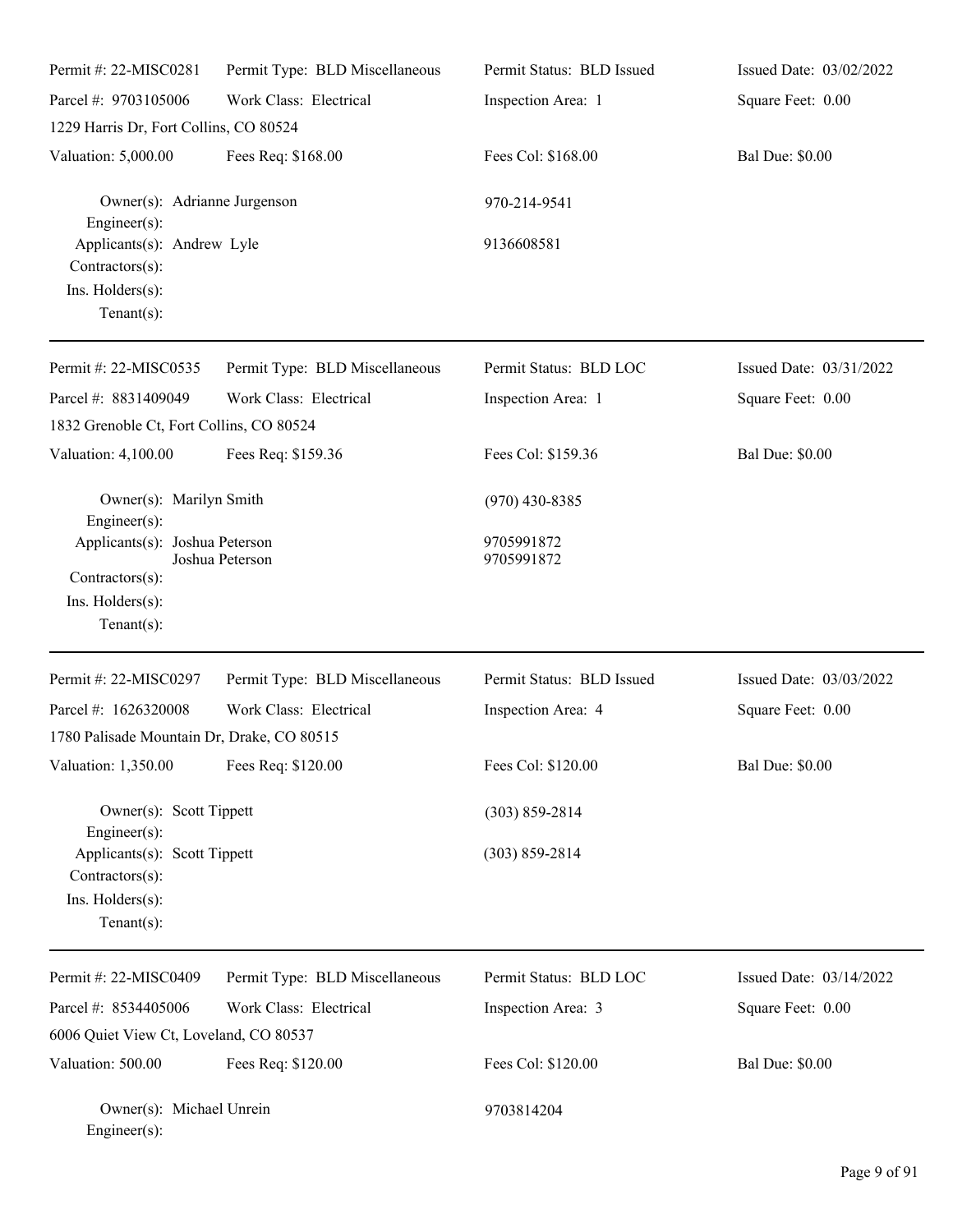| Permit Type: BLD Miscellaneous                                     | Permit Status: BLD Issued              | Issued Date: 03/22/2022 |
|--------------------------------------------------------------------|----------------------------------------|-------------------------|
|                                                                    |                                        |                         |
| Work Class: Electrical                                             | Inspection Area: 1                     | Square Feet: 0.00       |
| 3413 Killarney Ct, Laporte, CO 80535                               |                                        |                         |
| Fees Req: \$148.80                                                 | Fees Col: \$148.80                     | <b>Bal Due: \$0.00</b>  |
| Owner(s): Sarah McTate<br>Michael McTate                           | 5408184610<br>5408184610               |                         |
| Applicants(s): Dan Newman                                          | 9709992762                             |                         |
| Permit Type: BLD Miscellaneous                                     | Permit Status: BLD Issued              | Issued Date: 03/03/2022 |
| Work Class: Electrical                                             | Inspection Area: 4                     | Square Feet: 0.00       |
| 3225 Eiger Trl, Estes Park, CO 80517                               |                                        |                         |
| Fees Req: \$201.60                                                 | Fees Col: \$201.60                     | <b>Bal Due: \$0.00</b>  |
| Owner(s): Joan Foster                                              | 5123505506                             |                         |
| Applicants(s): Leroy Forsgren<br>Joan Foster                       | 3035983719<br>5123505506               |                         |
| Permit Type: BLD Miscellaneous                                     | Permit Status: BLD Issued              | Issued Date: 03/25/2022 |
| Work Class: Electrical                                             | Inspection Area: 3                     | Square Feet: 0.00       |
| 504 42nd St SW, Loveland, CO 80537                                 |                                        |                         |
| Fees Req: \$120.00                                                 | Fees Col: \$120.00                     | <b>Bal Due: \$0.00</b>  |
| Owner(s): David Gochnour                                           | $(970)$ 402-7216                       |                         |
| Applicants(s): Jared Hanes<br>Leroy Forsgren<br>Above All Plumbing | 9705324432<br>3035983719<br>9705324432 |                         |
|                                                                    |                                        |                         |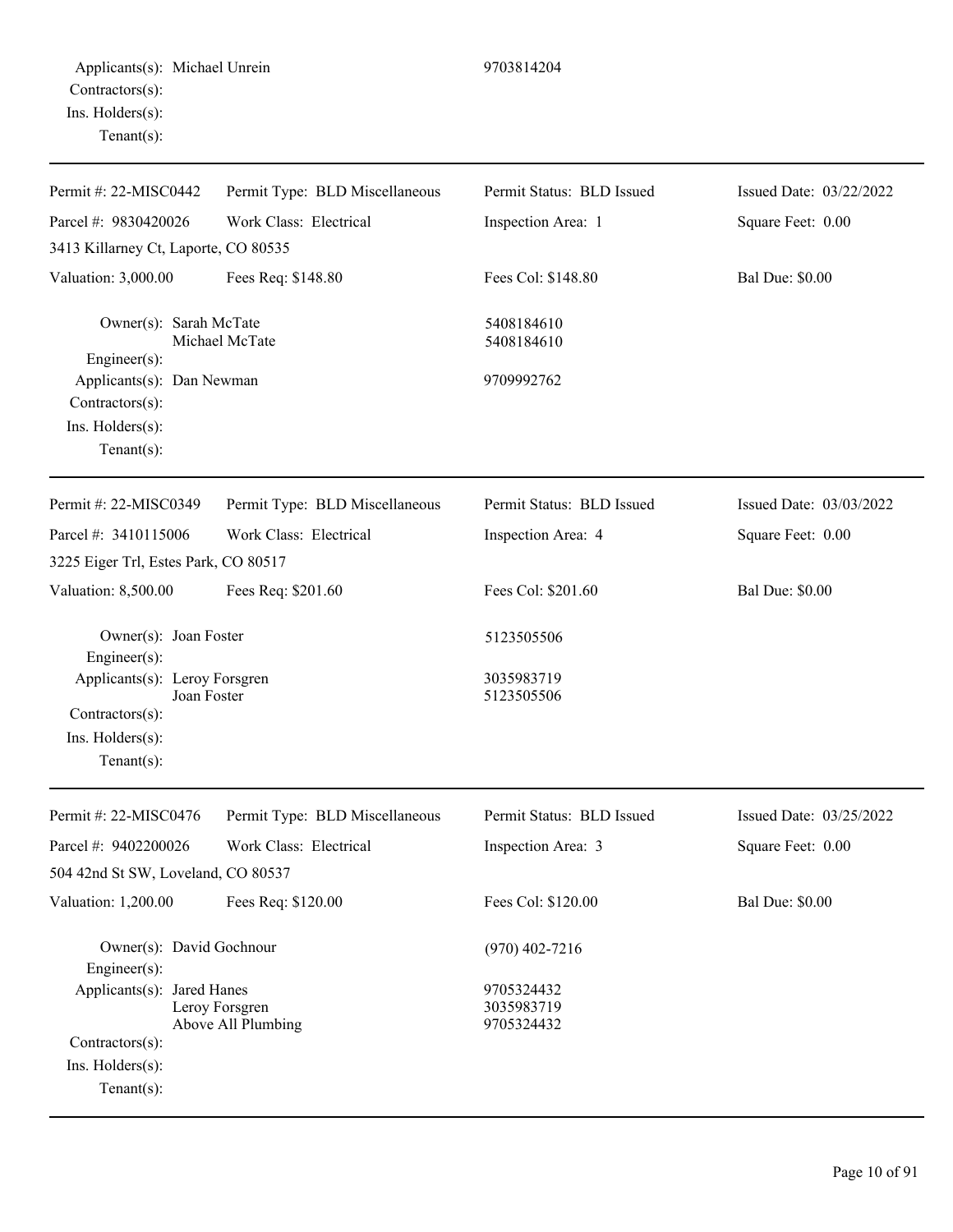| Permit #: 22-MISC0417                                                                                | Permit Type: BLD Miscellaneous                         | Permit Status: BLD Issued | Issued Date: 03/15/2022 |
|------------------------------------------------------------------------------------------------------|--------------------------------------------------------|---------------------------|-------------------------|
| Parcel #: 8716200041                                                                                 | Work Class: Electrical                                 | Inspection Area: 2        | Square Feet: 0.00       |
| 3109 E Mulberry St #11, Fort Collins, CO 80524                                                       |                                                        |                           | <b>Bal Due: \$0.00</b>  |
| Valuation: 1,000.00                                                                                  | Fees Req: \$120.00                                     | Fees Col: \$120.00        |                         |
| Owner(s): Alan Tucker<br>Engineer(s):                                                                |                                                        | 3039490585                |                         |
| Applicants(s): Alan Tucker                                                                           | <b>Arnold Knoll</b>                                    | 3039490585<br>9702132055  |                         |
| Contractors(s):<br>Ins. Holders(s):<br>$Tenant(s)$ :                                                 |                                                        |                           |                         |
| Permit #: 22-MISC0420                                                                                | Permit Type: BLD Miscellaneous                         | Permit Status: BLD LOC    | Issued Date: 03/15/2022 |
| Parcel #: 8716200041                                                                                 | Work Class: Electrical                                 | Inspection Area: 2        | Square Feet: 0.00       |
| 3109 E Mulberry St #22, Fort Collins, CO 80524                                                       |                                                        |                           |                         |
| Valuation: 1,200.00                                                                                  | Fees Req: \$120.00                                     | Fees Col: \$120.00        | <b>Bal Due: \$0.00</b>  |
| Owner(s): Alan Tucker<br>Engineer(s):                                                                |                                                        | 3039490585                |                         |
| Applicants(s): Arnold Knoll<br>Contractors(s):<br>Ins. Holders(s):<br>$Tenant(s)$ :                  |                                                        | 9702132055                |                         |
| Permit #: 22-MISC0365                                                                                | Permit Type: BLD Miscellaneous                         | Permit Status: BLD Issued | Issued Date: 03/09/2022 |
| Parcel #: 0810100930                                                                                 | Work Class: Electrical                                 | Inspection Area: 1        | Square Feet: 0.00       |
| 6619 N County Road 29C, Bellvue, CO 80512<br>Valuation: 72,798.00                                    | Fees Req: \$818.86                                     | Fees Col: \$818.86        | <b>Bal Due: \$0.00</b>  |
| Engineer(s):<br>Applicants(s): Lowell Reith<br>Contractors(s):<br>Ins. Holders(s):<br>Tenant $(s)$ : | Owner(s): Northern Colorado Water/Conservancy District | 7127221662                |                         |
| Permit #: 22-MISC0405                                                                                | Permit Type: BLD Miscellaneous                         | Permit Status: BLD LOC    | Issued Date: 03/14/2022 |
| Parcel #: 8716200041                                                                                 | Work Class: Electrical                                 | Inspection Area: 2        | Square Feet: 0.00       |
| 3109 E Mulberry St #19, Fort Collins, CO 80524                                                       |                                                        |                           |                         |
| Valuation: 1,000.00                                                                                  | Fees Req: \$120.00                                     | Fees Col: \$120.00        | <b>Bal Due: \$0.00</b>  |
| Owner(s): Alan Tucker<br>Engineer(s):                                                                |                                                        | 3039490585                |                         |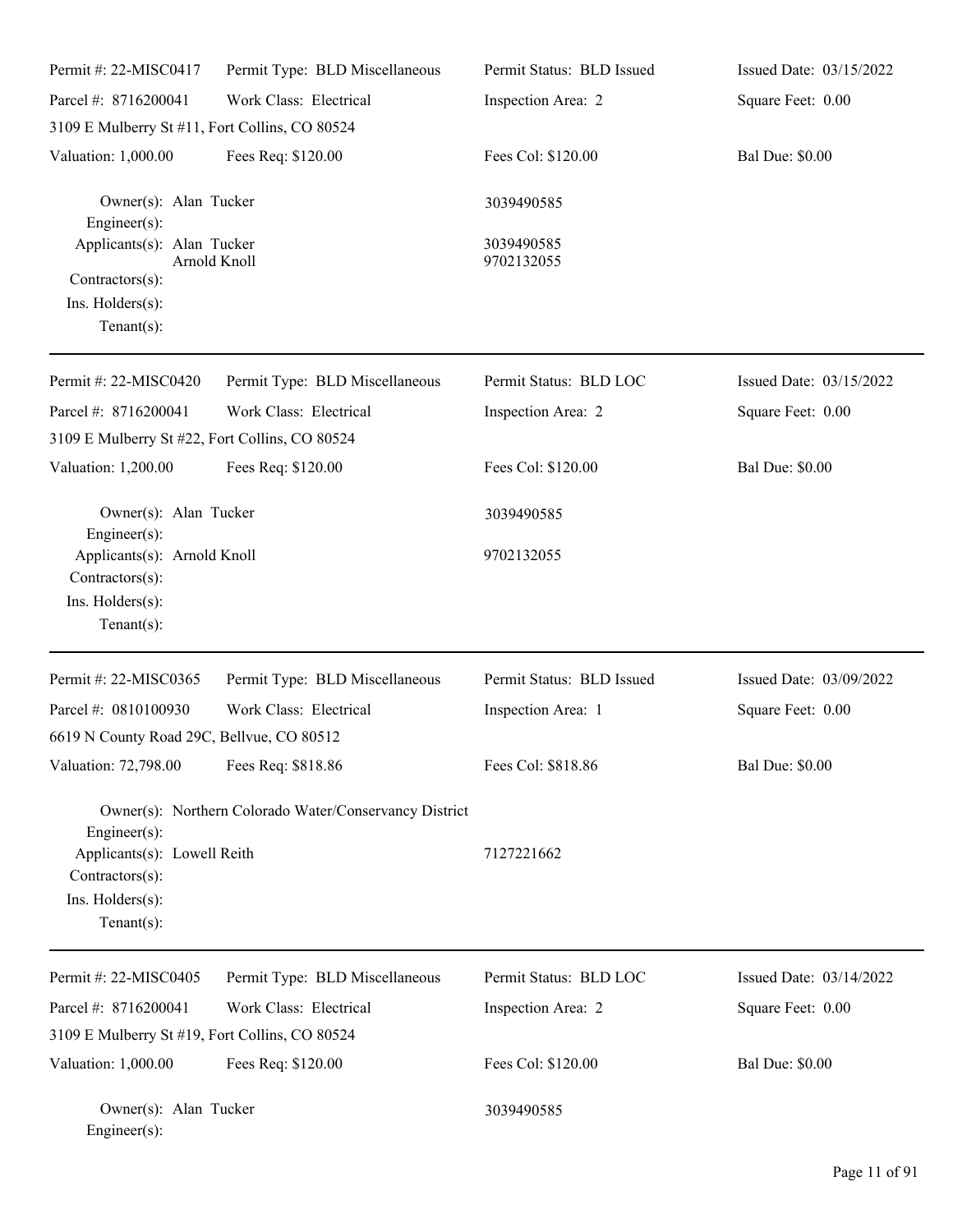| Permit #: 22-MISC0371                                                                                                                | Permit Type: BLD Miscellaneous | Permit Status: BLD LOC    | Issued Date: 03/10/2022 |
|--------------------------------------------------------------------------------------------------------------------------------------|--------------------------------|---------------------------|-------------------------|
| Parcel #: 2925205112                                                                                                                 | Work Class: Electrical         | Inspection Area: 5        | Square Feet: 0.00       |
| 285 Saint Elias Dr, Livermore, CO 80536                                                                                              |                                |                           |                         |
| Valuation: 4,500.00                                                                                                                  | Fees Req: \$163.20             | Fees Col: \$163.20        | <b>Bal Due: \$0.00</b>  |
| Owner(s): Jack Everett<br>Engineer $(s)$ :<br>Applicants(s): Douglas Medina<br>Contractors(s):<br>Ins. Holders(s):<br>$Tenant(s)$ :  |                                | 970-658-6759              |                         |
| Permit #: 22-MISC0533                                                                                                                | Permit Type: BLD Miscellaneous | Permit Status: BLD Issued | Issued Date: 03/31/2022 |
| Parcel #: 9933000016<br>7930 N County Road 21, Fort Collins, CO 80524                                                                | Work Class: Electrical         | Inspection Area: 1        | Square Feet: 0.00       |
| Valuation: 3,200.00                                                                                                                  | Fees Req: \$150.72             | Fees Col: \$150.72        | <b>Bal Due: \$0.00</b>  |
| Owner(s): Amanda Dye<br>Engineer(s):                                                                                                 |                                | $(970)$ 231-5036          |                         |
| Applicants(s): Tye Chadwick<br>Contractors(s):<br>Ins. Holders(s):<br>Tenant $(s)$ :                                                 |                                | 9705663523                |                         |
| Permit #: 22-MISC0426                                                                                                                | Permit Type: BLD Miscellaneous | Permit Status: BLD LOC    | Issued Date: 03/15/2022 |
| Parcel #: 8922000018                                                                                                                 | Work Class: Electrical         | Inspection Area: 1        | Square Feet: 0.00       |
| 4812 E County Road 66, Wellington, CO 80549                                                                                          |                                |                           |                         |
| Valuation: 0.00                                                                                                                      | Fees Req: \$60.00              | Fees Col: \$60.00         | <b>Bal Due: \$0.00</b>  |
| Owner(s): Bubba John West<br>Engineer(s):<br>Applicants(s): Bubba John West<br>Contractors(s):<br>Ins. Holders(s):<br>Tenant $(s)$ : |                                |                           |                         |
| Permit #: 22-MISC0531                                                                                                                | Permit Type: BLD Miscellaneous | Permit Status: BLD Issued | Issued Date: 03/31/2022 |
| Parcel #: 2226000029                                                                                                                 | Work Class: Electrical         | Inspection Area: 6        | Square Feet: 0.00       |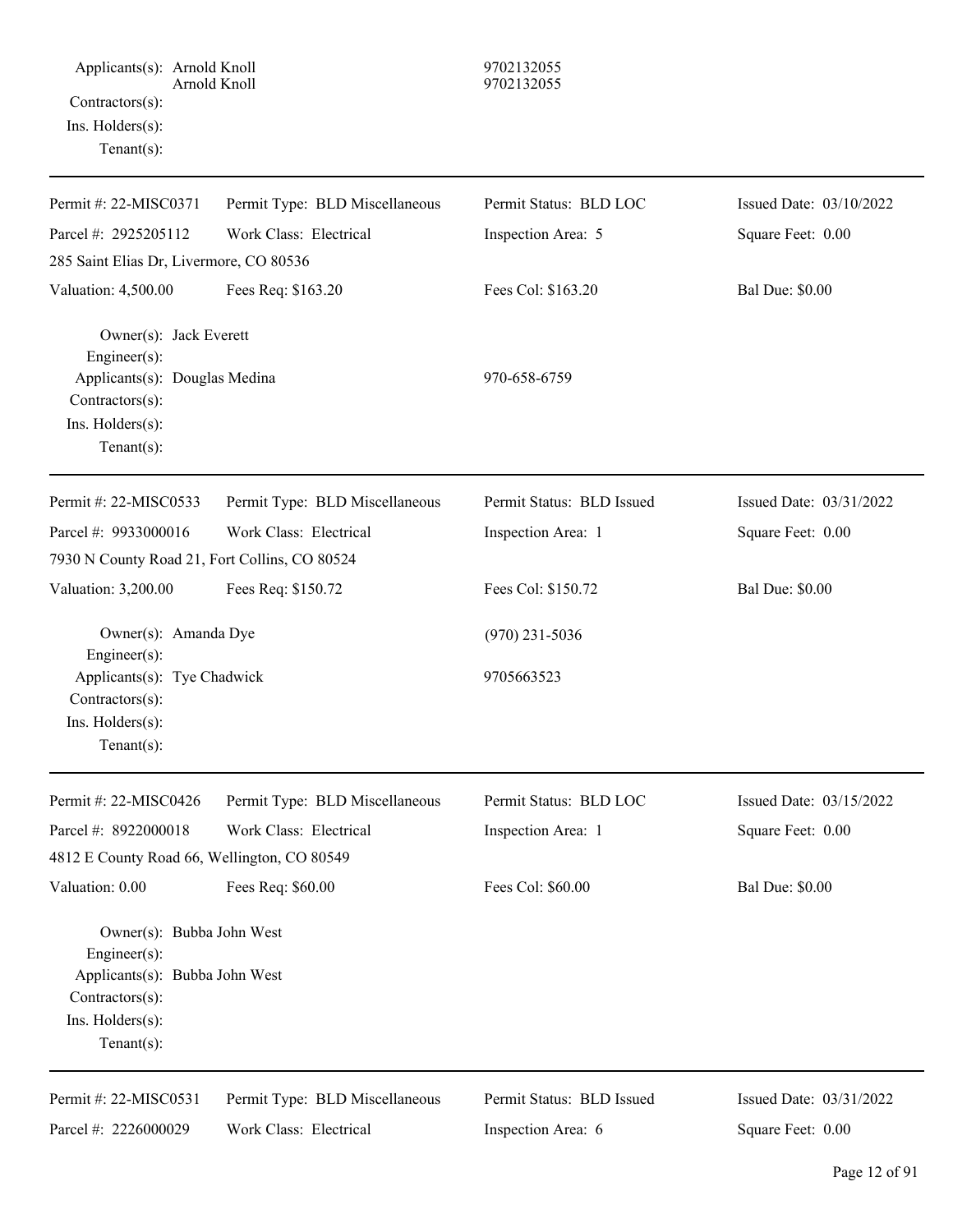| 521 Raspberry Ln, Livermore, CO 80536                                                     |                                |                           |                         |
|-------------------------------------------------------------------------------------------|--------------------------------|---------------------------|-------------------------|
| Valuation: 3,000.00                                                                       | Fees Req: \$148.80             | Fees Col: \$148.80        | <b>Bal Due: \$0.00</b>  |
| Owner(s): Kimberly Martin<br>Engineer(s):                                                 |                                | $(303)$ 261-7891          |                         |
| Applicants(s): Dalton Caruthers<br>Contractors(s):<br>Ins. Holders(s):<br>Tenant $(s)$ :  |                                | 7193770887                |                         |
| Permit #: 22-MISC0397                                                                     | Permit Type: BLD Miscellaneous | Permit Status: BLD Issued | Issued Date: 03/14/2022 |
| Parcel #: 8716200041                                                                      | Work Class: Electrical         | Inspection Area: 2        | Square Feet: 0.00       |
| 3109 E Mulberry St #11, Fort Collins, CO 80524                                            |                                |                           |                         |
| Valuation: 1,000.00                                                                       | Fees Req: \$120.00             | Fees Col: \$120.00        | <b>Bal Due: \$0.00</b>  |
| Owner(s): Alan Tucker<br>Engineer(s):                                                     |                                | 3039490585                |                         |
| Applicants(s): Arnold Knoll<br>Contractors(s):<br>Ins. Holders(s):<br>Tenant $(s)$ :      | Arnold Knoll                   | 9702132055<br>9702132055  |                         |
| Permit#: 22-MISC0436                                                                      | Permit Type: BLD Miscellaneous | Permit Status: BLD Issued | Issued Date: 03/17/2022 |
| Parcel #: 8922000017                                                                      | Work Class: Electrical         | Inspection Area: 1        | Square Feet: 0.00       |
| 10218 NE Frontage Rd, Wellington, CO 80549                                                |                                |                           |                         |
| Valuation: 8,000.00                                                                       | Fees Req: \$196.80             | Fees Col: \$196.80        | <b>Bal Due: \$0.00</b>  |
| Owner(s): Julia Robideaux<br>$Engineering(s)$ :                                           |                                | 9704027156                |                         |
| Applicants(s): Cameron Tietz<br>Contractors(s):<br>Ins. Holders(s):<br>Tenant $(s)$ :     |                                | 970-685-2809              |                         |
| Permit #: 22-MISC0343                                                                     | Permit Type: BLD Miscellaneous | Permit Status: BLD Issued | Issued Date: 03/02/2022 |
| Parcel #: 8528000020                                                                      | Work Class: Electrical         | Inspection Area: 3        | Square Feet: 0.00       |
| 2318 S County Road 9, Loveland, CO 80537                                                  |                                |                           |                         |
| Valuation: 18,500.00                                                                      | Fees Req: \$297.60             | Fees Col: \$297.60        | <b>Bal Due: \$0.00</b>  |
| Owner(s): Robert Smith                                                                    |                                | 970-223-5533              |                         |
| Engineer(s):<br>Applicants(s): Kaden Clark-Guthrie<br>Contractors(s):<br>Ins. Holders(s): |                                | 7205202475                |                         |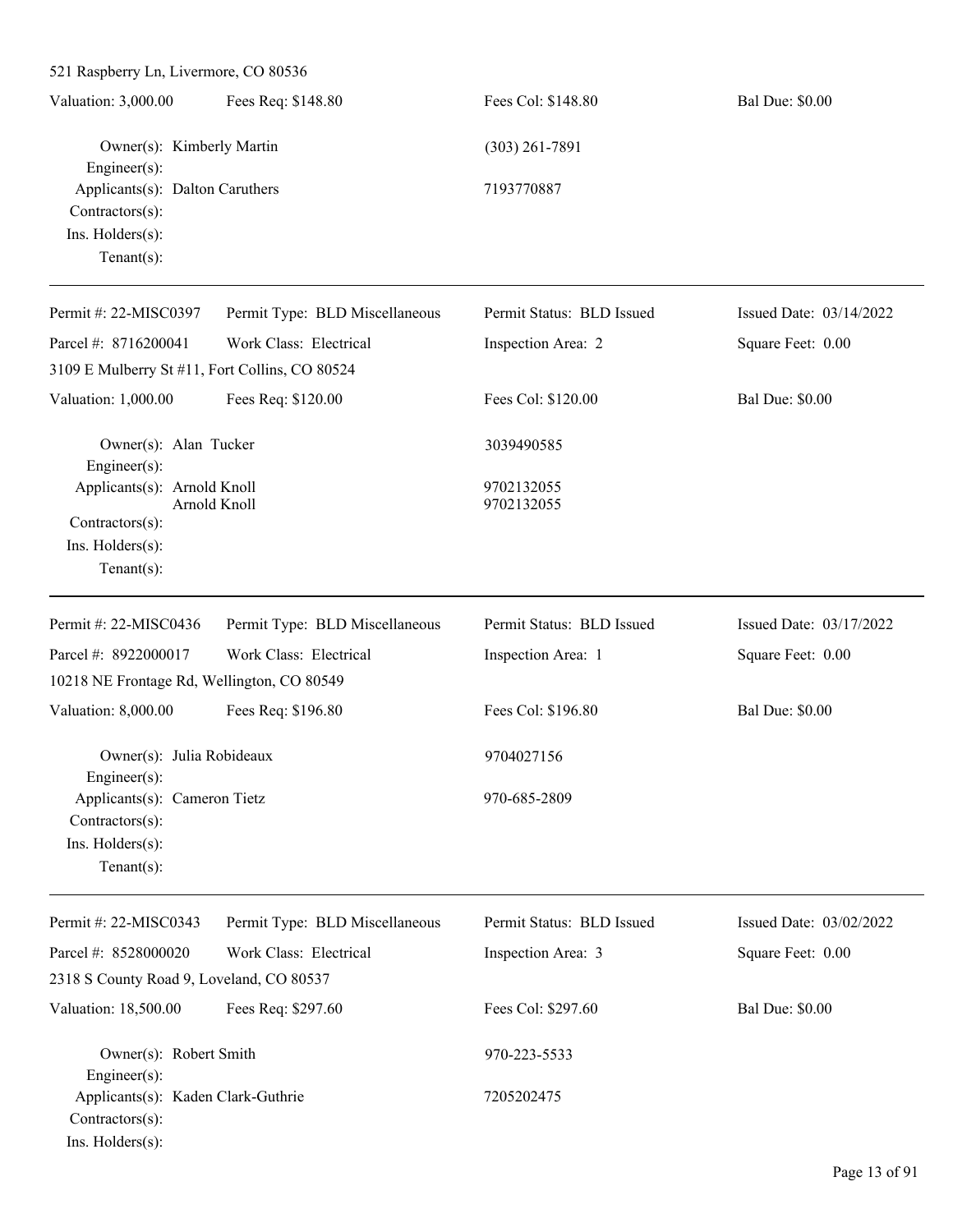| Permit #: 22-MISC0451                                                                                                     | Permit Type: BLD Miscellaneous | Permit Status: BLD Issued | Issued Date: 03/21/2022 |
|---------------------------------------------------------------------------------------------------------------------------|--------------------------------|---------------------------|-------------------------|
| Parcel #: 9521200035                                                                                                      | Work Class: Electrical         | Inspection Area: 3        | Square Feet: 0.00       |
| 312 S County Road 21, Loveland, CO 80537                                                                                  |                                |                           |                         |
| Valuation: 880.00                                                                                                         | Fees Req: \$120.00             | Fees Col: \$120.00        | <b>Bal Due: \$0.00</b>  |
| Owner(s): Lily Prack<br>Engineer(s):<br>Applicants(s): Jon Taylor<br>Contractors(s):<br>Ins. Holders(s):<br>$Tenant(s)$ : |                                | 3037760755                |                         |
| Permit #: 22-MISC0389                                                                                                     | Permit Type: BLD Miscellaneous | Permit Status: BLD Issued | Issued Date: 03/11/2022 |
| Parcel #: 3035000007                                                                                                      | Work Class: Electrical         | Inspection Area: 5        | Square Feet: 0.00       |
| 14 Dowdy Ln, Red Feather Lakes, CO 80545                                                                                  |                                |                           |                         |
| Valuation: 4,200.00                                                                                                       | Fees Req: \$160.32             | Fees Col: \$160.32        | <b>Bal Due: \$0.00</b>  |
| Owner(s): Amy Miller<br>Engineer(s):                                                                                      |                                | $(303)$ 981-4397          |                         |
| Applicants(s): Patrick Conway<br>Contractors(s):<br>Ins. Holders(s):<br>$Tenant(s)$ :                                     |                                | 9705663803                |                         |
| Permit #: 22-MISC0396                                                                                                     | Permit Type: BLD Miscellaneous | Permit Status: BLD Issued | Issued Date: 03/14/2022 |
| Parcel #: 8716200041                                                                                                      | Work Class: Electrical         | Inspection Area: 2        | Square Feet: 0.00       |
| 3109 E Mulberry St #8, Fort Collins, CO 80524                                                                             |                                |                           |                         |
| Valuation: 1,000.00                                                                                                       | Fees Req: \$120.00             | Fees Col: \$120.00        | <b>Bal Due: \$0.00</b>  |
| Owner(s): Alan Tucker<br>Engineer(s):                                                                                     |                                | 3039490585                |                         |
| Applicants(s): Arnold Knoll<br>Contractors(s):<br>$Ins.$ Holders $(s)$ :<br>Tenant $(s)$ :                                | Arnold Knoll                   | 9702132055<br>9702132055  |                         |
|                                                                                                                           |                                |                           |                         |
| Permit #: 22-MISC0471                                                                                                     | Permit Type: BLD Miscellaneous | Permit Status: BLD Issued | Issued Date: 03/23/2022 |
| Parcel #: 9415005701                                                                                                      | Work Class: Electrical         | Inspection Area: 3        | Square Feet: 0.00       |
| 1124 Meadowlark Dr, Berthoud, CO 80513                                                                                    |                                |                           |                         |
| Valuation: 1,000.00                                                                                                       | Fees Req: \$120.00             | Fees Col: \$120.00        | <b>Bal Due: \$0.00</b>  |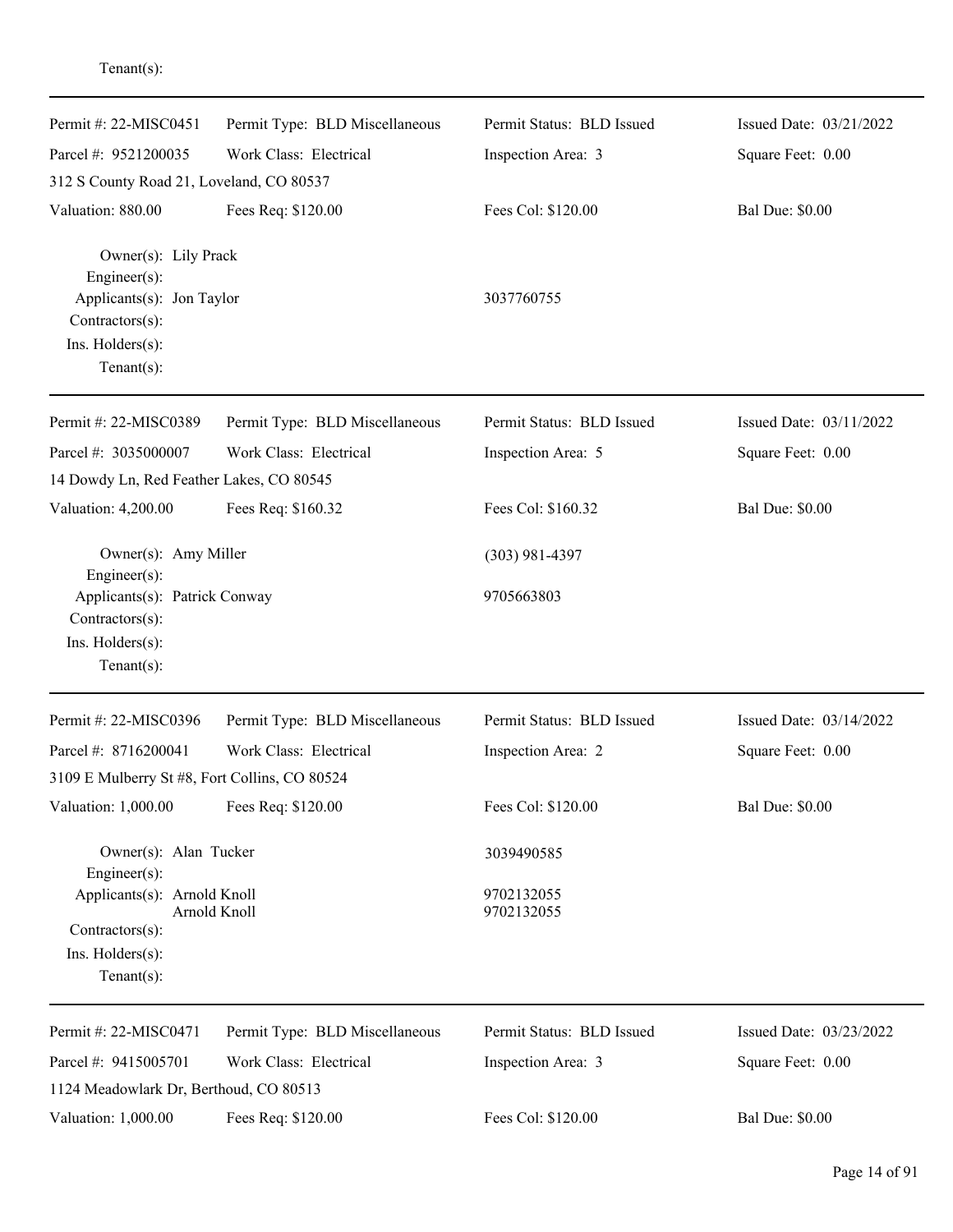| Owner(s): Eric Novotny                                                                              |                                | 9705670066                |                         |
|-----------------------------------------------------------------------------------------------------|--------------------------------|---------------------------|-------------------------|
| Engineer(s):<br>Applicants(s): Eric Novotny<br>Contractors(s):<br>Ins. Holders(s):<br>$Tenant(s)$ : |                                | 9705670066                |                         |
| Permit #: 22-MISC0379                                                                               | Permit Type: BLD Miscellaneous | Permit Status: BLD LOC    | Issued Date: 03/10/2022 |
| Parcel #: 9733100031                                                                                | Work Class: Electrical         | Inspection Area: 2        | Square Feet: 0.00       |
| 3717 S Taft Hill Rd 65, Fort Collins, CO 80526                                                      |                                |                           |                         |
| Valuation: 650.00                                                                                   | Fees Req: \$120.00             | Fees Col: \$120.00        | <b>Bal Due: \$0.00</b>  |
| Owner(s): Dora Basurto<br>Engineer(s):                                                              |                                | $(970)$ 430-8785          |                         |
| Applicants(s): Mark Taylor<br>Contractors(s):<br>Ins. Holders(s):<br>$Tenant(s)$ :                  |                                | 3032630437                |                         |
| Permit #: 22-MISC0338                                                                               | Permit Type: BLD Miscellaneous | Permit Status: BLD Issued | Issued Date: 03/01/2022 |
| Parcel #: 2522100002<br>163 Big Pine Ln, Drake, CO 80515                                            | Work Class: Electrical         | Inspection Area: 4        | Square Feet: 0.00       |
| Valuation: 100.00                                                                                   | Fees Req: \$120.00             | Fees Col: \$120.00        | <b>Bal Due: \$0.00</b>  |
| Owner(s): Travis Bortnem<br>Engineer(s):<br>Applicants(s): Shane Dodson<br>Contractors(s):          |                                | 7206252550<br>3038860972  |                         |
| $Ins.$ Holders $(s)$ :<br>$Tenant(s)$ :                                                             |                                |                           |                         |
| Permit #: 22-MISC0418                                                                               | Permit Type: BLD Miscellaneous | Permit Status: BLD Issued | Issued Date: 03/15/2022 |
| Parcel #: 8716200041                                                                                | Work Class: Electrical         | Inspection Area: 2        | Square Feet: 0.00       |
| 3109 E Mulberry St #5, Fort Collins, CO 80524                                                       |                                |                           |                         |
| Valuation: 1,000.00                                                                                 | Fees Req: \$120.00             | Fees Col: \$120.00        | <b>Bal Due: \$0.00</b>  |
| Owner(s): Alan Tucker<br>Engineer(s):                                                               |                                | 3039490585                |                         |
| Applicants(s): Arnold Knoll<br>Contractors(s):<br>Ins. Holders(s):<br>$Tenant(s)$ :                 | Arnold Knoll                   | 9702132055<br>9702132055  |                         |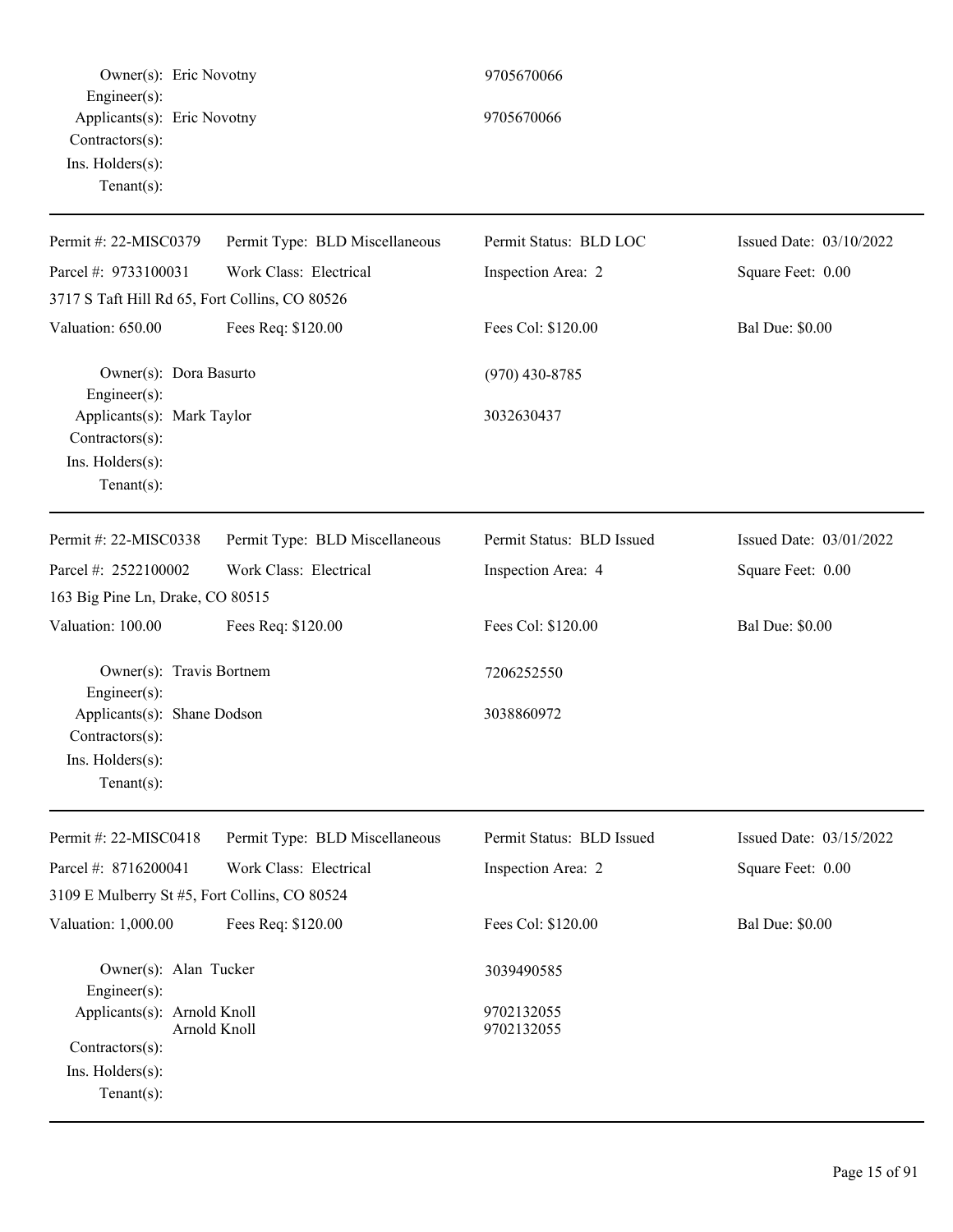| Permit #: 22-MISC0380                                                                                            | Permit Type: BLD Miscellaneous                    | Permit Status: BLD LOC    | Issued Date: 03/10/2022 |
|------------------------------------------------------------------------------------------------------------------|---------------------------------------------------|---------------------------|-------------------------|
| Parcel #: 9733100030                                                                                             | Work Class: Electrical                            | Inspection Area: 2        | Square Feet: 0.00       |
|                                                                                                                  | 2300 W County Road 38 273, Fort Collins, CO 80526 |                           |                         |
| Valuation: 650.00                                                                                                | Fees Req: \$120.00                                | Fees Col: \$120.00        | <b>Bal Due: \$0.00</b>  |
| Owner(s): Dora Basurto<br>Engineer(s):                                                                           |                                                   | $(970)$ 430-8785          |                         |
| Applicants(s): Mark Taylor<br>Contractors(s):<br>Ins. Holders(s):<br>Tenant $(s)$ :                              |                                                   | 3032630437                |                         |
| Permit #: 22-MISC0484                                                                                            | Permit Type: BLD Miscellaneous                    | Permit Status: BLD LOC    | Issued Date: 03/25/2022 |
| Parcel #: 9903000038<br>1349 Star Ridge Ct, Wellington, CO 80549                                                 | Work Class: Electrical                            | Inspection Area: 1        | Square Feet: 0.00       |
| Valuation: 6,500.00                                                                                              | Fees Req: \$182.40                                | Fees Col: \$182.40        | <b>Bal Due: \$0.00</b>  |
| Engineer(s):                                                                                                     | Owner(s): Pat Rhoten Family Revoc Trust           | 7143661740                |                         |
| Applicants(s): Kyle Raybon<br>Contractors(s):<br>Ins. Holders(s):<br>Tenant $(s)$ :                              |                                                   | 9705903839                |                         |
| Permit #: 22-MISC0427                                                                                            | Permit Type: BLD Miscellaneous                    | Permit Status: BLD Issued | Issued Date: 03/21/2022 |
| Parcel #: 9526300015                                                                                             | Work Class: Electrical                            | Inspection Area: 3        | Square Feet: 0.00       |
| 2128 S Taft Ave, Loveland, CO 80537                                                                              |                                                   |                           |                         |
| Valuation: 1,500.00                                                                                              | Fees Req: \$120.00                                | Fees Col: \$120.00        | <b>Bal Due: \$0.00</b>  |
| Owner(s): Travis Chambers                                                                                        |                                                   | 97059321500               |                         |
| $Engineering(s)$ :<br>Applicants(s): Travis Chambers<br>$Contractors(s)$ :<br>Ins. Holders(s):<br>Tenant $(s)$ : |                                                   | 97059321500               |                         |
| Permit #: 22-MISC0395                                                                                            | Permit Type: BLD Miscellaneous                    | Permit Status: BLD LOC    | Issued Date: 03/14/2022 |
| Parcel #: 8716200041                                                                                             | Work Class: Electrical                            | Inspection Area: 2        | Square Feet: 0.00       |
| 3109 E Mulberry St #12, Fort Collins, CO 80524                                                                   |                                                   |                           |                         |
| Valuation: 1,800.00                                                                                              | Fees Req: \$120.00                                | Fees Col: \$120.00        | <b>Bal Due: \$0.00</b>  |
| Owner(s): Alan Tucker<br>Engineer $(s)$ :                                                                        |                                                   | 3039490585                |                         |
| Applicants(s): Arnold Knoll                                                                                      |                                                   | 9702132055                |                         |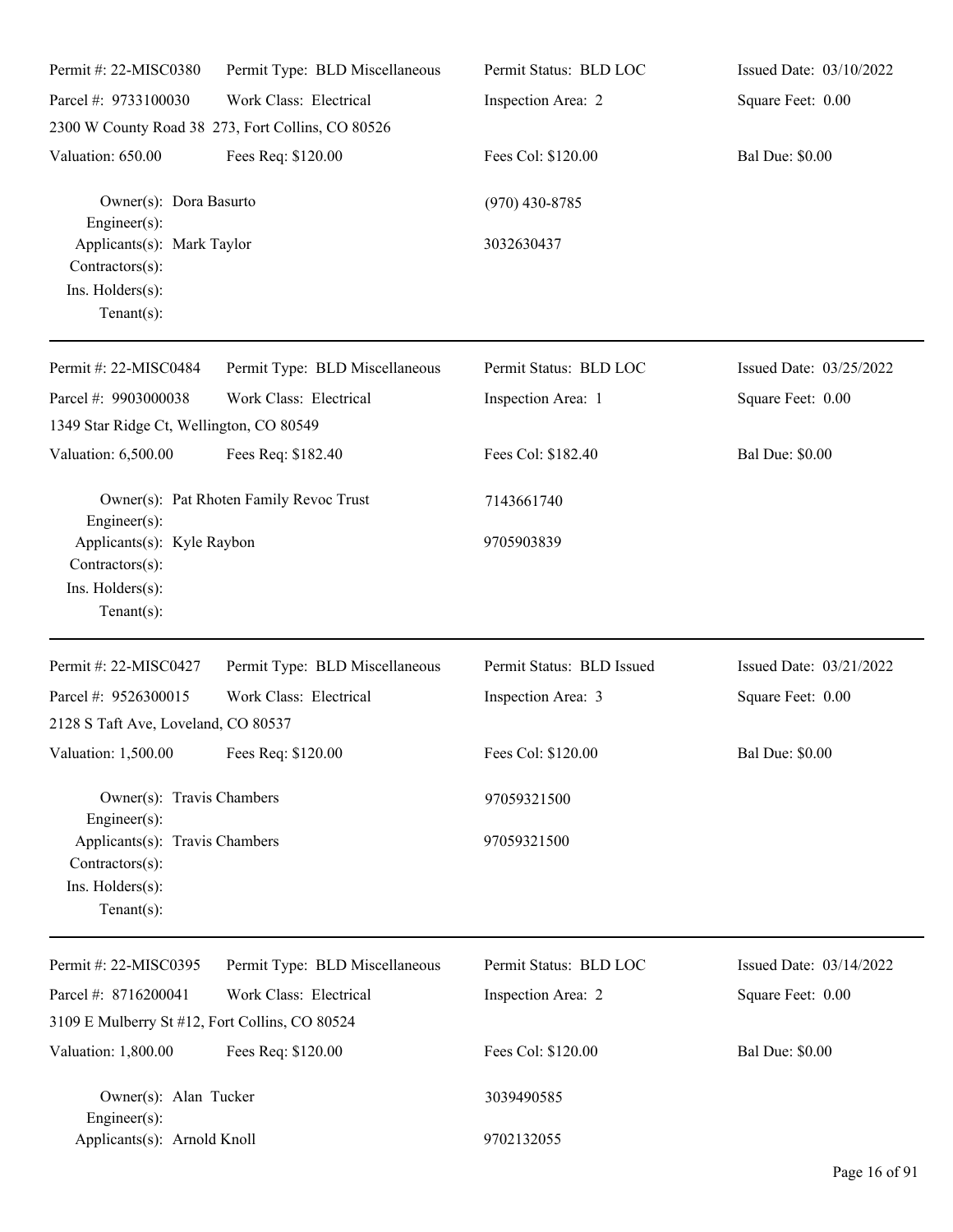Contractors(s): Ins. Holders(s): Tenant(s):

| Permit #: 22-MISC0366                                                                                                                | Permit Type: BLD Miscellaneous | Permit Status: BLD LOC    | Issued Date: 03/09/2022 |
|--------------------------------------------------------------------------------------------------------------------------------------|--------------------------------|---------------------------|-------------------------|
| Parcel #: 9934000031                                                                                                                 | Work Class: Electrical         | Inspection Area: 1        | Square Feet: 0.00       |
| 7799 Livestock Ln, Fort Collins, CO 80524                                                                                            |                                |                           |                         |
| Valuation: 6,000.00                                                                                                                  | Fees Req: \$177.60             | Fees Col: \$177.60        | <b>Bal Due: \$0.00</b>  |
| Owner(s): Macy Weitzel<br>$Engineering(s)$ :                                                                                         |                                | 6144416229                |                         |
| Applicants(s): Scott Lazarowicz<br>Contractors(s):<br>Ins. Holders(s):<br>Tenant $(s)$ :                                             |                                | 970-567-7593              |                         |
| Permit #: 22-MISC0462                                                                                                                | Permit Type: BLD Miscellaneous | Permit Status: BLD Issued | Issued Date: 03/22/2022 |
| Parcel #: 0425106005                                                                                                                 | Work Class: Electrical         | Inspection Area: 3        | Square Feet: 0.00       |
| 5308 Gary Dr, Berthoud, CO 80513                                                                                                     |                                |                           |                         |
| Valuation: 12,000.00                                                                                                                 | Fees Req: \$235.20             | Fees Col: \$235.20        | <b>Bal Due: \$0.00</b>  |
| Owner(s): Larry J Rhodes<br>Engineer $(s)$ :<br>Applicants(s): Keith Lemmon<br>Contractors(s):<br>Ins. Holders(s):<br>Tenant $(s)$ : | Keith Lemmon                   | 970-532-1183              |                         |
| Permit #: 22-MISC0419                                                                                                                | Permit Type: BLD Miscellaneous | Permit Status: BLD LOC    | Issued Date: 03/15/2022 |
| Parcel #: 8716200041                                                                                                                 | Work Class: Electrical         | Inspection Area: 2        | Square Feet: 0.00       |
| 3109 E Mulberry St #20, Fort Collins, CO 80524                                                                                       |                                |                           |                         |
| Valuation: 1,000.00                                                                                                                  | Fees Req: \$120.00             | Fees Col: \$120.00        | <b>Bal Due: \$0.00</b>  |
| Owner(s): Alan Tucker<br>Engineer(s):                                                                                                |                                | 3039490585                |                         |
| Applicants(s): Arnold Knoll<br>Contractors(s):<br>Ins. Holders(s):<br>Tenant $(s)$ :                                                 | Arnold Knoll                   | 9702132055<br>9702132055  |                         |
| Permit #: 22-MISC0432                                                                                                                | Permit Type: BLD Miscellaneous | Permit Status: BLD LOC    | Issued Date: 03/16/2022 |
| Parcel #: 9819109007                                                                                                                 | Work Class: Electrical         | Inspection Area: 1        | Square Feet: 0.00       |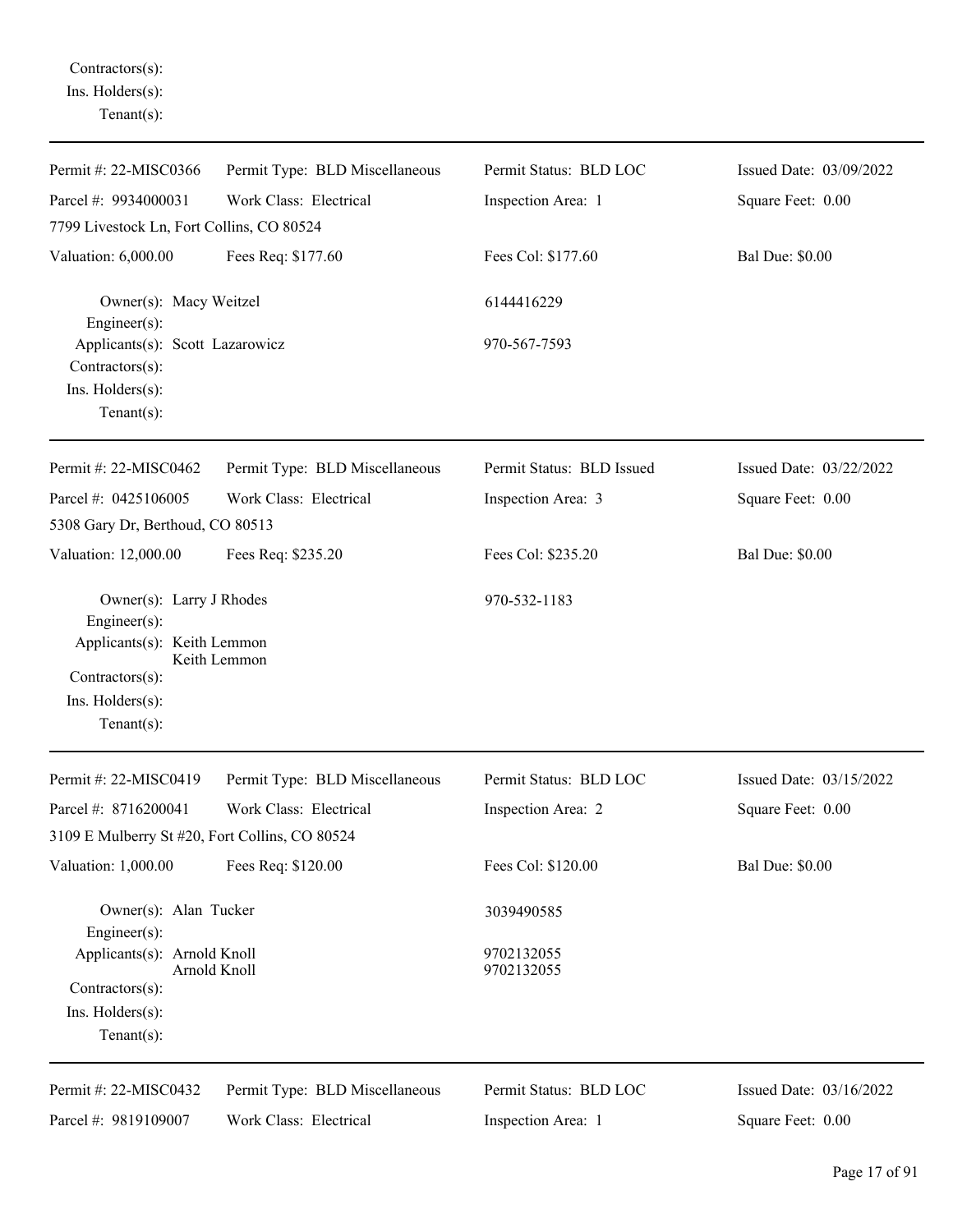| 4203 Moccasin Cir, Laporte, CO 80535                                                                       |                                                       |                           |                         |  |  |
|------------------------------------------------------------------------------------------------------------|-------------------------------------------------------|---------------------------|-------------------------|--|--|
| Valuation: 3,200.00                                                                                        | Fees Req: \$150.72                                    | Fees Col: \$150.72        | <b>Bal Due: \$0.00</b>  |  |  |
| Owner(s): Jesse Bates<br>Engineer $(s)$ :                                                                  |                                                       | $(501) 681 - 2675$        |                         |  |  |
| Applicants(s): Paul Matthews<br>Contractors(s):<br>Ins. Holders(s):<br>Tenant $(s)$ :                      |                                                       | 9704854540                |                         |  |  |
| Permit #: 22-MISC0336                                                                                      | Permit Type: BLD Miscellaneous                        | Permit Status: BLD LOC    | Issued Date: 03/01/2022 |  |  |
| Parcel #: 1801305042                                                                                       | Work Class: Electrical                                | Inspection Area: 1        | Square Feet: 0.00       |  |  |
| 9940 W Highway 14, Bellvue, CO 80512                                                                       |                                                       |                           |                         |  |  |
| Valuation: 5,000.00                                                                                        | Fees Req: \$168.00                                    | Fees Col: \$168.00        | <b>Bal Due: \$0.00</b>  |  |  |
|                                                                                                            | Owner(s): Poudre River Paradise LLC<br>Roger Lunsford | 9702228136<br>9704843013  |                         |  |  |
| $Engineering(s)$ :<br>Applicants(s): Barry Kadlub<br>Contractors(s):<br>Ins. Holders(s):<br>Tenant $(s)$ : |                                                       | 9703107090                |                         |  |  |
| Permit #: 22-MISC0477                                                                                      | Permit Type: BLD Miscellaneous                        | Permit Status: BLD Issued | Issued Date: 03/25/2022 |  |  |
| Parcel #: 9508418119                                                                                       | Work Class: Electrical                                | Inspection Area: 2        | Square Feet: 0.00       |  |  |
| 2101 Morning Dr, Loveland, CO 80538                                                                        |                                                       |                           |                         |  |  |
| Valuation: 4,122.00                                                                                        | Fees Req: \$159.57                                    | Fees Col: \$159.57        | <b>Bal Due: \$0.00</b>  |  |  |
| Owner(s): Christina Harrison<br>$Engineering(s)$ :<br>Applicants(s): Mikel Lujan                           |                                                       | 9702256464                |                         |  |  |
| Contractors(s):<br>Ins. Holders(s):<br>Tenant $(s)$ :                                                      |                                                       |                           |                         |  |  |
| Permit #: 22-MISC0398                                                                                      | Permit Type: BLD Miscellaneous                        | Permit Status: BLD LOC    | Issued Date: 03/14/2022 |  |  |
| Parcel #: 8716200041                                                                                       | Work Class: Electrical                                | Inspection Area: 2        | Square Feet: 0.00       |  |  |
| 3109 E Mulberry St #21, Fort Collins, CO 80524                                                             |                                                       |                           |                         |  |  |
| Valuation: 1,000.00                                                                                        | Fees Req: \$120.00                                    | Fees Col: \$120.00        | <b>Bal Due: \$0.00</b>  |  |  |
| Owner(s): Alan Tucker<br>$Engineering(s)$ :                                                                |                                                       | 3039490585                |                         |  |  |
| Applicants(s): Arnold Knoll<br>Arnold Knoll<br>$Contractors(s)$ :                                          |                                                       | 9702132055<br>9702132055  |                         |  |  |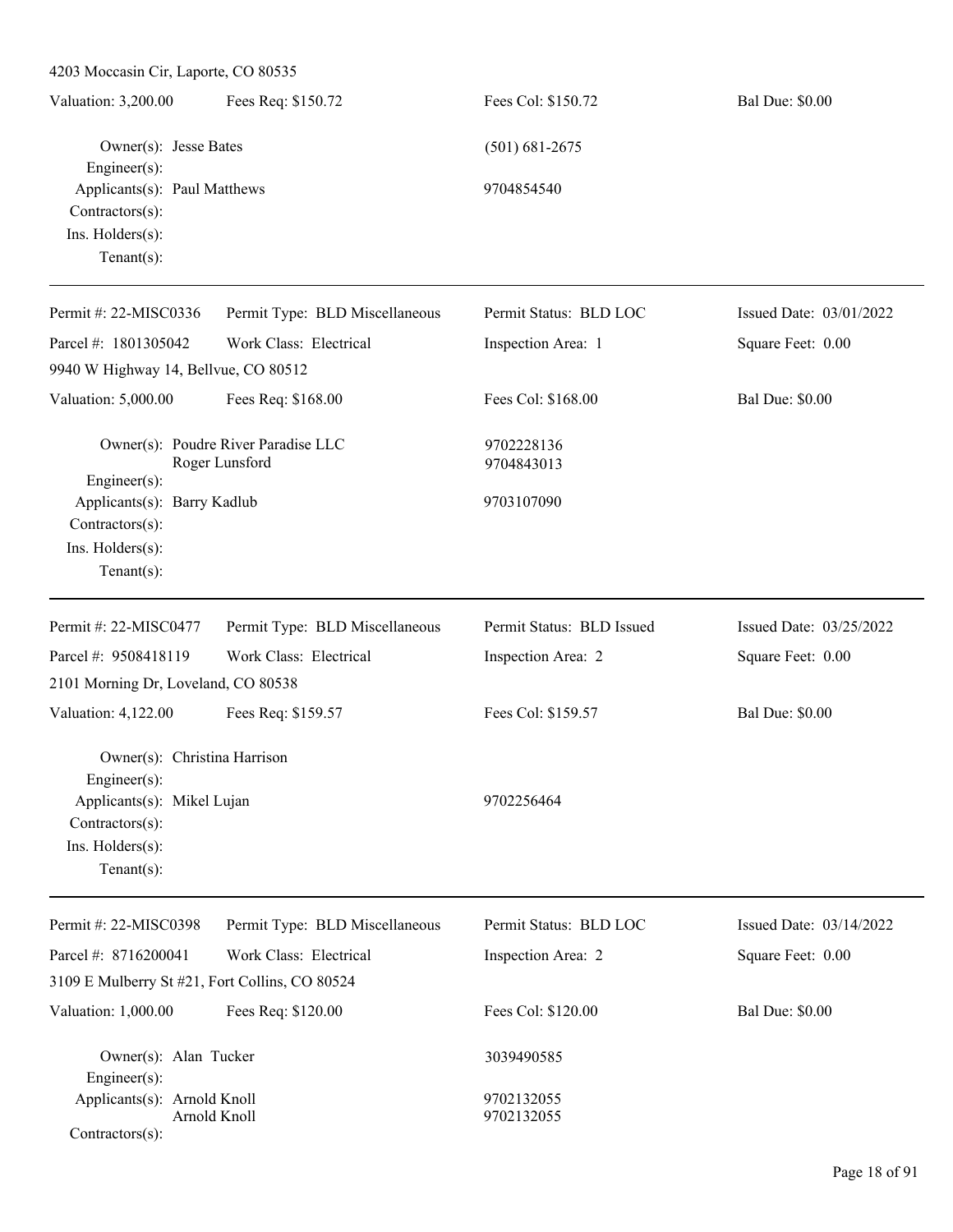| $Tenant(s)$ :                                                            |                                        |                              |                         |
|--------------------------------------------------------------------------|----------------------------------------|------------------------------|-------------------------|
| Permit #: 22-MISC0496                                                    | Permit Type: BLD Miscellaneous         | Permit Status: BLD Issued    | Issued Date: 03/31/2022 |
| Parcel #: 9426300010                                                     | Work Class: Electrical                 | Inspection Area: 3           | Square Feet: 0.00       |
| 1528 S County Road 17, Berthoud, CO 80513                                |                                        |                              |                         |
| Valuation: 12,500.00                                                     | Fees Req: \$240.00                     | Fees Col: \$240.00           | <b>Bal Due: \$0.00</b>  |
| Engineer $(s)$ :                                                         | Owner(s): Larry Lempka Family Farm LLC | $(970)$ 381-8238             |                         |
| Applicants(s): Ben Kitzman<br>Contractors(s):                            |                                        | 9705392799                   |                         |
| Ins. Holders(s):<br>Tenant $(s)$ :                                       |                                        |                              |                         |
| Permit #: 22-MISC0391                                                    | Permit Type: BLD Miscellaneous         | Permit Status: BLD Issued    | Issued Date: 03/11/2022 |
| Parcel #: 8505408004                                                     | Work Class: Electrical                 | Inspection Area: 2           | Square Feet: 0.00       |
| 3323 Valley Oak Dr, Loveland, CO 80538                                   |                                        |                              |                         |
| Valuation: 4,000.00                                                      | Fees Req: \$158.40                     | Fees Col: \$158.40           | <b>Bal Due: \$0.00</b>  |
| Owner(s): Joshua Nelson<br>Engineer(s):                                  |                                        |                              |                         |
| Applicants(s): Mark Remmereid                                            | Mark Remmereid                         | 970-339-1900<br>970-339-1900 |                         |
| Contractors(s):<br>Ins. Holders(s):                                      |                                        |                              |                         |
| Tenant $(s)$ :                                                           |                                        |                              |                         |
| Permit #: 22-MISC0354                                                    | Permit Type: BLD Miscellaneous         | Permit Status: BLD LOC       | Issued Date: 03/08/2022 |
| Parcel #: 9518315001                                                     | Work Class: Electrical                 | Inspection Area: 3           | Square Feet: 0.00       |
| 6709 W County Road 20, Loveland, CO 80537                                |                                        |                              |                         |
| Valuation: 1,385.00                                                      | Fees Req: \$120.00                     | Fees Col: \$120.00           | <b>Bal Due: \$0.00</b>  |
| Owner(s): Jane Eller                                                     |                                        | $(000) 000 - 0000$           |                         |
| Engineer $(s)$ :<br>Applicants(s): Gerald Palaszewski<br>Contractors(s): |                                        | 9702243242                   |                         |
| Ins. Holders(s):<br>Tenant $(s)$ :                                       |                                        |                              |                         |
| Permit #: 22-MISC0495                                                    | Permit Type: BLD Miscellaneous         | Permit Status: BLD LOC       | Issued Date: 03/28/2022 |
| Parcel #: 9624408010                                                     | Work Class: Electrical                 | Inspection Area: 2           | Square Feet: 0.00       |
| 934 Cub, Fort Collins, CO                                                |                                        |                              |                         |

Ins. Holders(s):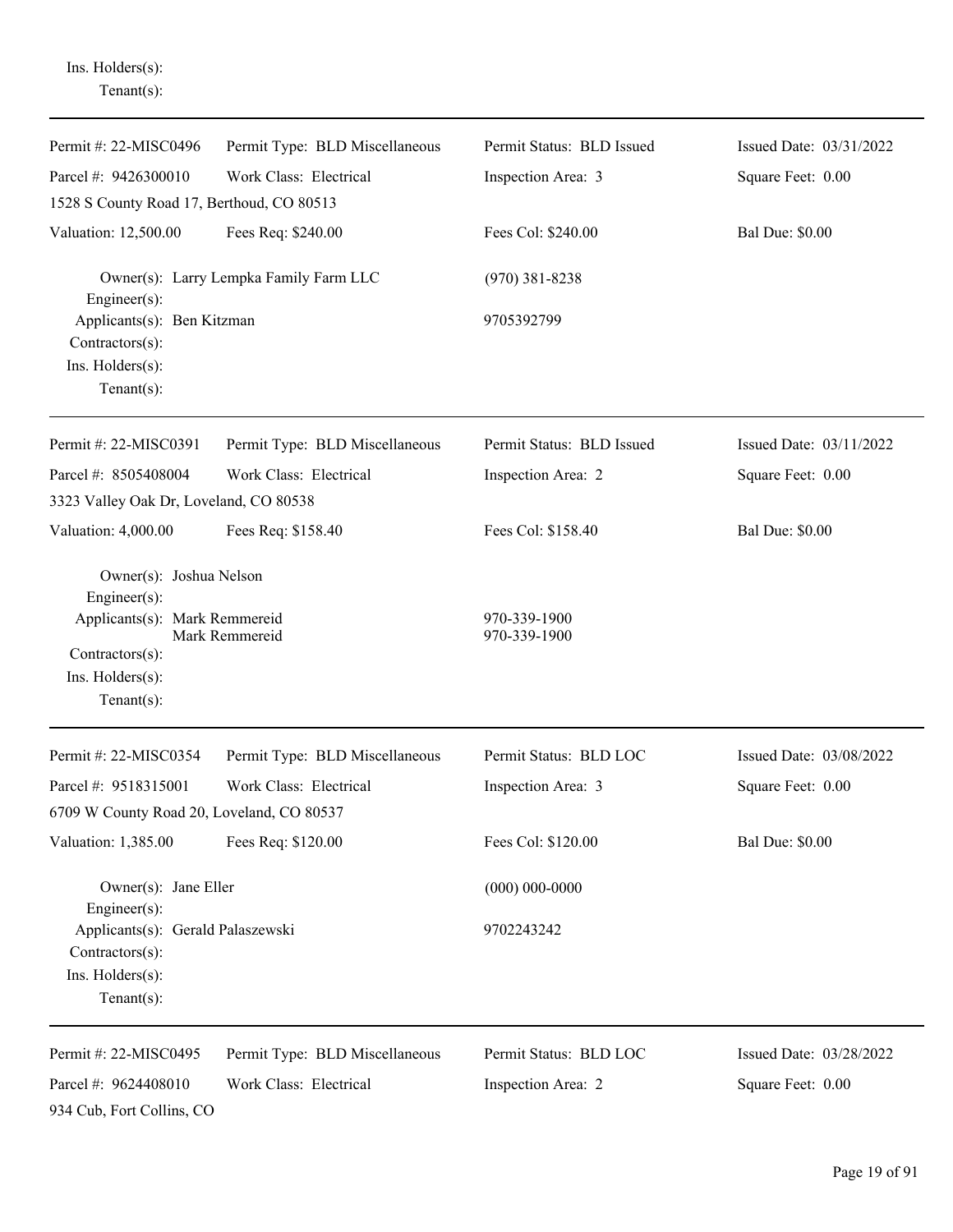| Valuation: 0.00                                                                                          | Fees Req: \$60.00                                                | Fees Col: \$60.00                          | <b>Bal Due: \$0.00</b>  |
|----------------------------------------------------------------------------------------------------------|------------------------------------------------------------------|--------------------------------------------|-------------------------|
| Engineer $(s)$ :<br>Applicants(s): Eric Carlson<br>Contractors(s):<br>Ins. Holders(s):<br>Tenant $(s)$ : | Owner(s): 8348 Four Points Ct<br>Eric Carlson                    | 3035913598<br>970-286-4286<br>970-286-4286 |                         |
| Permit #: 22-MISC0517                                                                                    | Permit Type: BLD Miscellaneous                                   | Permit Status: BLD Issued                  | Issued Date: 03/29/2022 |
| Parcel #: 0401000022                                                                                     | Work Class: Electrical                                           | Inspection Area: 3                         | Square Feet: 0.00       |
| 6789 Homer Rd, Loveland, CO 80537                                                                        |                                                                  |                                            |                         |
| Valuation: 500.00                                                                                        | Fees Req: \$120.00                                               | Fees Col: \$120.00                         | <b>Bal Due: \$0.00</b>  |
| Engineer(s):                                                                                             | Owner(s): Kerstin Parker                                         | $(720)$ 436-5496                           |                         |
| Applicants(s): Kerstin Parker<br>Contractors(s):<br>Ins. Holders(s):<br>Tenant $(s)$ :                   |                                                                  | $(720)$ 436-5496                           |                         |
| Permit #: 22-MISC0388                                                                                    | Permit Type: BLD Miscellaneous                                   | Permit Status: BLD Issued                  | Issued Date: 03/11/2022 |
| Parcel #: 3932305031                                                                                     | Work Class: Electrical                                           | Inspection Area: 1                         | Square Feet: 0.00       |
| 165 Meadow Ln, Bellvue, CO 80512                                                                         |                                                                  |                                            |                         |
| Valuation: 700.00                                                                                        | Fees Req: \$120.00                                               | Fees Col: \$120.00                         | <b>Bal Due: \$0.00</b>  |
|                                                                                                          | Owner(s): Eldon Maher III                                        | $(970)$ 324-4504                           |                         |
| Engineer $(s)$ :<br>Contractors(s):<br>Ins. Holders(s):<br>Tenant $(s)$ :                                | Applicants(s): Patrick Conway                                    | 9705663803                                 |                         |
| Permit #: 22-MISC0480                                                                                    | Permit Type: BLD Miscellaneous                                   | Permit Status: BLD Issued                  | Issued Date: 03/25/2022 |
| Parcel #: 3404200022                                                                                     | Work Class: Electrical                                           | Inspection Area: 4                         | Square Feet: 0.00       |
|                                                                                                          | 449 Longhouse Way, Estes Park, CO 80511                          |                                            |                         |
| Valuation: 4,000.00                                                                                      | Fees Req: \$158.40                                               | Fees Col: \$158.40                         | <b>Bal Due: \$0.00</b>  |
| Engineer(s):                                                                                             | Owner(s): YMCA Of The Rockies/Estes Park Center Assoc 9704812663 |                                            |                         |
| Applicants(s): Matt Lafon<br>Contractors(s):<br>Ins. Holders(s):<br>$Tenant(s)$ :                        |                                                                  | 9707753994                                 |                         |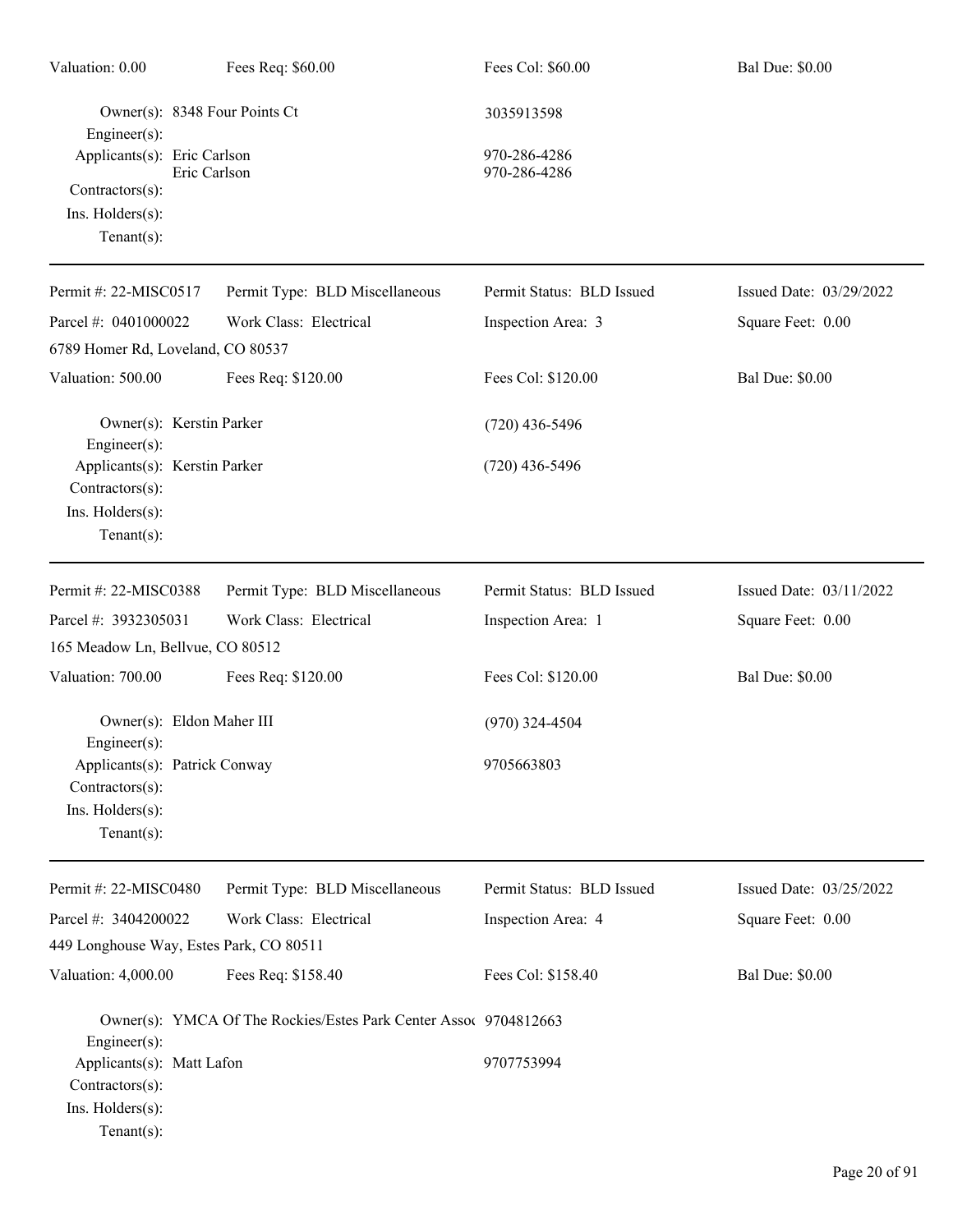| Permit #: 22-MISC0369                                                                                                               | Permit Type: BLD Miscellaneous | Permit Status: BLD Issued        | Issued Date: 03/14/2022 |
|-------------------------------------------------------------------------------------------------------------------------------------|--------------------------------|----------------------------------|-------------------------|
| Parcel #: 9507214001                                                                                                                | Work Class: Electrical         | Inspection Area: 2               | Square Feet: 0.00       |
| 6320 Shockman Ln, Loveland, CO 80538                                                                                                |                                |                                  |                         |
| Valuation: 4,000.00                                                                                                                 | Fees Req: \$158.40             | Fees Col: \$158.40               | <b>Bal Due: \$0.00</b>  |
| Owner(s): Cal Gableman<br>Engineer(s):                                                                                              |                                |                                  |                         |
| Applicants(s): David Shepherd                                                                                                       | Ronald Miller                  | $(970)$ 342-1640<br>307-710-1274 |                         |
| Contractors(s):<br>Ins. Holders(s):<br>$Tenant(s)$ :                                                                                |                                |                                  |                         |
| Permit #: 22-MISC0344                                                                                                               | Permit Type: BLD Miscellaneous | Permit Status: BLD LOC           | Issued Date: 03/02/2022 |
| Parcel #: 2407306033                                                                                                                | Work Class: Electrical         | Inspection Area: 4               | Square Feet: 0.00       |
| 1643 Black Squirrel Dr, Estes Park, CO 80517                                                                                        |                                |                                  |                         |
| Valuation: 100.00                                                                                                                   | Fees Req: \$60.00              | Fees Col: \$60.00                | <b>Bal Due: \$0.00</b>  |
| Owner(s): Tim Musslewhite<br>Engineer(s):<br>Applicants(s): Tim Musslewhite<br>Contractors(s):<br>Ins. Holders(s):<br>$Tenant(s)$ : |                                |                                  |                         |
| Permit #: 22-MISC0421                                                                                                               | Permit Type: BLD Miscellaneous | Permit Status: BLD Issued        | Issued Date: 03/15/2022 |
| Parcel #: 8716200041                                                                                                                | Work Class: Electrical         | Inspection Area: 2               | Square Feet: 0.00       |
| 3109 E Mulberry St #23, Fort Collins, CO 80524                                                                                      |                                |                                  |                         |
| Valuation: 1,200.00                                                                                                                 | Fees Req: \$120.00             | Fees Col: \$120.00               | <b>Bal Due: \$0.00</b>  |
| Owner(s): Alan Tucker<br>Engineer(s):                                                                                               |                                | 3039490585                       |                         |
| Applicants(s): Arnold Knoll                                                                                                         | Arnold Knoll                   | 9702132055<br>9702132055         |                         |
| $Contractors(s)$ :<br>Ins. Holders(s):                                                                                              |                                |                                  |                         |
| $Tenant(s)$ :                                                                                                                       |                                |                                  |                         |
| Permit #: 22-MISC0483                                                                                                               | Permit Type: BLD Miscellaneous | Permit Status: BLD Issued        | Issued Date: 03/25/2022 |
| Parcel #: 3402200985                                                                                                                | Work Class: Electrical         | Inspection Area: 4               | Square Feet: 0.00       |
| 2120 Marys Lake Rd, Estes Park, CO 80517                                                                                            |                                |                                  |                         |
| Valuation: 61,000.00                                                                                                                | Fees Req: \$705.60             | Fees Col: \$705.60               | <b>Bal Due: \$0.00</b>  |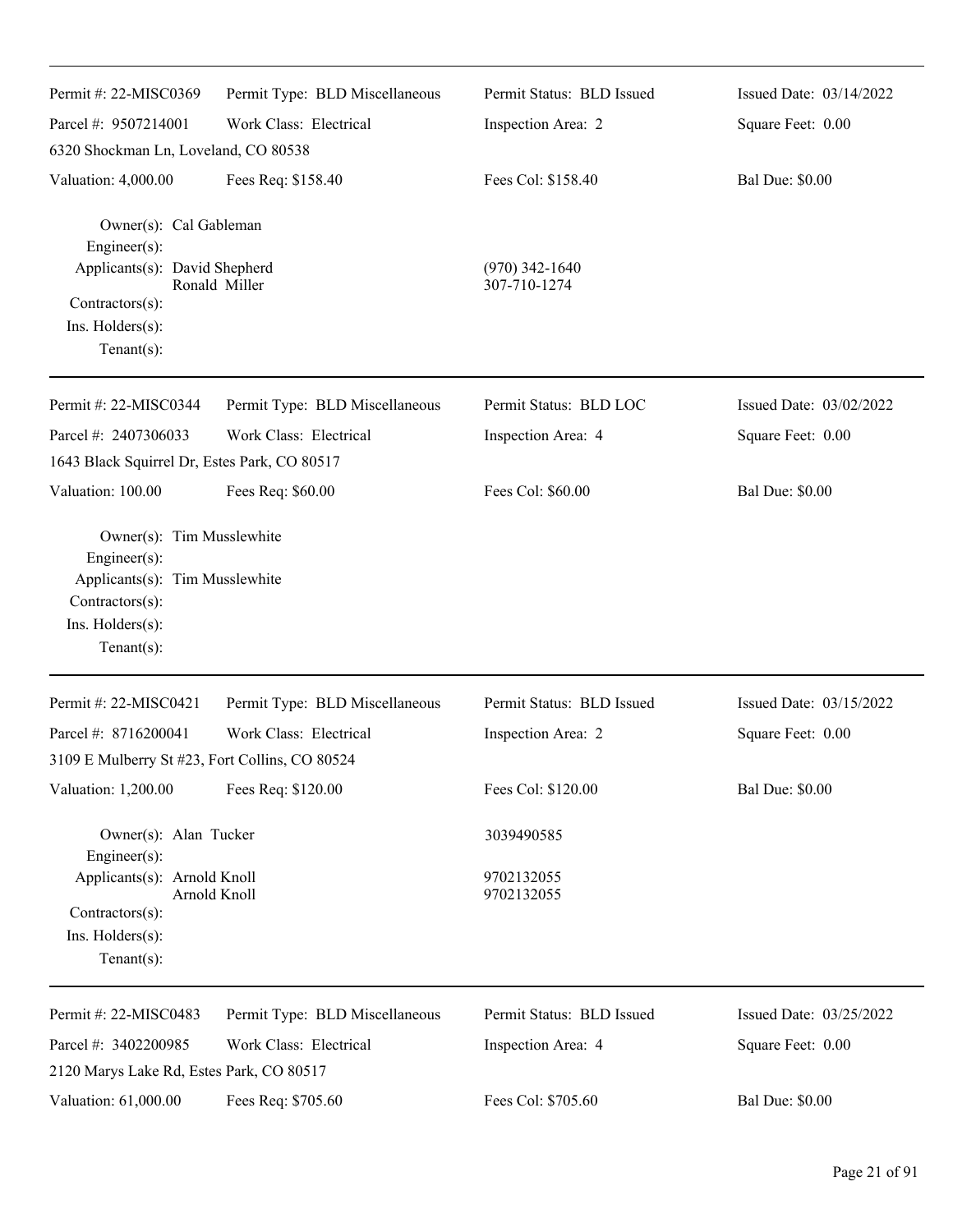|                                                                                                                                      | Owner(s): Bureau of Reclamation<br>Zenda Smith                                  | 9704615410<br>9703425723  |                         |
|--------------------------------------------------------------------------------------------------------------------------------------|---------------------------------------------------------------------------------|---------------------------|-------------------------|
| Engineer(s):<br>Applicants(s): James Sanders<br>Contractors(s):<br>Ins. Holders(s):<br>Tenant $(s)$ :                                |                                                                                 | 9708524480                |                         |
| Permit #: 22-MISC0502                                                                                                                | Permit Type: BLD Miscellaneous                                                  | Permit Status: BLD Issued | Issued Date: 03/28/2022 |
| Parcel #: 8021000011                                                                                                                 | Work Class: Gas Fireplace or Stove/Lo <sub>1</sub> Inspection Area: 1<br>Insert |                           | Square Feet: 0.00       |
|                                                                                                                                      | 16185 N County Road 7, Wellington, CO 80549                                     |                           |                         |
| Valuation: 1,000.00                                                                                                                  | Fees Req: \$53.93                                                               | Fees Col: \$53.93         | <b>Bal Due: \$0.00</b>  |
| Owner(s): Troyer Angel<br>$Engineering(s)$ :<br>Applicants(s): Troyer Angel<br>Contractors(s):<br>Ins. Holders(s):<br>Tenant $(s)$ : |                                                                                 |                           |                         |
| Permit #: 22-MISC0530                                                                                                                | Permit Type: BLD Miscellaneous                                                  | Permit Status: BLD LOC    | Issued Date: 03/31/2022 |
| Parcel #: 8735200013                                                                                                                 | Work Class: Gas Fireplace or Stove/Lo <sub>1</sub> Inspection Area: 2<br>Insert |                           | Square Feet: 0.00       |
| 4014 Kern St, Timnath, CO 80547                                                                                                      |                                                                                 |                           |                         |
| Valuation: 5,594.58                                                                                                                  | Fees Req: \$124.51                                                              | Fees Col: \$124.51        | <b>Bal Due: \$0.00</b>  |
| Engineer $(s)$ :                                                                                                                     | Owner(s): Christopher Alberico                                                  | $(650)$ 773-4926          |                         |
|                                                                                                                                      | Applicants(s): Western Fireplace Supply                                         | 97049896793               |                         |
| Contractors(s): Chris Tenan                                                                                                          |                                                                                 | 970-498-9679              |                         |
| Ins. Holders(s):<br>Tenant $(s)$ :                                                                                                   |                                                                                 |                           |                         |
| Permit #: 22-MISC0507                                                                                                                | Permit Type: BLD Miscellaneous                                                  | Permit Status: BLD Issued | Issued Date: 03/28/2022 |
| Parcel #: 9826119014                                                                                                                 | Work Class: Gas Fireplace or Stove/Lo; Inspection Area: 1<br>Insert             |                           | Square Feet: 0.00       |
|                                                                                                                                      | 3535 Terry Point Dr, Fort Collins, CO 80524                                     |                           |                         |
| Valuation: 18,000.00                                                                                                                 | Fees Req: \$373.47                                                              | Fees Col: \$373.47        | <b>Bal Due: \$0.00</b>  |
| Owner(s): James Detling<br>$Engineering(s)$ :                                                                                        |                                                                                 | $(970)$ 407-1973          |                         |
| Applicants(s): Catherina Reynolds                                                                                                    |                                                                                 | 9702137962                |                         |
| Contractors(s): Jeffrey Reynolds<br>Ins. Holders(s):                                                                                 |                                                                                 | 970-213-7962              |                         |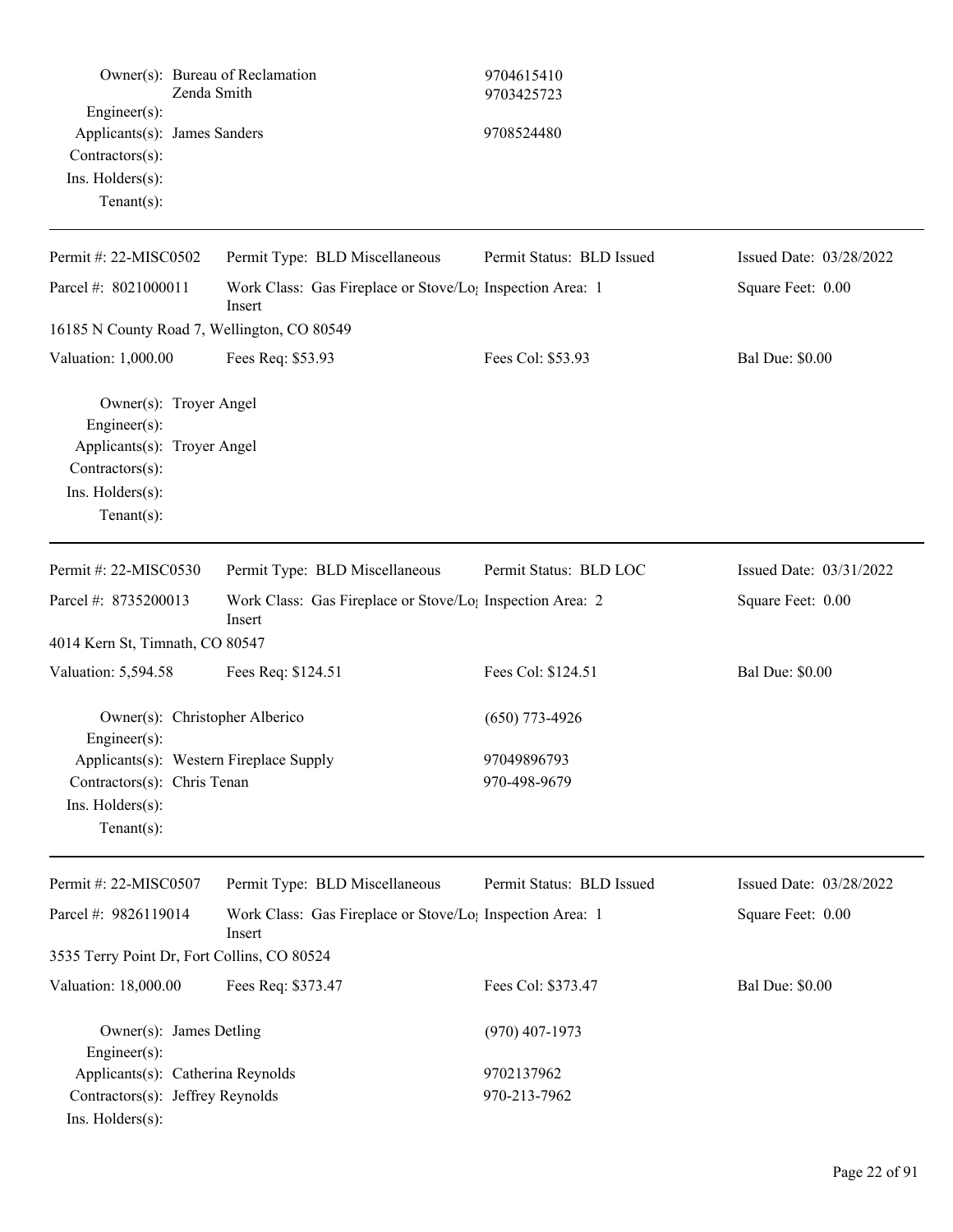| enant(s) |  |
|----------|--|
|          |  |

| Permit #: $22-MISCO415$                                                                                      | Permit Type: BLD Miscellaneous                                                  | Permit Status: BLD LOC      | Issued Date: 03/14/2022 |
|--------------------------------------------------------------------------------------------------------------|---------------------------------------------------------------------------------|-----------------------------|-------------------------|
| Parcel #: 9825413107                                                                                         | Work Class: Gas Fireplace or Stove/Lo <sub>1</sub> Inspection Area: 1<br>Insert |                             | Square Feet: 0.00       |
| 609 Richards Lake Rd, Fort Collins, CO 80524                                                                 |                                                                                 |                             |                         |
| Valuation: 9,000.00                                                                                          | Fees Req: \$186.75                                                              | Fees Col: \$186.75          | <b>Bal Due: \$0.00</b>  |
| Owner(s): Peter Thrasher<br>Engineer(s):                                                                     |                                                                                 | 9702313570                  |                         |
| Applicants(s): Catherina Reynolds                                                                            |                                                                                 | 9702137962                  |                         |
| Contractors(s): Jeffrey Reynolds<br>Ins. Holders(s):<br>Tenant $(s)$ :                                       |                                                                                 | 970-213-7962                |                         |
| Permit #: 22-MISC0529                                                                                        | Permit Type: BLD Miscellaneous                                                  | Permit Status: BLD LOC      | Issued Date: 03/31/2022 |
| Parcel #: 9708100015                                                                                         | Work Class: Gas Fireplace or Stove/Lo; Inspection Area: 2<br>Insert             |                             | Square Feet: 0.00       |
| 3134 Laporte Ave, Fort Collins, CO 80521                                                                     |                                                                                 |                             |                         |
| Valuation: 4,829.96                                                                                          | Fees Req: \$103.77                                                              | Fees Col: \$103.77          | <b>Bal Due: \$0.00</b>  |
| Owner(s): Alexander Alvarez<br>Engineer(s):                                                                  |                                                                                 | 9709807417                  |                         |
| Applicants(s): Western Fireplace Supply<br>Contractors(s): Chris Tenan<br>Ins. Holders(s):<br>Tenant $(s)$ : |                                                                                 | 97049896793<br>970-498-9679 |                         |
| Permit #: 22-MISC0524                                                                                        | Permit Type: BLD Miscellaneous                                                  | Permit Status: BLD LOC      | Issued Date: 03/30/2022 |
| Parcel #: 9812105003                                                                                         | Work Class: Gas Fireplace or Stove/Lo <sub>1</sub> Inspection Area: 1<br>Insert |                             | Square Feet: 0.00       |
| 633 Gait Cir, Fort Collins, CO 80524                                                                         |                                                                                 |                             |                         |
| Valuation: 5,456.42                                                                                          | Fees Req: \$124.51                                                              | Fees Col: \$124.51          | <b>Bal Due: \$0.00</b>  |
| Owner(s): Joel Adams<br>$Engineering(s)$ :                                                                   |                                                                                 | 970-402-6358                |                         |
| Applicants(s): Western Fireplace Supply                                                                      |                                                                                 | 97049896793                 |                         |
| Contractors(s): Chris Tenan                                                                                  |                                                                                 | 970-498-9679                |                         |
| Ins. Holders(s):<br>Tenant $(s)$ :                                                                           |                                                                                 |                             |                         |
| Permit #: 22-MISC0512                                                                                        | Permit Type: BLD Miscellaneous                                                  | Permit Status: BLD Issued   | Issued Date: 03/29/2022 |
| Parcel #: 9731307010                                                                                         | Work Class: Gas Fireplace or Stove/Lo <sub>1</sub> Inspection Area: 2<br>Insert |                             | Square Feet: 0.00       |
| 4816 Parkview Dr, Fort Collins, CO 80526                                                                     |                                                                                 |                             |                         |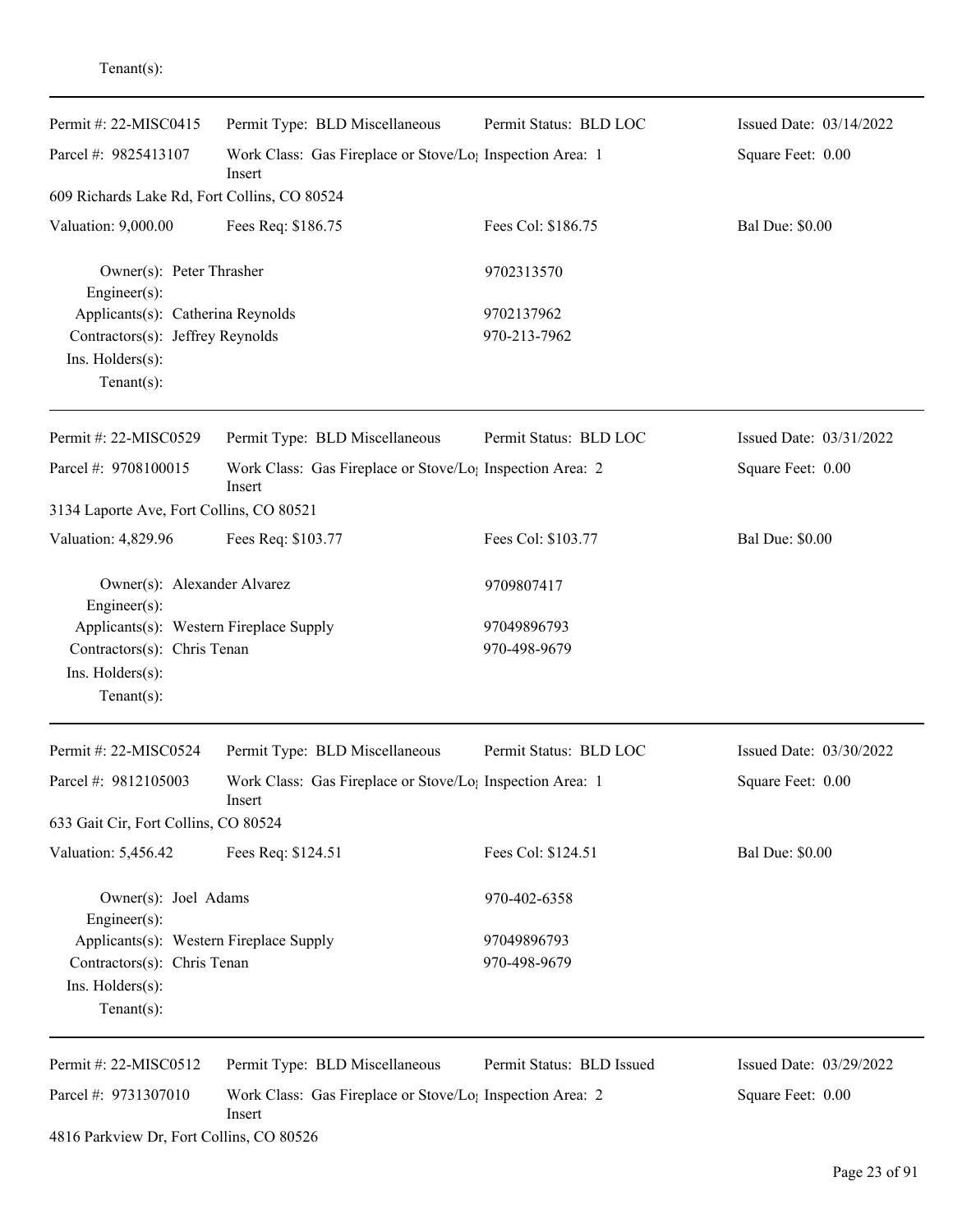| Valuation: 6,305.00                                                                                                       | Fees Req: \$205.26                                                              | Fees Col: \$205.26                       | <b>Bal Due: \$0.00</b>  |
|---------------------------------------------------------------------------------------------------------------------------|---------------------------------------------------------------------------------|------------------------------------------|-------------------------|
| Owner(s): Doug Post<br>Engineer(s):                                                                                       |                                                                                 | 9709883887                               |                         |
| Applicants(s): Catherina Reynolds<br>Fyrepro Inc<br>Contractors(s): Jeffrey Reynolds<br>Ins. Holders(s):<br>$Tenant(s)$ : |                                                                                 | 9702137962<br>9702137962<br>970-213-7962 |                         |
| Permit #: 22-MISC0433                                                                                                     | Permit Type: BLD Miscellaneous                                                  | Permit Status: BLD LOC                   | Issued Date: 03/16/2022 |
| Parcel #: 9703105002                                                                                                      | Work Class: Gas Fireplace or Stove/Lo <sub>1</sub> Inspection Area: 1<br>Insert |                                          | Square Feet: 0.00       |
| 1203 Harris Dr, Fort Collins, CO 80524                                                                                    |                                                                                 |                                          |                         |
| Valuation: 5,592.39                                                                                                       | Fees Req: \$124.51                                                              | Fees Col: \$124.51                       | <b>Bal Due: \$0.00</b>  |
| Owner(s): Benjamin King<br>Engineer(s):                                                                                   |                                                                                 | 9702272460                               |                         |
| Applicants(s): Western Fireplace Supply<br>Contractors(s): Chris Tenan<br>Ins. Holders(s):<br>$Tenant(s)$ :               |                                                                                 | 97049896793<br>970-498-9679              |                         |
| Permit #: 22-MISC0482                                                                                                     | Permit Type: BLD Miscellaneous                                                  | Permit Status: BLD Issued                | Issued Date: 03/25/2022 |
| Parcel #: 8831313083                                                                                                      | Work Class: Gas Fireplace or Stove/Lo <sub>1</sub> Inspection Area: 1<br>Insert |                                          | Square Feet: 0.00       |
| 1322 Miramont Dr, Fort Collins, CO 80524                                                                                  |                                                                                 |                                          |                         |
| Valuation: 4,925.00                                                                                                       | Fees Req: \$103.77                                                              | Fees Col: \$103.77                       | <b>Bal Due: \$0.00</b>  |
| Owner(s): John Mayea<br>$Engineering(s)$ :                                                                                |                                                                                 |                                          |                         |
| Applicants(s): Alan Erps<br>Contractors(s):<br>Ins. Holders(s):<br>$Tenant(s)$ :                                          |                                                                                 | 970-690-5969                             |                         |
| Permit #: 22-MISC0505                                                                                                     | Permit Type: BLD Miscellaneous                                                  | Permit Status: BLD Issued                | Issued Date: 03/28/2022 |
| Parcel #: 9804208701                                                                                                      | Work Class: Gas Fireplace or Stove/Lo <sub>1</sub> Inspection Area: 1<br>Insert |                                          | Square Feet: 0.00       |
| 3051 Guinea Hill Ct, Fort Collins, CO 80524                                                                               |                                                                                 |                                          |                         |
| Valuation: 6,500.00                                                                                                       | Fees Req: \$145.26                                                              | Fees Col: \$145.26                       | <b>Bal Due: \$0.00</b>  |
| Owner(s): Michael Laselle<br>$Engineering(s)$ :                                                                           |                                                                                 | $(970)$ 669-0417                         |                         |
| Applicants(s): Catherina Reynolds                                                                                         |                                                                                 | 9702137962                               |                         |
| Contractors(s): Jeffrey Reynolds                                                                                          |                                                                                 | 970-213-7962                             |                         |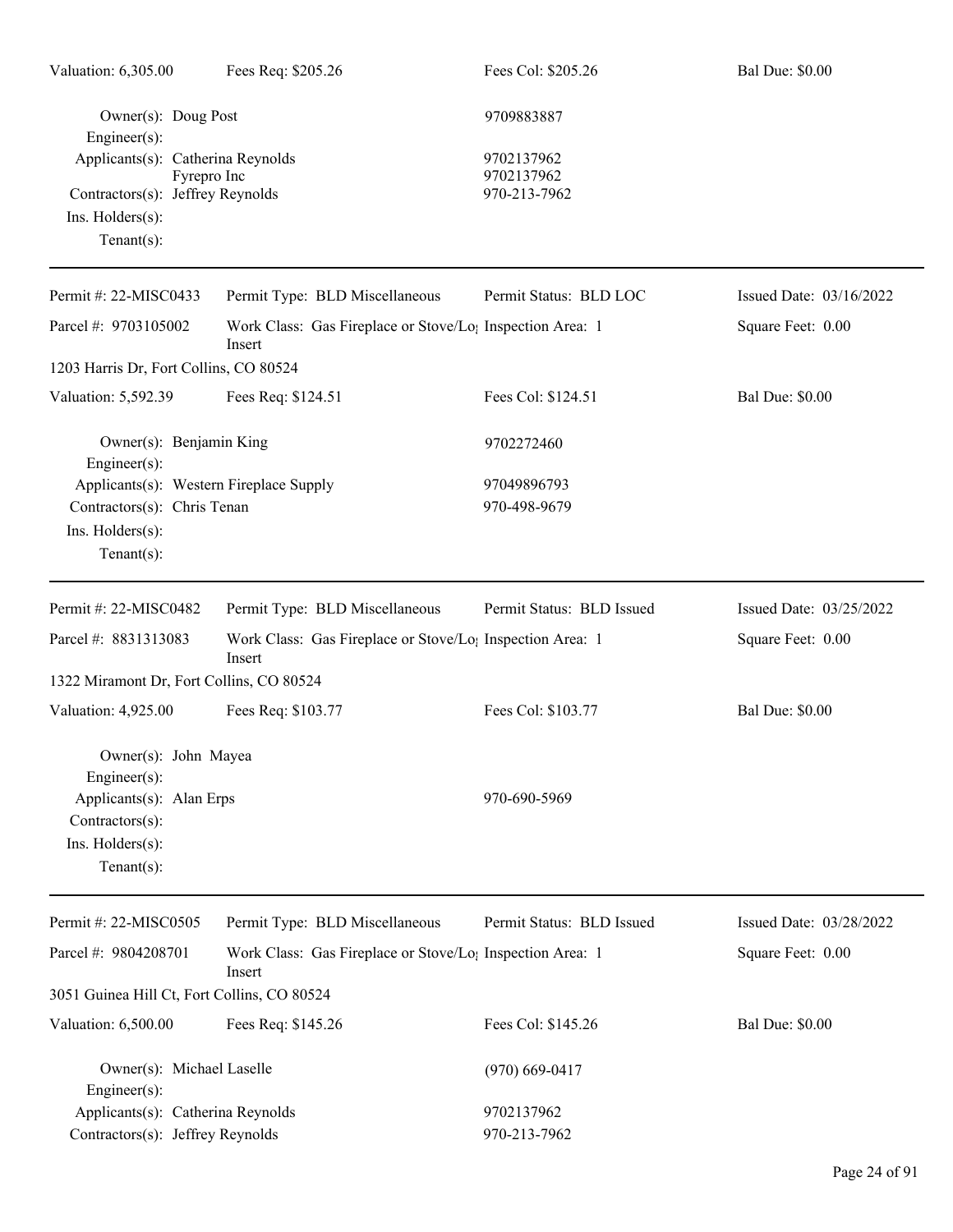Ins. Holders(s): Tenant(s):

| Permit #: 22-MISC0468                                                                                             | Permit Type: BLD Miscellaneous                                                  | Permit Status: BLD Issued                    | Issued Date: 03/22/2022 |
|-------------------------------------------------------------------------------------------------------------------|---------------------------------------------------------------------------------|----------------------------------------------|-------------------------|
| Parcel #: 2529100905                                                                                              | Work Class: Gas Fireplace or Stove/Lo <sub>1</sub> Inspection Area: 4<br>Insert |                                              | Square Feet: 0.00       |
| 2200 Mall Rd, Estes Park, CO 80517                                                                                |                                                                                 |                                              |                         |
| Valuation: 4,000.00                                                                                               | Fees Req: \$143.02                                                              | Fees Col: \$143.02                           | <b>Bal Due: \$0.00</b>  |
| Owner(s): Estes Park Baptist Church<br>Engineer(s):                                                               |                                                                                 | 9704811072                                   |                         |
| Applicants(s): James Docter<br>James Docter<br>Contractors(s): James Docter<br>Ins. Holders(s):<br>Tenant $(s)$ : |                                                                                 | 970-586-3033<br>970-586-3033<br>970-586-3033 |                         |
| Permit #: 22-MISC0340                                                                                             | Permit Type: BLD Miscellaneous                                                  | Permit Status: BLD Issued                    | Issued Date: 03/01/2022 |
| Parcel #: 9819414701                                                                                              | Work Class: Gas Fireplace or Stove/Lo <sub>1</sub> Inspection Area: 1<br>Insert |                                              | Square Feet: 0.00       |
| 4520 W County Road 54g, Laporte, CO 80535                                                                         |                                                                                 |                                              |                         |
| Valuation: 4,000.00                                                                                               | Fees Req: \$83.02                                                               | Fees Col: \$83.02                            | <b>Bal Due: \$0.00</b>  |
| Owner(s): Matthew Simpson<br>Engineer(s):                                                                         |                                                                                 | $(970) 556 - 9078$                           |                         |
| Applicants(s): Mark Humphrey<br>Contractors(s): Mark Humphrey<br>Ins. Holders(s):<br>Tenant $(s)$ :               |                                                                                 | 7194828599<br>7194828599                     |                         |
| Permit #: 22-MISC0478                                                                                             | Permit Type: BLD Miscellaneous                                                  | Permit Status: BLD LOC                       | Issued Date: 03/25/2022 |
| Parcel #: 8716306010                                                                                              | Work Class: Gas Fireplace or Stove/Lo <sub>1</sub> Inspection Area: 2<br>Insert |                                              | Square Feet: 0.00       |
| 1013 Greenfields Ct, Fort Collins, CO 80524                                                                       |                                                                                 |                                              |                         |
| Valuation: 400.00                                                                                                 | Fees Req: \$105.57                                                              | Fees Col: \$105.57                           | <b>Bal Due: \$0.00</b>  |
| Owner(s): David Pinedo<br>Engineer(s):                                                                            |                                                                                 | 9702155376                                   |                         |
| Applicants(s): David Pinedo<br>Contractors(s):<br>Ins. Holders(s):<br>Tenant $(s)$ :                              |                                                                                 | 9702155376                                   |                         |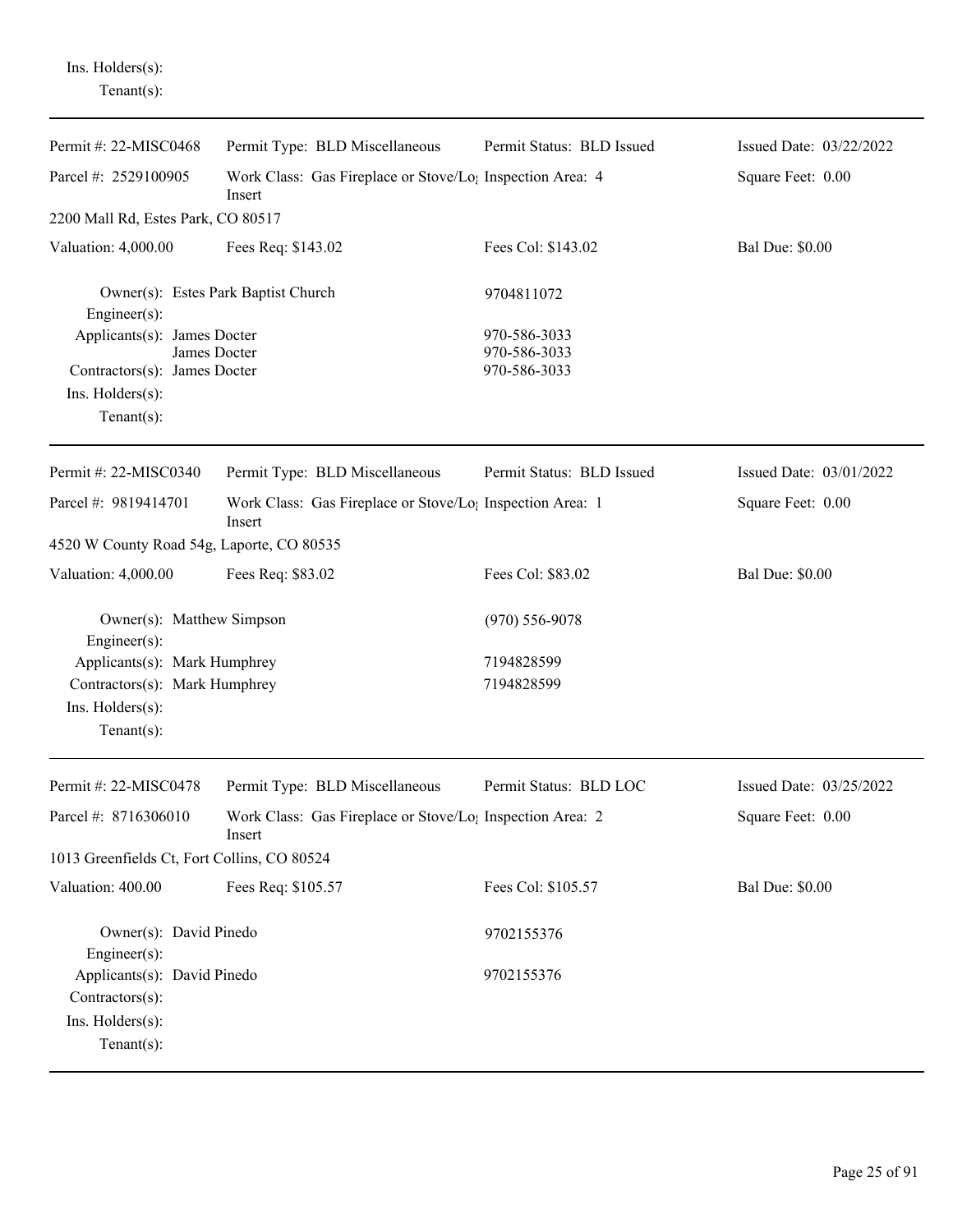| Permit #: 22-MISC0515                                                                                                                | Permit Type: BLD Miscellaneous                                                  | Permit Status: BLD LOC    | Issued Date: 03/29/2022 |
|--------------------------------------------------------------------------------------------------------------------------------------|---------------------------------------------------------------------------------|---------------------------|-------------------------|
| Parcel #: 3036000060                                                                                                                 | Work Class: Gas Fireplace or Stove/Lo <sub>1</sub> Inspection Area: 5<br>Insert |                           | Square Feet: 0.00       |
| 106 Elk Valley Rd, Red Feather Lakes, CO 80545                                                                                       |                                                                                 |                           |                         |
| Valuation: 9,509.00                                                                                                                  | Fees Req: \$207.50                                                              | Fees Col: \$207.50        | <b>Bal Due: \$0.00</b>  |
| Owner(s): Keith Frank<br>Engineer(s):                                                                                                |                                                                                 | (928) 533-9529            |                         |
| Applicants(s): Alan Erps<br>Contractors(s):                                                                                          |                                                                                 | 970-690-5969              |                         |
| Ins. Holders(s):<br>Tenant $(s)$ :                                                                                                   |                                                                                 |                           |                         |
| Permit #: 22-MISC0384                                                                                                                | Permit Type: BLD Miscellaneous                                                  | Permit Status: BLD Issued | Issued Date: 03/10/2022 |
| Parcel #: 2407306033<br>1643 Black Squirrel Dr, Estes Park, CO 80517                                                                 | Work Class: Gas Piping                                                          | Inspection Area: 4        | Square Feet: 0.00       |
| Valuation: 300.00                                                                                                                    | Fees Req: \$105.57                                                              | Fees Col: \$105.57        | <b>Bal Due: \$0.00</b>  |
| Owner(s): Tim Musslewhite<br>Engineer(s):<br>Applicants(s): Tim Musslewhite<br>Contractors(s):<br>Ins. Holders(s):<br>Tenant $(s)$ : |                                                                                 |                           |                         |
| Permit #: 22-MISC0508                                                                                                                | Permit Type: BLD Miscellaneous                                                  | Permit Status: BLD Issued | Issued Date: 03/31/2022 |
| Parcel #: 3526406004<br>911 Juniper Ln, Estes Park, CO 80517                                                                         | Work Class: Gas Piping                                                          | Inspection Area: 4        | Square Feet: 0.00       |
| Valuation: 500.00                                                                                                                    | Fees Req: \$105.57                                                              | Fees Col: \$105.57        | <b>Bal Due: \$0.00</b>  |
| Owner(s): Laura Miller<br>$Engineering(s)$ :                                                                                         | Michael Miller                                                                  | 9702317258                |                         |
| Applicants(s): Linda Schneider<br>Contractors(s):<br>Ins. Holders(s):<br>$Tenant(s)$ :                                               |                                                                                 | 9702270998                |                         |
| Permit #: 22-MISC0345                                                                                                                | Permit Type: BLD Miscellaneous                                                  | Permit Status: BLD LOC    | Issued Date: 03/02/2022 |
| Parcel #: 9812308701                                                                                                                 | Work Class: Gas Piping                                                          | Inspection Area: 1        | Square Feet: 0.00       |
| 5817 N County Road 15, Fort Collins, CO 80524                                                                                        |                                                                                 |                           |                         |
| Valuation: 100.00                                                                                                                    | Fees Req: \$105.57                                                              | Fees Col: \$105.57        | <b>Bal Due: \$0.00</b>  |

Owner(s): Robbyn Wood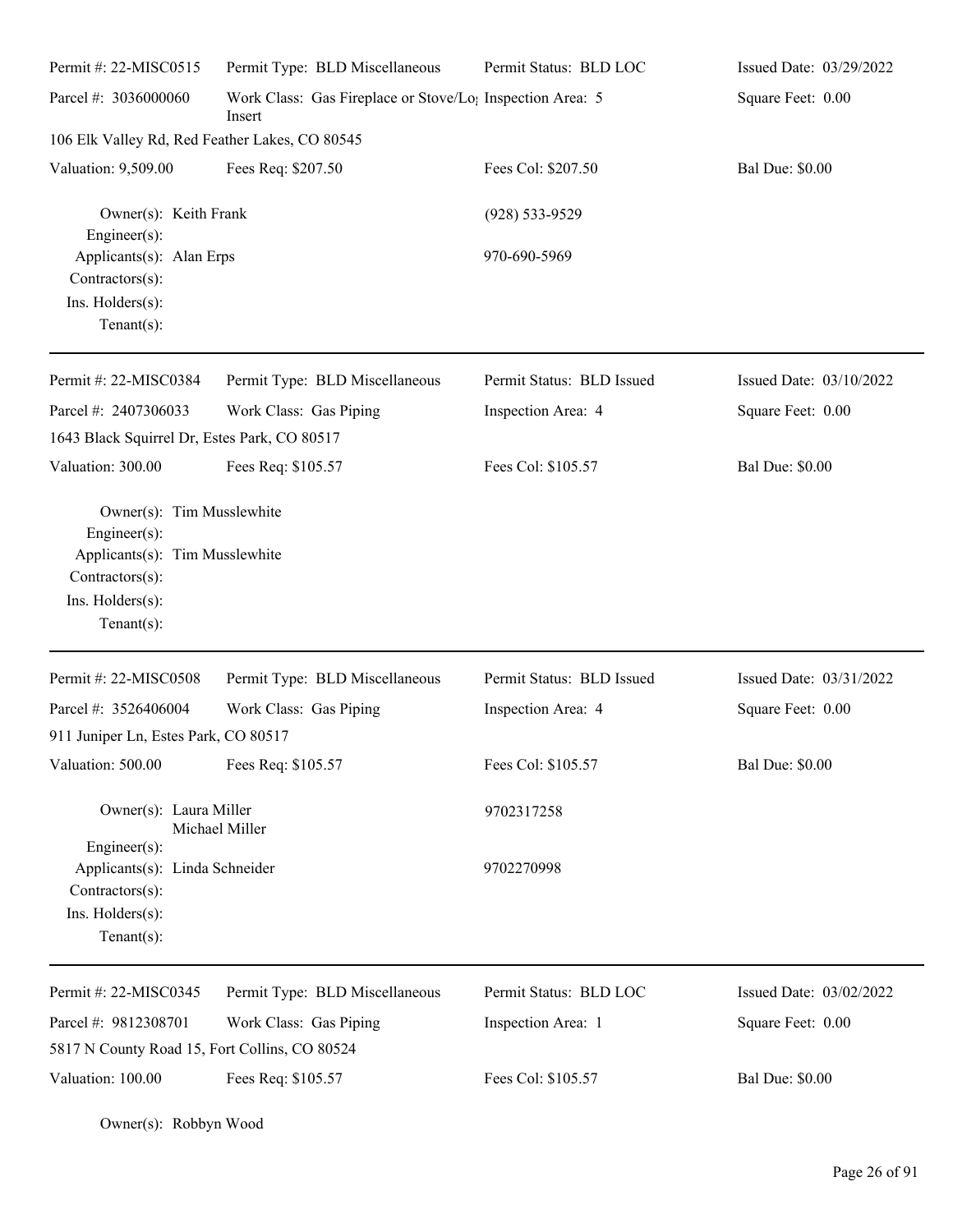Engineer(s): Applicants(s): Russel Griffin 970-223-1433 Contractors(s): Russel Griffin 970-223-1433 Ins. Holders(s): Tenant(s):

| Permit #: 22-MISC0467                                                                            | Permit Type: BLD Miscellaneous | Permit Status: BLD LOC       | Issued Date: 03/22/2022 |
|--------------------------------------------------------------------------------------------------|--------------------------------|------------------------------|-------------------------|
| Parcel #: 9836406007                                                                             | Work Class: Gas Piping         | Inspection Area: 1           | Square Feet: 0.00       |
| 2006 Westview Rd, Fort Collins, CO 80524                                                         |                                |                              |                         |
| Valuation: 2,000.00                                                                              | Fees Req: \$113.93             | Fees Col: \$113.93           | <b>Bal Due: \$0.00</b>  |
| Owner(s): Jean Clement<br>$Engineering(s)$ :                                                     |                                | 6096513896                   |                         |
| Applicants(s): Douglas Medina<br>Contractors(s): Josh Fair<br>Ins. Holders(s):<br>Tenant $(s)$ : |                                | 970-658-6759<br>970-999-2598 |                         |
| Permit #: 22-MISC0411                                                                            | Permit Type: BLD Miscellaneous | Permit Status: BLD LOC       | Issued Date: 03/14/2022 |
| Parcel #: 0512207703<br>7639 W Highway 34, Loveland, CO 80537                                    | Work Class: Gas Piping         | Inspection Area: 2           | Square Feet: 0.00       |
| Valuation: 2,000.00                                                                              | Fees Req: \$53.93              | Fees Col: \$53.93            | <b>Bal Due: \$0.00</b>  |
| Owner(s): Chris Mason<br>Engineer $(s)$ :                                                        |                                | $(970)$ 381-7026             |                         |
| Applicants(s): Richard Dowling                                                                   |                                | 970-667-0300                 |                         |
| Contractors(s): Richard Dowling<br>Ins. Holders(s):<br>Tenant $(s)$ :                            |                                | 970-667-0300                 |                         |
| Permit #: 22-MISC0403                                                                            | Permit Type: BLD Miscellaneous | Permit Status: BLD LOC       | Issued Date: 03/14/2022 |
| Parcel #: 8811305005                                                                             | Work Class: Gas Piping         | Inspection Area: 1           | Square Feet: 0.00       |
| 5362 Inspiration Dr, Fort Collins, CO 80524                                                      |                                |                              |                         |
| Valuation: 2,000.00                                                                              | Fees Req: \$113.93             | Fees Col: \$113.93           | <b>Bal Due: \$0.00</b>  |
| Owner(s): Scott Park<br>Engineer $(s)$ :                                                         |                                | 9704438843                   |                         |
| Applicants(s): Josh Fair<br>Contractors(s):<br>Ins. Holders(s):<br>Tenant $(s)$ :                | Douglas Medina                 | 970-999-2598<br>970-658-6759 |                         |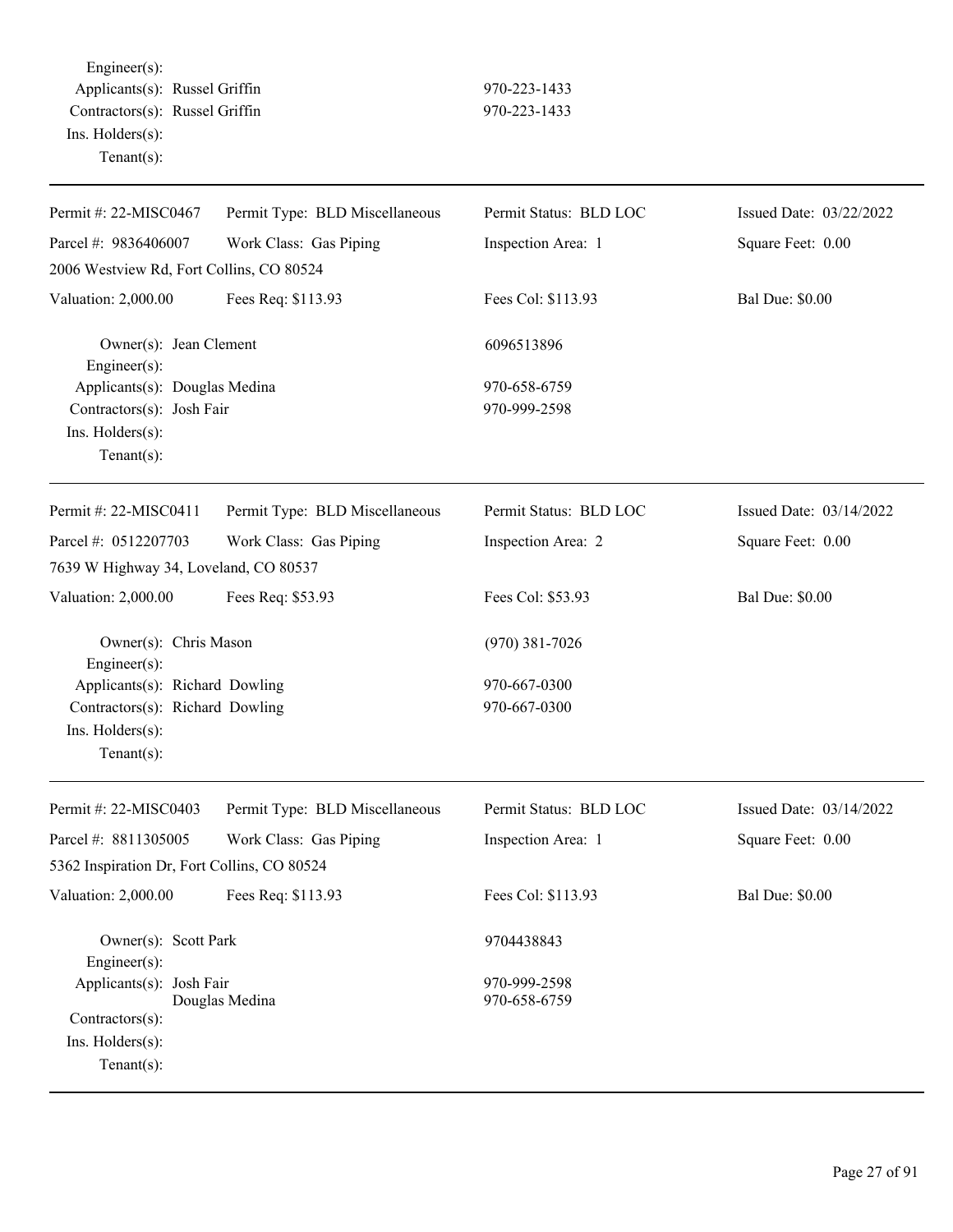| Permit #: 22-MISC0423                                                                            | Permit Type: BLD Miscellaneous | Permit Status: BLD LOC       | Issued Date: 03/15/2022 |
|--------------------------------------------------------------------------------------------------|--------------------------------|------------------------------|-------------------------|
| Parcel #: 9427409014                                                                             | Work Class: Gas Piping         | Inspection Area: 3           | Square Feet: 0.00       |
| 1186 Parkstone Ct, Berthoud, CO 80513                                                            |                                |                              |                         |
| Valuation: 3,000.00                                                                              | Fees Req: \$122.27             | Fees Col: \$122.27           | <b>Bal Due: \$0.00</b>  |
| Owner(s): Mark Proctor<br>Engineer(s):                                                           |                                | 7203945421                   |                         |
| Applicants(s): Douglas Medina<br>Contractors(s): Josh Fair<br>Ins. Holders(s):<br>Tenant $(s)$ : |                                | 970-658-6759<br>970-999-2598 |                         |
| Permit #: 22-MISC0364                                                                            | Permit Type: BLD Miscellaneous | Permit Status: BLD LOC       | Issued Date: 03/08/2022 |
| Parcel #: 8505410002<br>3209 Valley Oak Dr, Loveland, CO 80538                                   | Work Class: Gas Piping         | Inspection Area: 2           | Square Feet: 0.00       |
| Valuation: 2,000.00                                                                              | Fees Req: \$113.93             | Fees Col: \$113.93           | <b>Bal Due: \$0.00</b>  |
| Owner(s): Tate Lundy<br>Engineer(s):                                                             |                                | $(970)$ 443-3016             |                         |
| Applicants(s): Douglas Medina<br>Contractors(s):<br>Ins. Holders(s):<br>Tenant $(s)$ :           |                                | 970-658-6759                 |                         |
| Permit #: 22-MISC0491                                                                            | Permit Type: BLD Miscellaneous | Permit Status: BLD Issued    | Issued Date: 03/28/2022 |
| Parcel #: 8534006702<br>4020 S County Road 7, Loveland, CO 80537                                 | Work Class: Gas Piping         | Inspection Area: 3           | Square Feet: 0.00       |
| Valuation: 8,657.69 Fees Req: \$298.39                                                           |                                | Fees Col: \$298.39           | <b>Bal Due: \$0.00</b>  |
| Owner(s): Judy Gladstone<br>Engineer(s):                                                         |                                | 9706857591                   |                         |
| Applicants(s): Judy Gladstone<br>Contractors(s):<br>Ins. Holders(s):<br>Tenant $(s)$ :           |                                | 9706857591                   |                         |
| Permit #: 22-MISC0363                                                                            | Permit Type: BLD Miscellaneous | Permit Status: BLD LOC       | Issued Date: 03/08/2022 |
| Parcel #: 8826408006                                                                             | Work Class: Gas Piping         | Inspection Area: 1           | Square Feet: 0.00       |
| 3111 Taliesin Way, Fort Collins, CO 80524                                                        |                                |                              |                         |
| Valuation: 2,000.00                                                                              | Fees Req: \$113.93             | Fees Col: \$113.93           | <b>Bal Due: \$0.00</b>  |
| Owner(s): Ronald Baretta<br>$Engineering(s)$ :<br>Applicants(s): Douglas Medina                  |                                | 970-658-6759                 |                         |
|                                                                                                  |                                |                              |                         |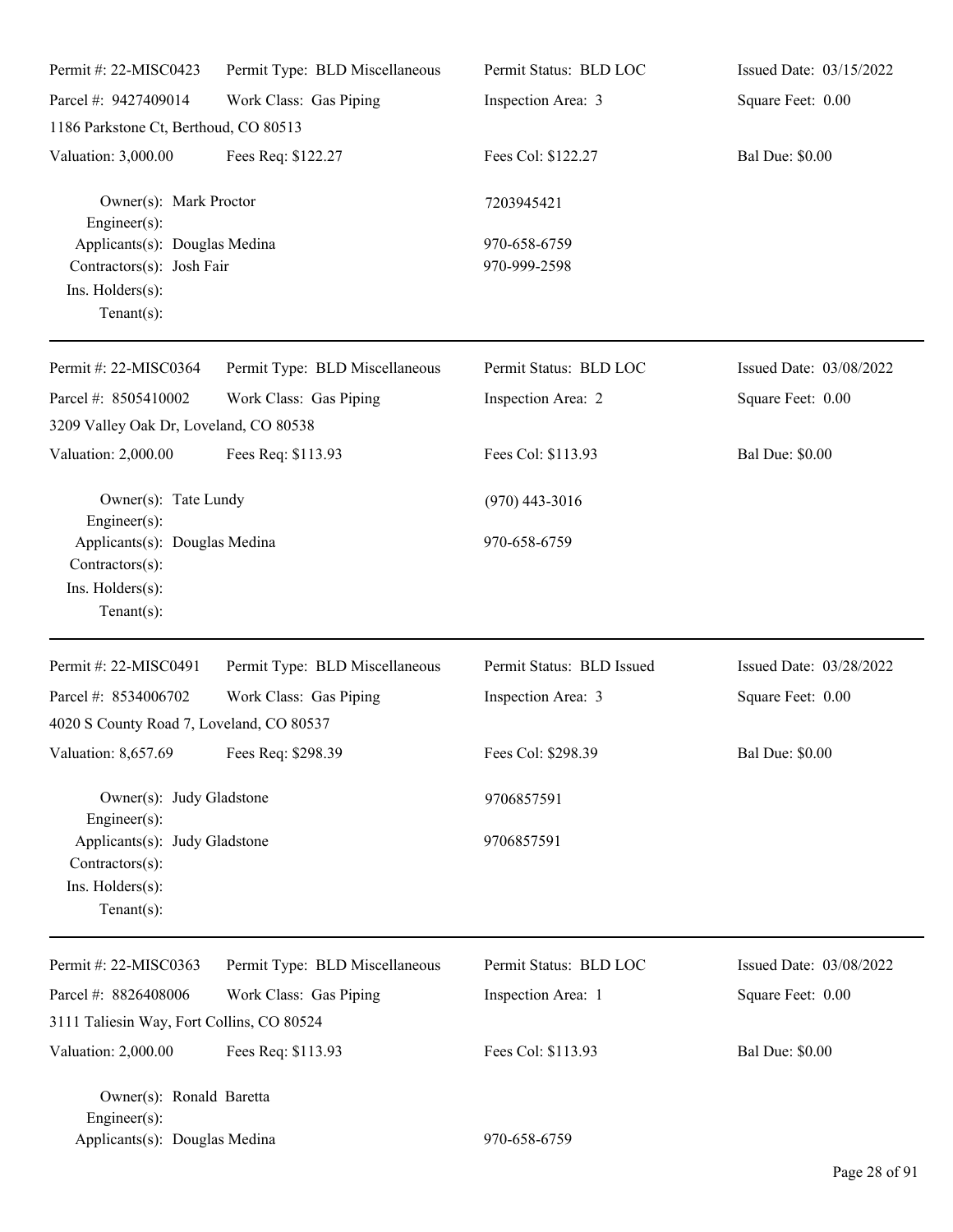## Contractors(s): Ins. Holders(s): Tenant(s):

| Permit #: 22-MISC0412                                                                                                                 | Permit Type: BLD Miscellaneous                                 | Permit Status: BLD Issued | Issued Date: 03/14/2022 |
|---------------------------------------------------------------------------------------------------------------------------------------|----------------------------------------------------------------|---------------------------|-------------------------|
| Parcel #: 3021329024                                                                                                                  | Work Class: Inspect Perm Foundation - Inspection Area: 5<br>МH |                           | Square Feet: 0.00       |
| 830 Nokomis Rd, Red Feather Lakes, CO 80545                                                                                           |                                                                |                           |                         |
| Valuation: 5,300.00                                                                                                                   | Fees Req: \$51.64                                              | Fees Col: \$51.64         | <b>Bal Due: \$0.00</b>  |
| Owner(s): Ronald Harrington<br>Engineer(s):<br>Applicants(s): Stephen Morgan<br>Contractors(s):<br>Ins. Holders(s):<br>Tenant $(s)$ : |                                                                | $(303)$ 253-3249          |                         |
| Permit #: 22-MISC0526                                                                                                                 | Permit Type: BLD Miscellaneous                                 | Permit Status: BLD Issued | Issued Date: 03/30/2022 |
| Parcel #: 3534100058                                                                                                                  | Work Class: Inspect Perm Foundation - Inspection Area: 4<br>MН |                           | Square Feet: 0.00       |
| 2033 Eagle Cliff Rd, Estes Park, CO 80517                                                                                             |                                                                |                           |                         |
| Valuation: 0.00                                                                                                                       | Fees Req: \$51.64                                              | Fees Col: \$51.64         | <b>Bal Due: \$0.00</b>  |
| Owner(s): Richard Shilhan JR<br>$Engineering(s)$ :                                                                                    |                                                                | $(970)$ 232-5308          |                         |
| Applicants(s): Lisa Shilhan<br>Contractors(s):<br>Ins. Holders(s):<br>Tenant $(s)$ :                                                  |                                                                | $(970)$ 232-5309          |                         |
| Permit #: 22-MISC0334                                                                                                                 | Permit Type: BLD Miscellaneous                                 | Permit Status: BLD LOC    | Issued Date: 03/01/2022 |
| Parcel #: 0636311001                                                                                                                  | Work Class: Mechanical                                         | Inspection Area: 2        | Square Feet: 0.00       |
| 4505 Brookside Dr, Loveland, CO 80538                                                                                                 |                                                                |                           |                         |
| Valuation: 10,566.00                                                                                                                  | Fees Req: \$228.24                                             | Fees Col: \$228.24        | <b>Bal Due: \$0.00</b>  |
| Owner(s): Mark Davis<br>$Engineering(s)$ :                                                                                            |                                                                | 9702142163                |                         |
| Applicants(s): Tim Swan                                                                                                               |                                                                | 970-215-5870              |                         |
| Contractors(s): Tim Swan<br>Ins. Holders(s):<br>Tenant $(s)$ :                                                                        |                                                                | 970-215-5870              |                         |
| Permit #: 22-MISC0431                                                                                                                 | Permit Type: BLD Miscellaneous                                 | Permit Status: BLD LOC    | Issued Date: 03/17/2022 |
| Parcel #: 8614309014                                                                                                                  | Work Class: Mechanical                                         | Inspection Area: 2        | Square Feet: 0.00       |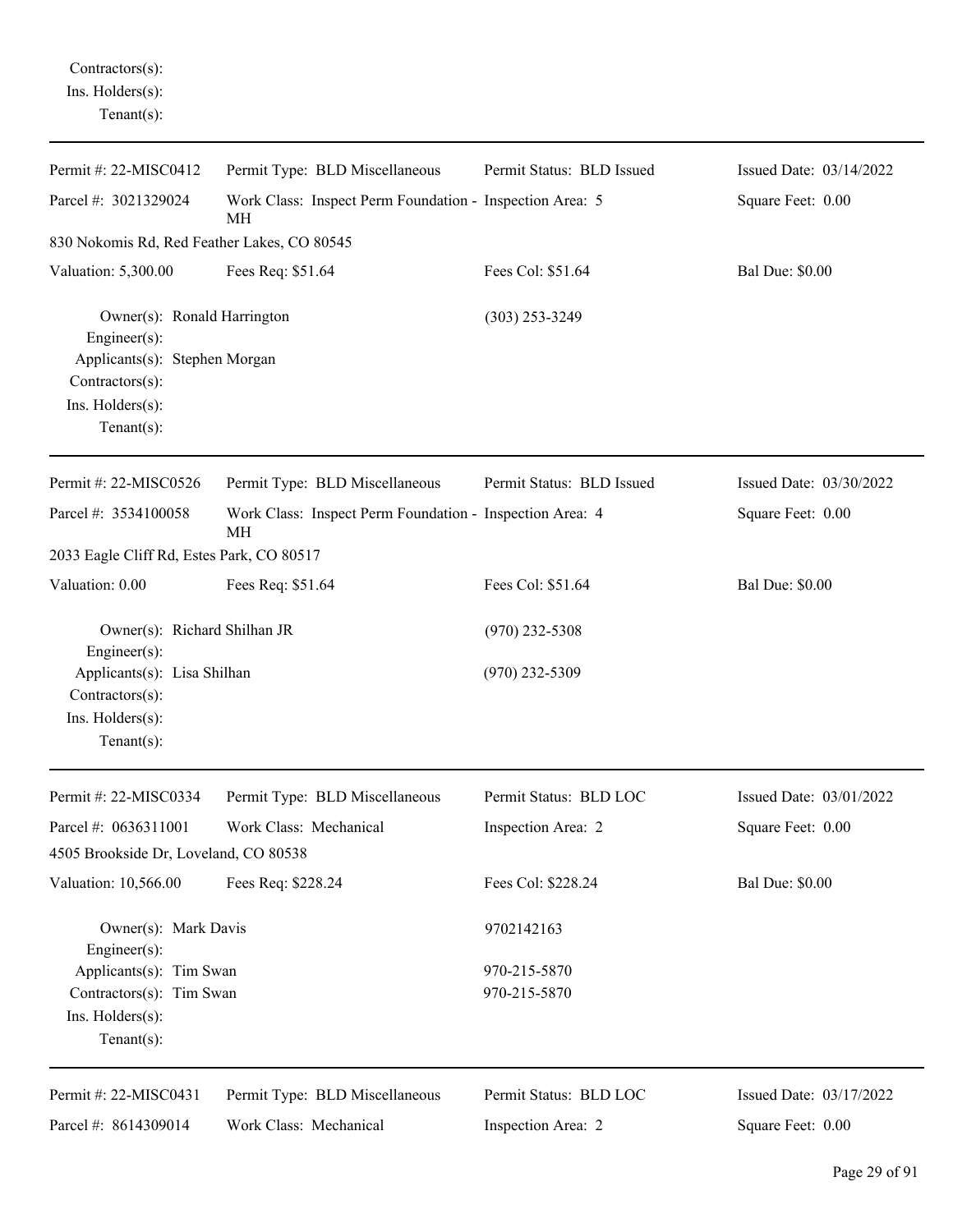| 5425 Taylor Ln, Fort Collins, CO 80528                                                 |                                                                          |                           |                         |
|----------------------------------------------------------------------------------------|--------------------------------------------------------------------------|---------------------------|-------------------------|
| Valuation: 4,048.98                                                                    | Fees Req: \$163.77                                                       | Fees Col: \$163.77        | <b>Bal Due: \$0.00</b>  |
| Owner(s): Jeremy Moreno<br>Engineer $(s)$ :                                            |                                                                          | 720-984-4689              |                         |
| Applicants(s): Robert Weisser<br>Contractors(s):<br>Ins. Holders(s):<br>Tenant $(s)$ : |                                                                          | 970-493-2050              |                         |
| Permit #: 22-MISC0401                                                                  | Permit Type: BLD Miscellaneous                                           | Permit Status: BLD Issued | Issued Date: 03/14/2022 |
| Parcel #: 9624405005                                                                   | Work Class: Mechanical                                                   | Inspection Area: 2        | Square Feet: 0.00       |
| 901 Turman Dr, Fort Collins, CO 80525                                                  |                                                                          |                           |                         |
| Valuation: 20,329.18                                                                   | Fees Req: \$495.71                                                       | Fees Col: \$495.71        | <b>Bal Due: \$0.00</b>  |
| Owner(s): Joel McLane<br>$Engineer(s)$ :                                               |                                                                          | 9702174921                |                         |
| Applicants(s): Glenn Frank<br>Contractors(s):<br>Ins. Holders(s):<br>Tenant $(s)$ :    |                                                                          | 970-484-4552              |                         |
| Permit #: 22-MISC0538                                                                  | Permit Type: BLD Miscellaneous                                           | Permit Status: BLD Issued | Issued Date: 03/30/2022 |
| Parcel #: 1827105701                                                                   | Work Class: Mechanical                                                   | Inspection Area: 1        | Square Feet: 0.00       |
| 15506 Rist Canyon Rd, Bellvue, CO 80512                                                |                                                                          |                           |                         |
| Valuation: 0.00                                                                        | Fees Req:                                                                | Fees Col:                 | <b>Bal Due:</b>         |
| Owner(s): Bruce Etherton<br>Engineer(s):                                               |                                                                          | 6198404757                |                         |
| Applicants(s): Bruce Etherton<br>Contractors(s):<br>Ins. Holders(s):<br>Tenant $(s)$ : |                                                                          | 6198404757                |                         |
| Permit #: 22-MISC0494                                                                  | Permit Type: BLD Miscellaneous                                           | Permit Status: BLD LOC    | Issued Date: 03/28/2022 |
| Parcel #: 0623200019<br>8001 Enchantment Ridge Ln, Loveland, CO 80538                  | Work Class: Mechanical                                                   | Inspection Area: 2        | Square Feet: 0.00       |
| Valuation: 23,900.00                                                                   | Fees Req: \$497.94                                                       | Fees Col: \$497.94        | <b>Bal Due: \$0.00</b>  |
| Owner(s): David Bartine                                                                |                                                                          | $(970)$ 669-3151          |                         |
| Engineer(s):<br>Contractors(s):<br>Ins. Holders(s):                                    | Applicants(s): One Hour Heating & Air Conditioning dba Autl 970-663-4002 |                           |                         |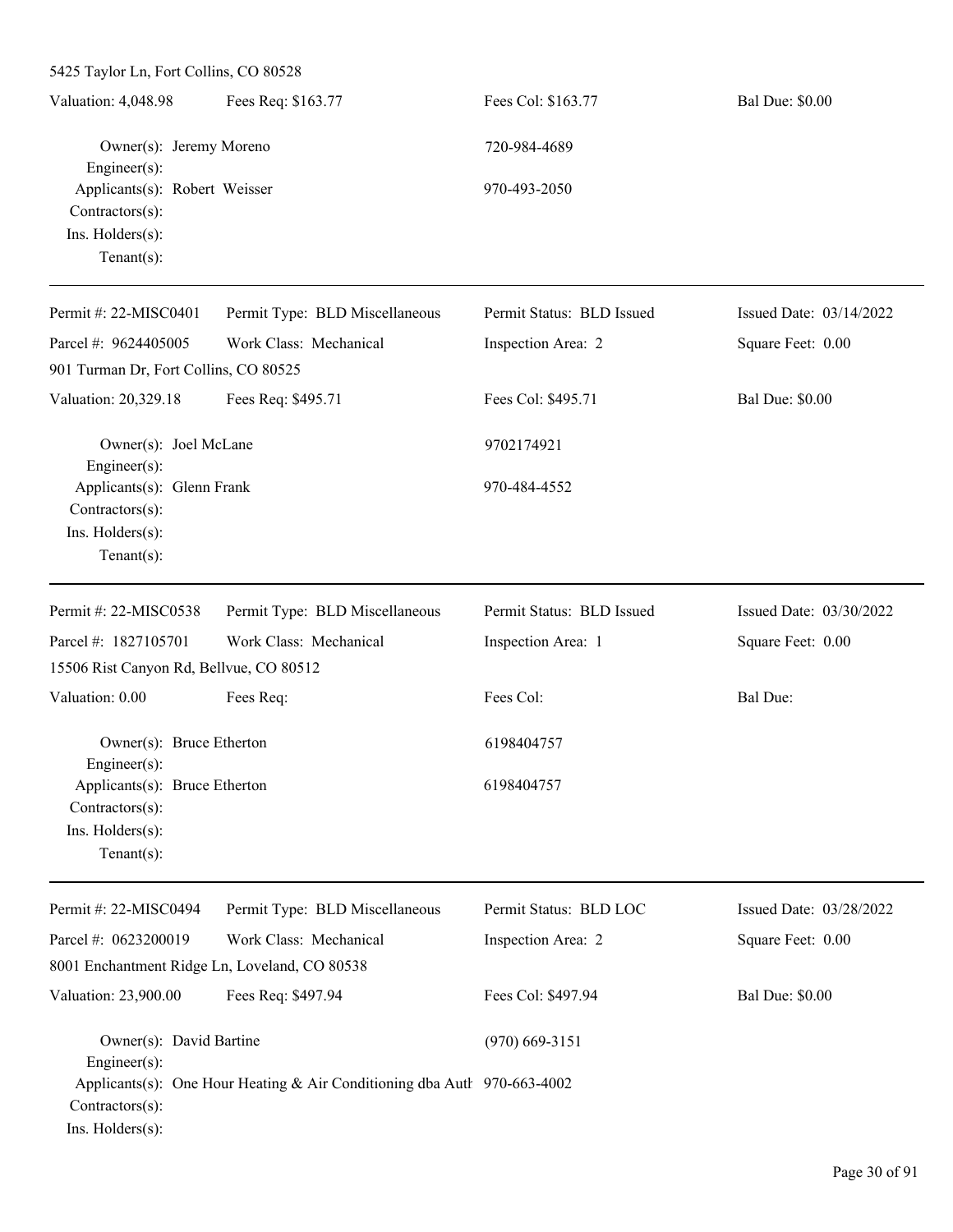| Permit #: 22-MISC0485                         | Permit Type: BLD Miscellaneous | Permit Status: BLD LOC    | Issued Date: 03/25/2022 |
|-----------------------------------------------|--------------------------------|---------------------------|-------------------------|
| Parcel #: 8717119250                          | Work Class: Mechanical         | Inspection Area: 2        | Square Feet: 0.00       |
| 2611 Darren St, Fort Collins, CO 80524        |                                |                           |                         |
| Valuation: 2,135.78                           | Fees Req: \$122.27             | Fees Col: \$122.27        | <b>Bal Due: \$0.00</b>  |
| Owner(s): Brett Greer<br>Engineer(s):         |                                | 970-443-0572              |                         |
| Applicants(s): Robert Weisser                 |                                | 970-493-2050              |                         |
| Contractors(s): Robert Weisser                |                                | 970-493-2050              |                         |
| Ins. Holders(s):<br>Tenant $(s)$ :            |                                |                           |                         |
|                                               |                                |                           |                         |
| Permit #: 22-MISC0414                         | Permit Type: BLD Miscellaneous | Permit Status: BLD Issued | Issued Date: 03/14/2022 |
| Parcel #: 9508306021                          | Work Class: Mechanical         | Inspection Area: 2        | Square Feet: 0.00       |
| 1313 Westridge Dr, Loveland, CO 80537         |                                |                           |                         |
| Valuation: 2,854.00                           | Fees Req: \$62.27              | Fees Col: \$62.27         | <b>Bal Due: \$0.00</b>  |
| Owner(s): Heather Fjare<br>Engineer(s):       |                                | 9705417518                |                         |
| Applicants(s): Northern Colorado Air Inc      |                                | 970-223-8873              |                         |
| Contractors(s): Jeff Richard                  |                                | 970-223-8873              |                         |
| Ins. Holders(s):                              |                                |                           |                         |
| Tenant $(s)$ :                                |                                |                           |                         |
| Permit #: 22-MISC0376                         | Permit Type: BLD Miscellaneous | Permit Status: BLD Issued | Issued Date: 03/15/2022 |
| Parcel #: 9709317010                          | Work Class: Mechanical         | Inspection Area: 2        | Square Feet: 0.00       |
| 2810 W Olive St, Fort Collins, CO 80521       |                                |                           |                         |
| Valuation: 3,057.00                           | Fees Req: \$83.02              | Fees Col: \$83.02         | <b>Bal Due: \$0.00</b>  |
| Owner(s): At Home Estates LLC<br>Engineer(s): |                                | $(970)$ 377-1626          |                         |
| Applicants(s): Dennis Shortridge              |                                | 970-493-3272              |                         |
| Contractors(s): Dennis Shortridge             |                                | 970-493-3272              |                         |
| Ins. Holders(s):                              |                                |                           |                         |
| Tenant $(s)$ :                                |                                |                           |                         |
| Permit #: 22-MISC0469                         | Permit Type: BLD Miscellaneous | Permit Status: BLD LOC    | Issued Date: 03/23/2022 |
| Parcel #: 2936405222                          | Work Class: Mechanical         | Inspection Area: 5        | Square Feet: 0.00       |
| 51 Milner Mountain Ct, Livermore, CO 80536    |                                |                           |                         |
| Valuation: 4,755.00                           | Fees Req: \$163.77             | Fees Col: \$163.77        | <b>Bal Due: \$0.00</b>  |

Tenant(s):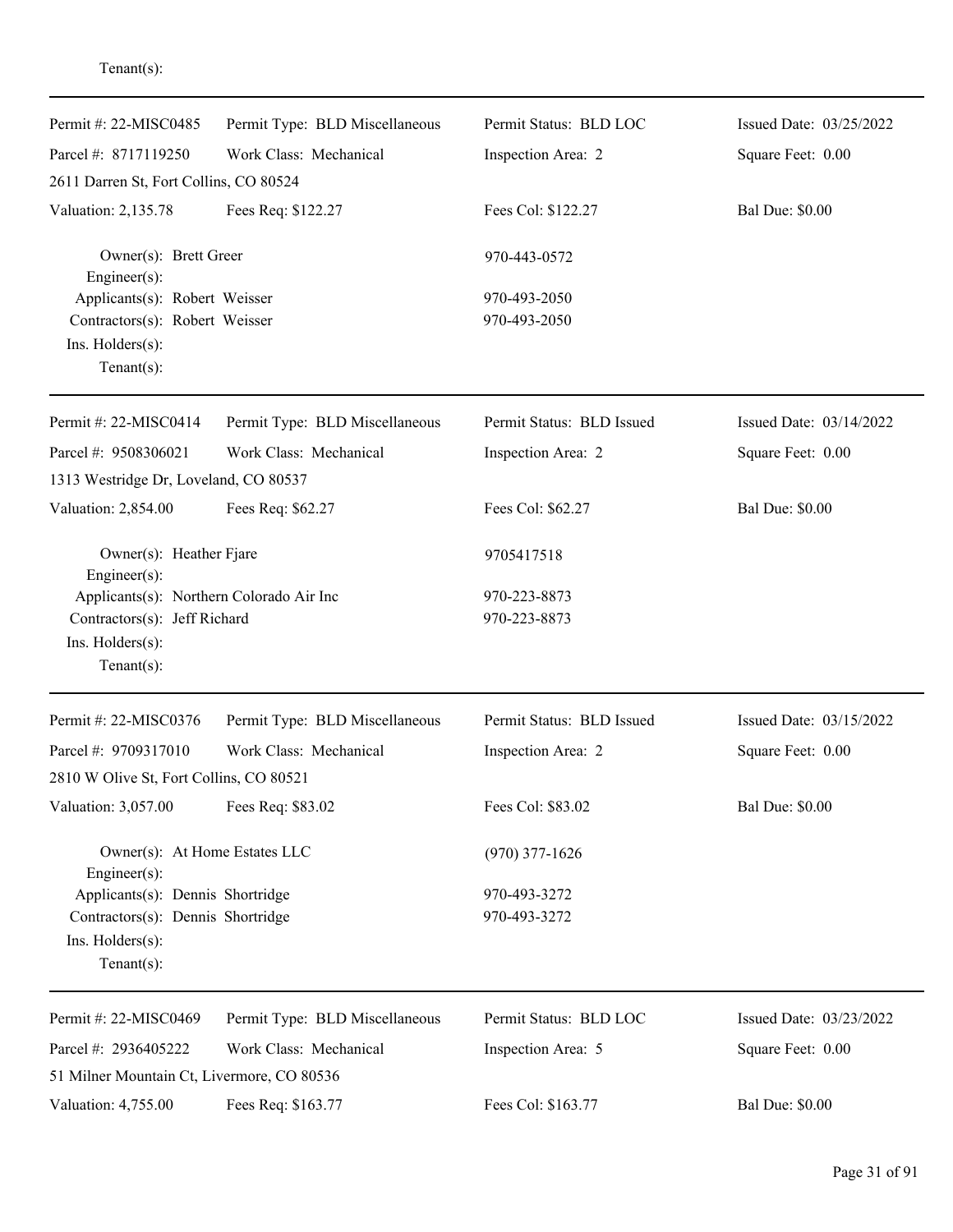| Owner(s): Jerrell Huckobey<br>Engineer(s):                                                          |                                | $(916) 508 - 5096$                     |                         |
|-----------------------------------------------------------------------------------------------------|--------------------------------|----------------------------------------|-------------------------|
| Applicants(s): Grant McVay<br>Contractors(s): Grant McVay<br>Ins. Holders(s):<br>Tenant $(s)$ :     |                                | 9704930866<br>9704930866               |                         |
| Permit #: 22-MISC0441                                                                               | Permit Type: BLD Miscellaneous | Permit Status: BLD Issued              | Issued Date: 03/17/2022 |
| Parcel #: 1626319015                                                                                | Work Class: Mechanical         | Inspection Area: 4                     | Square Feet: 0.00       |
| 57 Buff Ct, Drake, CO 80515                                                                         |                                |                                        |                         |
| Valuation: 8,313.00                                                                                 | Fees Req: \$186.75             | Fees Col: \$186.75                     | <b>Bal Due: \$0.00</b>  |
| Owner(s): Francis Lindquist<br>Engineer(s):                                                         |                                | $(970)$ 635-3053                       |                         |
| Applicants(s): Morgan Lopez<br>Contractors(s): Mark Lancaster<br>Ins. Holders(s):<br>Tenant $(s)$ : | Mark Lancaster                 | 9702156539<br>9705560544<br>9705560544 |                         |
| Permit #: 22-MISC0282                                                                               | Permit Type: BLD Miscellaneous | Permit Status: BLD LOC                 | Issued Date: 03/03/2022 |
| Parcel #: 9624213020                                                                                | Work Class: Mechanical         | Inspection Area: 2                     | Square Feet: 0.00       |
| 7902 Louden Ct, Fort Collins, CO 80525                                                              |                                |                                        |                         |
| Valuation: 4,659.79                                                                                 | Fees Req: \$103.77             | Fees Col: \$103.77                     | <b>Bal Due: \$0.00</b>  |
| Owner(s): Steve Parrish<br>Engineer(s):                                                             |                                | 970-481-4080                           |                         |
| Applicants(s): Robert Weisser                                                                       |                                | 970-493-2050                           |                         |
| Contractors(s): Robert Weisser                                                                      |                                | 970-493-2050                           |                         |
| $Ins.$ Holders $(s)$ :<br>Tenant $(s)$ :                                                            |                                |                                        |                         |
| Permit #: 22-MISC0511                                                                               | Permit Type: BLD Miscellaneous | Permit Status: BLD Issued              | Issued Date: 03/29/2022 |
| Parcel #: 9836122002                                                                                | Work Class: Mechanical         | Inspection Area: 1                     | Square Feet: 0.00       |
| 704 Knollwood Cir, Fort Collins, CO 80524                                                           |                                |                                        |                         |
| Valuation: 5,472.92                                                                                 | Fees Req: \$124.51             | Fees Col: \$124.51                     | <b>Bal Due: \$0.00</b>  |
| Owner(s): Matthew Leman<br>Engineer(s):                                                             |                                |                                        |                         |
| Applicants(s): Glenn Frank                                                                          |                                | 970-484-4552                           |                         |
| Contractors(s): Glenn Frank<br>Ins. Holders(s):<br>$Tenant(s)$ :                                    |                                | 970-484-4552                           |                         |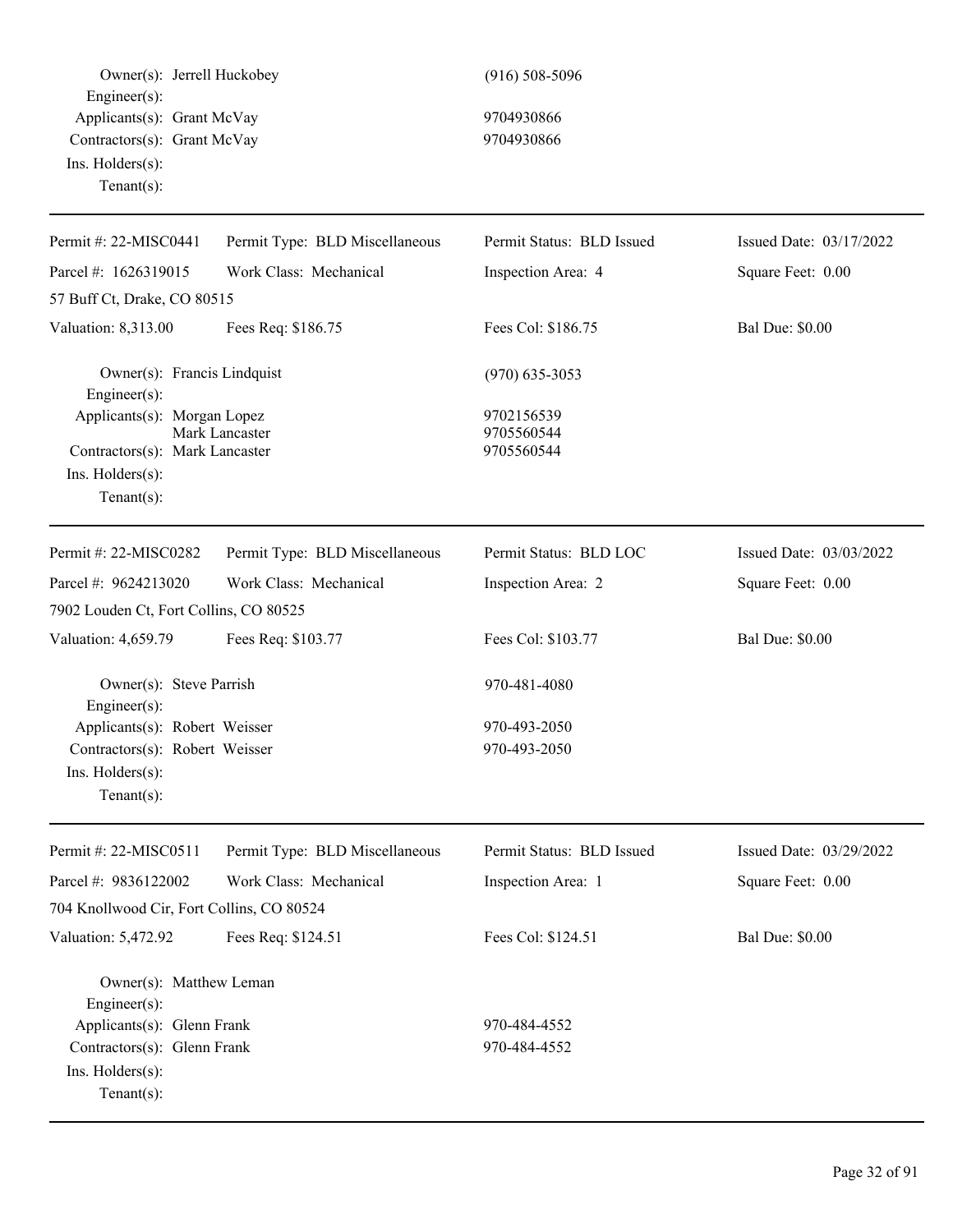| Permit #: 22-MISC0473                                                                                 | Permit Type: BLD Miscellaneous                                           | Permit Status: BLD LOC       | Issued Date: 03/23/2022 |
|-------------------------------------------------------------------------------------------------------|--------------------------------------------------------------------------|------------------------------|-------------------------|
| Parcel #: 9834000046                                                                                  | Work Class: Mechanical                                                   | Inspection Area: 1           | Square Feet: 0.00       |
| 1910 Lakeside Resort Ln, Fort Collins, CO 80524                                                       |                                                                          |                              |                         |
| Valuation: 2,708.48                                                                                   | Fees Req: \$122.27                                                       | Fees Col: \$122.27           | <b>Bal Due: \$0.00</b>  |
| $Engineering(s)$ :                                                                                    | Owner(s): Kampgrounds of America                                         |                              |                         |
| Applicants(s): Robert Weisser<br>Contractors(s): Robert Weisser<br>Ins. Holders(s):<br>Tenant $(s)$ : |                                                                          | 970-493-2050<br>970-493-2050 |                         |
| Permit #: 22-MISC0322                                                                                 | Permit Type: BLD Miscellaneous                                           | Permit Status: BLD Issued    | Issued Date: 03/03/2022 |
| Parcel #: 9636200044<br>420 E 57th St 276, Loveland, CO 80538                                         | Work Class: Mechanical                                                   | Inspection Area: 2           | Square Feet: 0.00       |
| Valuation: 6,700.00                                                                                   | Fees Req: \$145.26                                                       | Fees Col: \$145.26           | <b>Bal Due: \$0.00</b>  |
| Owner(s): Sharon Miller<br>$Engineering(s)$ :                                                         |                                                                          | $(970)$ 290-1065             |                         |
| Contractors(s): Jason Shivo<br>Ins. Holders(s):<br>Tenant $(s)$ :                                     | Applicants(s): One Hour Heating & Air Conditioning dba Autl 970-663-4002 | 9707757005                   |                         |
| Permit #: 22-MISC0465                                                                                 | Permit Type: BLD Miscellaneous                                           | Permit Status: BLD LOC       | Issued Date: 03/22/2022 |
| Parcel #: 9531218002                                                                                  | Work Class: Mechanical                                                   | Inspection Area: 3           | Square Feet: 0.00       |
| 3017 Kyle Cir, Loveland, CO 80537                                                                     |                                                                          |                              |                         |
| Valuation: 38,880.00 Fees Req: \$869.14                                                               |                                                                          | Fees Col: \$869.14           | <b>Bal Due: \$0.00</b>  |
| Owner(s): Marnie Fetzer<br>$Engineering(s)$ :                                                         |                                                                          | 7205455255                   |                         |
| Applicants(s): IMS Heating & Air Inc<br>$Contractors(s)$ :<br>Ins. Holders(s):<br>Tenant $(s)$ :      |                                                                          | 970-532-0123                 |                         |
| Permit #: 22-MISC0399                                                                                 | Permit Type: BLD Miscellaneous                                           | Permit Status: BLD Issued    | Issued Date: 03/14/2022 |
| Parcel #: 9705406001                                                                                  | Work Class: Mechanical                                                   | Inspection Area: 1           | Square Feet: 0.00       |
| 3149 Stargazer Ct, Fort Collins, CO 80521                                                             |                                                                          |                              |                         |
| Valuation: 19,108.03                                                                                  | Fees Req: \$474.96                                                       | Fees Col: \$474.96           | <b>Bal Due: \$0.00</b>  |
| $Owner(s)$ :<br>$Engineering(s)$ :                                                                    | Scott Scherbarth Living Trust (.50)                                      |                              |                         |
| Applicants(s): Glenn Frank                                                                            |                                                                          | 970-484-4552                 |                         |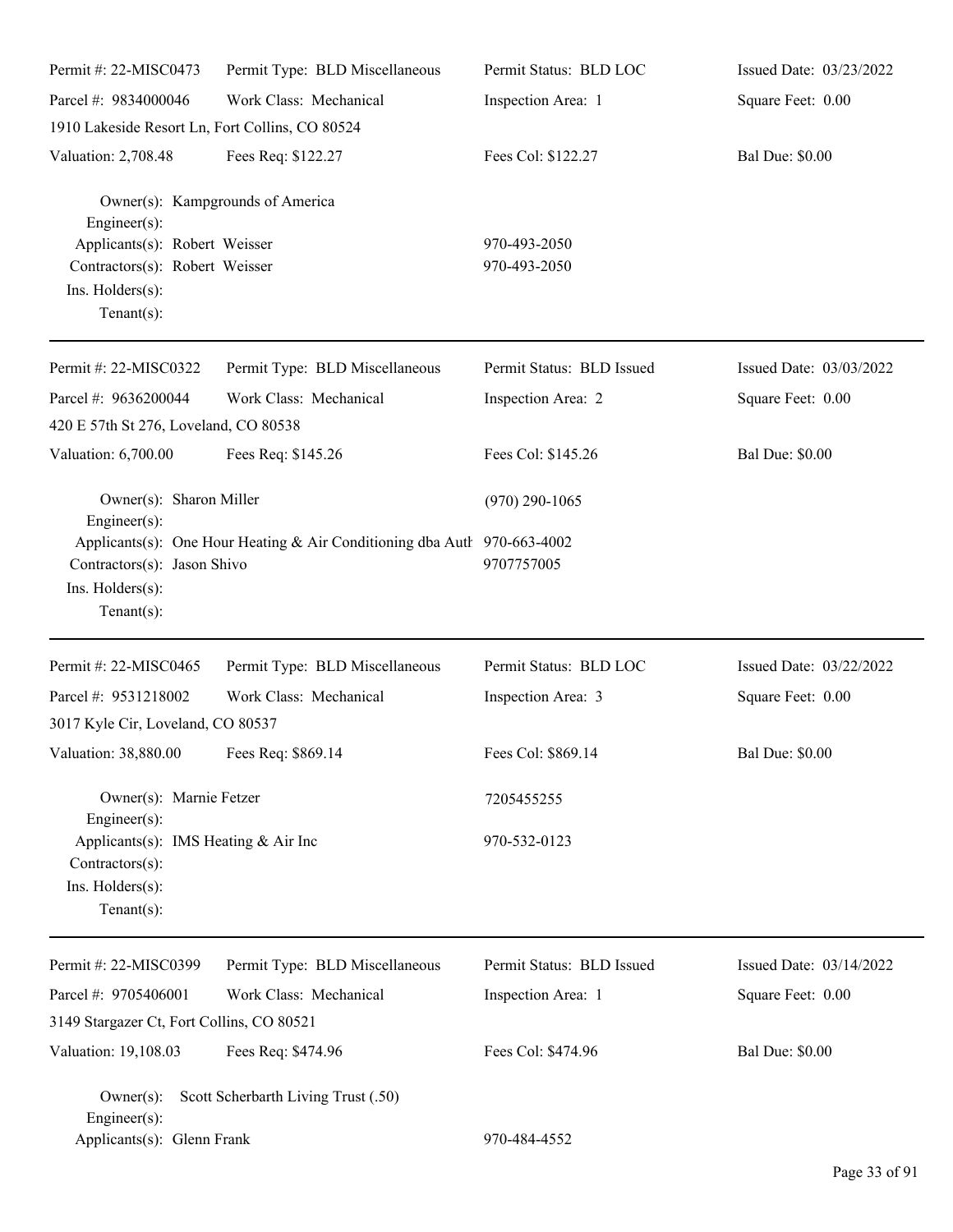| Permit #: 22-MISC0348                                                                                       | Permit Type: BLD Miscellaneous | Permit Status: BLD LOC       | Issued Date: 03/03/2022 |  |  |  |
|-------------------------------------------------------------------------------------------------------------|--------------------------------|------------------------------|-------------------------|--|--|--|
| Parcel #: 9517100027                                                                                        | Work Class: Mechanical         | Inspection Area: 3           | Square Feet: 0.00       |  |  |  |
| 1212 Butte Rd #1, Loveland, CO 80537                                                                        |                                |                              |                         |  |  |  |
| Valuation: 2,550.00                                                                                         | Fees Req: \$62.27              | Fees Col: \$62.27            | <b>Bal Due: \$0.00</b>  |  |  |  |
| Owner(s): Maria Carrillo<br>Engineer(s):                                                                    |                                | $(970) 820 - 7885$           |                         |  |  |  |
| Applicants(s): William Froehlich<br>Contractors(s): William Froehlich<br>Ins. Holders(s):<br>Tenant $(s)$ : |                                | 9702861020<br>9702861020     |                         |  |  |  |
| Permit #: 22-MISC0523                                                                                       | Permit Type: BLD Miscellaneous | Permit Status: BLD Issued    | Issued Date: 03/30/2022 |  |  |  |
| Parcel #: 9823113048                                                                                        | Work Class: Mechanical         | Inspection Area: 1           | Square Feet: 0.00       |  |  |  |
| 4248 Eagle Lake S, Fort Collins, CO 80524                                                                   |                                |                              |                         |  |  |  |
| Valuation: 4,248.35                                                                                         | Fees Req: \$163.77             | Fees Col: \$163.77           | <b>Bal Due: \$0.00</b>  |  |  |  |
| Owner(s): David Smith<br>Engineer(s):                                                                       |                                | $(970)$ 282-9067             |                         |  |  |  |
| Applicants(s): Robert Weisser<br>Contractors(s): Robert Weisser<br>Ins. Holders(s):<br>Tenant $(s)$ :       |                                | 970-493-2050<br>970-493-2050 |                         |  |  |  |
| Permit #: 22-MISC0445                                                                                       | Permit Type: BLD Miscellaneous | Permit Status: BLD Issued    | Issued Date: 03/22/2022 |  |  |  |
| Parcel #: 9825206003                                                                                        | Work Class: Mechanical         | Inspection Area: 1           | Square Feet: 0.00       |  |  |  |
| 3408 Terry Lake Rd, Fort Collins, CO 80524                                                                  |                                |                              |                         |  |  |  |
| Valuation: 3,675.00                                                                                         | Fees Req: \$83.02              | Fees Col: \$83.02            | <b>Bal Due: \$0.00</b>  |  |  |  |
| Owner(s): Sarah Wallen<br>Engineer(s):                                                                      |                                | $(970)$ 484-0229             |                         |  |  |  |
| Applicants(s): David Ruff<br>Contractors(s):<br>Ins. Holders(s):<br>$Tenant(s)$ :                           |                                | 9702263619                   |                         |  |  |  |
| Permit #: 22-MISC0453                                                                                       | Permit Type: BLD Miscellaneous | Permit Status: BLD Issued    | Issued Date: 03/21/2022 |  |  |  |
| Parcel #: 8708200043<br>401 N Timberline Rd #307, Fort Collins, CO 80524                                    | Work Class: Mechanical         | Inspection Area: 2           | Square Feet: 0.00       |  |  |  |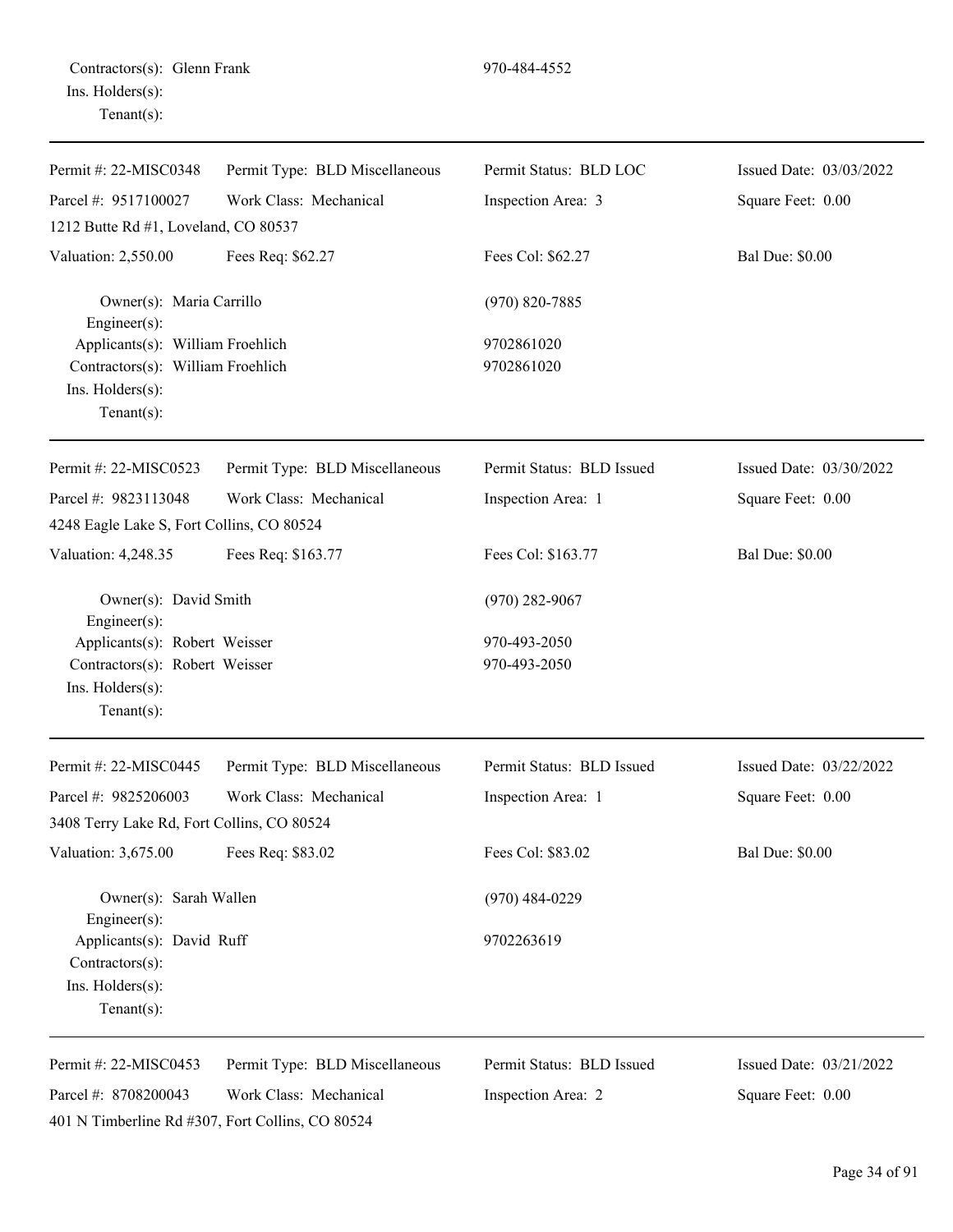| Valuation: 4,414.00                                                                                        | Fees Req: \$103.77             | Fees Col: \$103.77        | <b>Bal Due: \$0.00</b>  |
|------------------------------------------------------------------------------------------------------------|--------------------------------|---------------------------|-------------------------|
| Owner(s): Kimberly Clark<br>Engineer(s):<br>Applicants(s): Mike Ducett                                     |                                | $(970)$ 310-0707          |                         |
| Contractors(s): Mike Ducett<br>Ins. Holders(s):<br>$Tenant(s)$ :                                           | Triera Conway                  | 9704947617                |                         |
| Permit #: 22-MISC0400                                                                                      | Permit Type: BLD Miscellaneous | Permit Status: BLD LOC    | Issued Date: 03/14/2022 |
| Parcel #: 9733116014                                                                                       | Work Class: Mechanical         | Inspection Area: 2        | Square Feet: 0.00       |
| 3734 Dalton Dr, Fort Collins, CO 80526                                                                     |                                |                           |                         |
| Valuation: 2,325.00                                                                                        | Fees Req: \$62.27              | Fees Col: \$62.27         | <b>Bal Due: \$0.00</b>  |
| Owner(s): Mari Mutter<br>Engineer(s):                                                                      |                                | $(970)$ 217-2480          |                         |
| Applicants(s): William Froehlich<br>Contractors(s): William Froehlich<br>Ins. Holders(s):<br>$Tenant(s)$ : |                                | 9702861020<br>9702861020  |                         |
| Permit #: 22-MISC0460                                                                                      | Permit Type: BLD Miscellaneous | Permit Status: BLD Issued | Issued Date: 03/22/2022 |
| Parcel #: 9826127003                                                                                       | Work Class: Mechanical         | Inspection Area: 1        | Square Feet: 0.00       |
| 3649 Harbor Way, Fort Collins, CO 80524                                                                    |                                |                           |                         |
| Valuation: 2,950.00                                                                                        | Fees Req: \$62.27              | Fees Col: \$62.27         | <b>Bal Due: \$0.00</b>  |
| Owner(s): Robert Barcell<br>$Engineering(s)$ :<br>Applicants(s): Michael Culp                              |                                | $(303) 638 - 9067$        |                         |
|                                                                                                            |                                | 970-203-9954              |                         |
| Contractors(s): Michael Culp<br>Ins. Holders(s):<br>$Tenant(s)$ :                                          |                                | 970-203-9954              |                         |
| Permit #: 22-MISC0381                                                                                      | Permit Type: BLD Miscellaneous | Permit Status: BLD Issued | Issued Date: 03/10/2022 |
| Parcel #: 9704100003                                                                                       | Work Class: Mechanical         | Inspection Area: 1        | Square Feet: 0.00       |
| 1421 N Taft Hill Rd, Fort Collins, CO 80521                                                                |                                |                           |                         |
| Valuation: 8,229.50                                                                                        | Fees Req: \$186.75             | Fees Col: \$186.75        | <b>Bal Due: \$0.00</b>  |
| Owner(s): Kenneth Hopkins<br>Engineer(s):                                                                  |                                | 970-631-0331              |                         |
| Applicants(s): Morgan Lopez                                                                                |                                | 9702156539                |                         |
| Contractors(s): Mark Lancaster<br>Ins. Holders(s):<br>$Tenant(s)$ :                                        |                                | 9705560544                |                         |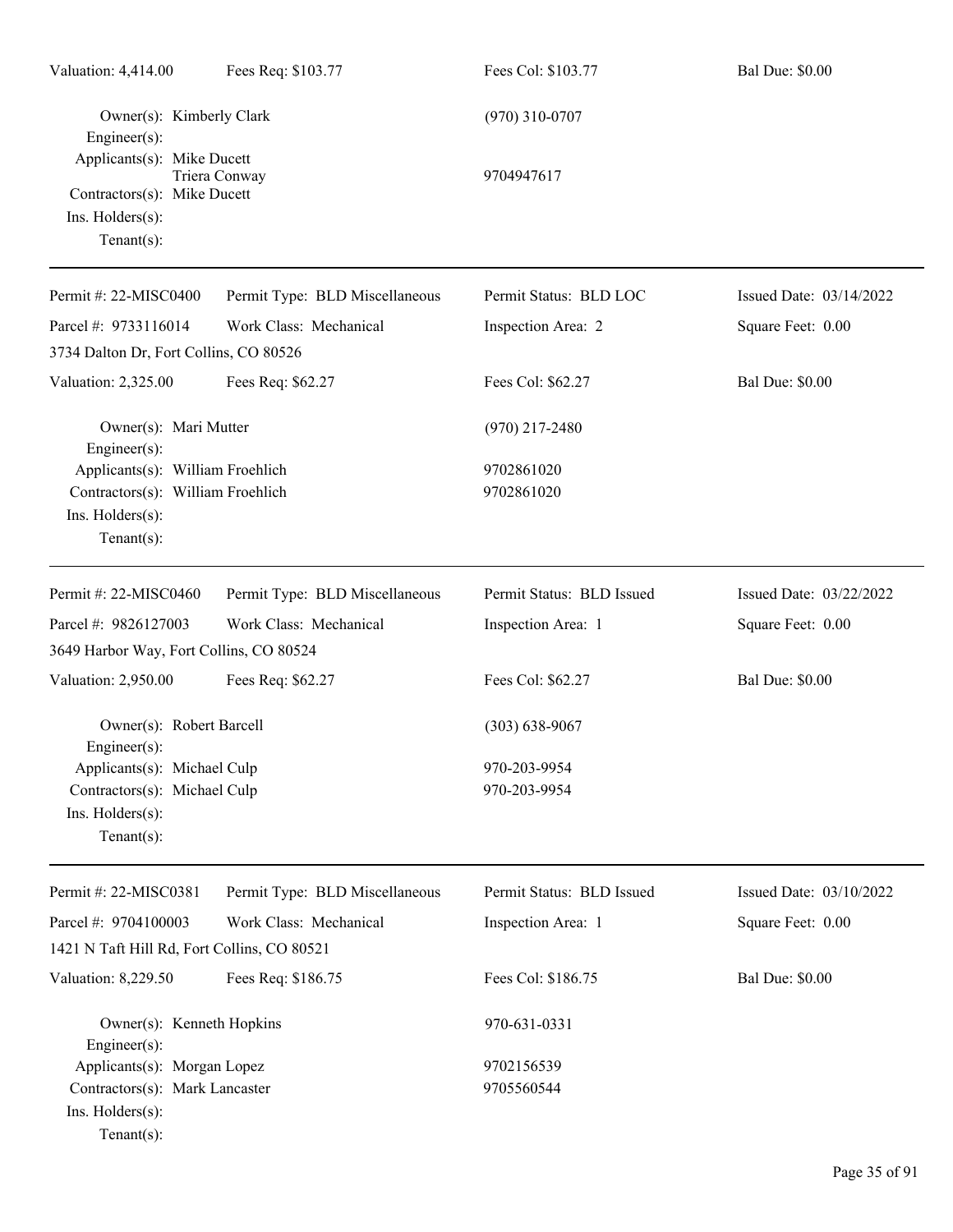| Permit #: 22-MISC0377                                                                                                                                                                   | Permit Type: BLD Miscellaneous | Permit Status: BLD LOC    | Issued Date: 03/10/2022 |
|-----------------------------------------------------------------------------------------------------------------------------------------------------------------------------------------|--------------------------------|---------------------------|-------------------------|
| Parcel #: 0401000045                                                                                                                                                                    | Work Class: Mechanical         | Inspection Area: 3        | Square Feet: 0.00       |
| 5578 Sandia Ln, Berthoud, CO 80513                                                                                                                                                      |                                |                           |                         |
| Valuation: 9,153.10                                                                                                                                                                     | Fees Req: \$207.50             | Fees Col: \$207.50        | <b>Bal Due: \$0.00</b>  |
| Owner(s): Jim Porter<br>Engineer(s):                                                                                                                                                    |                                | $(970)$ 214-2065          |                         |
| Applicants(s): Morgan Lopez<br>Contractors(s): Mark Lancaster<br>Ins. Holders(s):<br>Tenant $(s)$ :                                                                                     |                                | 9702156539<br>9705560544  |                         |
| Permit #: 22-MISC0422                                                                                                                                                                   | Permit Type: BLD Miscellaneous | Permit Status: BLD Issued | Issued Date: 03/15/2022 |
| Parcel #: 2929000015                                                                                                                                                                    | Work Class: Mechanical         | Inspection Area: 5        | Square Feet: 0.00       |
| 5433 N Rim Rd, Livermore, CO 80536                                                                                                                                                      |                                |                           |                         |
| Valuation: 5,842.00                                                                                                                                                                     | Fees Req: \$124.51             | Fees Col: \$124.51        | <b>Bal Due: \$0.00</b>  |
| Owner(s): Emily Richardson<br>Engineer(s):                                                                                                                                              |                                | $(970)$ 347-7505          |                         |
| Applicants(s): Morgan Lopez                                                                                                                                                             | Mark Lancaster                 | 9702156539<br>9705560544  |                         |
| Contractors(s): Mark Lancaster                                                                                                                                                          |                                | 9705560544                |                         |
| Ins. Holders(s):                                                                                                                                                                        |                                |                           |                         |
| Tenant $(s)$ :                                                                                                                                                                          |                                |                           |                         |
| Permit #: 22-MISC0429                                                                                                                                                                   | Permit Type: BLD Miscellaneous | Permit Status: BLD LOC    | Issued Date: 03/16/2022 |
| Parcel #: 0401000032                                                                                                                                                                    | Work Class: Mechanical         | Inspection Area: 3        | Square Feet: 0.00       |
| 4604 S County Road 29, Loveland, CO 80537                                                                                                                                               |                                |                           |                         |
| Valuation: 18,900.00                                                                                                                                                                    | Fees Req: \$394.21             | Fees Col: \$394.21        | <b>Bal Due: \$0.00</b>  |
| Owner(s): Gary Griffith<br>Engineer(s):<br>Applicants(s): One Hour Heating & Air Conditioning dba Autl 970-663-4002<br>Contractors(s): Jason Shivo<br>Ins. Holders(s):<br>$Tenant(s)$ : |                                | $(970)$ 775-5424          |                         |
|                                                                                                                                                                                         |                                | 9707757005                |                         |
| Permit #: 22-MISC0352                                                                                                                                                                   | Permit Type: BLD Miscellaneous | Permit Status: BLD Issued | Issued Date: 03/04/2022 |
| Parcel #: 9832100032                                                                                                                                                                    | Work Class: Mechanical         | Inspection Area: 1        | Square Feet: 0.00       |
| 2215 N Overland Trl, Fort Collins, CO 80521                                                                                                                                             |                                |                           |                         |
| Valuation: 6,138.14                                                                                                                                                                     | Fees Req: \$145.26             | Fees Col: \$145.26        | <b>Bal Due: \$0.00</b>  |
| Owner(s): Dennis Nater                                                                                                                                                                  |                                | 9703109140                |                         |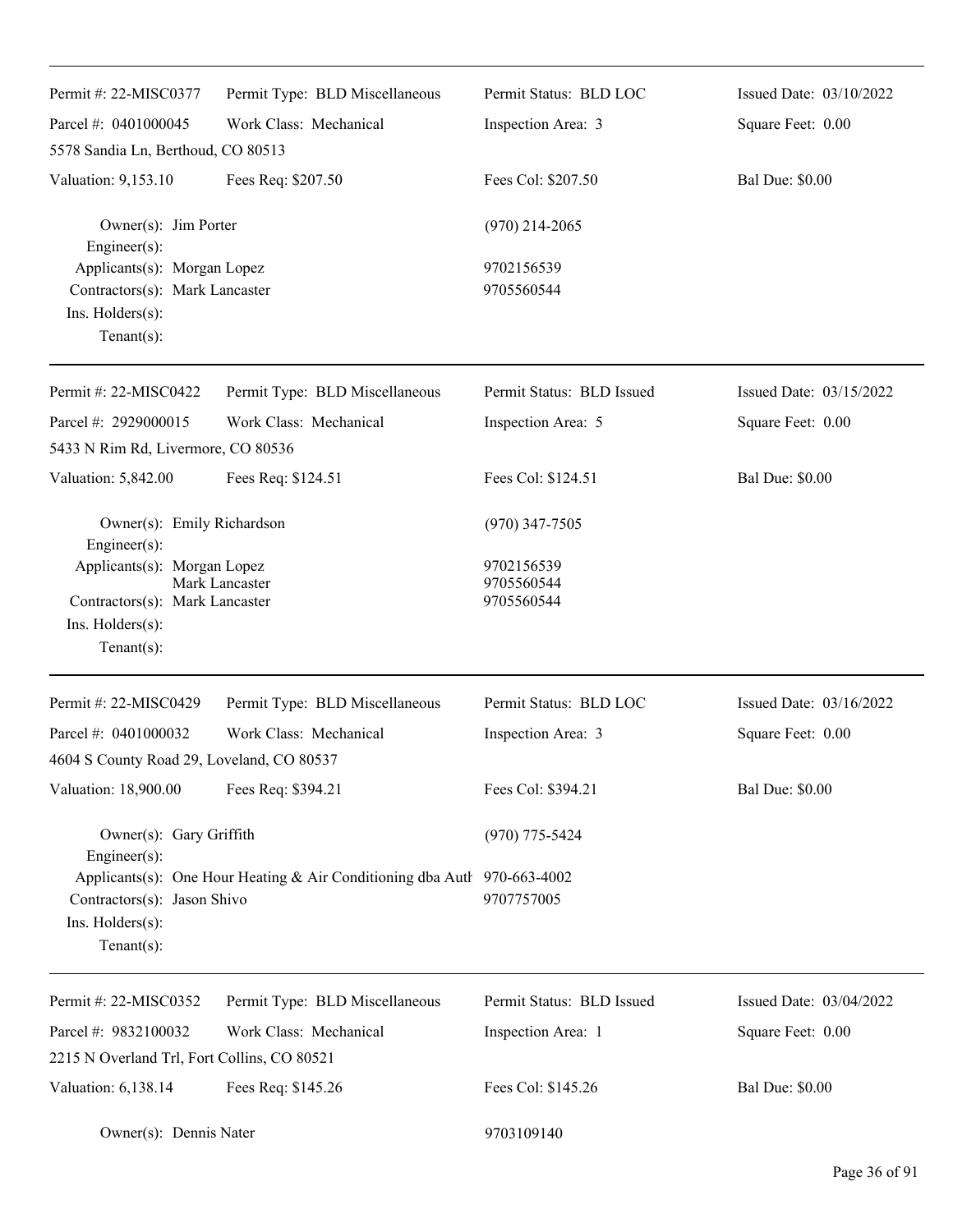Engineer(s): Applicants(s): Glenn Frank 970-484-4552 Contractors(s): Glenn Frank 970-484-4552 Ins. Holders(s): Tenant(s):

| Permit #: 22-MISC0413                                                | Permit Type: BLD Miscellaneous              | Permit Status: BLD Issued  | Issued Date: 03/14/2022 |
|----------------------------------------------------------------------|---------------------------------------------|----------------------------|-------------------------|
| Parcel #: 8621105019                                                 | Work Class: Mechanical                      | Inspection Area: 2         | Square Feet: 0.00       |
| 7831 Eagle Ranch Rd, Fort Collins, CO 80528                          |                                             |                            |                         |
| Valuation: 1,267.00                                                  | Fees Req: \$53.93                           | Fees Col: \$53.93          | <b>Bal Due: \$0.00</b>  |
| Owner(s): Klaus Krizanovic<br>$Engineering(s)$ :                     |                                             | 9707972502                 |                         |
| Applicants(s): Jeff Richard                                          |                                             | 970-223-8873               |                         |
| Contractors(s): Jeff Richard<br>Ins. Holders(s):<br>Tenant $(s)$ :   |                                             | 970-223-8873               |                         |
| Permit #: 22-MISC0424                                                | Permit Type: BLD Miscellaneous              | Permit Status: BLD LOC     | Issued Date: 03/15/2022 |
| Parcel #: 1801305045                                                 | Work Class: Mechanical                      | Inspection Area: 1         | Square Feet: 0.00       |
| 37 Poudre River Rd, Bellvue, CO 80512                                |                                             |                            |                         |
| Valuation: 4,248.00                                                  | Fees Req: \$103.77                          | Fees Col: \$103.77         | <b>Bal Due: \$0.00</b>  |
| Owner(s): Chris Whalen<br>$Engineering(s)$ :                         |                                             | $(970)$ 495-1335           |                         |
| Applicants(s): Mark Lancaster                                        |                                             | 9705560544                 |                         |
| Contractors(s): Mark Lancaster<br>Ins. Holders(s):<br>Tenant $(s)$ : |                                             | 9705560544                 |                         |
| Permit #: 22-MISC0392                                                | Permit Type: BLD Miscellaneous              | Permit Status: BLD LOC     | Issued Date: 03/11/2022 |
| Parcel #: 9403107015                                                 | Work Class: Mechanical                      | Inspection Area: 3         | Square Feet: 0.00       |
| 1609 Crestridge Dr, Loveland, CO 80537                               |                                             |                            |                         |
| Valuation: 4,900.00                                                  | Fees Req: \$103.77                          | Fees Col: \$103.77         | <b>Bal Due: \$0.00</b>  |
| Owner(s): Howard Schmidt<br>Engineer $(s)$ :                         |                                             | $(970)$ 663-6283           |                         |
| Beth Cullum<br>Contractors(s):<br>Ins. Holders(s):<br>Tenant $(s)$ : | Applicants(s): DNI Heating AC Refrigeration | 9706677757<br>970-484-4552 |                         |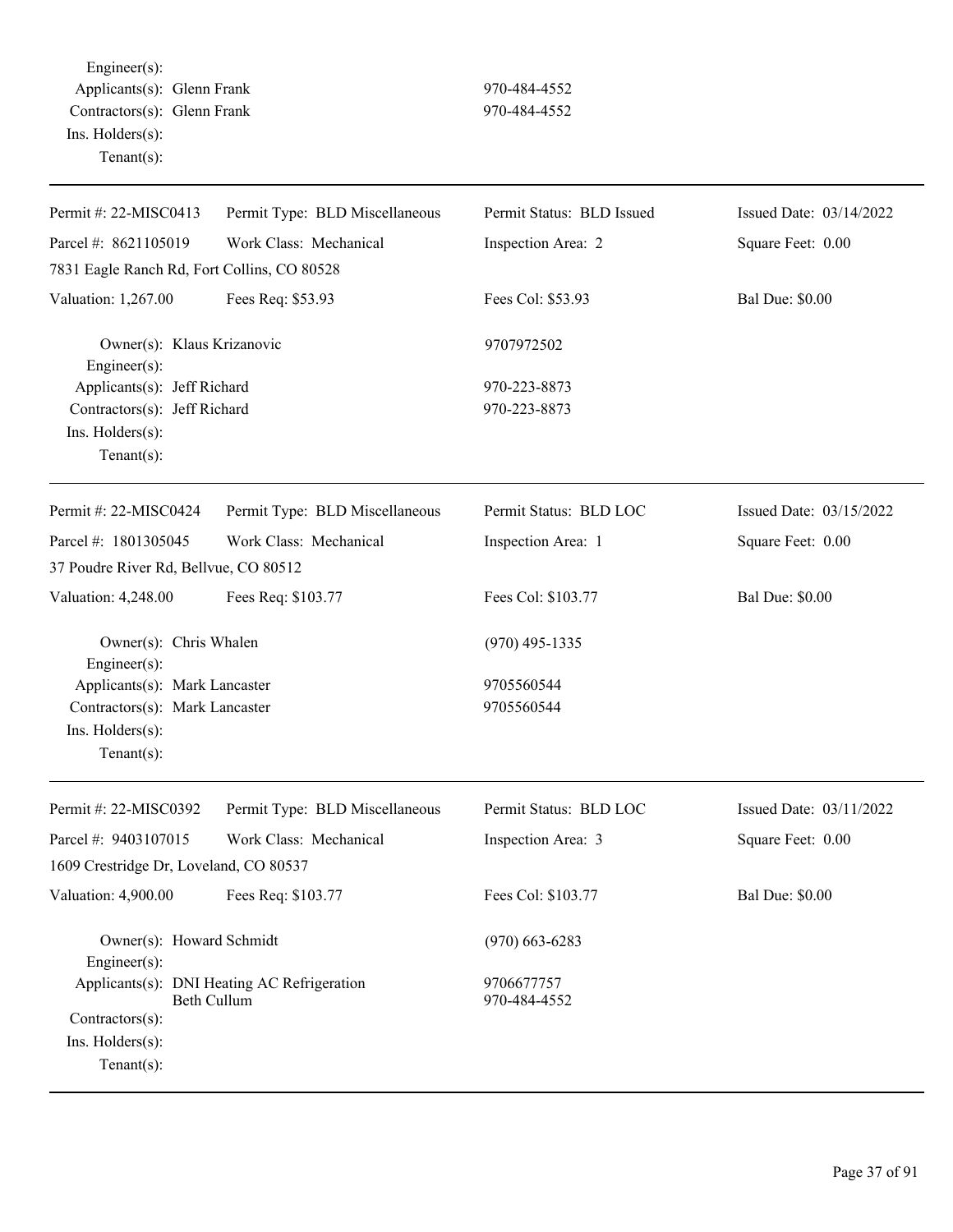| Permit #: 22-MISC0513                                                                                       | Permit Type: BLD Miscellaneous | Permit Status: BLD LOC    | Issued Date: 03/29/2022 |
|-------------------------------------------------------------------------------------------------------------|--------------------------------|---------------------------|-------------------------|
| Parcel #: 9625300010                                                                                        | Work Class: Mechanical         | Inspection Area: 2        | Square Feet: 0.00       |
| 5786 Brookside Ct, Loveland, CO 80538                                                                       |                                |                           |                         |
| Valuation: 2,550.00                                                                                         | Fees Req: \$62.27              | Fees Col: \$62.27         | <b>Bal Due: \$0.00</b>  |
| Owner(s): Patricia Allen<br>Engineer $(s)$ :                                                                |                                | $(970)$ 290-7797          |                         |
| Applicants(s): William Froehlich<br>Contractors(s): William Froehlich<br>Ins. Holders(s):<br>Tenant $(s)$ : |                                | 9702861020<br>9702861020  |                         |
| Permit #: 22-MISC0370                                                                                       | Permit Type: BLD Miscellaneous | Permit Status: BLD Issued | Issued Date: 03/10/2022 |
| Parcel #: 1428105126                                                                                        | Work Class: Mechanical         | Inspection Area: 4        | Square Feet: 0.00       |
| 28 Ute Crossing Ct, Lyons, CO 80540                                                                         |                                |                           |                         |
| Valuation: 9,900.00                                                                                         | Fees Req: \$207.50             | Fees Col: \$207.50        | <b>Bal Due: \$0.00</b>  |
| Owner(s): Desiree Larson<br>Engineer(s):                                                                    |                                | $(303)$ 772-2490          |                         |
| Applicants(s): Beth Cullum                                                                                  |                                | 970-484-4552              |                         |
| Contractors(s): Devin Cullum                                                                                |                                | 303-548-8128              |                         |
| Ins. Holders(s):<br>Tenant $(s)$ :                                                                          |                                |                           |                         |
| Permit #: 22-MISC0404                                                                                       | Permit Type: BLD Miscellaneous | Permit Status: BLD Issued | Issued Date: 03/14/2022 |
| Parcel #: 9829407009                                                                                        | Work Class: Mechanical         | Inspection Area: 1        | Square Feet: 0.00       |
| 3012 Coats Dr A, Laporte, CO 80535                                                                          |                                |                           |                         |
| Valuation: 3,059.00 Fees Req: \$83.02                                                                       |                                | Fees Col: \$83.02         | <b>Bal Due: \$0.00</b>  |
| Owner(s): Sandra Bryner<br>Engineer(s):                                                                     |                                |                           |                         |
| Applicants(s): Robert Weisser                                                                               |                                | 970-493-2050              |                         |
| Contractors(s): Robert Weisser                                                                              |                                | 970-493-2050              |                         |
| Ins. Holders(s):<br>Tenant $(s)$ :                                                                          |                                |                           |                         |
|                                                                                                             |                                |                           |                         |
| Permit #: 22-MISC0387                                                                                       | Permit Type: BLD Miscellaneous | Permit Status: BLD Issued | Issued Date: 03/11/2022 |
| Parcel #: 9136000045                                                                                        | Work Class: Mechanical         | Inspection Area: 1        | Square Feet: 0.00       |
| 20884 Cattle Dr, Wellington, CO 80549                                                                       |                                |                           |                         |
| Valuation: 8,206.00                                                                                         | Fees Req: \$246.75             | Fees Col: \$246.75        | <b>Bal Due: \$0.00</b>  |
| Owner(s): Jeff Standing                                                                                     |                                |                           |                         |
| $Engineering(s)$ :<br>Applicants(s): IMS Heating & Air Inc                                                  |                                | 970-532-0123              |                         |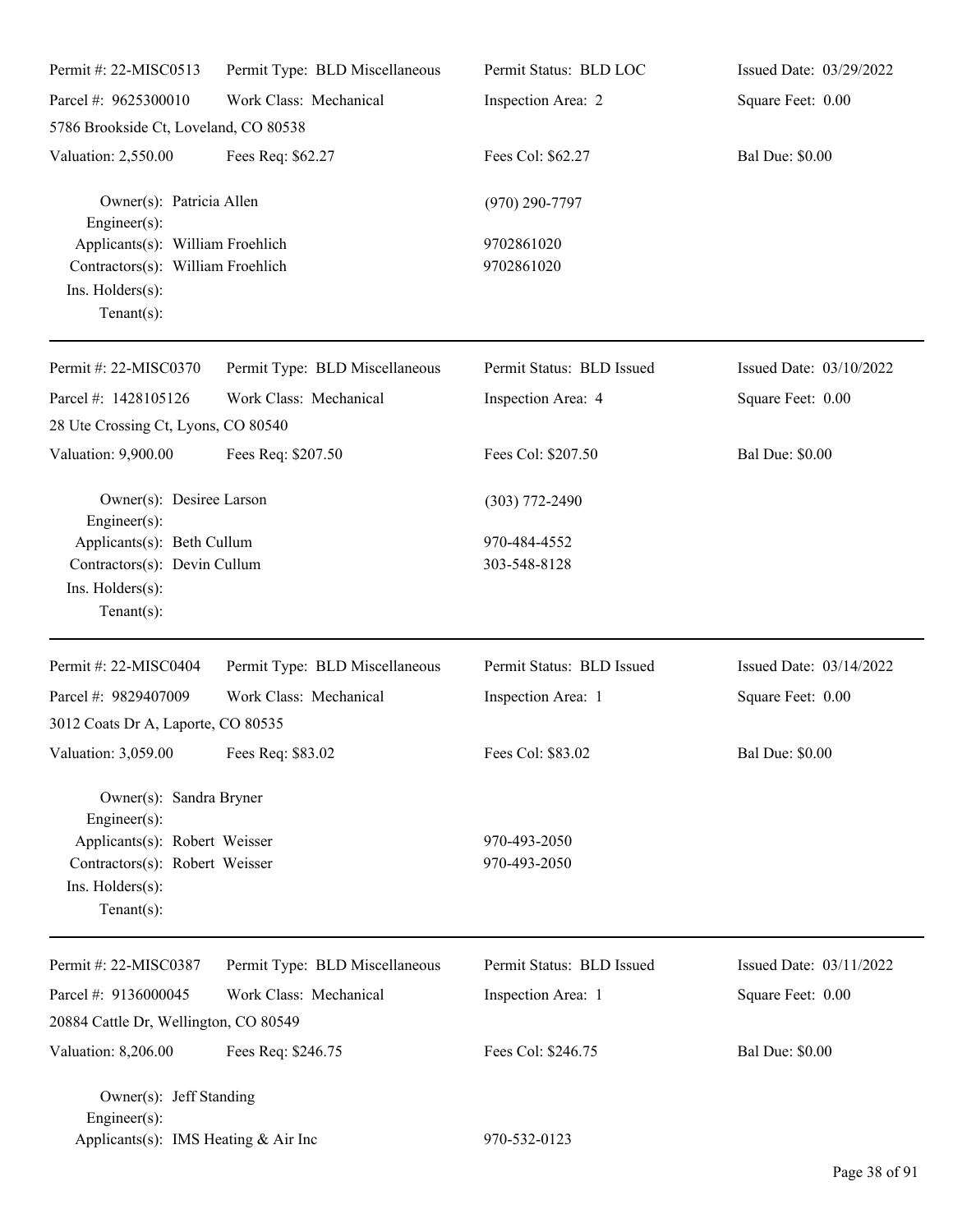| Permit #: 22-MISC0346                           | Permit Type: BLD Miscellaneous | Permit Status: BLD LOC    | Issued Date: 03/03/2022 |
|-------------------------------------------------|--------------------------------|---------------------------|-------------------------|
| Parcel #: 9731109007                            | Work Class: Mechanical         | Inspection Area: 2        | Square Feet: 0.00       |
| 3701 Soderburg Dr, Fort Collins, CO 80526       |                                |                           |                         |
| Valuation: 18,950.00                            | Fees Req: \$454.21             | Fees Col: \$454.21        | <b>Bal Due: \$0.00</b>  |
| Owner(s): Jason Margolies<br>$Engineering(s)$ : |                                | $(480)$ 233-0675          |                         |
| Applicants(s): Karen Arnold                     |                                | 9704844440                |                         |
| Contractors(s): William Kusmik                  |                                | 9705670184                |                         |
| Ins. Holders(s):<br>Tenant $(s)$ :              |                                |                           |                         |
| Permit #: 22-MISC0534                           | Permit Type: BLD Miscellaneous | Permit Status: BLD LOC    | Issued Date: 03/31/2022 |
| Parcel #: 8717119153                            | Work Class: Mechanical         | Inspection Area: 2        | Square Feet: 0.00       |
| 803 Countryside Dr, Fort Collins, CO 80524      |                                |                           |                         |
| Valuation: 4,724.00                             | Fees Req: \$163.77             | Fees Col: \$163.77        | <b>Bal Due: \$0.00</b>  |
| Owner(s): Sarah Sallade<br>$Engineering(s)$ :   |                                | $(720)$ 318-7945          |                         |
| Applicants(s): IMS Heating & Air Inc            |                                | 970-532-0123              |                         |
| Contractors(s): Dwayne Shawver                  |                                | 970-532-0123              |                         |
| Ins. Holders(s):                                |                                |                           |                         |
| Tenant $(s)$ :                                  |                                |                           |                         |
| Permit #: 22-MISC0488                           | Permit Type: BLD Miscellaneous | Permit Status: BLD Issued | Issued Date: 03/28/2022 |
| Parcel #: 9825209051                            | Work Class: Mechanical         | Inspection Area: 1        | Square Feet: 0.00       |
| 3508 Shore Rd, Fort Collins, CO 80524           |                                |                           |                         |
| Valuation: 12,174.03                            | Fees Req: \$269.74             | Fees Col: \$269.74        | <b>Bal Due: \$0.00</b>  |
| Owner(s): Jim Van Gorder<br>Engineer $(s)$ :    |                                |                           |                         |
| Applicants(s): Glenn Frank                      |                                | 970-484-4552              |                         |
| Contractors(s): Glenn Frank                     |                                | 970-484-4552              |                         |
| Ins. Holders(s):<br>Tenant $(s)$ :              |                                |                           |                         |
| Permit #: 22-MISC0487                           | Permit Type: BLD Miscellaneous | Permit Status: BLD Issued | Issued Date: 03/28/2022 |
| Parcel #: 9709108040                            | Work Class: Mechanical         | Inspection Area: 2        | Square Feet: 0.00       |
| 605 N Impala Dr, Fort Collins, CO 80521         |                                |                           |                         |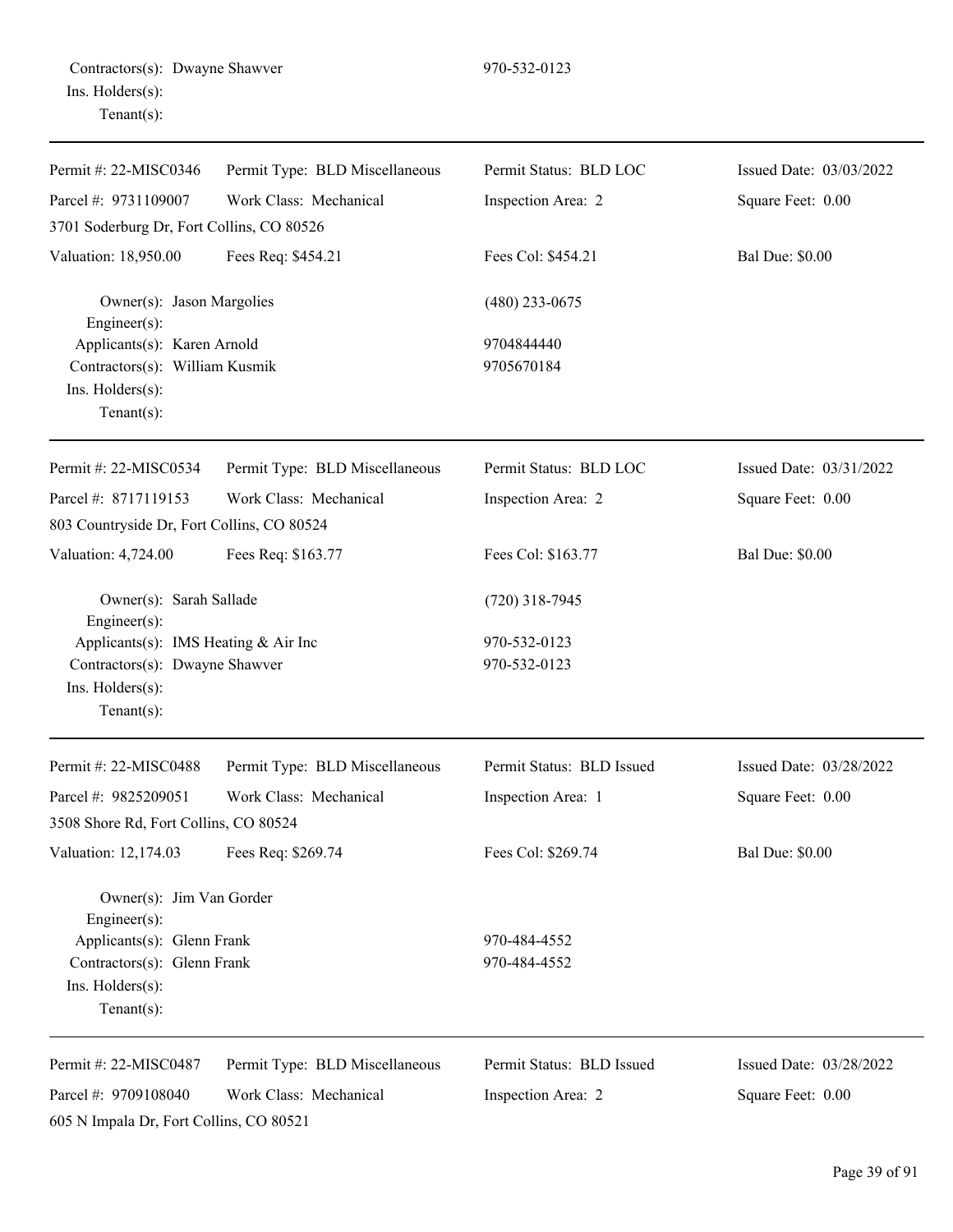| Valuation: 18,443.49                                                                           | Fees Req: \$394.21                              | Fees Col: \$394.21                     | <b>Bal Due: \$0.00</b>  |
|------------------------------------------------------------------------------------------------|-------------------------------------------------|----------------------------------------|-------------------------|
| Engineer(s):                                                                                   | Owner(s): Alez Auer Family 2017 Revocable Trust |                                        |                         |
| Applicants(s): Glenn Frank<br>Contractors(s): Glenn Frank<br>Ins. Holders(s):<br>$Tenant(s)$ : |                                                 | 970-484-4552<br>970-484-4552           |                         |
| Permit #: 22-MISC0470                                                                          | Permit Type: BLD Miscellaneous                  | Permit Status: BLD Issued              | Issued Date: 03/23/2022 |
| Parcel #: 0601105305<br>4721 Cliff View Ln, Fort Collins, CO 80526                             | Work Class: Mechanical                          | Inspection Area: 2                     | Square Feet: 0.00       |
| Valuation: 22,000.00                                                                           | Fees Req: \$456.45                              | Fees Col: \$456.45                     | <b>Bal Due: \$0.00</b>  |
| Owner(s): Leslie Blaul<br>Mark Blaul<br>Engineer(s):<br>Applicants(s): Grant McVay             |                                                 | 7735756133<br>7735756133<br>9704930866 |                         |
| Contractors(s): Grant McVay<br>Ins. Holders(s):<br>Tenant $(s)$ :                              |                                                 | 9704930866                             |                         |
| Permit #: 22-MISC0449                                                                          | Permit Type: BLD Miscellaneous                  | Permit Status: BLD LOC                 | Issued Date: 03/21/2022 |
| Parcel #: 9824306010<br>4016 N Highway 1, Fort Collins, CO 80524                               | Work Class: Mechanical                          | Inspection Area: 1                     | Square Feet: 0.00       |
| Valuation: 9,715.00                                                                            | Fees Req: \$267.50                              | Fees Col: \$267.50                     | <b>Bal Due: \$0.00</b>  |
| Owner(s): Tom Fitch<br>$Engineering(s)$ :                                                      |                                                 | $(970)$ 449-9975                       |                         |
| Applicants(s): Zach Parriott<br>Contractors(s):<br>Ins. Holders(s):<br>Tenant $(s)$ :          |                                                 | 4025172217                             |                         |
| Permit #: 22-MISC0536                                                                          | Permit Type: BLD Miscellaneous                  | Permit Status: BLD LOC                 | Issued Date: 03/31/2022 |
| Parcel #: 3423200036<br>5768 Highway 7, Estes Park, CO 80517                                   | Work Class: Mechanical                          | Inspection Area: 4                     | Square Feet: 0.00       |
| Valuation: 4,500.00                                                                            | Fees Req: \$103.77                              | Fees Col: \$103.77                     | <b>Bal Due: \$0.00</b>  |
| Engineer(s):                                                                                   | Owner(s): * Estes Park Property Trust           | $(720)$ 352-4259                       |                         |
| Applicants(s): Joel Delia<br>Contractors(s): Joel Delia<br>Ins. Holders(s):<br>$Tenant(s)$ :   |                                                 | 970-586-8195<br>970-586-8195           |                         |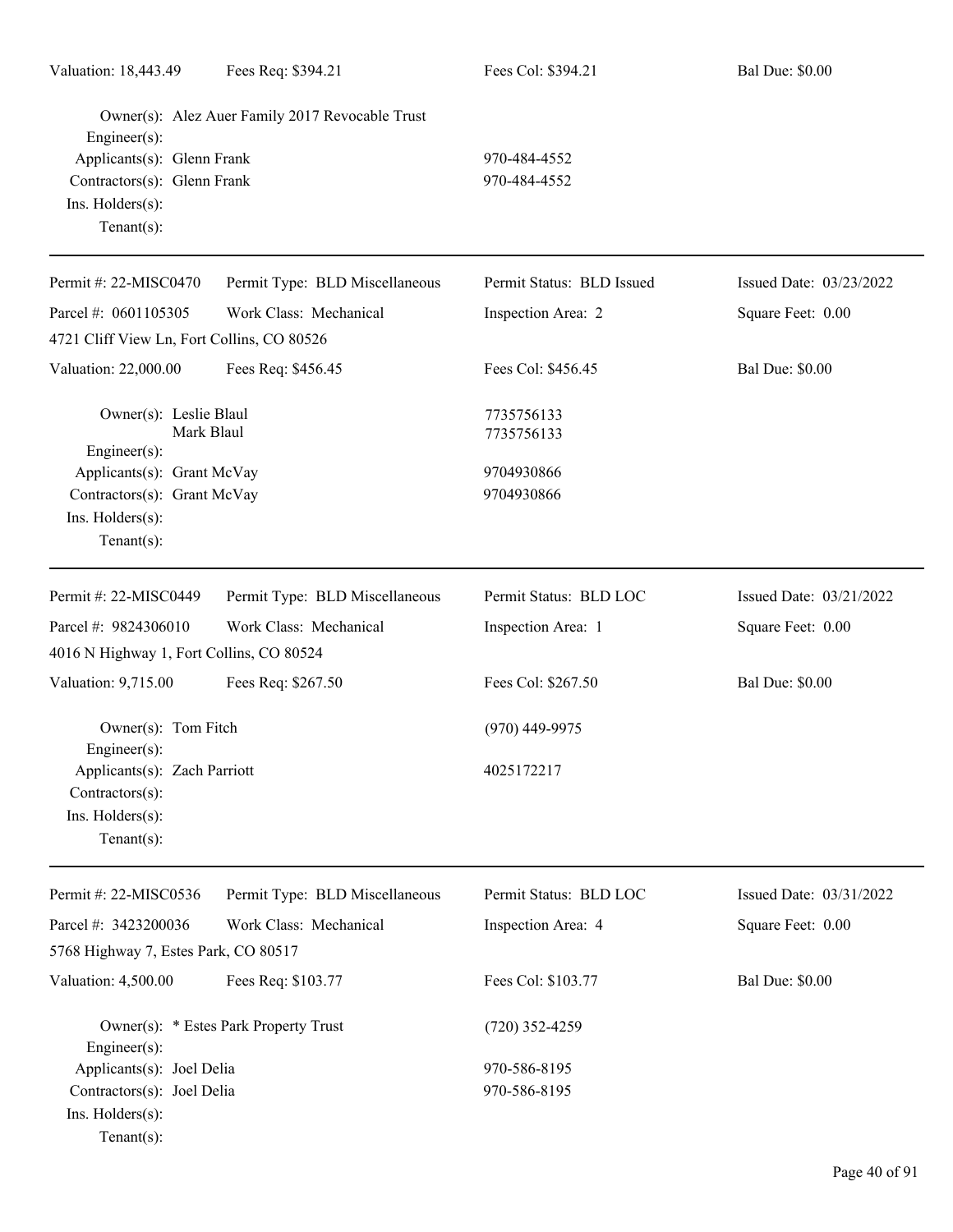| Permit #: 22-MISC0493                                                                                       | Permit Type: BLD Miscellaneous                                             | Permit Status: BLD LOC    | Issued Date: 03/28/2022 |
|-------------------------------------------------------------------------------------------------------------|----------------------------------------------------------------------------|---------------------------|-------------------------|
| Parcel #: 9835400046                                                                                        | Work Class: Mechanical                                                     | Inspection Area: 1        | Square Feet: 0.00       |
| 2025 N College Ave 136, Fort Collins, CO 80524                                                              |                                                                            |                           |                         |
| Valuation: 2,550.00                                                                                         | Fees Req: \$62.27                                                          | Fees Col: \$62.27         | <b>Bal Due: \$0.00</b>  |
| Owner(s): Lidia Alderete<br>Engineer $(s)$ :                                                                |                                                                            | 9705992097                |                         |
| Applicants(s): William Froehlich<br>Contractors(s): William Froehlich<br>Ins. Holders(s):<br>Tenant $(s)$ : |                                                                            | 9702861020<br>9702861020  |                         |
| Permit #: 22-MISC0472                                                                                       | Permit Type: BLD Miscellaneous                                             | Permit Status: BLD Issued | Issued Date: 03/23/2022 |
| Parcel #: 9626000004                                                                                        | Work Class: Mechanical                                                     | Inspection Area: 2        | Square Feet: 0.00       |
| 221 W 57th St 30A, Loveland, CO 80538                                                                       |                                                                            |                           |                         |
| Valuation: 20,000.00                                                                                        | Fees Req: \$414.96                                                         | Fees Col: \$414.96        | <b>Bal Due: \$0.00</b>  |
| Owner(s): Troy Fluharty<br>Engineer(s):<br>Contractors(s):<br>Ins. Holders(s):<br>Tenant $(s)$ :            | Applicants(s): One Hour Heating & Air Conditioning dba Autl $970-663-4002$ | $(970)$ 381-6947          |                         |
| Permit #: 22-MISC0522                                                                                       | Permit Type: BLD Miscellaneous                                             | Permit Status: BLD Issued | Issued Date: 03/30/2022 |
| Parcel #: 2924405014                                                                                        | Work Class: Mechanical                                                     | Inspection Area: 5        | Square Feet: 0.00       |
| 434 Montcalm Dr, Livermore, CO 80536                                                                        |                                                                            |                           |                         |
| Valuation: 11,400.00                                                                                        | Fees Req: \$248.99                                                         | Fees Col: \$248.99        | <b>Bal Due: \$0.00</b>  |
| Owner(s): Troy Bryant III                                                                                   |                                                                            | $(970) 685 - 0974$        |                         |
| Engineer(s):<br>Contractors(s): Jason Shivo<br>Ins. Holders(s):<br>Tenant $(s)$ :                           | Applicants(s): One Hour Heating & Air Conditioning dba Autl 970-663-4002   | 9707757005                |                         |
| Permit #: 22-MISC0446                                                                                       | Permit Type: BLD Miscellaneous                                             | Permit Status: BLD LOC    | Issued Date: 03/18/2022 |
| Parcel #: 8710415050                                                                                        | Work Class: Mechanical                                                     | Inspection Area: 2        | Square Feet: 0.00       |
| 232 Camino Del Mundo, Fort Collins, CO 80524                                                                |                                                                            |                           |                         |
| Valuation: 11,509.19                                                                                        | Fees Req: \$248.99                                                         | Fees Col: \$248.99        | <b>Bal Due: \$0.00</b>  |
| Owner(s): Luke Lucas<br>Engineer(s):                                                                        |                                                                            | 9704815479                |                         |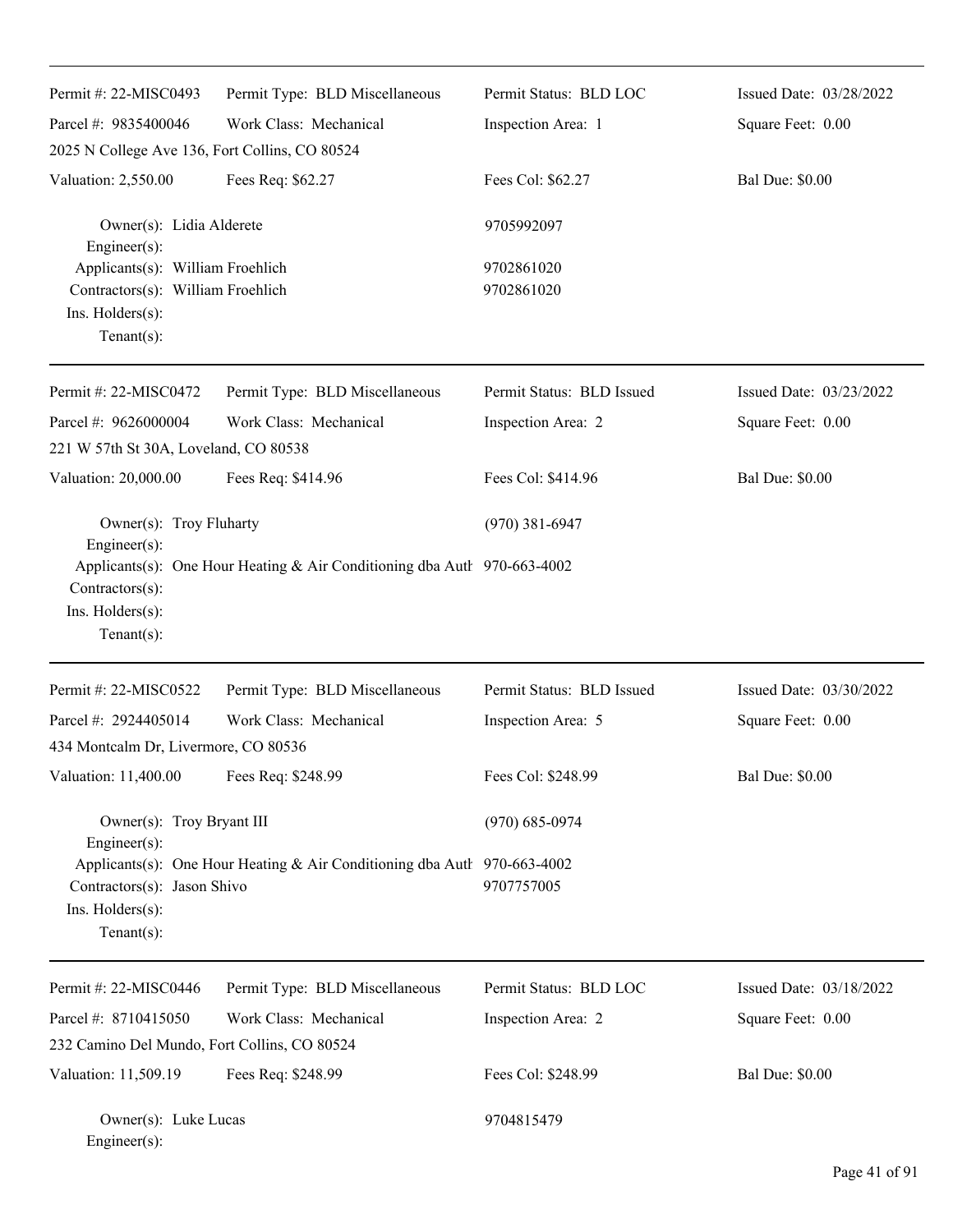| Permit #: 22-MISC0498                                                                               | Permit Type: BLD Miscellaneous                                           | Permit Status: BLD Issued              | Issued Date: 03/28/2022 |
|-----------------------------------------------------------------------------------------------------|--------------------------------------------------------------------------|----------------------------------------|-------------------------|
| Parcel #: 1626107002                                                                                | Work Class: Mechanical                                                   | Inspection Area: 4                     | Square Feet: 0.00       |
| 48 Wren Pl, Drake, CO 80515                                                                         |                                                                          |                                        |                         |
| Valuation: 17,700.00                                                                                | Fees Req: \$433.47                                                       | Fees Col: \$433.47                     | <b>Bal Due: \$0.00</b>  |
| Owner(s): Monty Britton<br>Engineer(s):                                                             |                                                                          | $(970)$ 663-5899                       |                         |
| Contractors(s):<br>Ins. $H$ olders $(s)$ :<br>Tenant $(s)$ :                                        | Applicants(s): One Hour Heating & Air Conditioning dba Autl 970-663-4002 |                                        |                         |
| Permit #: 22-MISC0438                                                                               | Permit Type: BLD Miscellaneous                                           | Permit Status: BLD Issued              | Issued Date: 03/17/2022 |
| Parcel #: 9531108002                                                                                | Work Class: Mechanical                                                   | Inspection Area: 3                     | Square Feet: 0.00       |
| 5620 Wild Plum Dr, Loveland, CO 80537                                                               |                                                                          |                                        |                         |
| Valuation: 9,800.45                                                                                 | Fees Req: \$207.50                                                       | Fees Col: \$207.50                     | <b>Bal Due: \$0.00</b>  |
| Owner(s): Justin Counts<br>Engineer(s):                                                             |                                                                          | $(720)$ 237-4514                       |                         |
| Applicants(s): Morgan Lopez<br>Contractors(s): Mark Lancaster<br>Ins. Holders(s):<br>Tenant $(s)$ : | Mark Lancaster                                                           | 9702156539<br>9705560544<br>9705560544 |                         |
| Permit #: 22-MISC0486                                                                               | Permit Type: BLD Miscellaneous                                           | Permit Status: BLD Issued              | Issued Date: 03/28/2022 |
| Parcel #: 9626000004                                                                                | Work Class: Mechanical                                                   | Inspection Area: 2                     | Square Feet: 0.00       |
| 221 W 57th St 71A, Loveland, CO 80538                                                               |                                                                          |                                        |                         |
| Valuation: 13,000.00                                                                                | Fees Req: \$269.74                                                       | Fees Col: \$269.74                     | <b>Bal Due: \$0.00</b>  |
| Owner(s): Judith Ward<br>$Engineering(s)$ :                                                         |                                                                          | $(785)$ 202-2020                       |                         |
| Contractors(s):<br>Ins. Holders(s):<br>Tenant $(s)$ :                                               | Applicants(s): One Hour Heating & Air Conditioning dba Autl 970-663-4002 |                                        |                         |
| Permit #: 22-MISC0527                                                                               | Permit Type: BLD Miscellaneous                                           | Permit Status: BLD Issued              | Issued Date: 03/30/2022 |
| Parcel #: 9812306701                                                                                | Work Class: Mechanical                                                   | Inspection Area: 1                     | Square Feet: 0.00       |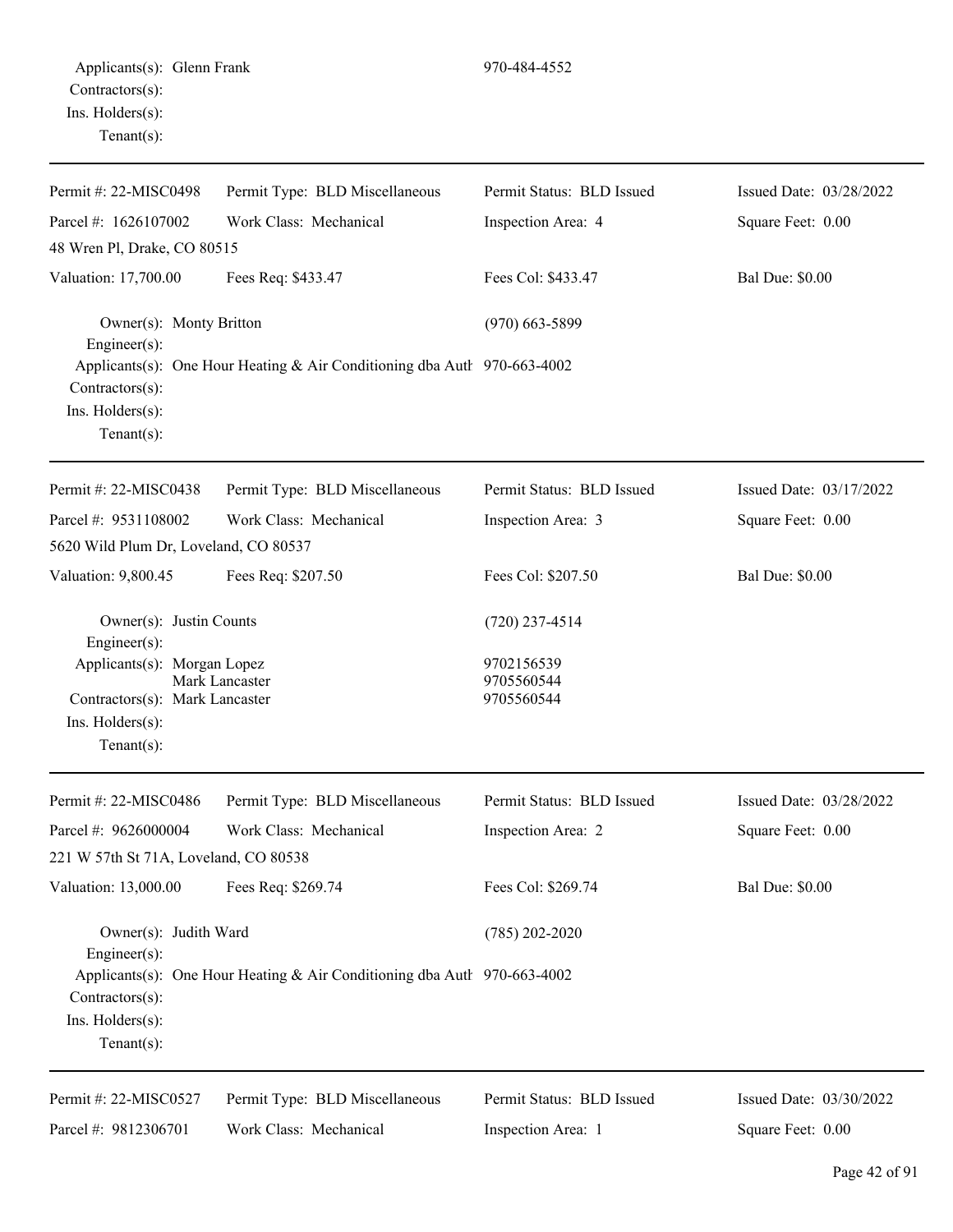| 6112 N County Road 15, Fort Collins, CO 80524                                                                                              |                                                        |                              |                         |
|--------------------------------------------------------------------------------------------------------------------------------------------|--------------------------------------------------------|------------------------------|-------------------------|
| Valuation: 18,413.00                                                                                                                       | Fees Req: \$394.21                                     | Fees Col: \$394.21           | <b>Bal Due: \$0.00</b>  |
| Owner(s): Peter Gustafson<br>Engineer(s):<br>Applicants(s): IMS Heating & Air Inc<br>Contractors(s):<br>Ins. Holders(s):<br>Tenant $(s)$ : |                                                        | 970-532-0123                 |                         |
| Permit #: 22-MISC0514                                                                                                                      | Permit Type: BLD Miscellaneous                         | Permit Status: BLD LOC       | Issued Date: 03/29/2022 |
| Parcel #: 9626000005                                                                                                                       | Work Class: Mechanical                                 | Inspection Area: 2           | Square Feet: 0.00       |
| 605 W 57th St 19, Loveland, CO 80538                                                                                                       |                                                        |                              |                         |
| Valuation: 2,550.00                                                                                                                        | Fees Req: \$62.27                                      | Fees Col: \$62.27            | <b>Bal Due: \$0.00</b>  |
| Owner(s): Donna Sauer<br>Engineer(s):                                                                                                      |                                                        | $(970)$ 669-0753             |                         |
| Applicants(s): William Froehlich<br>Contractors(s): William Froehlich<br>Ins. Holders(s):<br>Tenant $(s)$ :                                |                                                        | 9702861020<br>9702861020     |                         |
| Permit #: 22-MISC0350                                                                                                                      | Permit Type: BLD Miscellaneous                         | Permit Status: BLD Issued    | Issued Date: 03/03/2022 |
| Parcel #: 9819206017                                                                                                                       | Work Class: Mechanical                                 | Inspection Area: 1           | Square Feet: 0.00       |
| 4625 Kiva Dr, Laporte, CO 80535                                                                                                            |                                                        |                              |                         |
| Valuation: 4,010.50                                                                                                                        | Fees Req: \$103.77                                     | Fees Col: \$103.77           | <b>Bal Due: \$0.00</b>  |
| $Engineering(s)$ :                                                                                                                         | Owner(s): Lee Dean/ Lora Lee Carter                    | 970-221-4382                 |                         |
| Applicants(s): Tim Swan<br>Contractors(s): Tim Swan<br>Ins. Holders(s):<br>Tenant $(s)$ :                                                  |                                                        | 970-215-5870<br>970-215-5870 |                         |
| Permit #: 22-MISC0341                                                                                                                      | Permit Type: BLD Miscellaneous                         | Permit Status: BLD Issued    | Issued Date: 03/14/2022 |
| Parcel #: 8720245901                                                                                                                       | Work Class: Plumbing                                   | Inspection Area: 2           | Square Feet: 0.00       |
| 2307 Midpoint Dr, Fort Collins, CO 80525                                                                                                   |                                                        |                              |                         |
| Valuation: 2,500.00                                                                                                                        | Fees Req: \$62.27                                      | Fees Col: \$62.27            | <b>Bal Due: \$0.00</b>  |
| Engineer(s):<br>Applicants(s): Ron Pierce<br><b>Brian Smith</b><br>Contractors(s):<br>Ins. Holders(s):                                     | Owner(s): Board of County Commissioner of Larimer Cour | 3036611709                   |                         |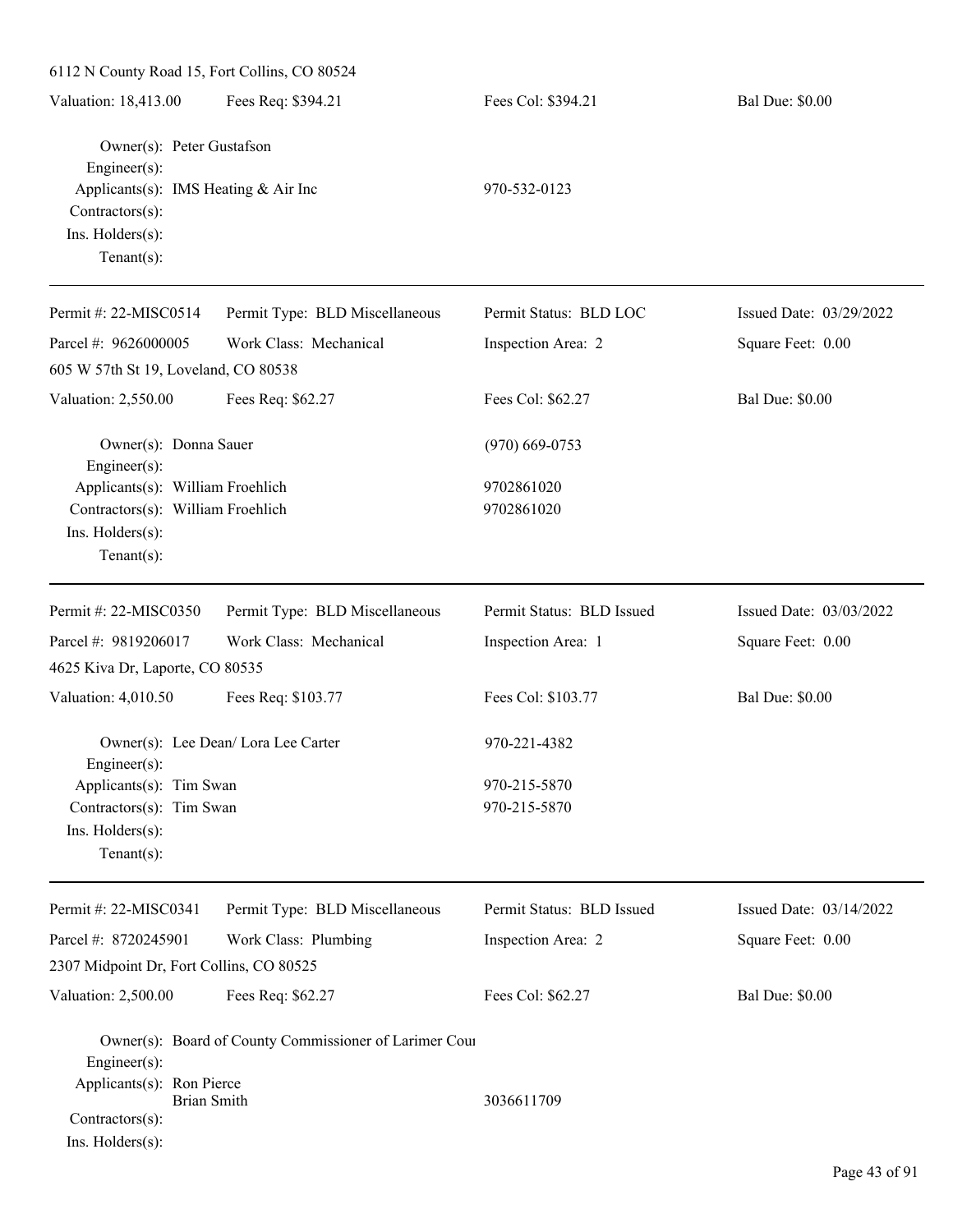| Permit #: 22-MISC0378<br>Parcel #: 0401000045                                                              | Permit Type: BLD Miscellaneous<br>Work Class: Plumbing | Permit Status: BLD LOC<br>Inspection Area: 3 | Issued Date: 03/10/2022<br>Square Feet: 0.00 |
|------------------------------------------------------------------------------------------------------------|--------------------------------------------------------|----------------------------------------------|----------------------------------------------|
| 5578 Sandia Ln, Berthoud, CO 80513                                                                         |                                                        |                                              |                                              |
| Valuation: 4,139.30                                                                                        | Fees Req: \$103.77                                     | Fees Col: \$103.77                           | <b>Bal Due: \$0.00</b>                       |
| Owner(s): Jim Porter<br>Engineer(s):                                                                       |                                                        | $(970)$ 214-2065                             |                                              |
| Applicants(s): Morgan Lopez<br>Contractors(s): Mark Lancaster<br>Ins. $H$ olders $(s)$ :<br>Tenant $(s)$ : |                                                        | 9702156539<br>9705560544                     |                                              |
| Permit #: 22-MISC0506                                                                                      | Permit Type: BLD Miscellaneous                         | Permit Status: BLD Issued                    | Issued Date: 03/29/2022                      |
| Parcel #: 2531206030                                                                                       | Work Class: Plumbing                                   | Inspection Area: 4                           | Square Feet: 0.00                            |
| 1209 Koral Ct, Estes Park, CO 80517                                                                        |                                                        |                                              |                                              |
| Valuation: 15,000.00                                                                                       | Fees Req: \$371.23                                     | Fees Col: \$371.23                           | <b>Bal Due: \$0.00</b>                       |
| Owner(s): * Flinton Family Trust<br>Engineer(s):<br>Contractors(s):<br>Ins. Holders(s):<br>Tenant $(s)$ :  | Applicants(s): Glacier Creek Construction Inc          | 970-586-1685                                 |                                              |
| Permit #: 22-MISC0464                                                                                      | Permit Type: BLD Miscellaneous                         | Permit Status: BLD Issued                    | Issued Date: 03/22/2022                      |
| Parcel #: 8711305017                                                                                       | Work Class: Plumbing                                   | Inspection Area: 2                           | Square Feet: 0.00                            |
| 309 Orilla Del Lago, Fort Collins, CO 80524                                                                |                                                        |                                              |                                              |
| Valuation: 2,021.79                                                                                        | Fees Req: \$62.27                                      | Fees Col: \$62.27                            | <b>Bal Due: \$0.00</b>                       |
| Owner(s): Mary Warring<br>Engineer(s):                                                                     |                                                        | $(970)$ 218-8218                             |                                              |
| Applicants(s): Glenn Frank<br>Contractors(s):<br>Ins. Holders(s):<br>Tenant $(s)$ :                        |                                                        | 970-484-4552                                 |                                              |
|                                                                                                            |                                                        |                                              |                                              |
| Permit #: 22-MISC0353                                                                                      | Permit Type: BLD Miscellaneous                         | Permit Status: BLD Issued                    | Issued Date: 03/08/2022                      |
| Parcel #: 9417308002                                                                                       | Work Class: Plumbing                                   | Inspection Area: 3                           | Square Feet: 0.00                            |
| 3973 Nations Way, Berthoud, CO 80513                                                                       |                                                        |                                              |                                              |
| Valuation: 3,916.10                                                                                        | Fees Req: \$83.02                                      | Fees Col: \$83.02                            | <b>Bal Due: \$0.00</b>                       |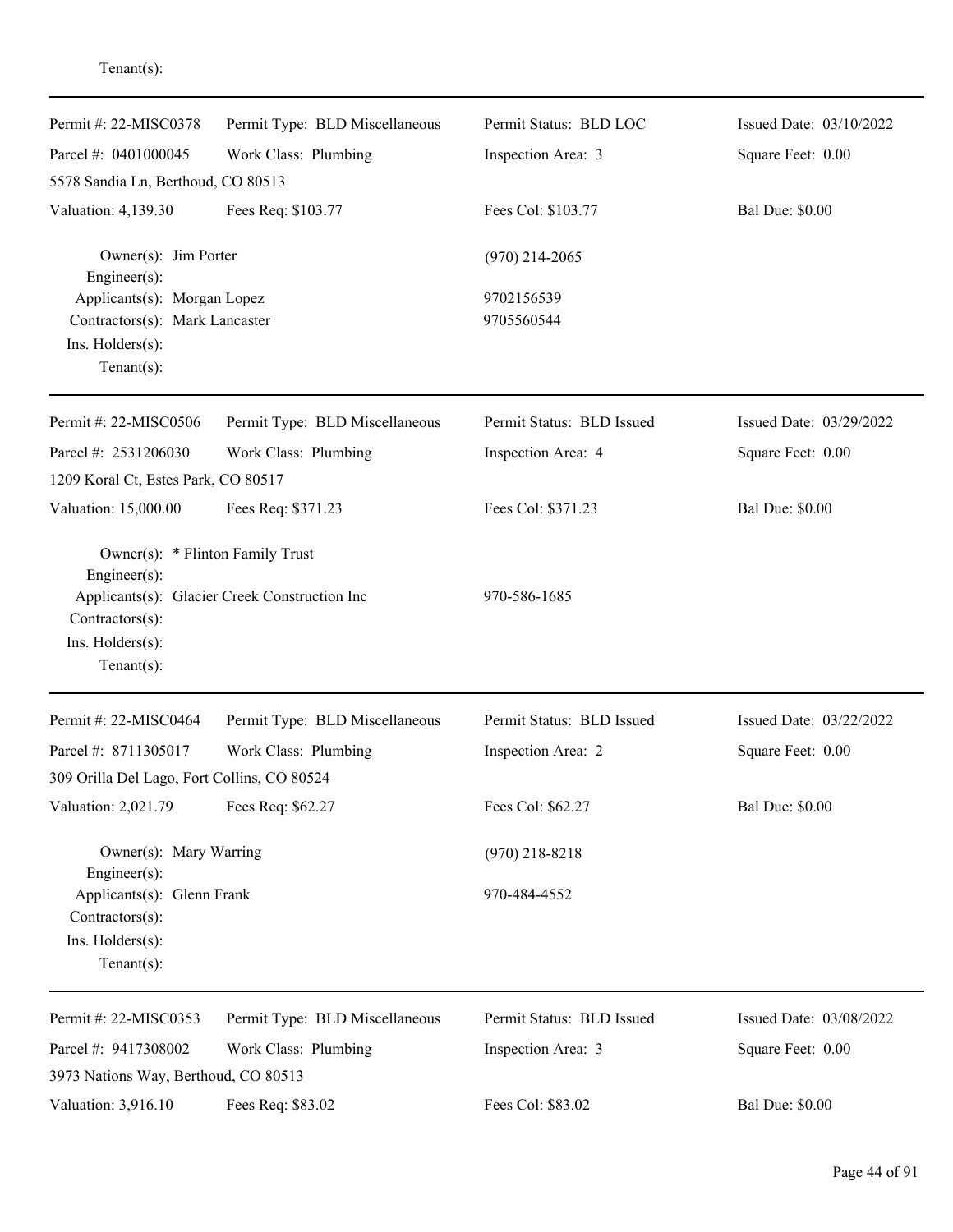| Owner(s): Paula Cutillo<br>$Engineering(s)$ :      |                                                            | 9706895304                               |                         |
|----------------------------------------------------|------------------------------------------------------------|------------------------------------------|-------------------------|
| Applicants(s): Glenn Frank                         |                                                            | 970-484-4552                             |                         |
| Contractors(s): Glenn Frank                        |                                                            | 970-484-4552                             |                         |
| Ins. Holders(s):<br>Tenant $(s)$ :                 |                                                            |                                          |                         |
| Permit #: 22-MISC0489                              | Permit Type: BLD Miscellaneous                             | Permit Status: BLD Issued                | Issued Date: 03/28/2022 |
| Parcel #: 9520405003                               | Work Class: Plumbing                                       | Inspection Area: 3                       | Square Feet: 0.00       |
| 4109 Redbird Pl, Loveland, CO 80537                |                                                            |                                          |                         |
| Valuation: 1,800.00                                | Fees Req: \$53.93                                          | Fees Col: \$53.93                        | <b>Bal Due: \$0.00</b>  |
| Owner(s): Cynthia Dean                             | Dean Patrick                                               |                                          |                         |
| $Engineering(s)$ :                                 |                                                            |                                          |                         |
| Applicants(s): Angela Lehr<br>Kye Lehr             |                                                            | 7193323247<br>7193323247                 |                         |
| Contractors(s):                                    |                                                            |                                          |                         |
| Ins. Holders(s):                                   |                                                            |                                          |                         |
| Tenant $(s)$ :                                     |                                                            |                                          |                         |
| Permit #: 22-MISC0383                              | Permit Type: BLD Miscellaneous                             | Permit Status: BLD Issued                | Issued Date: 03/10/2022 |
| Parcel #: 8619214002                               | Work Class: Plumbing                                       | Inspection Area: 2                       | Square Feet: 0.00       |
| 7753 Vantage View Pl, Fort Collins, CO 80525       |                                                            |                                          |                         |
| Valuation: 3,772.00                                | Fees Req: \$83.02                                          | Fees Col: \$83.02                        | <b>Bal Due: \$0.00</b>  |
| Owner(s): Andrew Stewart<br>Engineer(s):           |                                                            | $(303)$ 877-9525                         |                         |
| Applicants(s): Jeff Gallagher                      |                                                            | 970-461-2412                             |                         |
| Contractors(s): Jeff Gallagher                     |                                                            | 970-461-2412                             |                         |
| Ins. Holders(s):<br>Tenant $(s)$ :                 |                                                            |                                          |                         |
| Permit #: 22-MISC0532                              | Permit Type: BLD Miscellaneous                             | Permit Status: BLD Issued                | Issued Date: 03/31/2022 |
| Parcel #: 9825216001                               | Work Class: Plumbing                                       | Inspection Area: 1                       | Square Feet: 0.00       |
| 3600 Terry Lake Rd, Fort Collins, CO 80524         |                                                            |                                          |                         |
| Valuation: 6,245.00                                | Fees Req: \$145.26                                         | Fees Col: \$145.26                       | <b>Bal Due: \$0.00</b>  |
| Owner(s): John Hoyt<br>Engineer(s):                |                                                            | $(970)$ 224-1469                         |                         |
| Contractors(s): William Kusmik<br>Ins. Holders(s): | Applicants(s): Balance Point Heating & A/C<br>Karen Arnold | 970-484-4440<br>9704844440<br>9705670184 |                         |
| Tenant $(s)$ :                                     |                                                            |                                          |                         |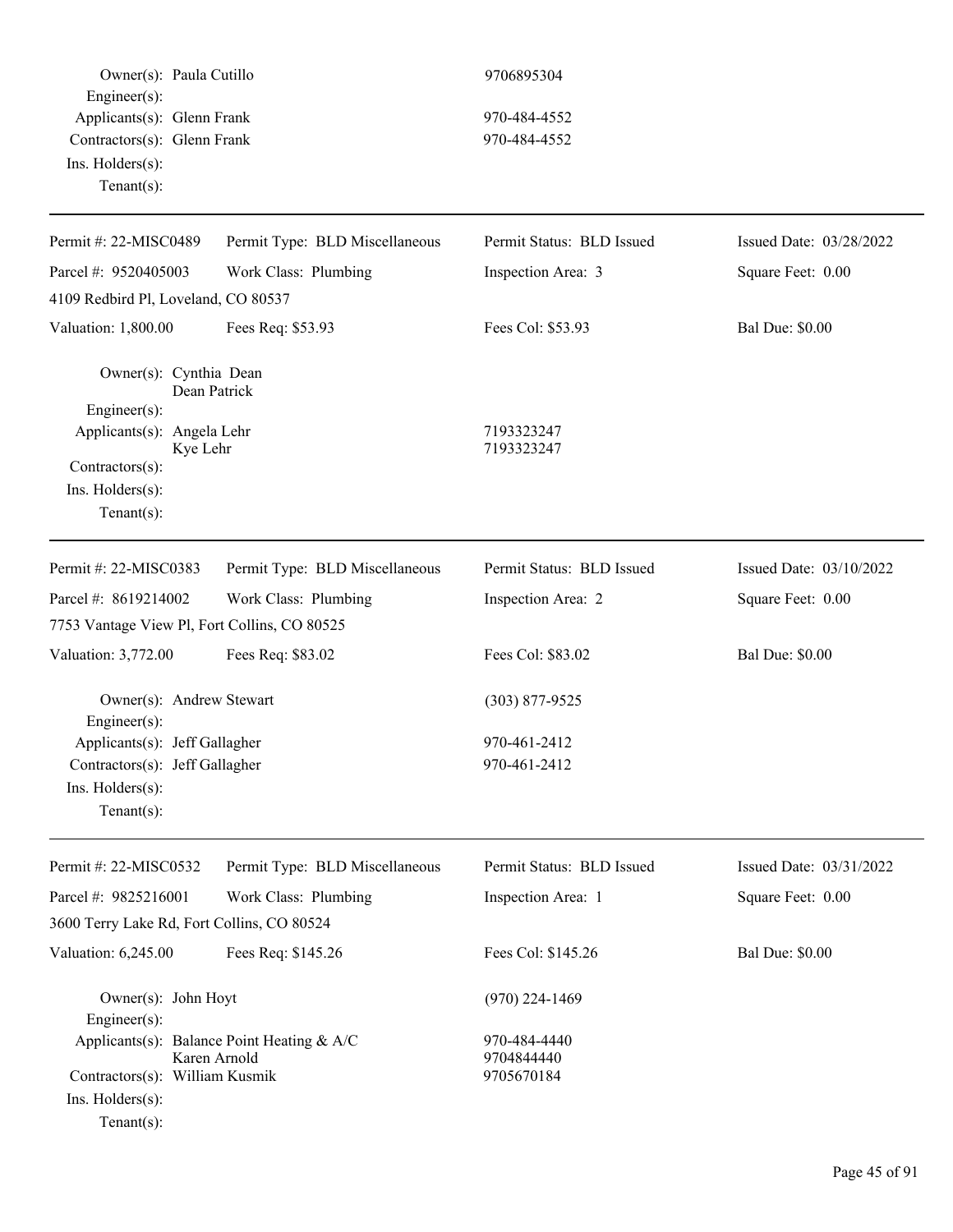| Permit #: 22-MISC0382                                                                                 | Permit Type: BLD Miscellaneous | Permit Status: BLD Issued    | Issued Date: 03/10/2022 |
|-------------------------------------------------------------------------------------------------------|--------------------------------|------------------------------|-------------------------|
| Parcel #: 8929205008                                                                                  | Work Class: Plumbing           | Inspection Area: 1           | Square Feet: 0.00       |
| 9325 Olsen Ct, Wellington, CO 80549                                                                   |                                |                              |                         |
| Valuation: 4,272.04                                                                                   | Fees Req: \$103.77             | Fees Col: \$103.77           | <b>Bal Due: \$0.00</b>  |
| Owner(s): Barbara Panepinto<br>Engineer(s):                                                           |                                | $(970)$ 568-3838             |                         |
| Applicants(s): Glenn Frank<br>Contractors(s): Glenn Frank<br>Ins. Holders(s):<br>Tenant $(s)$ :       |                                | 970-484-4552<br>970-484-4552 |                         |
| Permit #: 22-MISC0525                                                                                 | Permit Type: BLD Miscellaneous | Permit Status: BLD Issued    | Issued Date: 03/30/2022 |
| Parcel #: 9624213008                                                                                  | Work Class: Plumbing           | Inspection Area: 2           | Square Feet: 0.00       |
| 7856 Midland Ct, Fort Collins, CO 80525                                                               |                                |                              |                         |
| Valuation: 6,260.00                                                                                   | Fees Req: \$145.26             | Fees Col: \$145.26           | <b>Bal Due: \$0.00</b>  |
| Owner(s): Anne Hanify                                                                                 |                                | 970-846-8476                 |                         |
| Engineer(s):<br>Applicants(s): Timothy McCain<br>Contractors(s):<br>Ins. Holders(s):<br>$Tenant(s)$ : |                                | 6306154580                   |                         |
| Permit #: 22-MISC0439                                                                                 | Permit Type: BLD Miscellaneous | Permit Status: BLD Issued    | Issued Date: 03/17/2022 |
| Parcel #: 8715000005                                                                                  | Work Class: Plumbing           | Inspection Area: 2           | Square Feet: 0.00       |
| 797 Sunchase Dr, Fort Collins, CO 80524                                                               |                                |                              |                         |
| Valuation: 1,892.00                                                                                   | Fees Req: \$53.93              | Fees Col: \$53.93            | <b>Bal Due: \$0.00</b>  |
| Owner(s): Harry Withall<br>Engineer(s):                                                               |                                | $(970)$ 222-5086             |                         |
| Applicants(s): Glenn Frank<br>Contractors(s): Glenn Frank<br>Ins. Holders(s):<br>Tenant $(s)$ :       |                                | 970-484-4552<br>970-484-4552 |                         |
| Permit #: 22-MISC0454                                                                                 | Permit Type: BLD Miscellaneous | Permit Status: BLD Issued    | Issued Date: 03/21/2022 |
| Parcel #: 0601105121                                                                                  | Work Class: Plumbing           | Inspection Area: 2           | Square Feet: 0.00       |
| 5216 Rim Rock Ln, Fort Collins, CO 80526                                                              |                                |                              |                         |
| Valuation: 6,651.61                                                                                   | Fees Req: \$145.26             | Fees Col: \$145.26           | <b>Bal Due: \$0.00</b>  |
| Owner(s): Tom Taber<br>Engineer(s):                                                                   |                                | 9704819777                   |                         |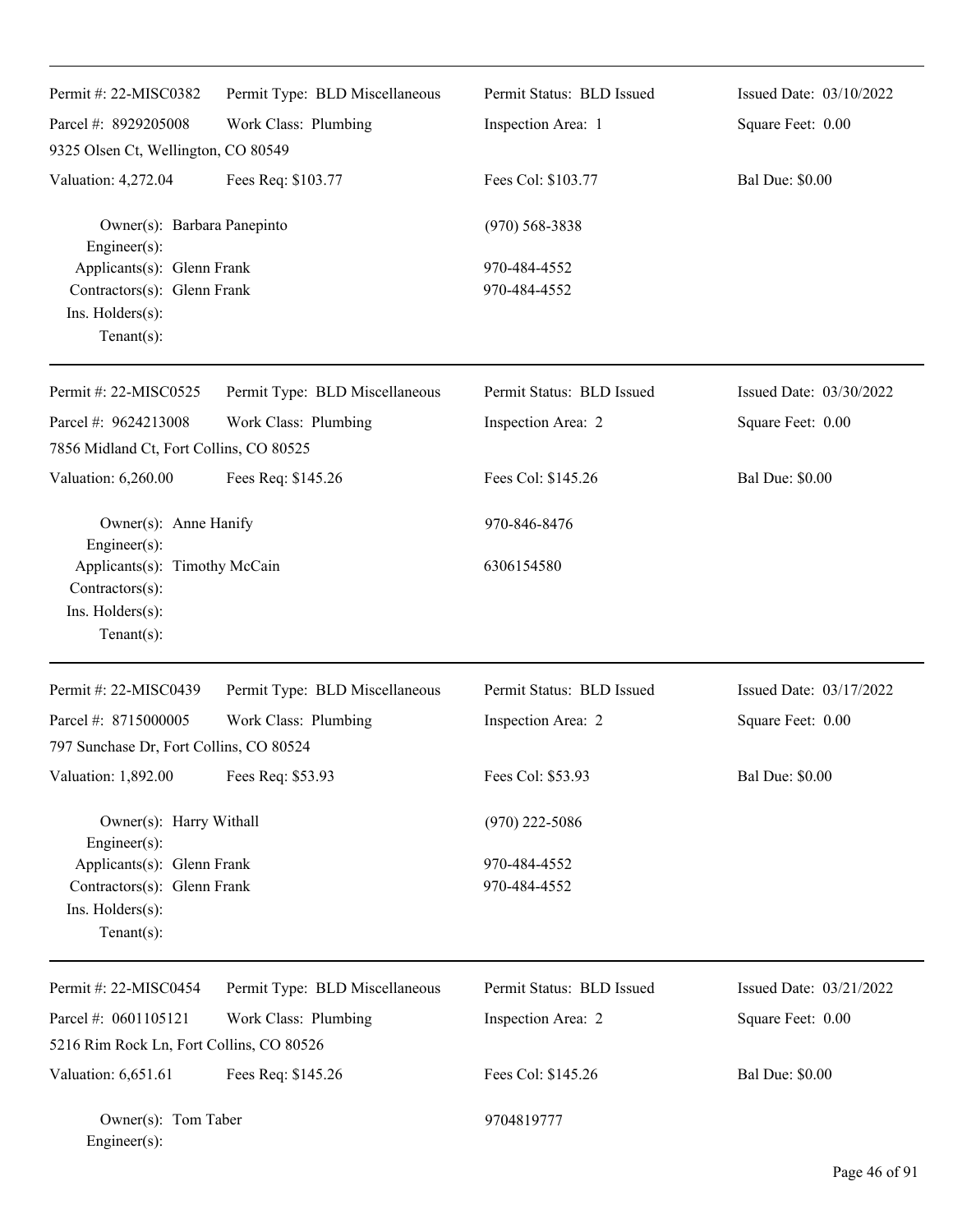| Permit #: $22-MISCO402$                                   | Permit Type: BLD Miscellaneous | Permit Status: BLD Issued | Issued Date: 03/14/2022 |
|-----------------------------------------------------------|--------------------------------|---------------------------|-------------------------|
| Parcel #: 9624405005                                      | Work Class: Plumbing           | Inspection Area: 2        | Square Feet: 0.00       |
| 901 Turman Dr, Fort Collins, CO 80525                     |                                |                           |                         |
| Valuation: 10,164.59                                      | Fees Req: \$228.24             | Fees Col: \$228.24        | <b>Bal Due: \$0.00</b>  |
| Owner(s): Joel McLane<br>Engineer(s):                     |                                | 9702174921                |                         |
| Applicants(s): Glenn Frank                                |                                | 970-484-4552              |                         |
| Contractors(s): Glenn Frank                               |                                | 970-484-4552              |                         |
| Ins. Holders(s):<br>Tenant $(s)$ :                        |                                |                           |                         |
| Permit #: 22-MISC0475                                     | Permit Type: BLD Miscellaneous | Permit Status: BLD LOC    | Issued Date: 03/23/2022 |
| Parcel #: 1626205002                                      | Work Class: Plumbing           | Inspection Area: 4        | Square Feet: 0.00       |
| 55 Chipmunk Pl, Drake, CO 80515                           |                                |                           |                         |
| Valuation: 4,500.00                                       | Fees Req: \$103.77             | Fees Col: \$103.77        | <b>Bal Due: \$0.00</b>  |
| Owner(s): * 55 Chipmunk LLC<br>Engineer(s):               |                                |                           |                         |
| Applicants(s): Mark Whaley<br>Contractors(s): Mark Whaley |                                | 3035911322<br>3035911322  |                         |
| Ins. Holders(s):                                          |                                |                           |                         |
| Tenant $(s)$ :                                            |                                |                           |                         |
| Permit #: 22-MISC0339                                     | Permit Type: BLD Miscellaneous | Permit Status: BLD Issued | Issued Date: 03/01/2022 |
| Parcel #: 9608000010                                      | Work Class: Plumbing           | Inspection Area: 2        | Square Feet: 0.00       |
| 6355 Bighorn Xing, Fort Collins, CO 80526                 |                                |                           |                         |
| Valuation: 4,813.00                                       | Fees Req: \$103.77             | Fees Col: \$103.77        | <b>Bal Due: \$0.00</b>  |
| Owner(s): Richard Barrett<br>$Engineering(s)$ :           |                                | 970-420-2054              |                         |
| Applicants(s): Mike Ducett                                |                                | 9704947617                |                         |
| Contractors(s): Mike Ducett                               | Triera Conway                  |                           |                         |
| Ins. Holders(s):                                          |                                |                           |                         |
| Tenant $(s)$ :                                            |                                |                           |                         |
| Permit #: 22-MISC0373                                     | Permit Type: BLD Miscellaneous | Permit Status: BLD Issued | Issued Date: 03/09/2022 |
| Parcel #: 9709205007                                      | Work Class: Re-roof            | Inspection Area: 2        | Square Feet: 0.00       |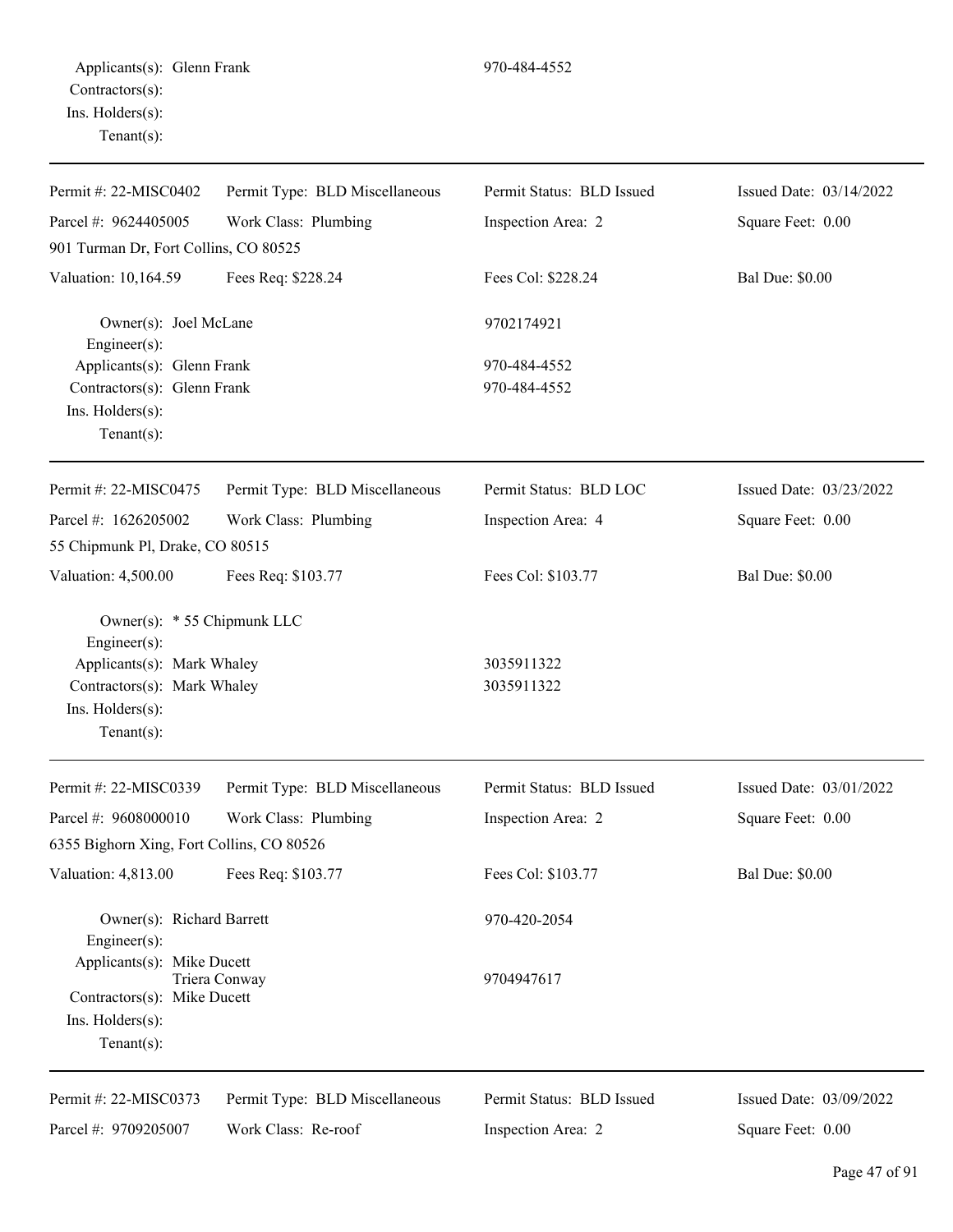| Valuation: 3,500.00                           | Fees Req: \$125.31             | Fees Col: \$125.31     | <b>Bal Due: \$0.00</b>  |
|-----------------------------------------------|--------------------------------|------------------------|-------------------------|
| Owner(s): Tony Norby<br>Engineer $(s)$ :      |                                | 9702279030             |                         |
| Applicants(s): Tony Norby<br>Contractors(s):  |                                | 9702279030             |                         |
| Ins. Holders(s):<br>Tenant $(s)$ :            |                                |                        |                         |
| Permit #: 22-MISC0390                         | Permit Type: BLD Miscellaneous | Permit Status: BLD LOC | Issued Date: 03/11/2022 |
| Parcel #: 9508408021                          | Work Class: Re-roof            | Inspection Area: 2     | Square Feet: 0.00       |
| 1708 Sunnyside Dr, Loveland, CO 80538         |                                |                        |                         |
| Valuation: 16,409.69                          | Fees Req: \$385.79             | Fees Col: \$385.79     | <b>Bal Due: \$0.00</b>  |
| Owner(s): Jane Muscarella<br>Engineer $(s)$ : |                                | $(970)$ 692-0288       |                         |
| Applicants(s): Wes Hill                       |                                | 970-667-6777           |                         |
| Contractors(s): Wes Hill                      |                                | 970-667-6777           |                         |
| Ins. $H$ olders $(s)$ :<br>Tenant $(s)$ :     |                                |                        |                         |
| Permit #: 22-MISC0386                         | Permit Type: BLD Miscellaneous | Permit Status: BLD LOC | Issued Date: 03/10/2022 |
| Parcel #: 8914000045                          | Work Class: Re-roof            | Inspection Area: 1     | Square Feet: 0.00       |
| 5703 Rusty Spur Ln, Wellington, CO 80549      |                                |                        |                         |
| Valuation: 15,000.00                          | Fees Req: \$348.02             | Fees Col: \$348.02     | <b>Bal Due: \$0.00</b>  |

|                              | Owner(s): Marilyn Morse             |
|------------------------------|-------------------------------------|
| $Engineering(s)$ :           |                                     |
|                              | Applicants(s): Bridgette Gruenstein |
| Contractors(s): Jeffrey Wolf |                                     |
| $Ins.$ Holders $(s)$ :       |                                     |
| $Tenant(s)$ :                |                                     |

| Permit #: 22-MISC0360                                | Permit Type: BLD Miscellaneous | Permit Status: BLD Issued | Issued Date: $03/08/2022$ |
|------------------------------------------------------|--------------------------------|---------------------------|---------------------------|
| Parcel #: 9535422001                                 | Work Class: Re-roof            | Inspection Area: 3        | Square Feet: 0.00         |
| 225 42nd St SW A, Loveland, CO 80537                 |                                |                           |                           |
| Valuation: 40,000.00                                 | Fees Req: \$780.77             | Fees Col: \$780.77        | <b>Bal Due: \$0.00</b>    |
| Owner(s): Flywheel Campion LLC<br>$Engineering(s)$ : |                                | 7203522611                |                           |
| Applicants(s): Jessica Judd                          |                                | 3177101727                |                           |
| Contractors(s): Jessica Judd                         |                                | 3177101727                |                           |
| $Ins.$ Holders $(s)$ :                               |                                |                           |                           |

(970) 631-9997

Applicants(s): Bridgette Gruenstein 9706900958 970-493-7472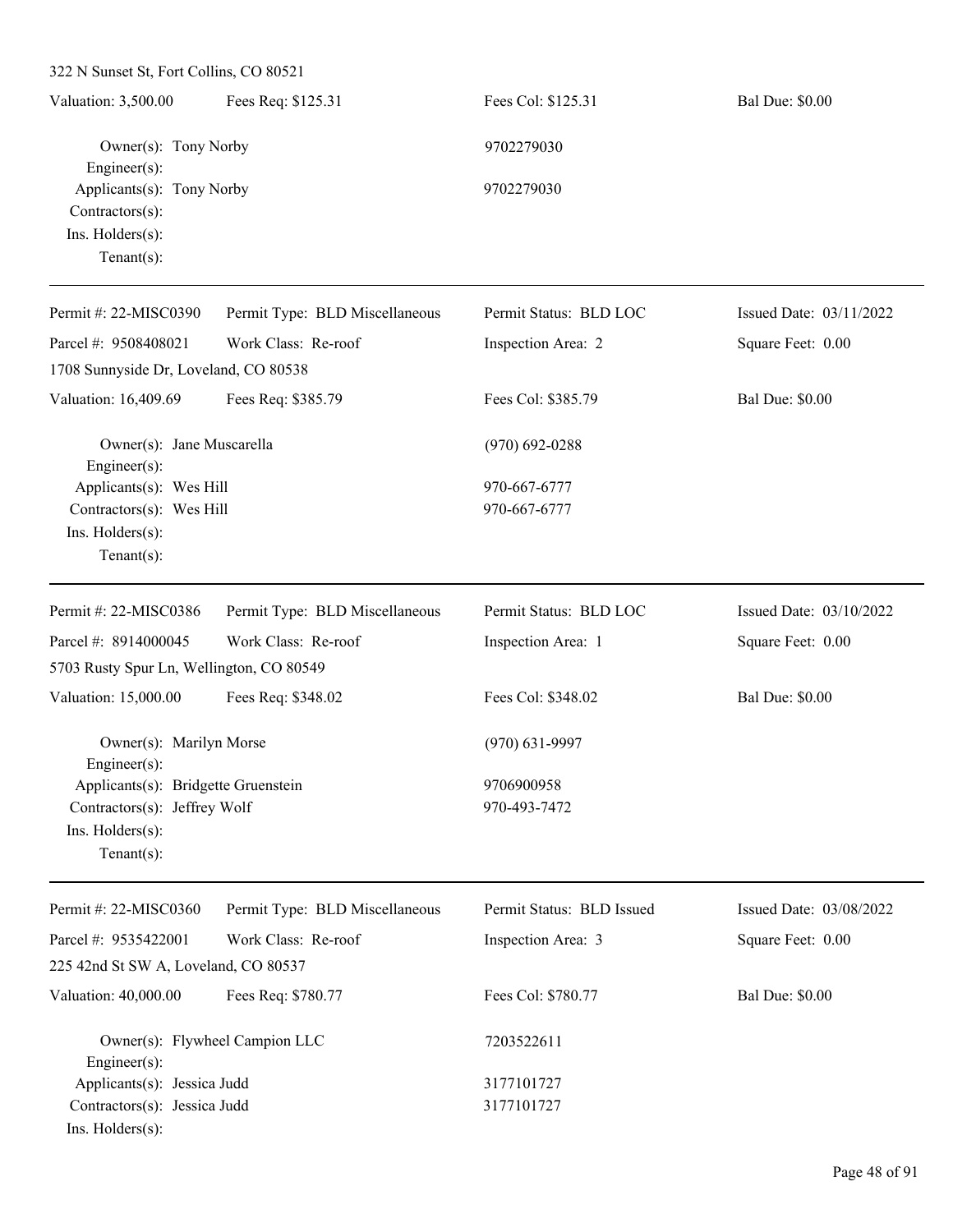| Permit #: 22-MISC0374                                              | Permit Type: BLD Miscellaneous                          | Permit Status: BLD Issued  | Issued Date: 03/09/2022 |
|--------------------------------------------------------------------|---------------------------------------------------------|----------------------------|-------------------------|
| Parcel #: 0413405015                                               | Work Class: Re-roof                                     | Inspection Area: 3         | Square Feet: 0.00       |
| 912 Schofield Rd, Berthoud, CO 80513                               |                                                         |                            |                         |
| Valuation: 40,000.00                                               | Fees Req: \$780.77                                      | Fees Col: \$780.77         | <b>Bal Due: \$0.00</b>  |
| Owner(s): Mary Pizzuti<br>$Engineering(s)$ :                       |                                                         | 970-532-2823               |                         |
| Applicants(s): Tanner Grass                                        |                                                         | 720-201-7933               |                         |
| Contractors(s): Tanner Grass<br>Ins. Holders(s):<br>Tenant $(s)$ : |                                                         | 720-201-7933               |                         |
| Permit #: 22-MISC0347                                              | Permit Type: BLD Miscellaneous                          | Permit Status: BLD Issued  | Issued Date: 03/02/2022 |
| Parcel #: 8707210009                                               | Work Class: Re-roof                                     | Inspection Area: 2         | Square Feet: 0.00       |
| 1401 Duff Dr #100-800, Fort Collins, CO 80524                      |                                                         |                            |                         |
| Valuation: 96,634.50                                               | Fees Req: \$1,471.26                                    | Fees Col: \$1,471.26       | <b>Bal Due: \$0.00</b>  |
| Owner(s): JB Stewart<br>$Engineering(s)$ :                         |                                                         |                            |                         |
| Applicants(s): Bob Behrends                                        |                                                         | 970-395-0406               |                         |
| Contractors(s): Bob Behrends<br>Ins. Holders(s):<br>Tenant $(s)$ : |                                                         | 970-395-0406               |                         |
| Permit #: 22-MISC0457                                              | Permit Type: BLD Miscellaneous                          | Permit Status: BLD Issued  | Issued Date: 03/21/2022 |
| Parcel #: 3401418057                                               | Work Class: Re-roof                                     | Inspection Area: 4         | Square Feet: 0.00       |
| 816 Ponderosa Ln, Estes Park, CO 80517                             |                                                         |                            |                         |
| Valuation: 10,526.00                                               | Fees Req: \$265.86                                      | Fees Col: \$265.86         | <b>Bal Due: \$0.00</b>  |
| Owner(s): Peter Reuman<br>$Engineering(s)$ :                       |                                                         | 970-619-0514               |                         |
| Contractors(s): Sam Williams<br>Ins. Holders(s):<br>Tenant $(s)$ : | Applicants(s): Lion Home Service dba Denali Roofing LLC | 970-660-4417<br>9706604417 |                         |
| Permit #: 22-MISC0500                                              | Permit Type: BLD Miscellaneous                          | Permit Status: BLD LOC     | Issued Date: 03/28/2022 |
| Parcel #: 9835400046                                               | Work Class: Re-roof                                     | Inspection Area: 1         | Square Feet: 0.00       |
| 2025 N College Ave 123, Fort Collins, CO 80524                     |                                                         |                            |                         |
| Valuation: 7,897.56                                                | Fees Req: \$207.15                                      | Fees Col: \$207.15         | <b>Bal Due: \$0.00</b>  |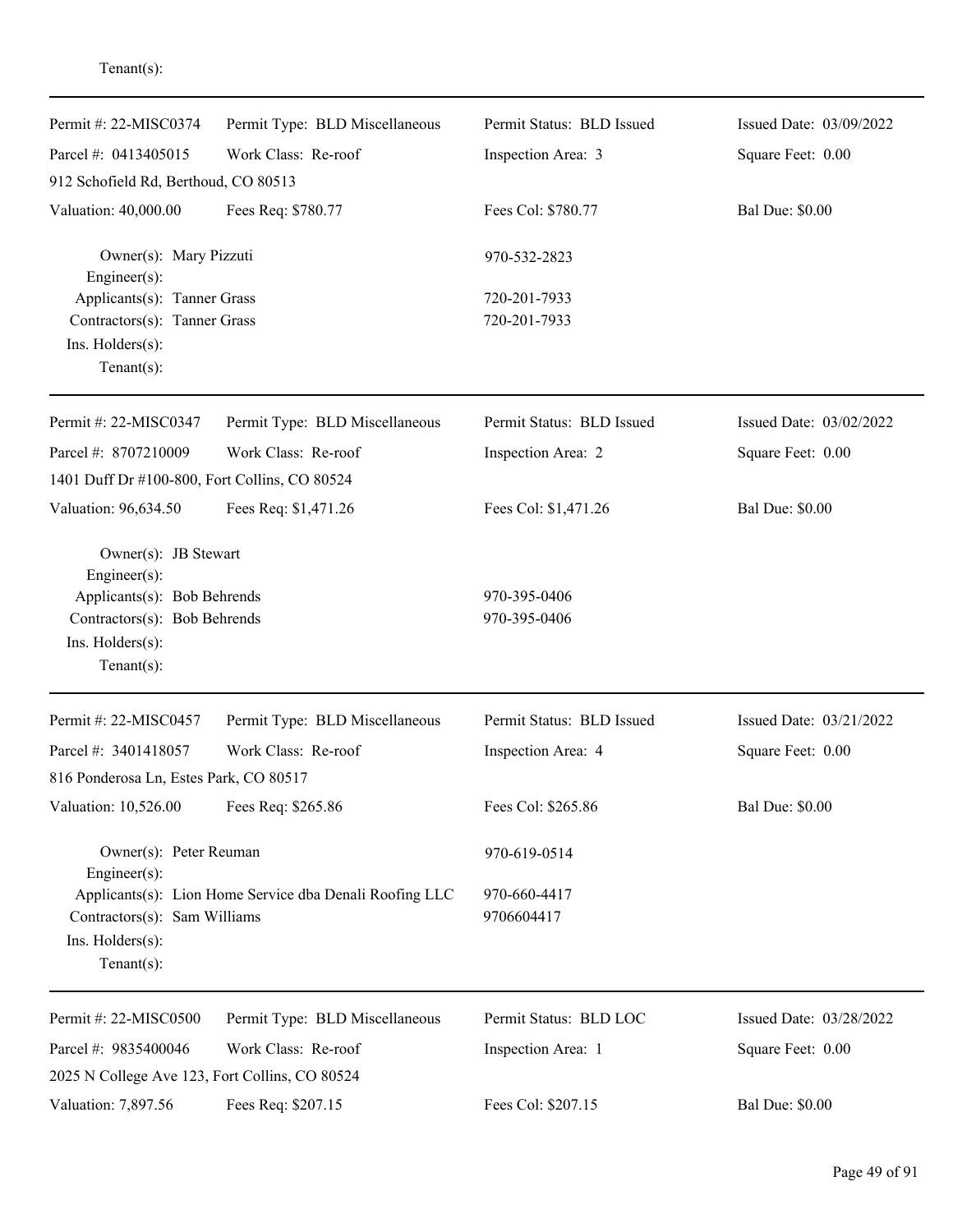| $Engineering(s)$ :<br>Applicants(s): Robert Roberson<br>Contractors(s): Robert Roberson<br>Ins. Holders(s):<br>Tenant $(s)$ :                     | Owner(s): * Legacy Home Sales LLC | 9703933520<br>9703933520                       |                         |
|---------------------------------------------------------------------------------------------------------------------------------------------------|-----------------------------------|------------------------------------------------|-------------------------|
| Permit #: 22-MISC0463                                                                                                                             | Permit Type: BLD Miscellaneous    | Permit Status: BLD Issued                      | Issued Date: 03/22/2022 |
| Parcel #: 9508400041                                                                                                                              | Work Class: Re-roof               | Inspection Area: 2                             | Square Feet: 0.00       |
| 4221 W Eisenhower Blvd, Loveland, CO 80537                                                                                                        |                                   |                                                |                         |
| Valuation: 23,813.00                                                                                                                              | Fees Req: \$527.85                | Fees Col: \$527.85                             | <b>Bal Due: \$0.00</b>  |
| Owner(s): 42 from 21 LLC<br>Engineer(s):<br>Applicants(s): Robert Gazaway<br>Contractors(s): Robert Gazaway<br>Ins. Holders(s):<br>Tenant $(s)$ : | Robert Gazaway                    | 970-324-9895<br>970-324-9895<br>970-324-9895   |                         |
| Permit #: 22-MISC0410                                                                                                                             | Permit Type: BLD Miscellaneous    | Permit Status: BLD LOC                         | Issued Date: 03/14/2022 |
| Parcel #: 9536400035                                                                                                                              | Work Class: Re-roof               | Inspection Area: 3                             | Square Feet: 0.00       |
| 1101 42nd St SE, Loveland, CO 80537                                                                                                               |                                   |                                                |                         |
| Valuation: 7,800.00                                                                                                                               | Fees Req: \$206.76                | Fees Col: \$206.76                             | <b>Bal Due: \$0.00</b>  |
| Owner(s): Jesse Phillips<br>Engineer(s):<br>Applicants(s): Adam Trainor<br>Contractors(s): Adam Trainor<br>$Ins.$ Holders $(s)$ :                 |                                   | $(970) 567 - 0703$<br>9705152264<br>9705152264 |                         |
| Tenant $(s)$ :                                                                                                                                    |                                   |                                                |                         |
| Permit #: 22-MISC0455                                                                                                                             | Permit Type: BLD Miscellaneous    | Permit Status: BLD LOC                         | Issued Date: 03/21/2022 |
| Parcel #: 0534000040                                                                                                                              | Work Class: Re-roof               | Inspection Area: 3                             | Square Feet: 0.00       |
| 3305 Cactus Ct, Loveland, CO 80537                                                                                                                |                                   |                                                |                         |
| Valuation: 8,700.00                                                                                                                               | Fees Req: \$226.43                | Fees Col: \$226.43                             | <b>Bal Due: \$0.00</b>  |
| Owner(s): Peggy Martin<br>Engineer(s):                                                                                                            |                                   | $(970)$ 391-1745                               |                         |
| Applicants(s): Troy Nordic<br>Contractors(s): Troy Nordic<br>Ins. Holders(s):<br>Tenant $(s)$ :                                                   |                                   | 970-226-2266<br>970-226-2266                   |                         |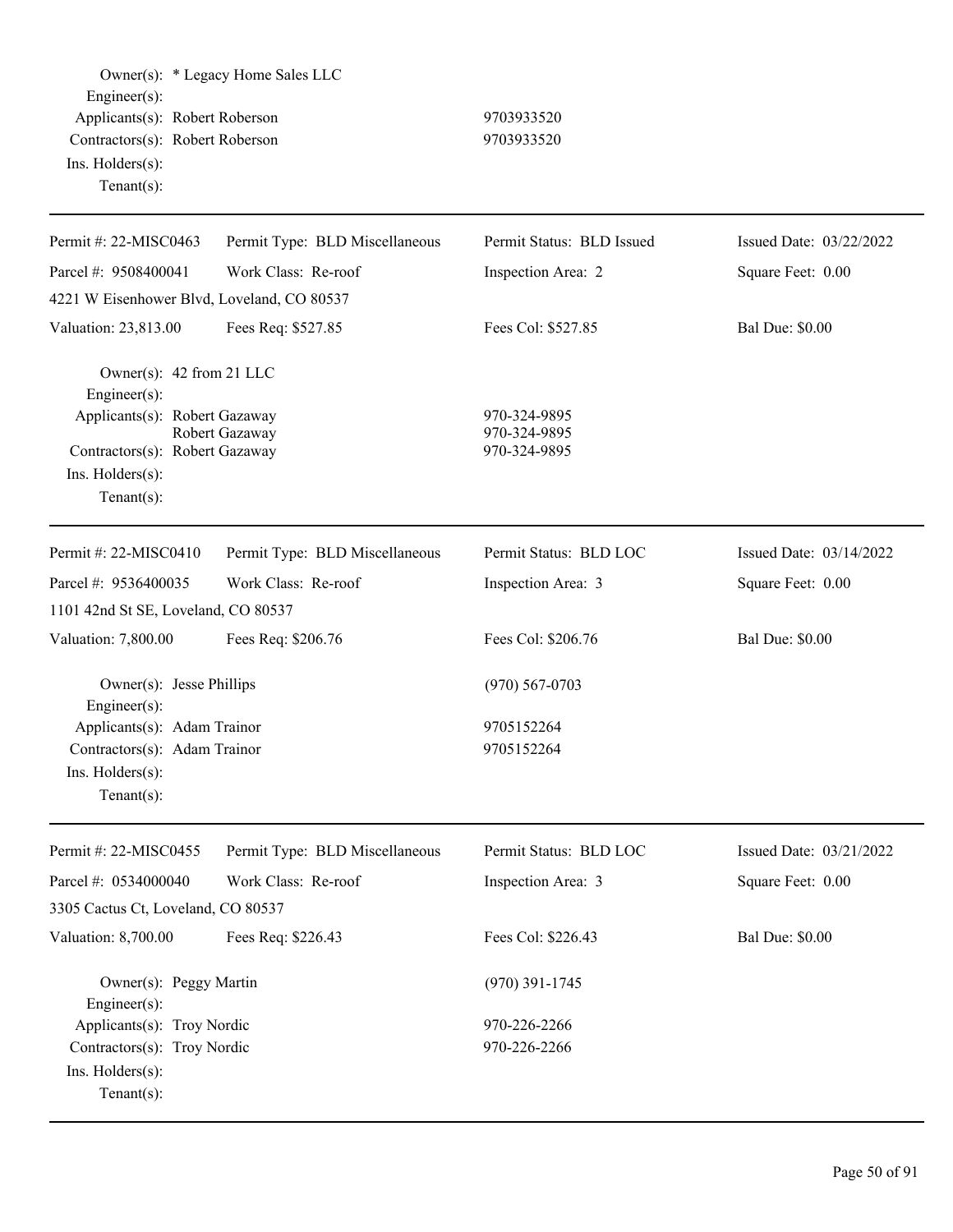| Permit #: 22-MISC0459                                                                                                                         | Permit Type: BLD Miscellaneous | Permit Status: BLD Issued    | Issued Date: 03/22/2022 |
|-----------------------------------------------------------------------------------------------------------------------------------------------|--------------------------------|------------------------------|-------------------------|
| Parcel #: 0536200013                                                                                                                          | Work Class: Re-roof            | Inspection Area: 3           | Square Feet: 0.00       |
| 3208 S County Road 29, Loveland, CO 80537                                                                                                     |                                |                              |                         |
| Valuation: 9,800.00                                                                                                                           | Fees Req: \$246.88             | Fees Col: \$246.88           | <b>Bal Due: \$0.00</b>  |
| Owner(s): Wahid Omar<br>$Engineering(s)$ :                                                                                                    |                                | 7203459700                   |                         |
| Applicants(s): Michael Grosboll<br>Contractors(s): Michael Grosboll<br>Ins. Holders(s):<br>Tenant $(s)$ :                                     |                                | 9705678637<br>9705678637     |                         |
| Permit #: 22-MISC0430                                                                                                                         | Permit Type: BLD Miscellaneous | Permit Status: BLD Issued    | Issued Date: 03/17/2022 |
| Parcel #: 9709306032<br>113 N Sunset St, Fort Collins, CO 80521                                                                               | Work Class: Re-roof            | Inspection Area: 2           | Square Feet: 0.00       |
| Valuation: 11,285.47                                                                                                                          | Fees Req: \$284.96             | Fees Col: \$284.96           | <b>Bal Due: \$0.00</b>  |
| Owner(s): Timothy Roberts<br>$Engineering(s)$ :                                                                                               |                                | 970-218-9926                 |                         |
| Applicants(s): Wes Hill<br>Contractors(s): Wes Hill<br>Ins. Holders(s):<br>Tenant $(s)$ :                                                     |                                | 970-667-6777<br>970-667-6777 |                         |
| Permit #: 22-MISC0407                                                                                                                         | Permit Type: BLD Miscellaneous | Permit Status: BLD LOC       | Issued Date: 03/14/2022 |
| Parcel #: 9507400038<br>5431 W Highway 34, Loveland, CO 80537                                                                                 | Work Class: Re-roof            | Inspection Area: 2           | Square Feet: 0.00       |
| Valuation: 17,750.00 Fees Req: \$407.21                                                                                                       |                                | Fees Col: \$407.21           | <b>Bal Due: \$0.00</b>  |
| Owner(s): Ida Suppes<br>Engineer $(s)$ :<br>Applicants(s): Jerry Wildin<br>Contractors(s): Jerry Wildin<br>Ins. Holders(s):<br>Tenant $(s)$ : |                                | 970-667-1269<br>970-667-1269 |                         |
| Permit #: 22-MISC0504                                                                                                                         | Permit Type: BLD Miscellaneous | Permit Status: BLD LOC       | Issued Date: 03/28/2022 |
| Parcel #: 9535305030                                                                                                                          | Work Class: Re-roof            | Inspection Area: 3           | Square Feet: 0.00       |
| 3513 Bomar Ave, Loveland, CO 80537                                                                                                            |                                |                              |                         |
| Valuation: 6,624.72                                                                                                                           | Fees Req: \$186.00             | Fees Col: \$186.00           | <b>Bal Due: \$0.00</b>  |
| Owner(s): Jadel Properties Inc<br>$Engineering(s)$ :<br>Applicants(s): NOCO Roofing                                                           |                                | 9704818712                   |                         |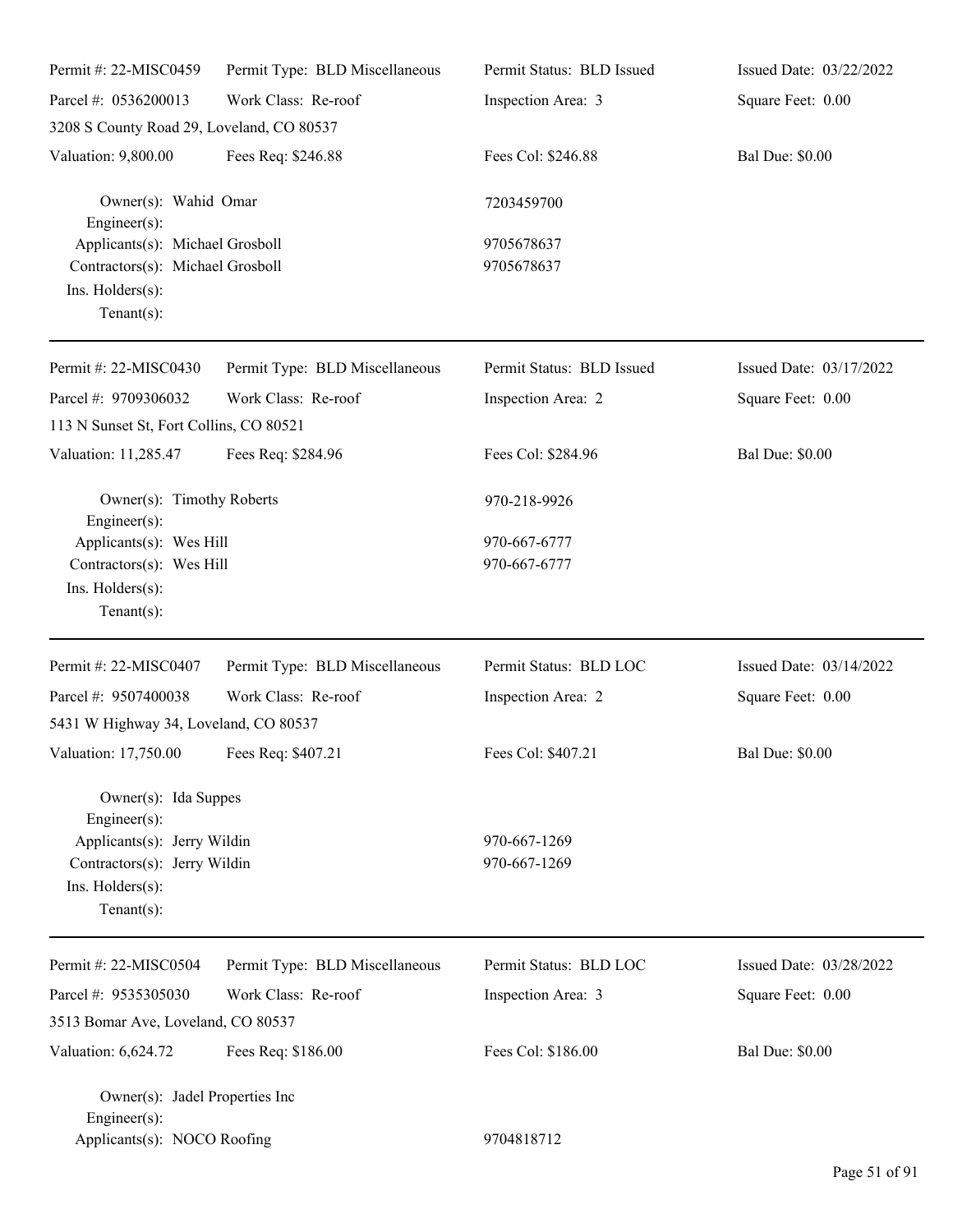| Contractors(s): Troy Jennings |  |
|-------------------------------|--|
| Ins. Holders(s):              |  |
| $Tenant(s)$ :                 |  |

Permit #: 22-MISC0406 Parcel #: 9535000018 Permit Type: BLD Miscellaneous Work Class: Re-roof Permit Status: BLD LOC Inspection Area: 3 Issued Date: 03/18/2022 Square Feet: 0.00 748 W County Road 16, Loveland, CO 80537 Valuation: 19,000.00 Fees Req: \$428.28 Fees Col: \$428.28 Bal Due: \$0.00 Owner(s): Jeffrey Litchford Engineer(s): Applicants(s): Courtney Stoffel 970-888-1699 Contractors(s): Courtney Stoffel 970-888-1699 Ins. Holders(s): Tenant(s): Permit #: 22-MISC0466 Parcel #: 0501405017 Permit Type: BLD Miscellaneous Work Class: Re-roof Permit Status: BLD Issued Inspection Area: 2 Issued Date: 03/22/2022 Square Feet: 0.00 3100 Elevado Ct, Loveland, CO 80538 Valuation: 10,250.00 Fees Req: \$264.75 Fees Col: \$264.75 Bal Due: \$0.00 Owner(s): Jeanne Jorgenson 9703084586 Engineer(s): Applicants(s): Lion Home Service dba Denali Roofing LLC 970-660-4417 Contractors(s): Sam Williams 9706604417 Ins. Holders(s): Tenant(s): Permit #: 22-MISC0450 Parcel #: 8805400013 Permit Type: BLD Miscellaneous Work Class: Re-roof Permit Status: BLD LOC Inspection Area: 1 Issued Date: 03/21/2022 Square Feet: 0.00 7013 N Highway 1, Wellington, CO 80549 Valuation: 14,000.00 Fees Req: \$327.95 Fees Col: \$327.95 Bal Due: \$0.00 Owner(s): Viola Nixon (901) 409-1118 Engineer(s): Applicants(s): Wolf Roofing 970-493-7472 Bridgette Gruenstein 9706900958 Contractors(s): Jeffrey Wolf 970-493-7472 Ins. Holders(s): Tenant(s):

Contractors(s): Troy Jennings 9704818712

Permit #: 22-MISC0520 Parcel #: 9403106017 Permit Type: BLD Miscellaneous Work Class: Re-roof 1517 Rancho Way, Loveland, CO 80537

Permit Status: BLD LOC

Inspection Area: 3

Issued Date: 03/30/2022 Square Feet: 0.00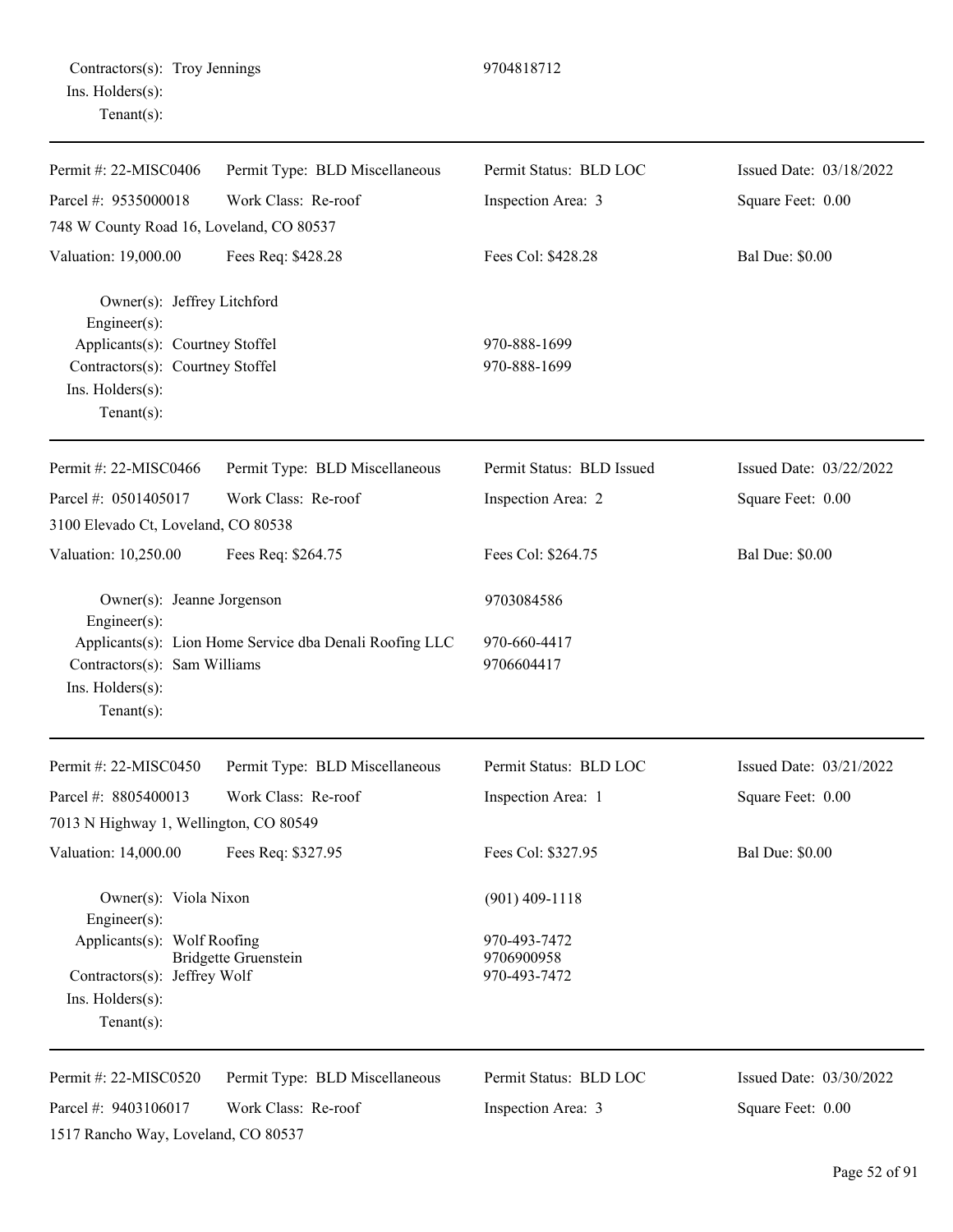| Valuation: 11,447.64                          | Fees Req: \$285.60             | Fees Col: \$285.60        | <b>Bal Due: \$0.00</b>  |
|-----------------------------------------------|--------------------------------|---------------------------|-------------------------|
| Owner(s): Brian Woods<br>Engineer(s):         |                                | 3037464134                |                         |
| Applicants(s): John Sokoll                    |                                | 9707448411                |                         |
| Contractors(s): John Sokoll                   |                                | 9707448411                |                         |
| Ins. Holders(s):                              |                                |                           |                         |
| Tenant $(s)$ :                                |                                |                           |                         |
| Permit #: 22-MISC0335                         | Permit Type: BLD Miscellaneous | Permit Status: BLD LOC    | Issued Date: 03/01/2022 |
| Parcel #: 9825107002                          | Work Class: Re-roof            | Inspection Area: 1        | Square Feet: 0.00       |
| 825 E Douglas Rd, Fort Collins, CO 80524      |                                |                           |                         |
| Valuation: 10,000.00                          | Fees Req: \$247.68             | Fees Col: \$247.68        | <b>Bal Due: \$0.00</b>  |
| Owner(s): Steve Ray<br>Engineer(s):           |                                | $(970)$ 420-2337          |                         |
| Applicants(s): Andrew Bercher                 |                                |                           |                         |
| Contractors(s): Andrew Bercher                |                                |                           |                         |
| Ins. Holders(s):                              |                                |                           |                         |
| Tenant $(s)$ :                                |                                |                           |                         |
| Permit #: 22-MISC0448                         | Permit Type: BLD Miscellaneous | Permit Status: BLD LOC    | Issued Date: 03/21/2022 |
| Parcel #: 0601105187                          | Work Class: Re-roof            | Inspection Area: 2        | Square Feet: 0.00       |
| 5001 Overhill Dr, Fort Collins, CO 80526      |                                |                           |                         |
| Valuation: 3,900.00                           | Fees Req: \$126.90             | Fees Col: \$126.90        | <b>Bal Due: \$0.00</b>  |
| Owner(s): Nick Clark<br>$Engineering(s)$ :    |                                | $(970)$ 238-6075          |                         |
| Applicants(s): Adrian Trevizo                 |                                | 9705811453                |                         |
| Contractors(s): Adrian Trevizo                |                                | 9705811453                |                         |
| Ins. Holders(s):                              |                                |                           |                         |
| Tenant $(s)$ :                                |                                |                           |                         |
| Permit #: 22-MISC0516                         | Permit Type: BLD Miscellaneous | Permit Status: BLD Issued | Issued Date: 03/29/2022 |
| Parcel #: 2531206012                          | Work Class: Re-roof            | Inspection Area: 4        | Square Feet: 0.00       |
| 1151 Tall Pines Dr, Estes Park, CO 80517      |                                |                           |                         |
| Valuation: 12,500.00                          | Fees Req: \$305.89             | Fees Col: \$305.89        | <b>Bal Due: \$0.00</b>  |
| Owner(s): Dale Morris                         |                                | $(303) 502 - 7273$        |                         |
|                                               | Dennis Madison                 | $(303) 502 - 7273$        |                         |
| Engineer(s):<br>Applicants(s): Kendal Kessler |                                | 9702276488                |                         |
| Contractors(s): Kendal Kessler                |                                | 9702276488                |                         |
| Ins. Holders(s):                              |                                |                           |                         |
| Tenant $(s)$ :                                |                                |                           |                         |
|                                               |                                |                           |                         |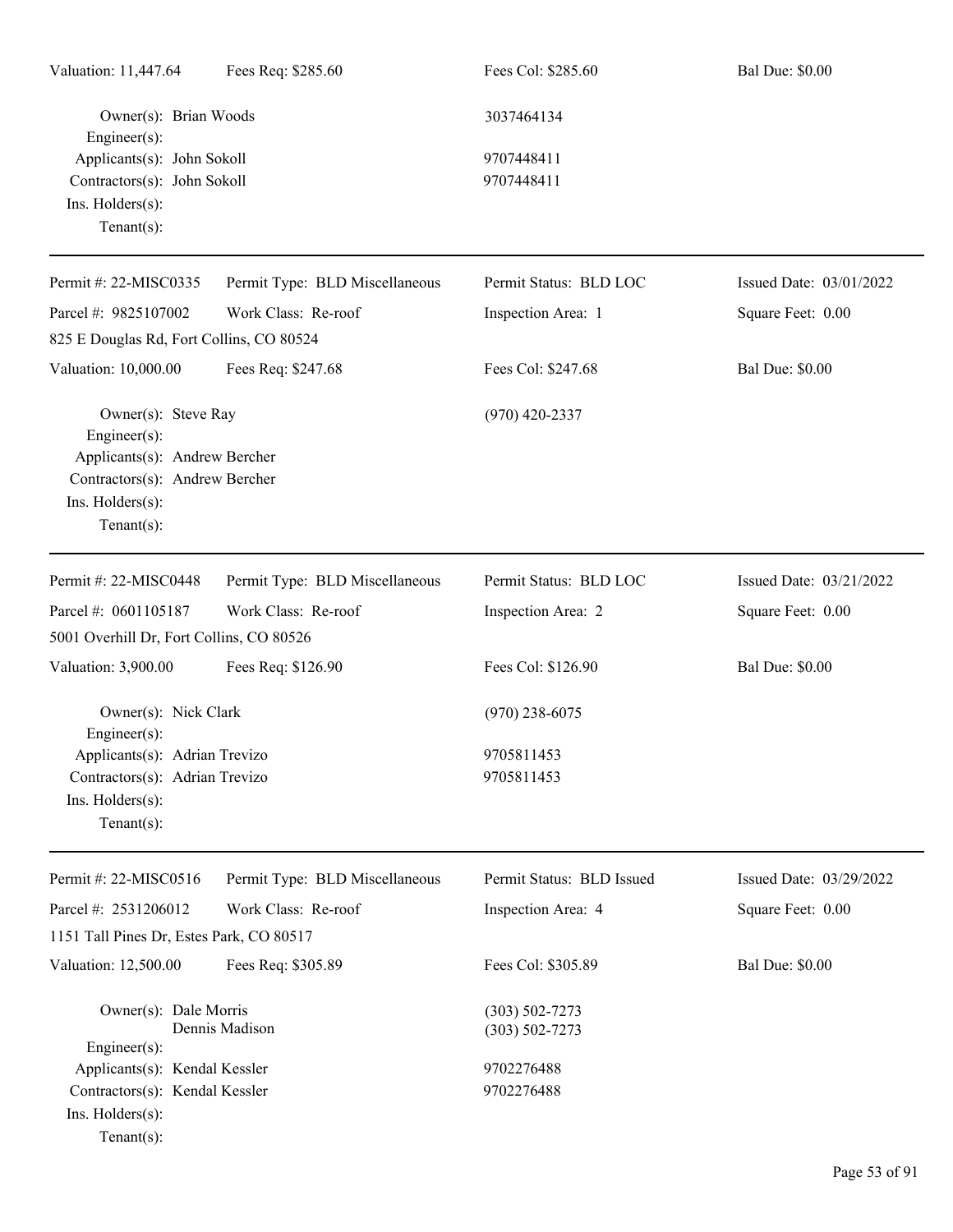| Permit #: 22-MISC0437                                                                                                                       | Permit Type: BLD Miscellaneous | Permit Status: BLD Issued | Issued Date: 03/17/2022 |
|---------------------------------------------------------------------------------------------------------------------------------------------|--------------------------------|---------------------------|-------------------------|
| Parcel #: 9709104023                                                                                                                        | Work Class: Re-roof            | Inspection Area: 2        | Square Feet: 0.00       |
| 237 N Taft Hill Rd, Fort Collins, CO 80521                                                                                                  |                                |                           |                         |
| Valuation: 11,825.00                                                                                                                        | Fees Req: \$287.12             | Fees Col: \$287.12        | <b>Bal Due: \$0.00</b>  |
| Owner(s): Laura Davis<br>Engineer $(s)$ :                                                                                                   |                                | 970.310.5041              |                         |
| Applicants(s): Constantine Anest<br>Contractors(s): Constantine Anest<br>Ins. Holders(s):<br>Tenant $(s)$ :                                 |                                | 3086724455<br>3086724455  |                         |
| Permit #: 22-MISC0497                                                                                                                       | Permit Type: BLD Miscellaneous | Permit Status: BLD LOC    | Issued Date: 03/28/2022 |
| Parcel #: 9829105003                                                                                                                        | Work Class: Re-roof            | Inspection Area: 1        | Square Feet: 0.00       |
| 3320 Burns St, Laporte, CO 80535                                                                                                            |                                |                           |                         |
| Valuation: 5,226.00                                                                                                                         | Fees Req: \$164.33             | Fees Col: \$164.33        | <b>Bal Due: \$0.00</b>  |
| Owner(s): David Reynolds<br>Engineer(s):<br>Applicants(s): Travis Bare<br>Contractors(s): Travis Bare<br>Ins. Holders(s):<br>Tenant $(s)$ : |                                | 7205304316<br>7205304316  |                         |
| Permit #: 22-MISC0342                                                                                                                       | Permit Type: BLD Miscellaneous | Permit Status: BLD LOC    | Issued Date: 03/02/2022 |
| Parcel #: 9604205018                                                                                                                        | Work Class: Re-roof            | Inspection Area: 2        | Square Feet: 0.00       |
| 2722 Westridge Ct, Fort Collins, CO 80526                                                                                                   |                                |                           |                         |
| Valuation: 9,237.00                                                                                                                         | Fees Req: \$244.64             | Fees Col: \$244.64        | <b>Bal Due: \$0.00</b>  |
| Owner(s): Gregory Griffin<br>Engineer(s):                                                                                                   |                                | 970-290-4800              |                         |
| Applicants(s): Loveland Roofing LLC<br>Contractors(s): Scott Krenning<br>Ins. Holders(s):<br>Tenant $(s)$ :                                 |                                | 9705996196<br>9705996196  |                         |
| Permit #: 22-MISC0361                                                                                                                       | Permit Type: BLD Miscellaneous | Permit Status: BLD Issued | Issued Date: 03/08/2022 |
| Parcel #: 9535424003                                                                                                                        | Work Class: Re-roof            | Inspection Area: 3        | Square Feet: 0.00       |
| 255 42nd St SW C, Loveland, CO 80537                                                                                                        |                                |                           |                         |
| Valuation: 60,000.00                                                                                                                        | Fees Req: \$1,052.15           | Fees Col: \$1,052.15      | <b>Bal Due: \$0.00</b>  |
| Owner(s): Flywheel Campion LLC<br>Engineer(s):                                                                                              |                                | 7203522611                |                         |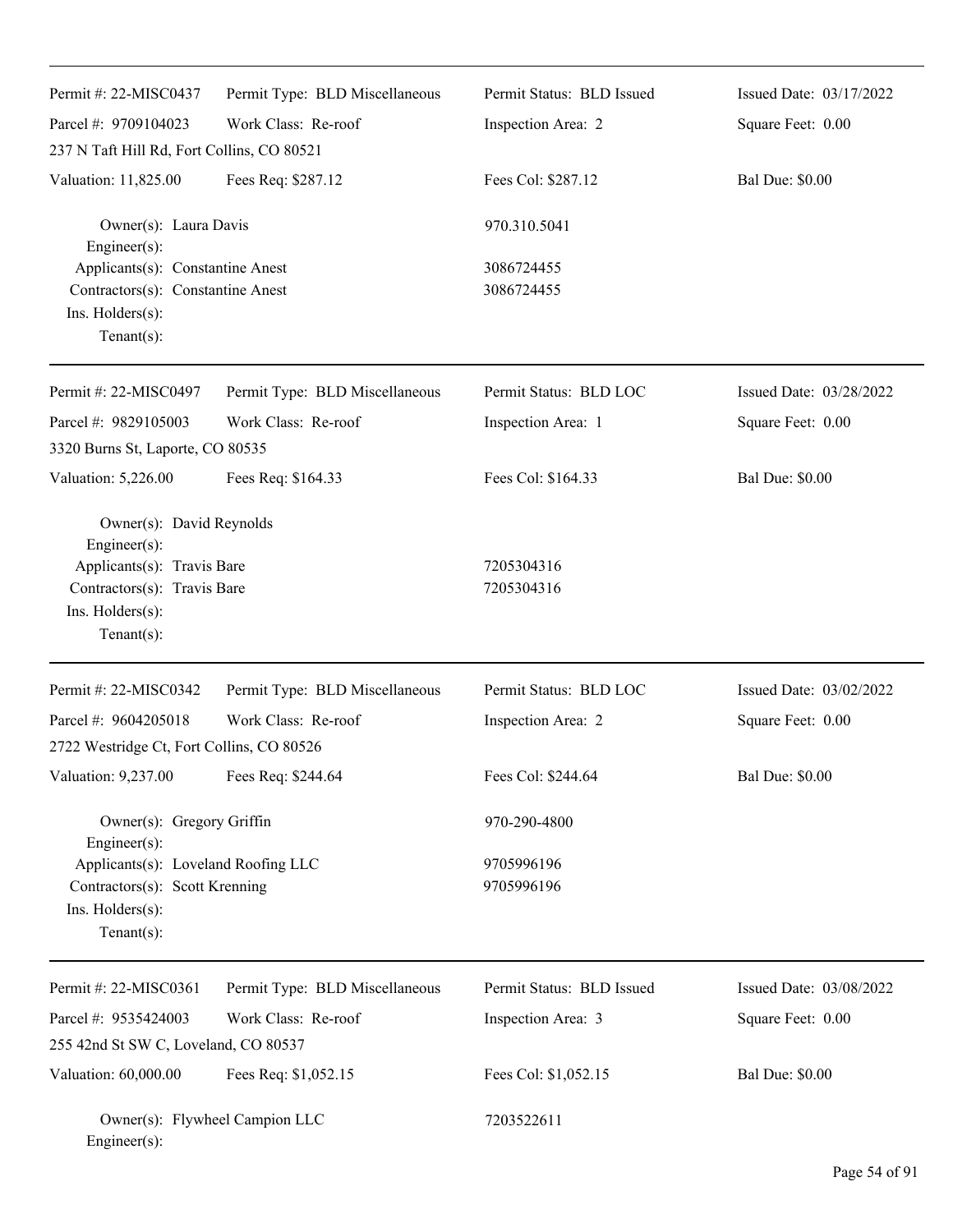| Permit #: 22-MISC0499                         | Permit Type: BLD Miscellaneous | Permit Status: BLD LOC    | Issued Date: 03/28/2022 |
|-----------------------------------------------|--------------------------------|---------------------------|-------------------------|
| Parcel #: 9531305008                          | Work Class: Re-roof            | Inspection Area: 3        | Square Feet: 0.00       |
| 3907 Pregel Ct, Loveland, CO 80537            |                                |                           |                         |
| Valuation: 16,000.00                          | Fees Req: \$368.07             | Fees Col: \$368.07        | <b>Bal Due: \$0.00</b>  |
| Owner(s): Michael Rottinghaus<br>Engineer(s): |                                | $(970)$ 481-5380          |                         |
| Applicants(s): Roof Link                      |                                | 3037097484                |                         |
| Contractors(s): Ike Jon Nissen                |                                | 4805893355                |                         |
| Ins. Holders(s):<br>$Tenant(s)$ :             |                                |                           |                         |
| Permit #: 22-MISC0359                         | Permit Type: BLD Miscellaneous | Permit Status: BLD Issued | Issued Date: 03/08/2022 |
| Parcel #: 9535423001                          | Work Class: Re-roof            | Inspection Area: 3        | Square Feet: 0.00       |
| 253 42nd St SW A, Loveland, CO 80537          |                                |                           |                         |
| Valuation: 60,000.00                          | Fees Req: \$1,052.15           | Fees Col: \$1,052.15      | <b>Bal Due: \$0.00</b>  |
| Engineer(s):                                  | Owner(s): Flywheel Campion LLC | 7203522611                |                         |
| Applicants(s): Jessica Judd                   |                                | 3177101727                |                         |
| Contractors(s): Jessica Judd                  |                                | 3177101727                |                         |
| Ins. Holders(s):                              |                                |                           |                         |
| $Tenant(s)$ :                                 |                                |                           |                         |
| Permit #: 22-MISC0443                         | Permit Type: BLD Miscellaneous | Permit Status: BLD LOC    | Issued Date: 03/17/2022 |
| Parcel #: 0501107003                          | Work Class: Re-roof            | Inspection Area: 2        | Square Feet: 0.00       |
| 6709 Ridge Valley Ct, Loveland, CO 80538      |                                |                           |                         |
| Valuation: 939.84                             | Fees Req: \$55.39              | Fees Col: \$55.39         | <b>Bal Due: \$0.00</b>  |
| Owner(s): Mary Briske<br>Engineer(s):         |                                | $(970)$ 669-8048          |                         |
| Applicants(s): Wes Hill                       |                                | 970-667-6777              |                         |
| Contractors(s): Wes Hill                      |                                | 970-667-6777              |                         |
| Ins. Holders(s):                              |                                |                           |                         |
| $Tenant(s)$ :                                 |                                |                           |                         |
| Permit #: 22-MISC0416                         | Permit Type: BLD Miscellaneous | Permit Status: BLD Issued | Issued Date: 03/15/2022 |
| Parcel #: 8711300006                          | Work Class: Re-roof            | Inspection Area: 2        | Square Feet: 0.00       |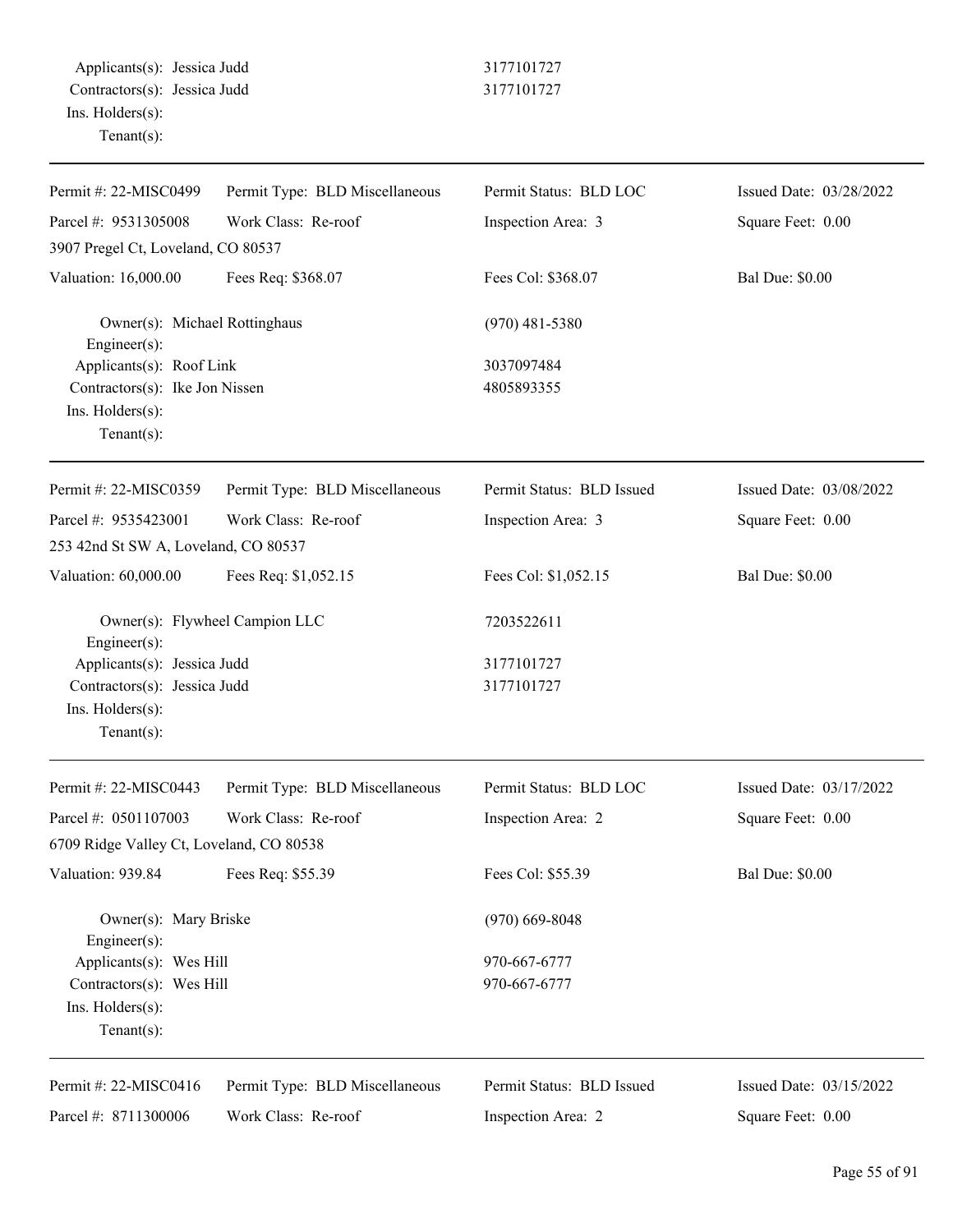5108 E Highway 14, Fort Collins, CO 80524

| Valuation: 35,480.00                 | Fees Req: \$716.79             | Fees Col: \$716.79     | <b>Bal Due: \$0.00</b>  |
|--------------------------------------|--------------------------------|------------------------|-------------------------|
| Owner(s): Lois Termeer               |                                | 9706890394             |                         |
| $Engineering(s)$ :                   |                                |                        |                         |
| Applicants(s): Craig Schultz         |                                | 9702863014             |                         |
| Contractors(s): Craig Schultz        |                                | 9702863014             |                         |
| $Ins.$ Holders $(s)$ :               |                                |                        |                         |
| Tenant $(s)$ :                       |                                |                        |                         |
| Permit #: $22-MISCO444$              | Permit Type: BLD Miscellaneous | Permit Status: BLD LOC | Issued Date: 03/18/2022 |
| Parcel #: $9731325001$               | Work Class: Re-roof            | Inspection Area: 2     | Square Feet: 0.00       |
| 4301 Kano Dr, Fort Collins, CO 80526 |                                |                        |                         |
| Valuation: 22,320.00                 | Fees Req: \$505.80             | Fees Col: \$505.80     | <b>Bal Due: \$0.00</b>  |
| Owner(s): Jodie Sabin                |                                |                        |                         |
| Fner(c)                              |                                |                        |                         |

Engineer(s): Applicants(s): Jonde Holmes 9703531389 Contractors(s): Tim Kramer 9703961389 Ins. Holders(s): Tenant(s):

| Permit #: $22-MISCO434$                                                      | Permit Type: BLD Miscellaneous             | Permit Status: BLD Issued | Issued Date: $03/16/2022$ |
|------------------------------------------------------------------------------|--------------------------------------------|---------------------------|---------------------------|
| Parcel #: $9431207001$                                                       | Work Class: Re-roof                        | Inspection Area: 3        | Square Feet: 0.00         |
|                                                                              | 2101 S County Road 23e, Berthoud, CO 80513 |                           |                           |
| Valuation: 12,675.00                                                         | Fees Req: \$306.60                         | Fees Col: \$306.60        | <b>Bal Due: \$0.00</b>    |
|                                                                              | $Owner(s)$ : Jason Gregg<br>Marsha Gregg   | $(303)$ 709-4920          |                           |
| Engineer $(s)$ :                                                             | Applicants(s): Scott Brasington            | 720-684-5500              |                           |
| Contractors(s): Scott Brasington<br>$Ins.$ Holders $(s)$ :<br>Tenant $(s)$ : |                                            | 720-684-5500              |                           |

| Permit #: 22-MISC0337            | Permit Type: BLD Miscellaneous       | Permit Status: BLD LOC | Issued Date: $03/01/2022$ |
|----------------------------------|--------------------------------------|------------------------|---------------------------|
| Parcel #: $1436308023$           | Work Class: Re-roof                  | Inspection Area: 4     | Square Feet: 0.00         |
| 65 Colard Ln, Lyons, CO 80540    |                                      |                        |                           |
| Valuation: 12,587.00             | Fees Req: \$306.25                   | Fees Col: \$306.25     | <b>Bal Due: \$0.00</b>    |
| $Engineering(s)$ :               | Owner(s): Virginia Davidson Hansburg | $(303)$ 823-5584       |                           |
| Applicants(s): Black Roofing Inc |                                      | 303-449-5176           |                           |
| Contractors(s): Alan Nedelea     |                                      | 3034495176             |                           |
| $Ins.$ Holders $(s)$ :           |                                      |                        |                           |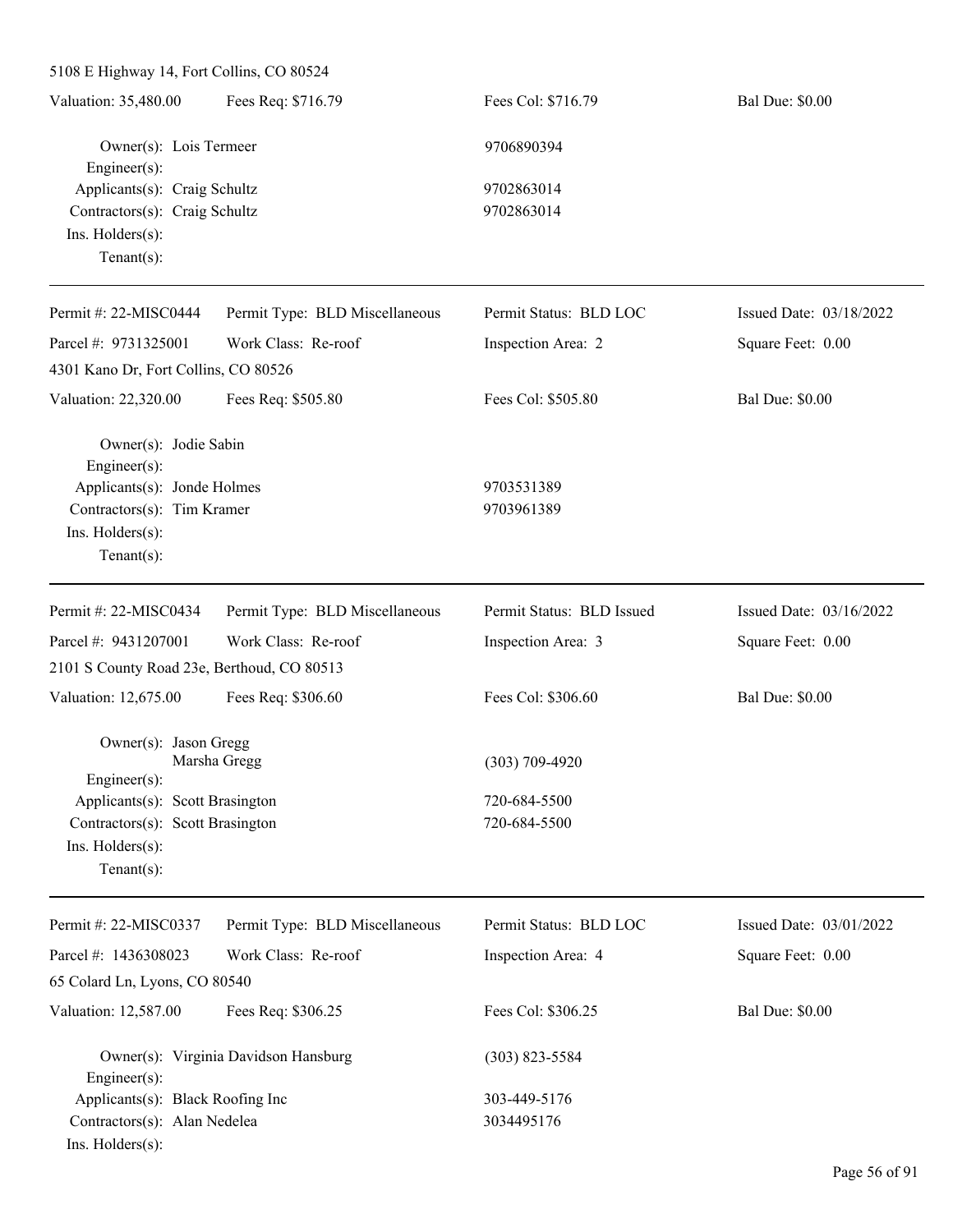| Permit #: 22-MISC0461                                                                             | Permit Type: BLD Miscellaneous | Permit Status: BLD Issued              | Issued Date: 03/22/2022 |
|---------------------------------------------------------------------------------------------------|--------------------------------|----------------------------------------|-------------------------|
| Parcel #: 0614300938                                                                              | Work Class: Re-roof            | Inspection Area: 2                     | Square Feet: 0.00       |
| 8760 N County Road 27, Loveland, CO 80538                                                         |                                |                                        |                         |
| Valuation: 20,000.00                                                                              | Fees Req: \$448.34             | Fees Col: \$448.34                     | <b>Bal Due: \$0.00</b>  |
| Owner(s): BUCKHORN PRESBYTERIAN CHURCH<br>$Engineering(s)$ :                                      |                                | 9706672308                             |                         |
| Applicants(s): Courtney Stoffel                                                                   |                                | 970-888-1699                           |                         |
| Contractors(s): Courtney Stoffel                                                                  |                                | 970-888-1699                           |                         |
| Ins. $H$ olders $(s)$ :<br>Tenant $(s)$ :                                                         |                                |                                        |                         |
| Permit #: 22-MISC0490                                                                             | Permit Type: BLD Miscellaneous | Permit Status: BLD Issued              | Issued Date: 03/28/2022 |
| Parcel #: 9506309702                                                                              | Work Class: Re-roof            | Inspection Area: 2                     | Square Feet: 0.00       |
| 6425 W 35th St, Loveland, CO 80538                                                                |                                |                                        |                         |
| Valuation: 10,148.00                                                                              | Fees Req: \$264.35             | Fees Col: \$264.35                     | <b>Bal Due: \$0.00</b>  |
| Owner(s): Charles Hautamaki<br>$Engineering(s)$ :                                                 | Bonnie Hautamaki               | 9703913977                             |                         |
| Applicants(s): John Stevens<br>Contractors(s): John Stevens<br>Ins. Holders(s):<br>Tenant $(s)$ : | John Stevens                   | 9704512531<br>9704512531<br>9704512531 |                         |
| Permit #: 22-MISC0367                                                                             | Permit Type: BLD Miscellaneous | Permit Status: BLD Issued              | Issued Date: 03/09/2022 |
| Parcel #: 0501405021                                                                              | Work Class: Re-roof            | Inspection Area: 2                     | Square Feet: 0.00       |
| 2908 Elevado Ct, Loveland, CO 80538                                                               |                                |                                        |                         |
| Valuation: 13,337.37                                                                              | Fees Req: \$325.31             | Fees Col: \$325.31                     | <b>Bal Due: \$0.00</b>  |
| Owner(s): Michael Haddad<br>Engineer $(s)$ :                                                      |                                | $(217) 840 - 1963$                     |                         |
| Applicants(s): Wes Hill                                                                           |                                | 970-667-6777                           |                         |
| Contractors(s): Wes Hill                                                                          |                                | 970-667-6777                           |                         |
| Ins. Holders(s):<br>Tenant $(s)$ :                                                                |                                |                                        |                         |
| Permit #: 22-MISC0452                                                                             | Permit Type: BLD Miscellaneous | Permit Status: BLD LOC                 | Issued Date: 03/21/2022 |
| Parcel #: 9636206010                                                                              | Work Class: Re-roof            | Inspection Area: 2                     | Square Feet: 0.00       |
| 305 E 50th St, Loveland, CO 80538                                                                 |                                |                                        |                         |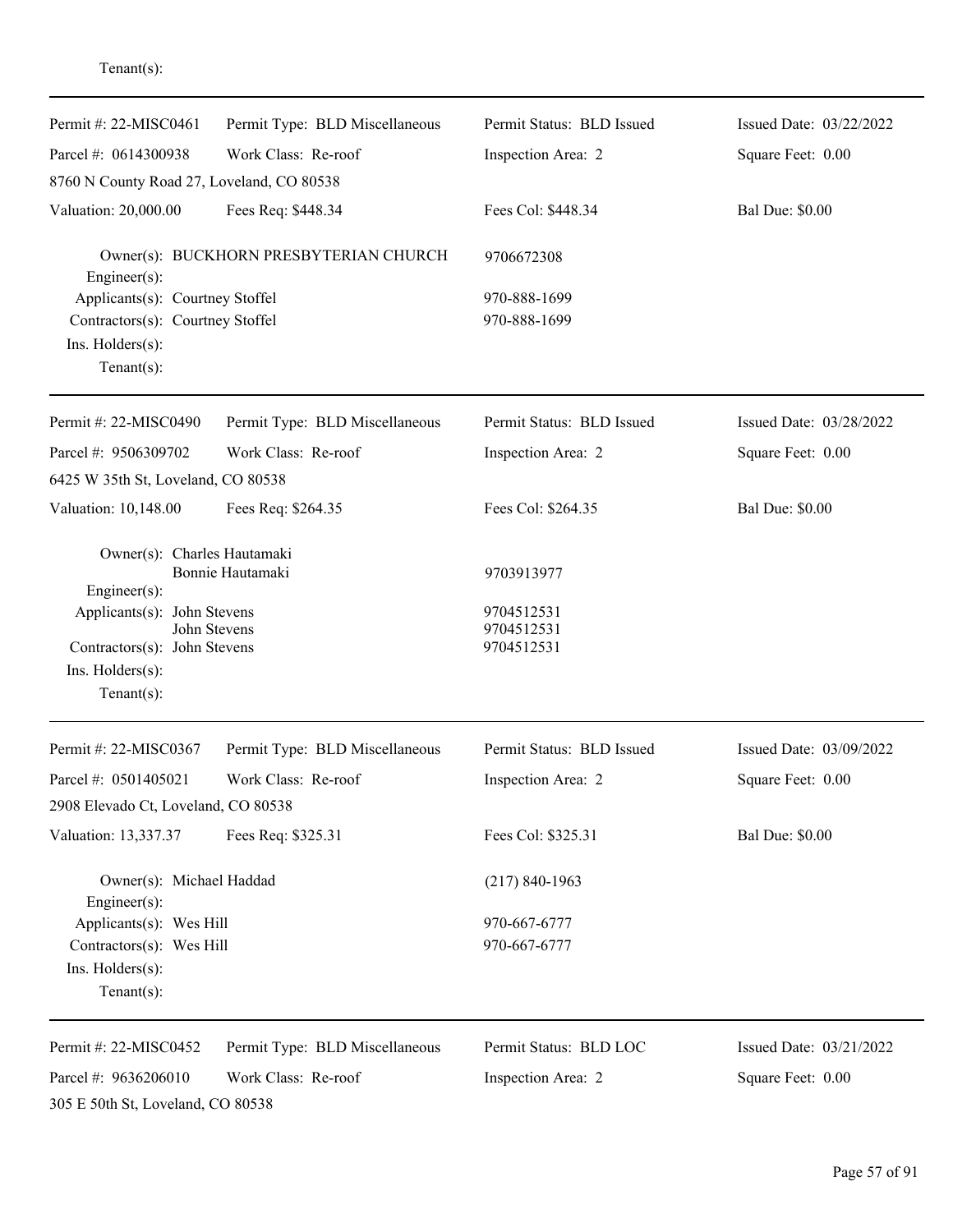| Valuation: 6,825.00                                                                                                            | Fees Req: \$186.81                             | Fees Col: \$186.81                     | <b>Bal Due: \$0.00</b>  |
|--------------------------------------------------------------------------------------------------------------------------------|------------------------------------------------|----------------------------------------|-------------------------|
| Owner(s): Whitney Newman<br>Engineer(s):                                                                                       | <b>Brandon Bassett</b>                         | 970-420-3006                           |                         |
| Applicants(s): James Simpson<br>Contractors(s):<br>Ins. Holders(s):<br>Tenant $(s)$ :                                          |                                                | 970-207-0000                           |                         |
| Permit #: 22-MISC0375                                                                                                          | Permit Type: BLD Miscellaneous                 | Permit Status: BLD LOC                 | Issued Date: 03/09/2022 |
| Parcel #: 2914305100                                                                                                           | Work Class: Re-roof                            | Inspection Area: 5                     | Square Feet: 0.00       |
| 127 Mount Sniktau Ct, Livermore, CO 80536                                                                                      |                                                |                                        |                         |
| Valuation: 7,560.00                                                                                                            | Fees Req: \$205.79                             | Fees Col: \$205.79                     | <b>Bal Due: \$0.00</b>  |
| Owner(s): Greg Welsh<br>Engineer(s):                                                                                           |                                                | $(302)$ 544-0716                       |                         |
| Applicants(s): Jeramiah Larsen<br>Contractors(s): Jeramiah Larsen<br>Ins. Holders(s):<br>Tenant $(s)$ :                        | Anchor Roofing LLC                             | 9706660321<br>9706926037<br>9706660321 |                         |
| Permit #: 22-MISC0456                                                                                                          | Permit Type: BLD Miscellaneous                 | Permit Status: BLD Issued              | Issued Date: 03/21/2022 |
| Parcel #: 9525005701                                                                                                           | Work Class: Re-roof                            | Inspection Area: 3                     | Square Feet: 0.00       |
| 1209 E County Road 16e, Loveland, CO 80537                                                                                     |                                                |                                        |                         |
| Valuation: 25,000.00                                                                                                           | Fees Req: \$548.67                             | Fees Col: \$548.67                     | <b>Bal Due: \$0.00</b>  |
| Owner(s): David Lorenz<br>Engineer(s):<br>Applicants(s): David Lorenz<br>Contractors(s):<br>Ins. Holders(s):<br>Tenant $(s)$ : |                                                |                                        |                         |
| Permit #: 22-MISC0519                                                                                                          | Permit Type: BLD Miscellaneous                 | Permit Status: BLD LOC                 | Issued Date: 03/29/2022 |
| Parcel #: 9835400046                                                                                                           | Work Class: Re-roof                            | Inspection Area: 1                     | Square Feet: 0.00       |
|                                                                                                                                | 2025 N College Ave 280, Fort Collins, CO 80524 |                                        |                         |
| Valuation: 4,000.00                                                                                                            | Fees Req: \$127.29                             | Fees Col: \$127.29                     | <b>Bal Due: \$0.00</b>  |
| Owner(s): Edmundo Jiminez<br>Engineer(s):<br>Applicants(s): Erik Jimenez<br>Contractors(s):<br>Ins. Holders(s):                |                                                | 9703427617                             |                         |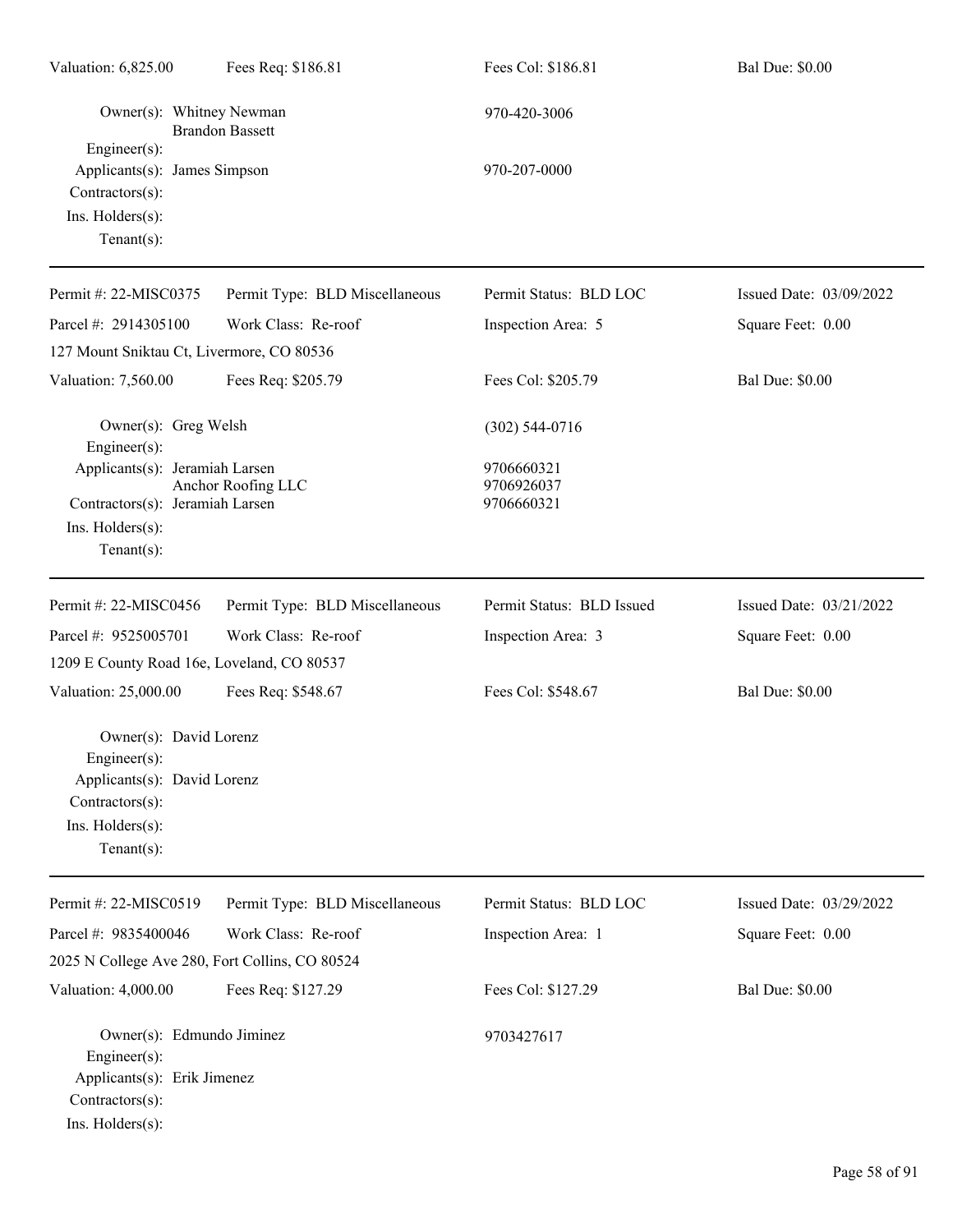| Permit #: 22-MISC0394                                                                            | Permit Type: BLD Miscellaneous | Permit Status: BLD Issued | Issued Date: 03/17/2022 |
|--------------------------------------------------------------------------------------------------|--------------------------------|---------------------------|-------------------------|
| Parcel #: 8710000014<br>4412 E Mulberry St #385, Fort Collins, CO 80524                          | Work Class: Re-roof            | Inspection Area: 2        | Square Feet: 0.00       |
| Valuation: 6,375.00                                                                              | Fees Req: \$184.99             | Fees Col: \$184.99        | <b>Bal Due: \$0.00</b>  |
| Owner(s): Elizabeth Brant<br>Engineer(s):                                                        |                                | $(970)$ 413-2652          |                         |
| Applicants(s): Constantine Anest<br>Contractors(s):<br>Ins. $H$ olders $(s)$ :<br>Tenant $(s)$ : |                                | 3086724455                |                         |
| Permit #: 22-MISC0492                                                                            | Permit Type: BLD Miscellaneous | Permit Status: BLD LOC    | Issued Date: 03/28/2022 |
| Parcel #: 9517200035                                                                             | Work Class: Re-roof            | Inspection Area: 3        | Square Feet: 0.00       |
| 5022 W Eisenhower Blvd, Loveland, CO 80537                                                       |                                |                           |                         |
| Valuation: 10,950.00                                                                             | Fees Req: \$267.56             | Fees Col: \$267.56        | <b>Bal Due: \$0.00</b>  |
| Owner(s): Linda Cline<br>Engineer(s):                                                            |                                | $(720)$ 980-7586          |                         |
| Applicants(s): Stevan Adjemian                                                                   |                                | 7207357663                |                         |
| Contractors(s): Stevan Adjemian                                                                  |                                | 7207357663                |                         |
| Ins. Holders(s):                                                                                 |                                |                           |                         |
| $Tenant(s)$ :                                                                                    |                                |                           |                         |
| Permit #: 22-MISC0358                                                                            | Permit Type: BLD Miscellaneous | Permit Status: BLD Issued | Issued Date: 03/08/2022 |
| Parcel #: 1626323024                                                                             | Work Class: Re-roof            | Inspection Area: 4        | Square Feet: 0.00       |
| 1536 Palisade Mountain Dr, Drake, CO 80515                                                       |                                |                           |                         |
| Valuation: 21,746.00                                                                             | Fees Req: \$487.45             | Fees Col: \$487.45        | <b>Bal Due: \$0.00</b>  |
| Owner(s): Tom Pehrson<br>Engineer(s):                                                            |                                | 970-667-3454              |                         |
| Applicants(s): William Goldsberry Jr                                                             |                                | 970-593-3080              |                         |
| Contractors(s): William Goldsberry Jr                                                            |                                | 970-593-3080              |                         |
| Ins. Holders(s):                                                                                 |                                |                           |                         |
| $Tenant(s)$ :                                                                                    |                                |                           |                         |
| Permit #: 22-MISC0518                                                                            | Permit Type: BLD Miscellaneous | Permit Status: BLD LOC    | Issued Date: 03/29/2022 |
| Parcel #: 9531216002                                                                             | Work Class: Re-roof            | Inspection Area: 3        | Square Feet: 0.00       |
| 6469 Wild Plum Dr, Loveland, CO 80537                                                            |                                |                           |                         |
| Valuation: 22,304.85                                                                             | Fees Req: \$505.74             | Fees Col: \$505.74        | <b>Bal Due: \$0.00</b>  |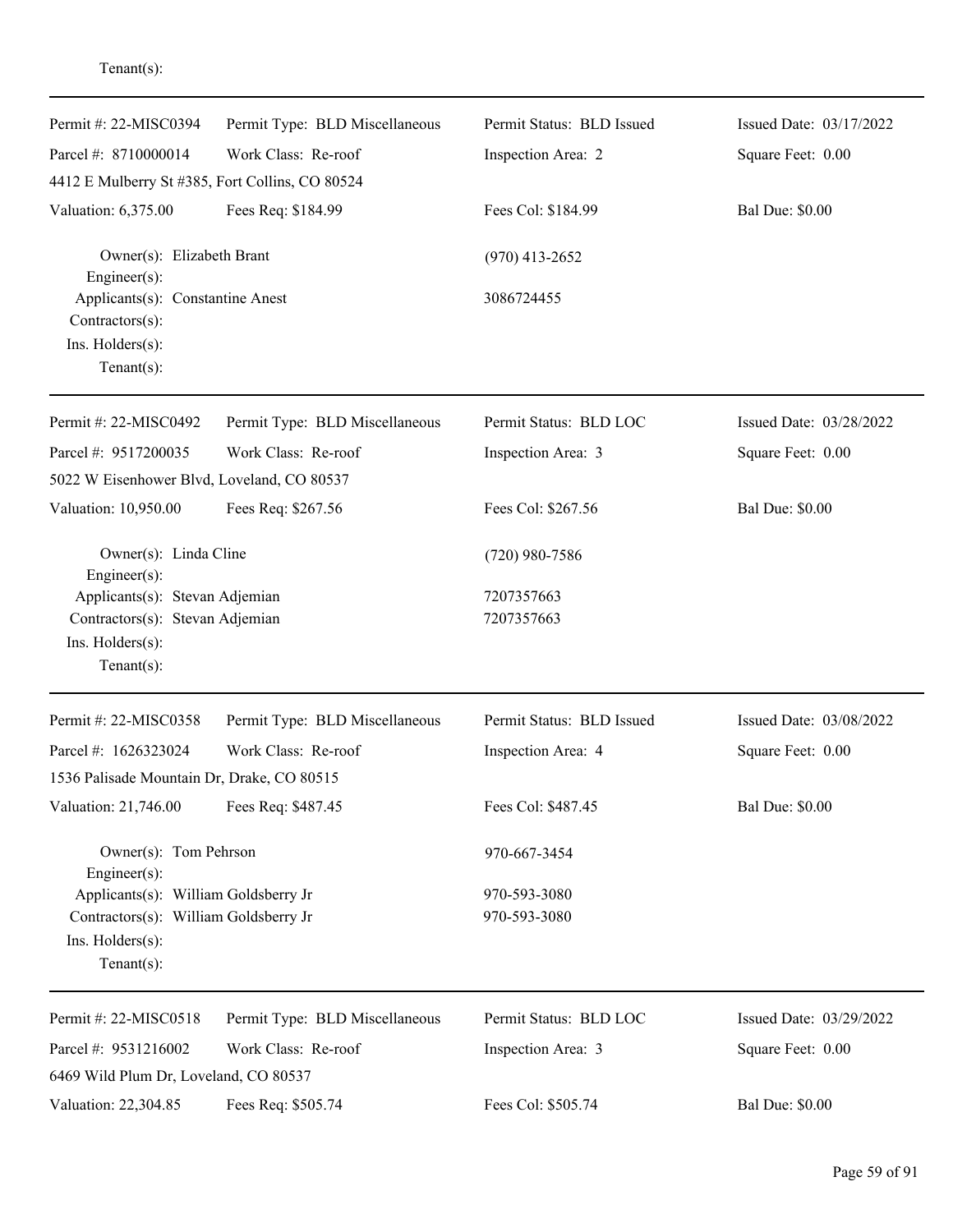Owner(s): Amy Gurske 480-707-9316 Engineer(s): Applicants(s): John Sokoll 9707448411 Contractors(s): John Sokoll 9707448411 Ins. Holders(s): Tenant(s): Permit #: 22-MISC0368 Parcel #: 9804407005 Permit Type: BLD Miscellaneous Work Class: Re-roof Permit Status: BLD LOC Inspection Area: 1 7101 N County Road 19, Fort Collins, CO 80524 Valuation: 10,861.42 Fees Req: \$267.21 Fees Col: \$267.21 Bal Due: \$0.00 Owner(s): Bruce Cummings Engineer(s): Applicants(s): Ricardo Ortiz 9706170000 Contractors(s): Ricardo Ortiz 9706170000 Ins. Holders(s): Tenant(s): Permit #: 22-MISC0356 Permit Type: BLD Miscellaneous Permit Status: BLD Issued

Work Class: Re-roof

Parcel #: 8713000012

Engineer(s):

Ins. Holders(s): Tenant(s):

6520 E County Road 44, Fort Collins, CO 80524

Issued Date: 03/08/2022 Square Feet: 0.00

Issued Date: 03/09/2022

Square Feet: 0.00

Valuation: 75,000.00 Fees Req: \$1,222.67 Fees Col: \$1,222.67 Bal Due: \$0.00

Inspection Area: 2

Owner(s): Ed Boldt (970) 481-8266 Applicants(s): Kelly Addington 970-635-1833

Contractors(s): Kelly Addington 970-635-1833

| Permit #: $22-MISCO351$                        | Permit Type: BLD Miscellaneous | Permit Status: BLD LOC | Issued Date: $03/15/2022$ |
|------------------------------------------------|--------------------------------|------------------------|---------------------------|
| Parcel #: $9832408012$                         | Work Class: Re-roof            | Inspection Area: 1     | Square Feet: 0.00         |
| 1801 N Overland Trl, Fort Collins, CO 80521    |                                |                        |                           |
| Valuation: 14,400.00                           | Fees Req: \$390.62             | Fees Col: \$390.62     | <b>Bal Due: \$0.00</b>    |
| Owner(s): Three $Cs$ LLC<br>$Engineering(s)$ : |                                |                        |                           |
| Applicants(s): Todd Petitt                     |                                | 970-663-5966           |                           |
| Contractors(s): Todd Petitt                    |                                | 970-663-5966           |                           |
| $Ins.$ Holders $(s)$ :<br>Tenant $(s)$ :       |                                |                        |                           |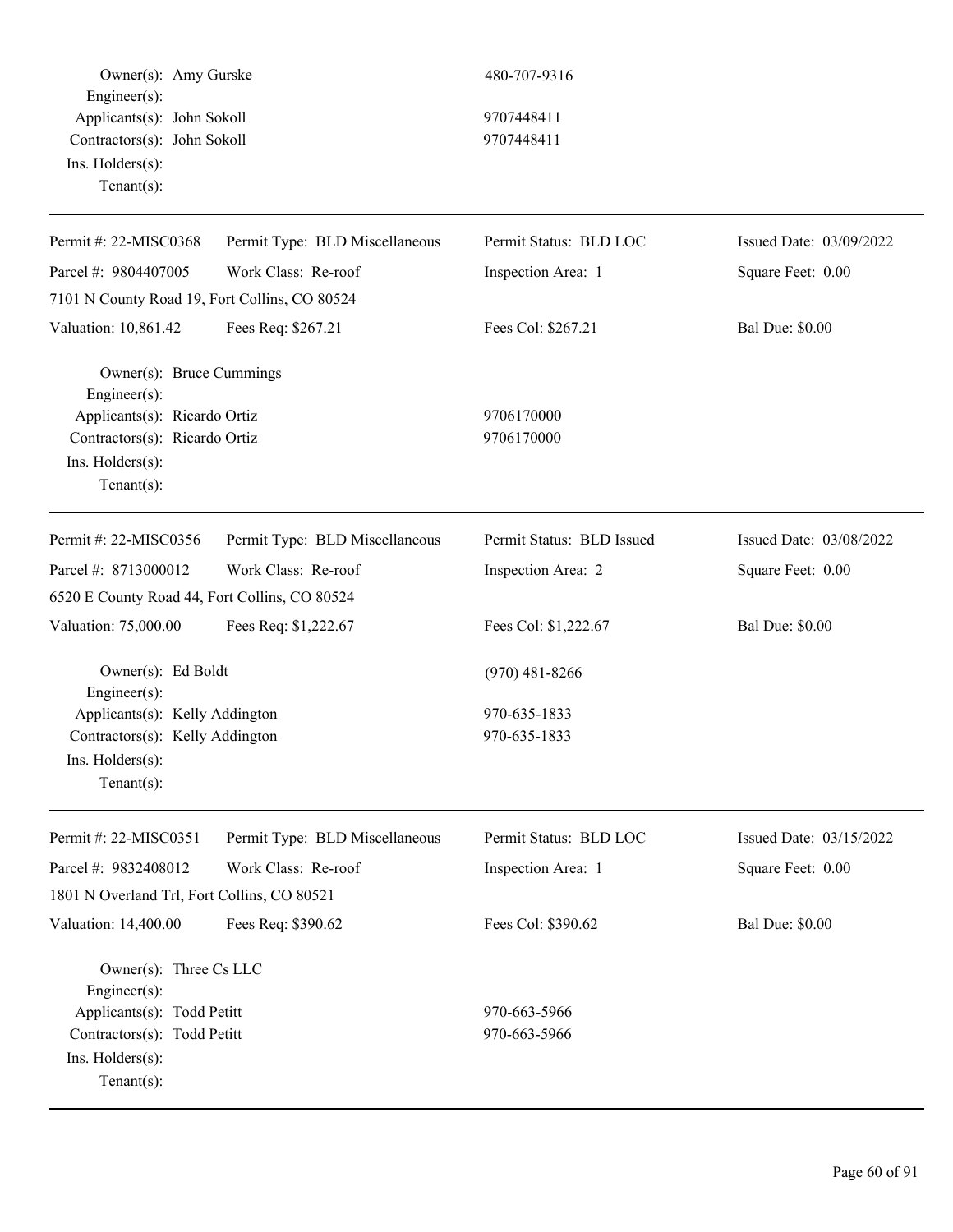| Permit #: 22-MISC0509                                                                                                 | Permit Type: BLD Miscellaneous | Permit Status: BLD LOC                     | Issued Date: 03/29/2022 |
|-----------------------------------------------------------------------------------------------------------------------|--------------------------------|--------------------------------------------|-------------------------|
| Parcel #: 9530206005                                                                                                  | Work Class: Re-roof            | Inspection Area: 3                         | Square Feet: 0.00       |
| 1787 Ridgecrest Dr, Loveland, CO 80537                                                                                |                                |                                            |                         |
| Valuation: 25,000.00                                                                                                  | Fees Req: \$548.67             | Fees Col: \$548.67                         | <b>Bal Due: \$0.00</b>  |
| Owner(s): Jane Muhlenbruch-yee<br>$Engineering(s)$ :                                                                  |                                | 9706678144                                 |                         |
| Applicants(s): Brendan O'Keefe<br>Contractors(s): Jeremiah Broz<br>Ins. Holders(s):<br>Tenant $(s)$ :                 | Jeremiah Broz                  | 9706910845<br>9706910845<br>9706910845     |                         |
| Permit #: 22-RES0036                                                                                                  | Permit Type: BLD Residential   | Permit Status: BLD Issued                  | Issued Date: 03/15/2022 |
| Parcel #: 9606208010                                                                                                  | Work Class: Addition           | Inspection Area: 2                         | Square Feet: 1,312.00   |
| 4621 Canyon View Dr, Fort Collins, CO 80526                                                                           |                                |                                            |                         |
| Valuation: 5,885.00                                                                                                   | Fees Req: \$555.60             | Fees Col: \$555.60                         | <b>Bal Due: \$0.00</b>  |
| Owner(s): David<br>$Engineering(s)$ :                                                                                 |                                | 9282214481                                 |                         |
| Applicants(s): David<br>Contractors(s):<br>Ins. Holders(s):<br>Tenant $(s)$ :                                         |                                | 9282214481                                 |                         |
| Permit #: 22-RES0042                                                                                                  | Permit Type: BLD Residential   | Permit Status: BLD Issued                  | Issued Date: 03/18/2022 |
| Parcel #: 9730405013                                                                                                  | Work Class: Addition           | Inspection Area: 2                         | Square Feet: 290.00     |
| 3509 Dixon Cove Dr, Fort Collins, CO 80526                                                                            |                                |                                            |                         |
| Valuation: 110,000.00                                                                                                 | Fees Req: \$2,559.91           | Fees Col: \$2,559.91                       | <b>Bal Due: \$0.00</b>  |
| Owner(s): 3509 Dixon Cove LLC<br>Engineer(s):                                                                         |                                | 9857918160                                 |                         |
| Applicants(s): Alan Strope<br>Taryn Strope<br>Contractors(s): Alan Strope<br>$Ins.$ Holders $(s)$ :<br>Tenant $(s)$ : |                                | 970-472-5667<br>9704725667<br>970-472-5667 |                         |
| Permit #: 21-RES0518                                                                                                  | Permit Type: BLD Residential   | Permit Status: BLD Issued                  | Issued Date: 03/01/2022 |
| Parcel #: 3932305005                                                                                                  | Work Class: Addition           | Inspection Area: 1                         | Square Feet: 0.00       |
| 152 Riverside Dr, Bellvue, CO 80512                                                                                   |                                |                                            |                         |
| Valuation: 20,000.00                                                                                                  | Fees Req: \$701.89             | Fees Col: \$701.89                         | <b>Bal Due: \$0.00</b>  |
| Owner(s): Debra Wood<br>Jeffrey Wood                                                                                  |                                | 9704129663<br>9704129663                   |                         |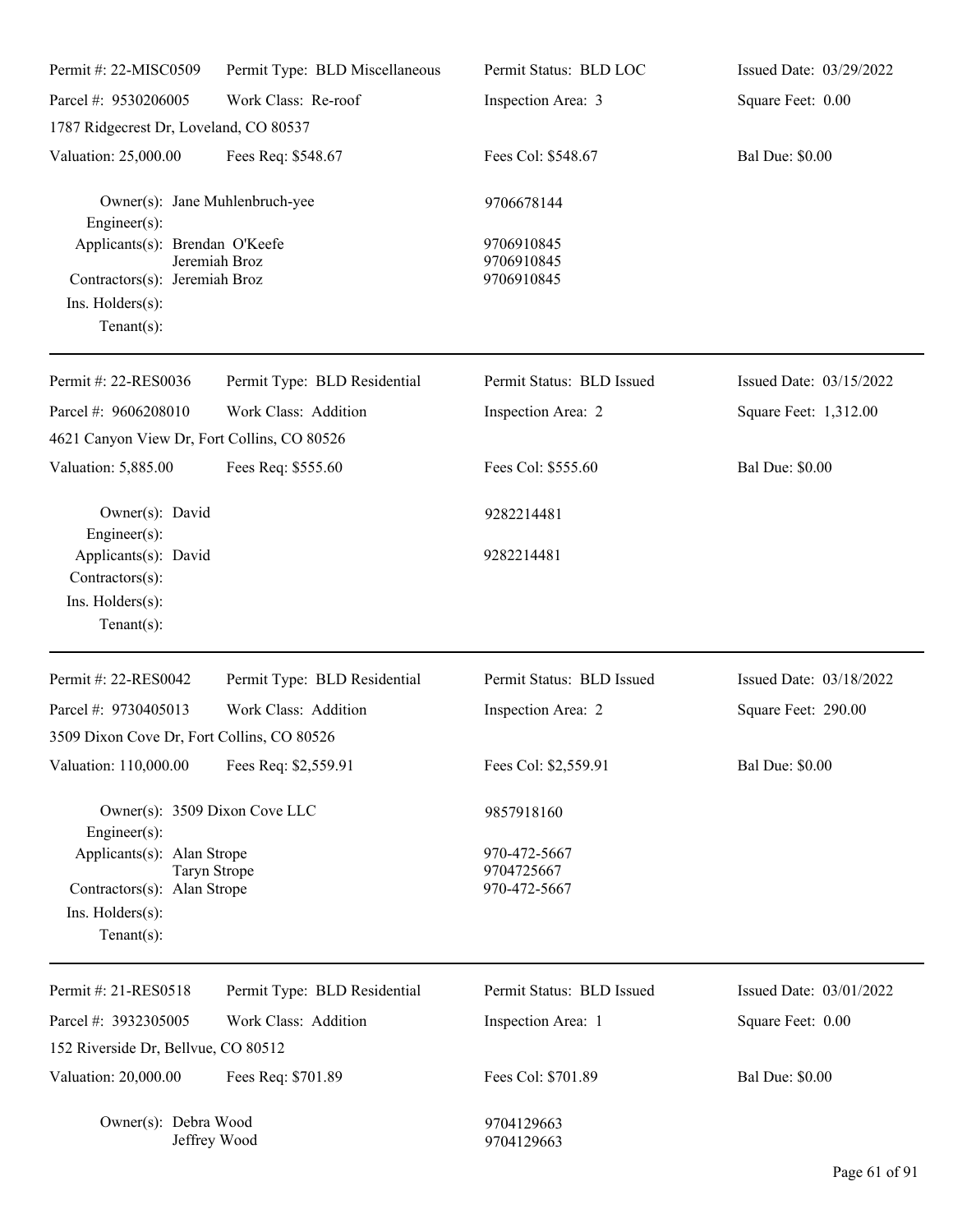Engineer(s): Brian Rusk 3038285747 Applicants(s): Jeffrey Wood 9704129663 Contractors(s): Ins. Holders(s): Tenant(s):

| Permit #: 22-RES0029                                                                                                                            | Permit Type: BLD Residential       | Permit Status: BLD Issued                            | Issued Date: 03/30/2022 |
|-------------------------------------------------------------------------------------------------------------------------------------------------|------------------------------------|------------------------------------------------------|-------------------------|
| Parcel #: 9606233030                                                                                                                            | Work Class: Addition               | Inspection Area: 2                                   | Square Feet: 1,766.00   |
| 5009 Holiday Dr, Fort Collins, CO 80526                                                                                                         |                                    |                                                      |                         |
| Valuation: 275,000.00                                                                                                                           | Fees Req: \$4,832.90               | Fees Col: \$4,832.90                                 | <b>Bal Due: \$0.00</b>  |
| Engineer(s): John McBride<br>Applicants(s): David Scherer<br>Contractors(s): Jim Hahn<br>Ins. Holders(s):<br>Tenant $(s)$ :                     | Owner(s): Star Dallas Morris-Mejia | 4085904268<br>9704205316<br>9706852905<br>9707026321 |                         |
| Permit #: 22-RES0083                                                                                                                            | Permit Type: BLD Residential       | Permit Status: BLD Issued                            | Issued Date: 03/22/2022 |
| Parcel #: 8505105014                                                                                                                            | Work Class: Addition               | Inspection Area: 2                                   | Square Feet: 391.00     |
| 3804 Yellow Pine Pl, Loveland, CO 80538                                                                                                         |                                    |                                                      |                         |
| Valuation: 29,750.00                                                                                                                            | Fees Req: \$1,067.43               | Fees Col: \$1,067.43                                 | <b>Bal Due: \$0.00</b>  |
| Owner(s): James Freeland<br>Engineer(s): Kevin Becker<br>Applicants(s): James Freeland<br>Contractors(s):<br>Ins. Holders(s):<br>Tenant $(s)$ : |                                    | 970-667-8010                                         |                         |
| Permit #: 22-RES0065                                                                                                                            | Permit Type: BLD Residential       | Permit Status: BLD Issued                            | Issued Date: 03/24/2022 |
| Parcel #: 8619206007                                                                                                                            | Work Class: Addition               | Inspection Area: 2                                   | Square Feet: 375.00     |
| 7752 Vantage View Pl, Fort Collins, CO 80525                                                                                                    |                                    |                                                      |                         |
| Valuation: 37,193.00                                                                                                                            | Fees Req: \$1,234.90               | Fees Col: \$1,234.90                                 | <b>Bal Due: \$0.00</b>  |
| Owner(s): Eugene Lewis<br>$Engineering(s)$ :                                                                                                    |                                    | 8183570157                                           |                         |
| Applicants(s): Christian Rodriquez                                                                                                              |                                    | 9702318378                                           |                         |
| Contractors(s): Vince Heuer                                                                                                                     |                                    | 7202184999                                           |                         |
| Ins. Holders(s):<br>Tenant $(s)$ :                                                                                                              |                                    |                                                      |                         |
| Permit #: 21-RES0653                                                                                                                            | Permit Type: BLD Residential       | Permit Status: BLD Issued                            | Issued Date: 03/08/2022 |
| Parcel #: 9606209006                                                                                                                            | Work Class: Addition               | Inspection Area: 2                                   | Square Feet: 171.00     |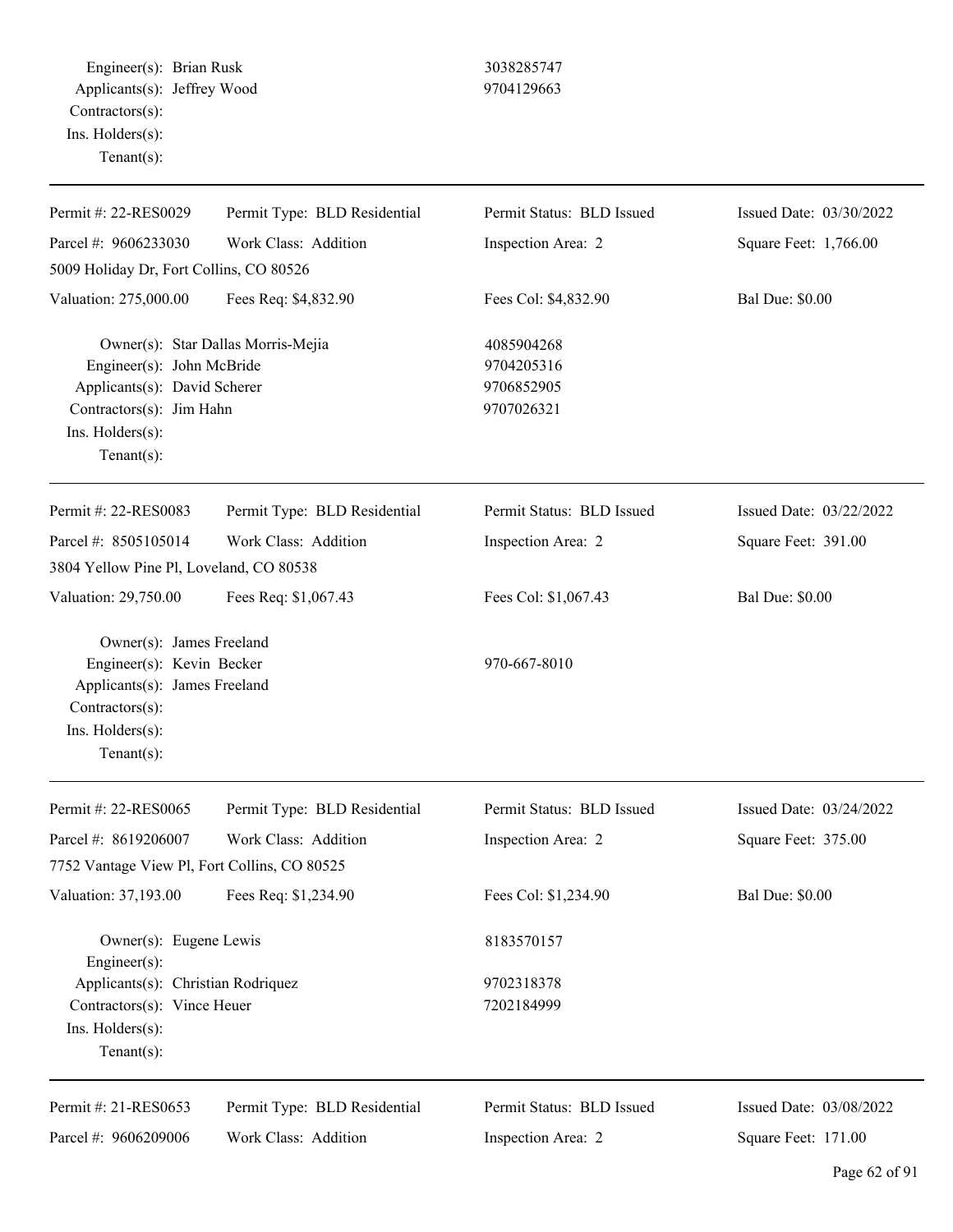5104 W Bay Dr, Fort Collins, CO 80526 Valuation: 16,000.00 Fees Req: \$759.49 Fees Col: \$759.49 Bal Due: \$0.00 Owner(s): Mark Rogers 9703107823 Engineer(s): Applicants(s): Tad Bjorlie 970-663-2868 Contractors(s): Tad Bjorlie 970-663-2868 Ins. Holders(s): Tenant(s): Permit #: 21-RES0811 Parcel #: 8723008002 Permit Type: BLD Residential Work Class: Addition Permit Status: BLD Issued Inspection Area: 2 Issued Date: 03/29/2022 Square Feet: 3,487.00 1728 Carefree Dr, Fort Collins, CO 80525 Valuation: 148,500.00 Fees Req: \$3,129.82 Fees Col: \$3,129.82 Bal Due: \$0.00 Owner(s): Brandon Bohn 8019286982 Engineer(s): Kelby York 7209905900 Applicants(s): J Goodell Homes Inc. 9702311242 Contractors(s): Jeff Goodell Ins. Holders(s): Tenant(s): Permit #: 22-RES0052 Parcel #: 8830210002 Permit Type: BLD Residential Work Class: Addition Permit Status: BLD Issued Inspection Area: 1 Issued Date: 03/22/2022 Square Feet: 3,090.00 3570 Hearthfire Way, Fort Collins, CO 80524 Valuation: 800,000.00 Fees Req: \$11,203.83 Fees Col: \$11,203.83 Bal Due: \$0.00 Owner(s): Camron Lente 9703661884 Engineer(s): Applicants(s): Savant Homes Inc 970-472-5667 Traegan Strope 9706921412 Alan Strope 970-472-5667 Contractors(s): Alan Strope 970-472-5667 Ins. Holders(s): Tenant(s): Permit #: 21-RES0475 Parcel #: 2435408020 Permit Type: BLD Residential Work Class: Addition Permit Status: BLD Issued Inspection Area: 4 Issued Date: 03/09/2022 Square Feet: 3,467.00 84 Aspen Dr, Lyons, CO 80540 Valuation: 175,000.00 Fees Req: \$3,518.80 Fees Col: \$3,518.80 Bal Due: \$0.00 Owner(s): Kip McLeland 9703302244 Engineer(s): Applicants(s): Kip McLeland 9703302244 Contractors(s):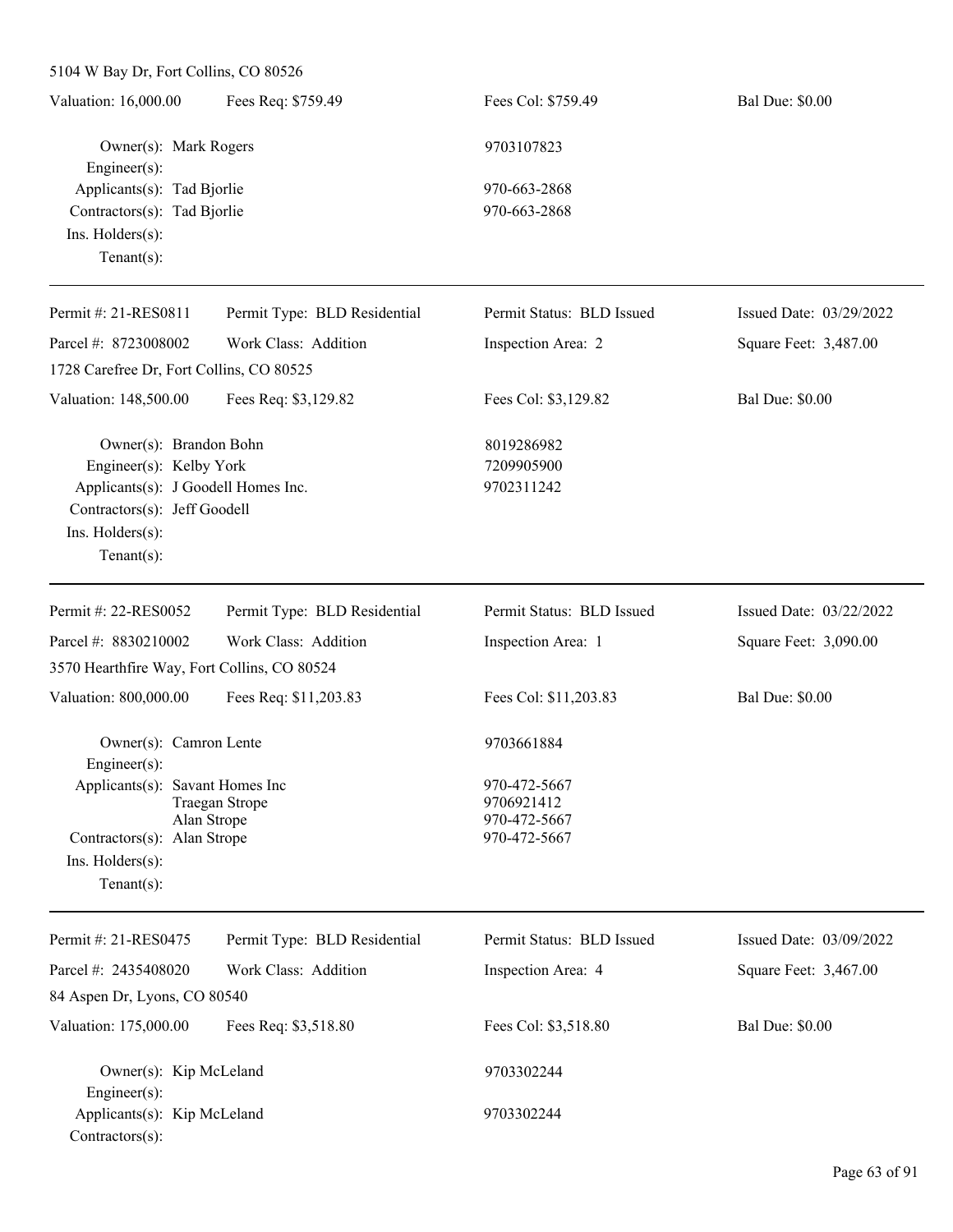Ins. Holders(s): Tenant(s):

| Permit #: 21-RES0840                                                                                                                             | Permit Type: BLD Residential | Permit Status: BLD Issued                              | Issued Date: 03/18/2022 |
|--------------------------------------------------------------------------------------------------------------------------------------------------|------------------------------|--------------------------------------------------------|-------------------------|
| Parcel #: 9430215002                                                                                                                             | Work Class: Addition         | Inspection Area: 3                                     | Square Feet: 880.00     |
| 5015 Foothills Dr, Berthoud, CO 80513                                                                                                            |                              |                                                        |                         |
| Valuation: 100,000.00                                                                                                                            | Fees Req: \$2,303.56         | Fees Col: \$2,303.56                                   | <b>Bal Due: \$0.00</b>  |
| Owner(s): Mary Sullivan<br>Patrick Sullivan<br>Engineer(s):<br>Applicants(s): Christopher Montoya<br>Patrick Sullivan                            |                              | 970-532-3460<br>7757902175<br>9706820398<br>7757902175 |                         |
| Contractors(s):<br>$Ins.$ Holders $(s)$ :<br>Tenant $(s)$ :                                                                                      |                              |                                                        |                         |
| Permit #: 21-RES0824                                                                                                                             | Permit Type: BLD Residential | Permit Status: BLD Issued                              | Issued Date: 03/08/2022 |
| Parcel #: 1428214193                                                                                                                             | Work Class: Addition         | Inspection Area: 4                                     | Square Feet: 280.00     |
| 178 Cree Ct, Lyons, CO 80540                                                                                                                     |                              |                                                        |                         |
| Valuation: 2,000.00                                                                                                                              | Fees Req: \$196.16           | Fees Col: \$196.16                                     | <b>Bal Due: \$0.00</b>  |
| Owner(s): Grady Halamicek<br>Engineer(s): Jason Baker<br>Applicants(s): Grady Halamicek<br>Contractors(s):<br>Ins. Holders(s):<br>Tenant $(s)$ : | Kim Halamicek                | 3038342588<br>3039150278<br>9702781909<br>3038342588   |                         |
| Permit #: 22-RES0012                                                                                                                             | Permit Type: BLD Residential | Permit Status: BLD Issued                              | Issued Date: 03/21/2022 |
| Parcel #: 0501300046                                                                                                                             | Work Class: Addition         | Inspection Area: 2                                     | Square Feet: 1,710.00   |
| 3064 Wildes Rd, Loveland, CO 80538                                                                                                               |                              |                                                        |                         |
| Valuation: 56,336.10                                                                                                                             | Fees Req: \$2,443.35         | Fees Col: \$2,443.35                                   | <b>Bal Due: \$0.00</b>  |
| Owner(s): David Thielk<br>Engineer(s): Michael Ikeler<br>Applicants(s): David Thielk<br>Contractors(s):<br>Ins. Holders(s):<br>Tenant $(s)$ :    |                              | 8155012739<br>970-461-3700<br>8155012739               |                         |
| Permit #: 20-RES0290                                                                                                                             | Permit Type: BLD Residential | Permit Status: BLD Issued                              | Issued Date: 03/30/2022 |
| Parcel #: 9822300014                                                                                                                             | Work Class: Addition         | Inspection Area: 1                                     | Square Feet: 100.00     |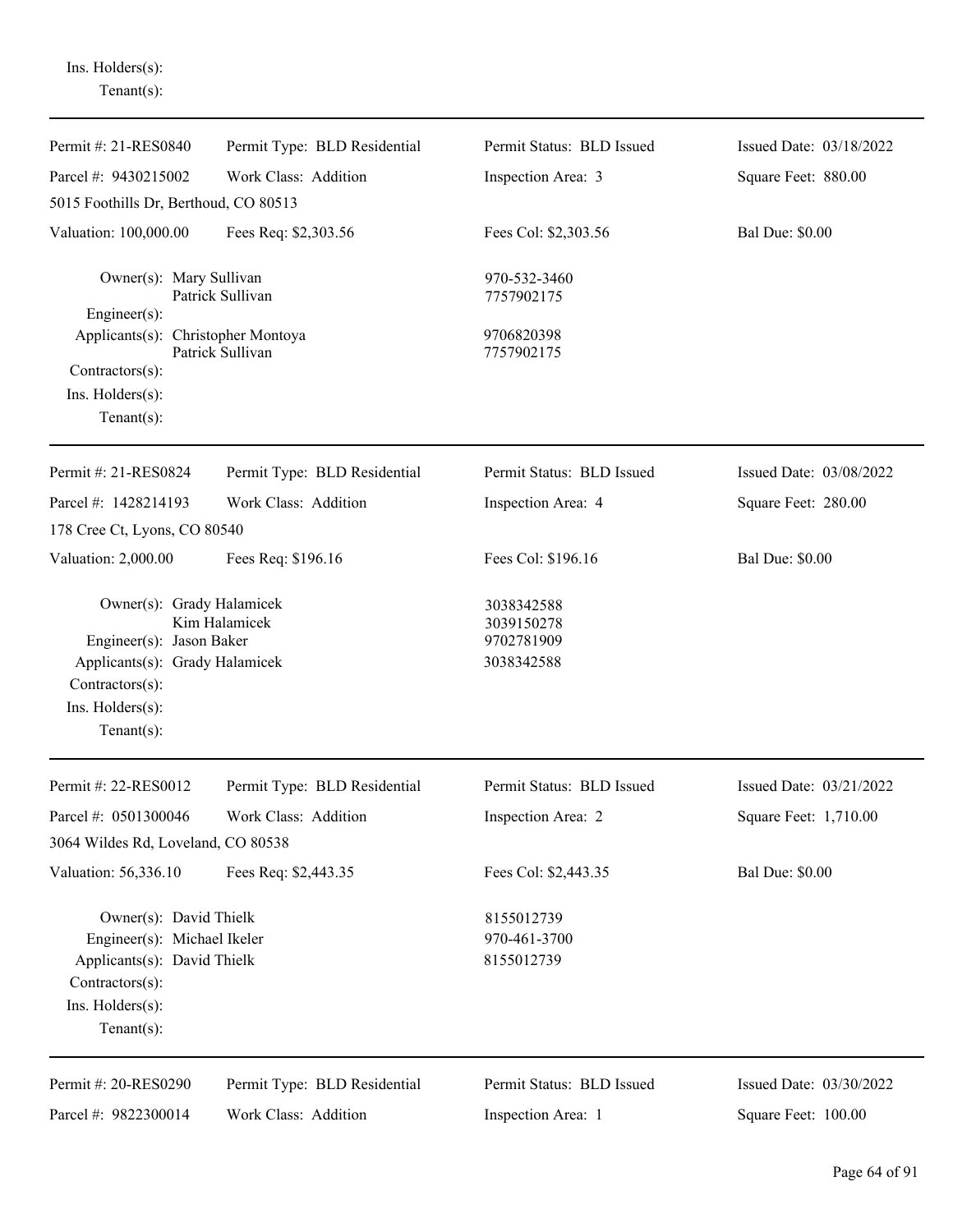| 3810 N County Road 19, Fort Collins, CO 80524                                                                                         |                                                                                            |                                        |                         |
|---------------------------------------------------------------------------------------------------------------------------------------|--------------------------------------------------------------------------------------------|----------------------------------------|-------------------------|
| Valuation: 1,000.00                                                                                                                   | Fees Req: \$145.31                                                                         | Fees Col: \$145.31                     | <b>Bal Due: \$0.00</b>  |
| Owner(s): Judy Morrison<br>$Engineering(s)$ :                                                                                         |                                                                                            | 9707320666                             |                         |
| Applicants(s): Judy Morrison<br>$Contractors(s)$ :<br>Ins. Holders(s):<br>Tenant $(s)$ :                                              |                                                                                            | 9707320666                             |                         |
| Permit #: 22-RES0080                                                                                                                  | Permit Type: BLD Residential                                                               | Permit Status: BLD Issued              | Issued Date: 03/28/2022 |
| Parcel #: 9836437701                                                                                                                  | Work Class: Addition                                                                       | Inspection Area: 1                     | Square Feet: 1,638.00   |
| 1005 Country Club Rd, Fort Collins, CO 80524                                                                                          |                                                                                            |                                        |                         |
| Valuation: 537,675.00                                                                                                                 | Fees Req: \$8,264.14                                                                       | Fees Col: \$8,264.14                   | <b>Bal Due: \$0.00</b>  |
| Owner(s): Pink Puma LLC<br>Engineer $(s)$ :<br>Applicants(s): Eric Johnson                                                            |                                                                                            | 9703817699                             |                         |
| Contractors(s): Chandler Souther<br>Ins. Holders(s):<br>Tenant $(s)$ :                                                                |                                                                                            | 970-381-7699                           |                         |
| Permit #: 21-RES0827                                                                                                                  | Permit Type: BLD Residential                                                               | Permit Status: BLD Issued              | Issued Date: 03/18/2022 |
| Parcel #: 1626107001                                                                                                                  | Work Class: Addition                                                                       | Inspection Area: 4                     | Square Feet: 259.00     |
| 96 Wren Pl, Drake, CO 80515                                                                                                           |                                                                                            |                                        |                         |
| Valuation: 6,293.70                                                                                                                   | Fees Req:                                                                                  | Fees Col:                              | <b>Bal Due:</b>         |
| Owner(s): John Wray<br>Engineer(s): Ed Ellingson<br>Applicants(s): John Wray<br>Contractors(s):<br>Ins. Holders(s):<br>Tenant $(s)$ : |                                                                                            | 9706693139<br>4145598521<br>9706693139 |                         |
| Permit #: 22-RES0030                                                                                                                  | Permit Type: BLD Residential                                                               | Permit Status: BLD Issued              | Issued Date: 03/21/2022 |
| Parcel #: 9925205004                                                                                                                  | Work Class: Alteration                                                                     | Inspection Area: 1                     | Square Feet: 0.00       |
| 9540 N County Road 15, Fort Collins, CO 80524                                                                                         |                                                                                            |                                        |                         |
| Valuation: 3,300.00                                                                                                                   | Fees Req: \$180.15                                                                         | Fees Col: \$180.15                     | <b>Bal Due: \$0.00</b>  |
| Owner(s): Michael Fox<br>$Engineering(s)$ :<br>Contractors(s): Chad Hribar<br>Ins. Holders(s):                                        | Applicants(s): Straight Line Construction CO dba Ram Jack of 970-556-7455<br>Dianna Taylor | 4803492901<br>970-556-7455             |                         |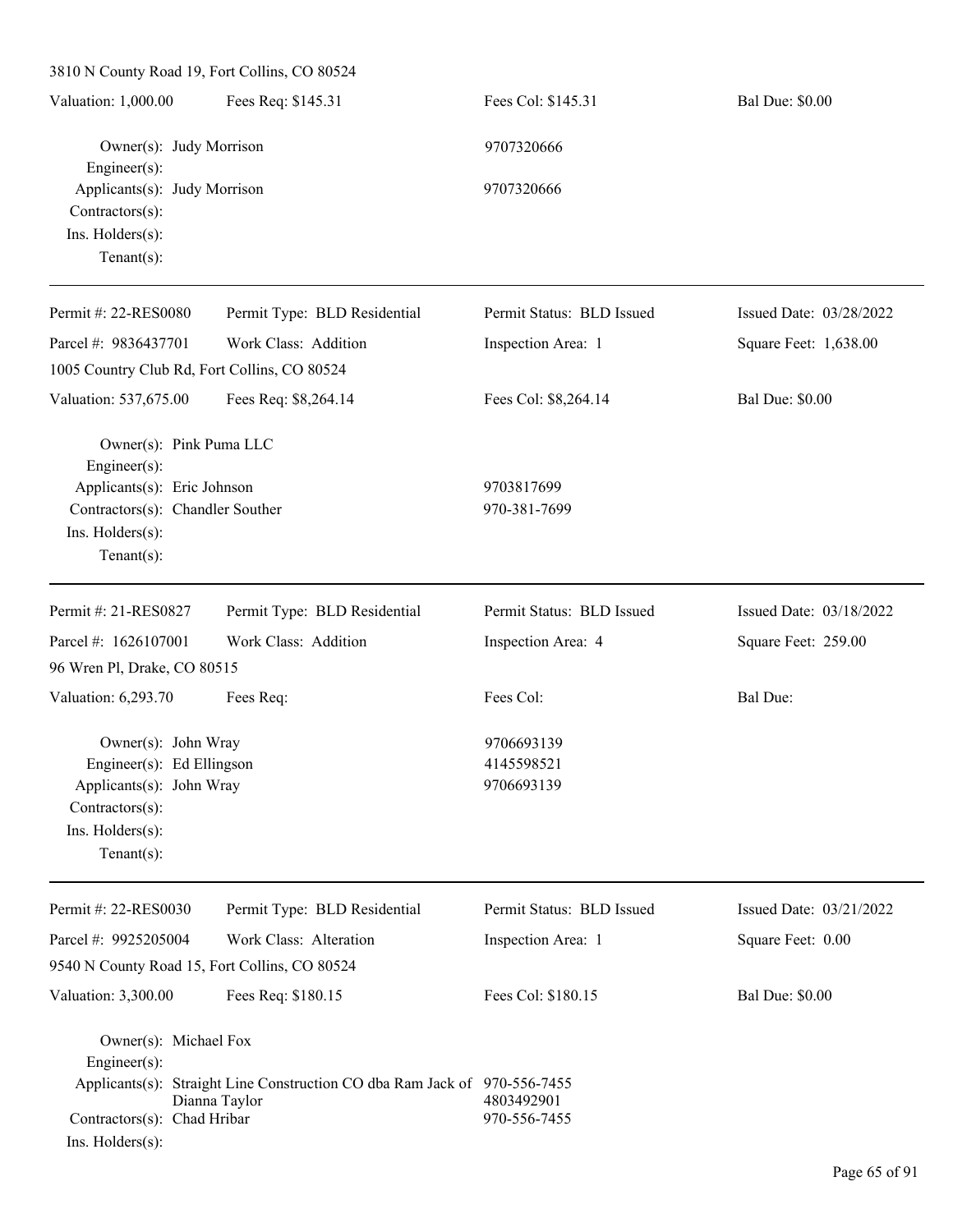| Permit #: 22-RES0180                         | Permit Type: BLD Residential | Permit Status: BLD COC    | Issued Date: 03/31/2022 |
|----------------------------------------------|------------------------------|---------------------------|-------------------------|
| Parcel #: 9403109017                         | Work Class: Alteration       | Inspection Area: 3        | Square Feet: 60.00      |
| 4700 Jacks Ct, Loveland, CO 80537            |                              |                           |                         |
| Valuation: 2,973.60                          | Fees Req: \$268.67           | Fees Col: \$268.67        | <b>Bal Due: \$0.00</b>  |
| Owner(s): Jason Doty<br>$Engineering(s)$ :   |                              | 3077101942                |                         |
| Applicants(s): Jason Doty<br>Contractors(s): |                              | 3077101942                |                         |
| Ins. Holders(s):                             |                              |                           |                         |
| Tenant $(s)$ :                               |                              |                           |                         |
| Permit #: 22-RES0112                         | Permit Type: BLD Residential | Permit Status: BLD Issued | Issued Date: 03/28/2022 |
| Parcel #: 9625317035                         | Work Class: Alteration       | Inspection Area: 2        | Square Feet: 800.00     |
| 472 Deer Creek Ct, Loveland, CO 80538        |                              |                           |                         |
| Valuation: 40,000.00                         | Fees Req: \$1,353.44         | Fees Col: \$1,353.44      | <b>Bal Due: \$0.00</b>  |
| Owner(s): John Green<br>$Engineering(s)$ :   |                              | 9705674186                |                         |
| Applicants(s): Tom Ames                      |                              | 970-667-3693              |                         |
| Contractors(s): Tom Ames                     |                              | 970-667-3693              |                         |
| Ins. Holders(s):                             |                              |                           |                         |
| Tenant $(s)$ :                               |                              |                           |                         |
| Permit #: 22-RES0074                         | Permit Type: BLD Residential | Permit Status: BLD Issued | Issued Date: 03/03/2022 |
| Parcel #: 8614322039                         | Work Class: Alteration       | Inspection Area: 2        | Square Feet: 0.00       |
| 5256 Augusta Trl, Fort Collins, CO 80528     |                              |                           |                         |
| Valuation: 2,000.00                          | Fees Req: \$246.78           | Fees Col: \$246.78        | <b>Bal Due: \$0.00</b>  |
| Owner(s): Natalie Turner                     |                              | $(970)$ 231-3704          |                         |
| Engineer(s): Jason Baker                     |                              | 9702781909                |                         |
| Applicants(s): Kevin Swope                   |                              | 970-534-2222              |                         |
| Contractors(s): Kevin Swope                  |                              | 970-534-2222              |                         |
| Ins. Holders(s):                             |                              |                           |                         |
| Tenant $(s)$ :                               |                              |                           |                         |
| Permit #: 22-RES0034                         | Permit Type: BLD Residential | Permit Status: BLD Issued | Issued Date: 03/15/2022 |
| Parcel #: 3401418034                         | Work Class: Alteration       | Inspection Area: 4        | Square Feet: 708.00     |
| 2704 Sunrise Ct, Estes Park, CO 80517        |                              |                           |                         |
| Valuation: 14,155.20                         | Fees Req: \$602.57           | Fees Col: \$602.57        | <b>Bal Due: \$0.00</b>  |

Tenant(s):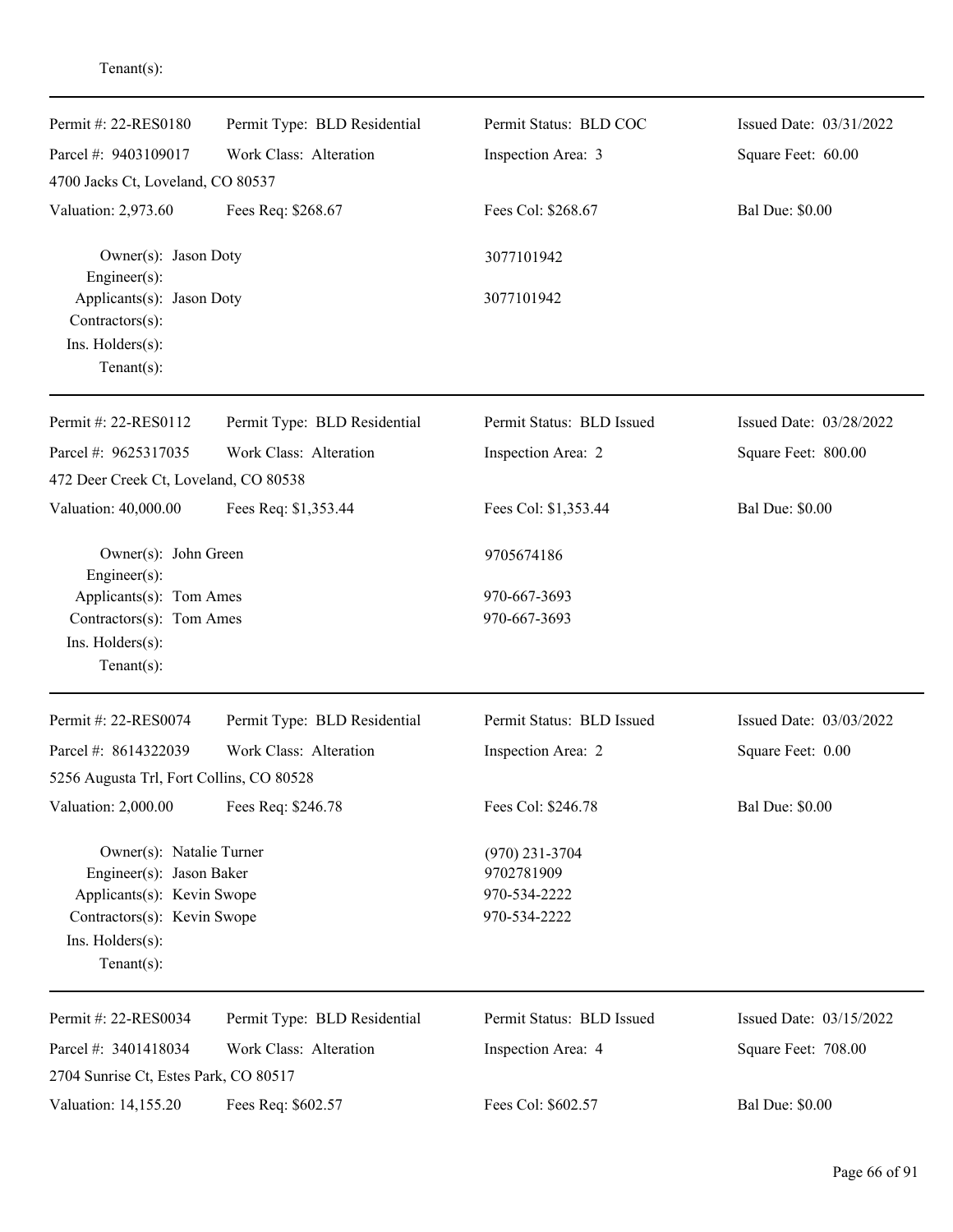| Owner(s): Suzanne Frazier                                                                                     |                              | 7204908346                |                         |
|---------------------------------------------------------------------------------------------------------------|------------------------------|---------------------------|-------------------------|
| $Engineering(s)$ :<br>Applicants(s): Suzanne Frazier<br>Contractors(s):<br>Ins. Holders(s):<br>Tenant $(s)$ : |                              | 7204908346                |                         |
| Permit #: 22-RES0115                                                                                          | Permit Type: BLD Residential | Permit Status: BLD Issued | Issued Date: 03/24/2022 |
| Parcel #: 9824000048                                                                                          | Work Class: Alteration       | Inspection Area: 1        | Square Feet: 0.00       |
| 995 Windcrest Ln, Fort Collins, CO 80524                                                                      |                              |                           |                         |
| Valuation: 55,590.00                                                                                          | Fees Req: \$1,658.67         | Fees Col: \$1,658.67      | <b>Bal Due: \$0.00</b>  |
| Owner(s): Cynthia Merris<br>Engineer(s):                                                                      | James Anderson               | 9709889376                |                         |
| Applicants(s): Alison Johnson<br>Contractors(s): Bob Peterson<br>Ins. Holders(s):<br>Tenant $(s)$ :           |                              | 9702252323<br>9704200301  |                         |
| Permit #: 22-RES0129                                                                                          | Permit Type: BLD Residential | Permit Status: BLD Issued | Issued Date: 03/22/2022 |
| Parcel #: 8621405033                                                                                          | Work Class: Alteration       | Inspection Area: 2        | Square Feet: 0.00       |
| 3722 Eagle Spirit Ct, Fort Collins, CO 80528                                                                  |                              |                           |                         |
| Valuation: 14,447.00                                                                                          | Fees Req: \$872.84           | Fees Col: \$872.84        | <b>Bal Due: \$0.00</b>  |
| Owner(s): Scott Hoyt<br>Engineer(s):                                                                          |                              | 5122306153                |                         |
| Applicants(s): Daniel Mulder                                                                                  |                              | 970-412-8567              |                         |
| Contractors(s): Daniel Mulder<br>$Ins.$ Holders $(s)$ :<br>$Tenant(s)$ :                                      |                              | 970-412-8567              |                         |
| Permit #: 22-RES0110                                                                                          | Permit Type: BLD Residential | Permit Status: BLD LOC    | Issued Date: 03/09/2022 |
| Parcel #: 0524100019                                                                                          | Work Class: Alteration       | Inspection Area: 3        | Square Feet: 0.00       |
| 6901 Willow Vista Ct, Loveland, CO 80537                                                                      |                              |                           |                         |
| Valuation: 25,000.00                                                                                          | Fees Req: \$734.34           | Fees Col: \$734.34        | <b>Bal Due: \$0.00</b>  |
| Owner(s): Mark Vonlintel<br>Engineer(s):                                                                      |                              | 9706674924                |                         |
| Applicants(s): Douglas Claxton<br>Contractors(s):<br>Ins. Holders(s):<br>$Tenant(s)$ :                        |                              | 3038159360                |                         |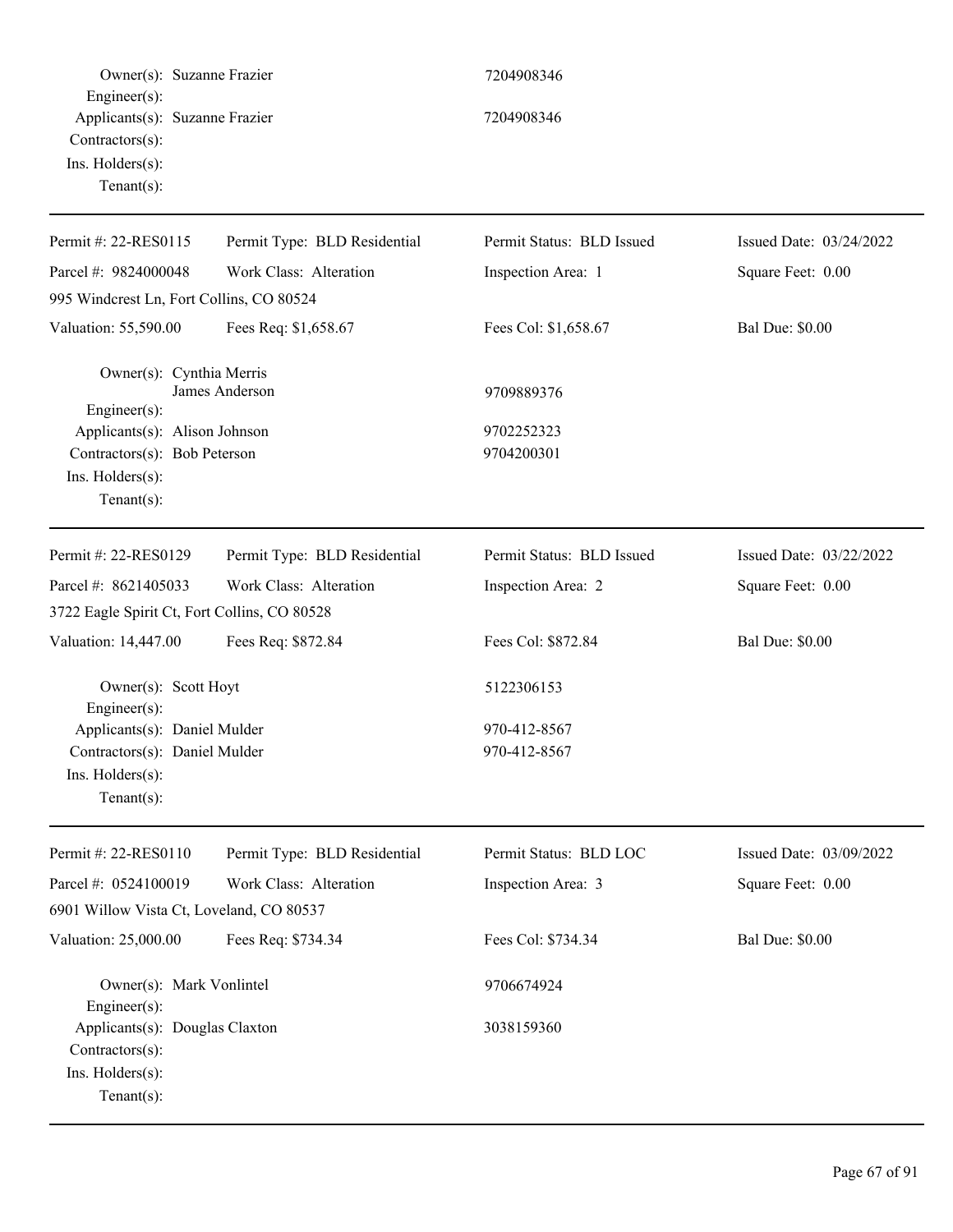| Permit #: 22-RES0062                                                                                                                                              | Permit Type: BLD Residential                       | Permit Status: BLD Issued              | Issued Date: 03/08/2022 |
|-------------------------------------------------------------------------------------------------------------------------------------------------------------------|----------------------------------------------------|----------------------------------------|-------------------------|
| Parcel #: 0412000057                                                                                                                                              | Work Class: Alteration                             | Inspection Area: 3                     | Square Feet: 728.00     |
| 5943 Sandia Ln, Berthoud, CO 80513                                                                                                                                |                                                    |                                        |                         |
| Valuation: 15,244.32                                                                                                                                              | Fees Req: \$827.45                                 | Fees Col: \$827.45                     | <b>Bal Due: \$0.00</b>  |
| Owner(s): Jennifer Sigler<br>Eric Sigler                                                                                                                          |                                                    | 9705991066                             |                         |
| $Engineering(s)$ :<br>Applicants(s): Jennifer Sigler<br>Contractors(s):<br>Ins. Holders(s):<br>Tenant $(s)$ :                                                     |                                                    | 9705991066                             |                         |
| Permit #: 22-RES0137                                                                                                                                              | Permit Type: BLD Residential                       | Permit Status: BLD Issued              | Issued Date: 03/23/2022 |
| Parcel #: 9835400046                                                                                                                                              | Work Class: Alteration                             | Inspection Area: 1                     | Square Feet: 0.00       |
| 2025 N College Ave 210, Fort Collins, CO 80524                                                                                                                    |                                                    |                                        |                         |
| Valuation: 3,000.00                                                                                                                                               | Fees Req: \$107.24                                 | Fees Col: \$107.24                     | <b>Bal Due: \$0.00</b>  |
| Owner(s): Sol Chavez<br>Engineer(s):                                                                                                                              |                                                    | 9703084380                             |                         |
| Applicants(s): Sol Chavez<br>Contractors(s):<br>Ins. Holders(s):<br>Tenant $(s)$ :                                                                                |                                                    | 9703084380                             |                         |
| Permit #: 22-RES0066                                                                                                                                              | Permit Type: BLD Residential                       | Permit Status: BLD Issued              | Issued Date: 03/15/2022 |
| Parcel #: 9729305001                                                                                                                                              | Work Class: Alteration                             | Inspection Area: 2                     | Square Feet: 0.00       |
|                                                                                                                                                                   | 3505 Horsetooth Cliffs Way, Fort Collins, CO 80526 |                                        |                         |
| Valuation: 25,000.00                                                                                                                                              | Fees Req: \$1,000.55                               | Fees Col: \$1,000.55                   | <b>Bal Due: \$0.00</b>  |
| Owner(s): Jacquelyn Hadwick<br>Engineer(s): Jason Baker<br>Applicants(s): Christian Renger<br>Contractors(s): Dwight Sailer<br>Ins. Holders(s):<br>Tenant $(s)$ : | Michael Hadwick                                    | 9702781909<br>9708931329<br>9704728100 |                         |
| Permit #: 22-RES0090                                                                                                                                              | Permit Type: BLD Residential                       | Permit Status: BLD Issued              | Issued Date: 03/24/2022 |
| Parcel #: 9606200027                                                                                                                                              | Work Class: Alteration                             | Inspection Area: 2                     | Square Feet: 960.00     |
| 4711 Skyline Dr, Fort Collins, CO 80526                                                                                                                           |                                                    |                                        |                         |
| Valuation: 65,465.00                                                                                                                                              | Fees Req: \$2,830.03                               | Fees Col: \$2,830.03                   | <b>Bal Due: \$0.00</b>  |
| Owner(s): Aya Ley                                                                                                                                                 |                                                    | 9704025747                             |                         |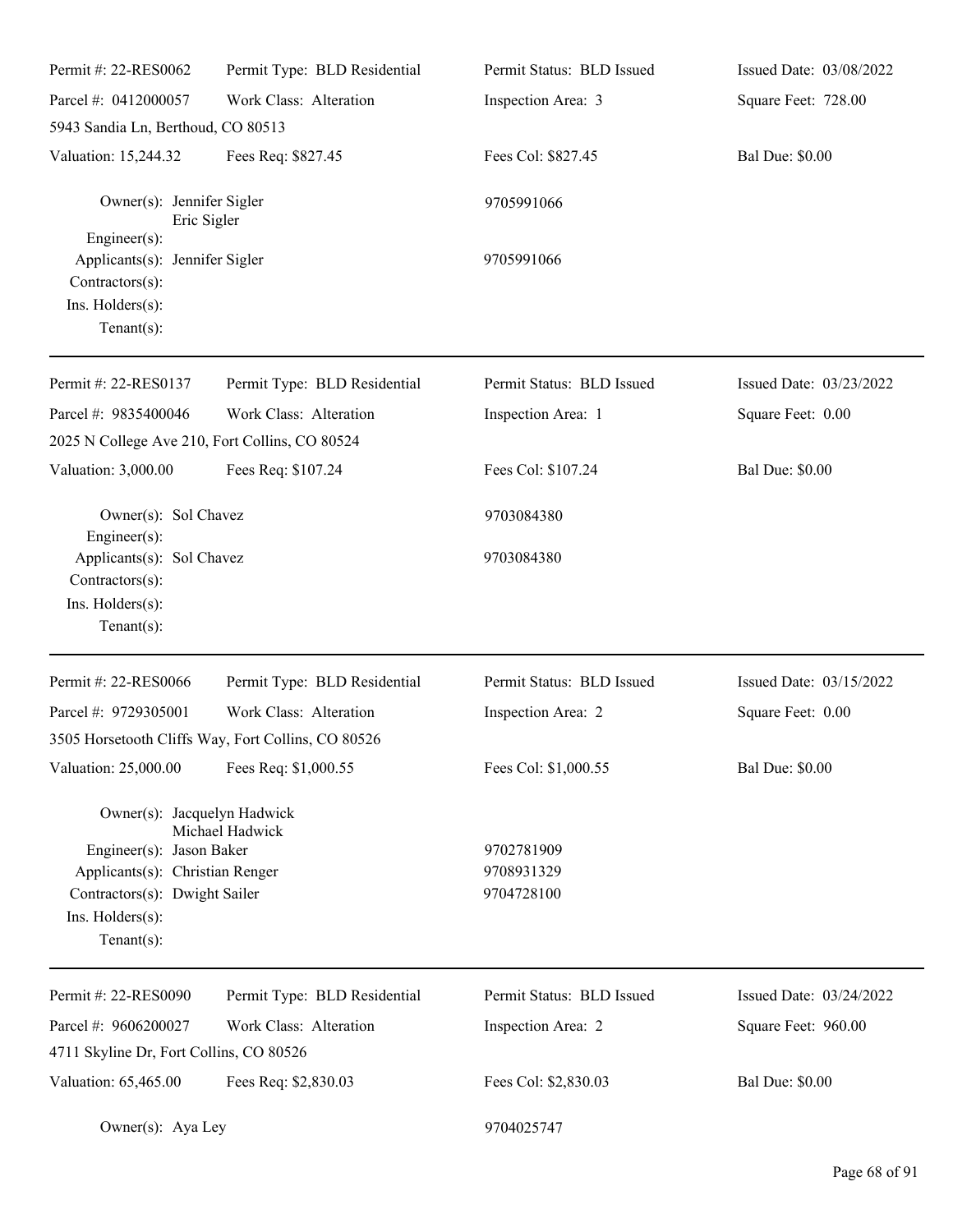Engineer(s): Applicants(s): Adam Jaspers 9702318632 Contractors(s): Adam Jaspers 9702318632 Ins. Holders(s): Tenant(s):

| Permit #: 22-RES0113                                                                 | Permit Type: BLD Residential | Permit Status: BLD Issued | Issued Date: 03/31/2022 |
|--------------------------------------------------------------------------------------|------------------------------|---------------------------|-------------------------|
| Parcel #: 0501207003                                                                 | Work Class: Alteration       | Inspection Area: 2        | Square Feet: 188.00     |
| 3800 Verbo Rd, Loveland, CO 80538                                                    |                              |                           |                         |
| Valuation: 26,090.00                                                                 | Fees Req: \$1,136.53         | Fees Col: \$1,136.53      | <b>Bal Due: \$0.00</b>  |
| Owner(s): Debra Hilker<br>Engineer(s):                                               |                              | 9703676070                |                         |
| Applicants(s): Debra Hilker<br>Contractors(s):<br>Ins. Holders(s):                   |                              | 9703676070                |                         |
| Tenant $(s)$ :                                                                       |                              |                           |                         |
| Permit #: 22-RES0019                                                                 | Permit Type: BLD Residential | Permit Status: BLD Issued | Issued Date: 03/14/2022 |
| Parcel #: 9923105031                                                                 | Work Class: Alteration       | Inspection Area: 1        | Square Feet: 280.00     |
| 318 W County Road 66e, Fort Collins, CO 80524                                        |                              |                           |                         |
| Valuation: 11,090.80                                                                 | Fees Req: \$464.09           | Fees Col: \$464.09        | <b>Bal Due: \$0.00</b>  |
| Owner(s): Jeffrey Schmid<br>Engineer(s):                                             |                              | 9704818136                |                         |
| Applicants(s): Jeffrey Schmid<br>Contractors(s):                                     |                              | 9704818136                |                         |
| Ins. Holders(s):<br>$Tenant(s)$ :                                                    |                              |                           |                         |
| Permit #: 22-RES0130                                                                 | Permit Type: BLD Residential | Permit Status: BLD Issued | Issued Date: 03/08/2022 |
| Parcel #: 9430209003                                                                 | Work Class: Alteration       | Inspection Area: 3        | Square Feet: 1,664.00   |
| 5001 Glen Dr, Berthoud, CO 80513                                                     |                              |                           |                         |
| Valuation: 34,092.16                                                                 | Fees Req: \$1,251.42         | Fees Col: \$1,251.42      | <b>Bal Due: \$0.00</b>  |
| Owner(s): James Nelson<br>Engineer(s):                                               |                              | 3037757572                |                         |
| Applicants(s): James Nelson<br>Contractors(s):<br>Ins. Holders(s):<br>Tenant $(s)$ : |                              | 3037757572                |                         |
| Permit #: 22-RES0111                                                                 | Permit Type: BLD Residential | Permit Status: BLD Issued | Issued Date: 03/29/2022 |
| Parcel #: 9509400025                                                                 | Work Class: Alteration       | Inspection Area: 2        | Square Feet: 100.00     |
|                                                                                      |                              |                           |                         |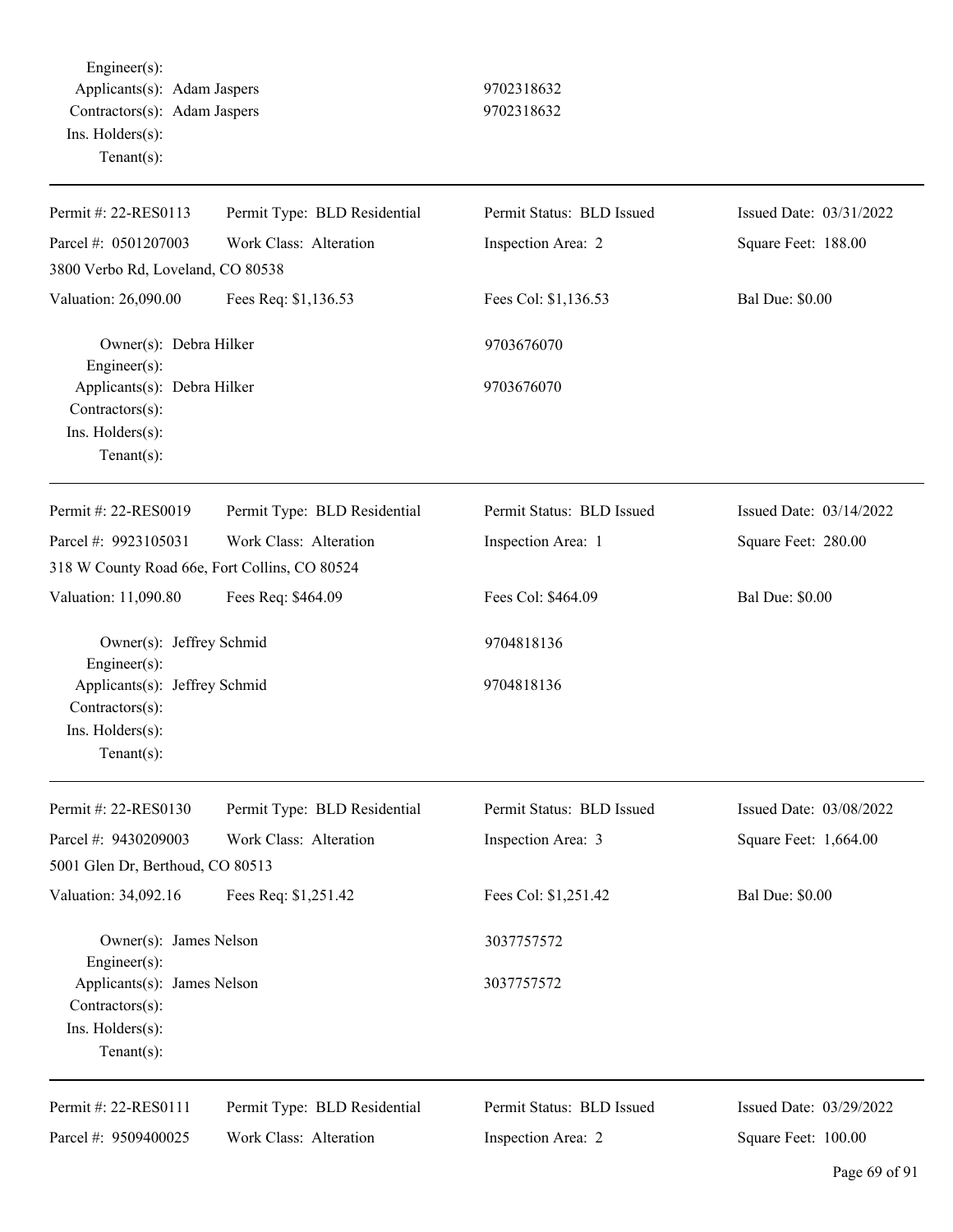| Valuation: 35,000.00                                                                                                                                      | Fees Req: \$1,039.04         | Fees Col: \$1,039.04                   | <b>Bal Due: \$0.00</b>  |
|-----------------------------------------------------------------------------------------------------------------------------------------------------------|------------------------------|----------------------------------------|-------------------------|
| Owner(s): Randall Potter<br>Davida Dupont-Potter                                                                                                          |                              | 9702271708<br>970-443-2615             |                         |
| Engineer(s):<br>Applicants(s): Randall Potter<br>Contractors(s):<br>Ins. Holders(s):<br>$Tenant(s)$ :                                                     |                              | 9702271708                             |                         |
| Permit #: 22-RES0095                                                                                                                                      | Permit Type: BLD Residential | Permit Status: BLD Issued              | Issued Date: 03/01/2022 |
| Parcel #: 9418206042<br>4977 Malibu Dr, Berthoud, CO 80513                                                                                                | Work Class: Alteration       | Inspection Area: 3                     | Square Feet: 1,940.00   |
| Valuation: 80,000.00                                                                                                                                      | Fees Req: \$2,088.71         | Fees Col: \$2,088.71                   | <b>Bal Due: \$0.00</b>  |
| Owner(s): John Stonum<br>Engineer(s):<br>Applicants(s): Travis Paswaters<br>Contractors(s):<br>Ins. Holders(s):<br>Tenant $(s)$ :                         |                              | 3038752748                             |                         |
| Permit #: 21-RES0829                                                                                                                                      | Permit Type: BLD Residential | Permit Status: BLD Issued              | Issued Date: 03/02/2022 |
| Parcel #: 9516105007                                                                                                                                      | Work Class: Alteration       | Inspection Area: 3                     | Square Feet: 3,120.00   |
| 1304 Pine St, Loveland, CO 80537                                                                                                                          |                              |                                        |                         |
| Valuation: 109,980.00                                                                                                                                     | Fees Req: \$2,647.95         | Fees Col: \$2,647.95                   | <b>Bal Due: \$0.00</b>  |
| Owner(s): Constantin Palavra<br>Engineer(s): Terry Loiacano<br>Applicants(s): Constantin Palavra<br>Contractors(s):<br>Ins. Holders(s):<br>Tenant $(s)$ : |                              | 2032573718<br>9705739169<br>2032573718 |                         |
| Permit #: 22-RES0107                                                                                                                                      | Permit Type: BLD Residential | Permit Status: BLD Issued              | Issued Date: 03/01/2022 |
| Parcel #: 8711305010<br>308 Lago Ct, Fort Collins, CO 80524                                                                                               | Work Class: Alteration       | Inspection Area: 2                     | Square Feet: 221.00     |
| Valuation: 8,753.81                                                                                                                                       | Fees Req: \$442.48           | Fees Col: \$442.48                     | <b>Bal Due: \$0.00</b>  |
| Owner(s): Richard Houk<br>Engineer(s):                                                                                                                    |                              | 9703768070                             |                         |
| Applicants(s): Richard Houk<br>Contractors(s):<br>Ins. Holders(s):                                                                                        |                              | 9703768070                             |                         |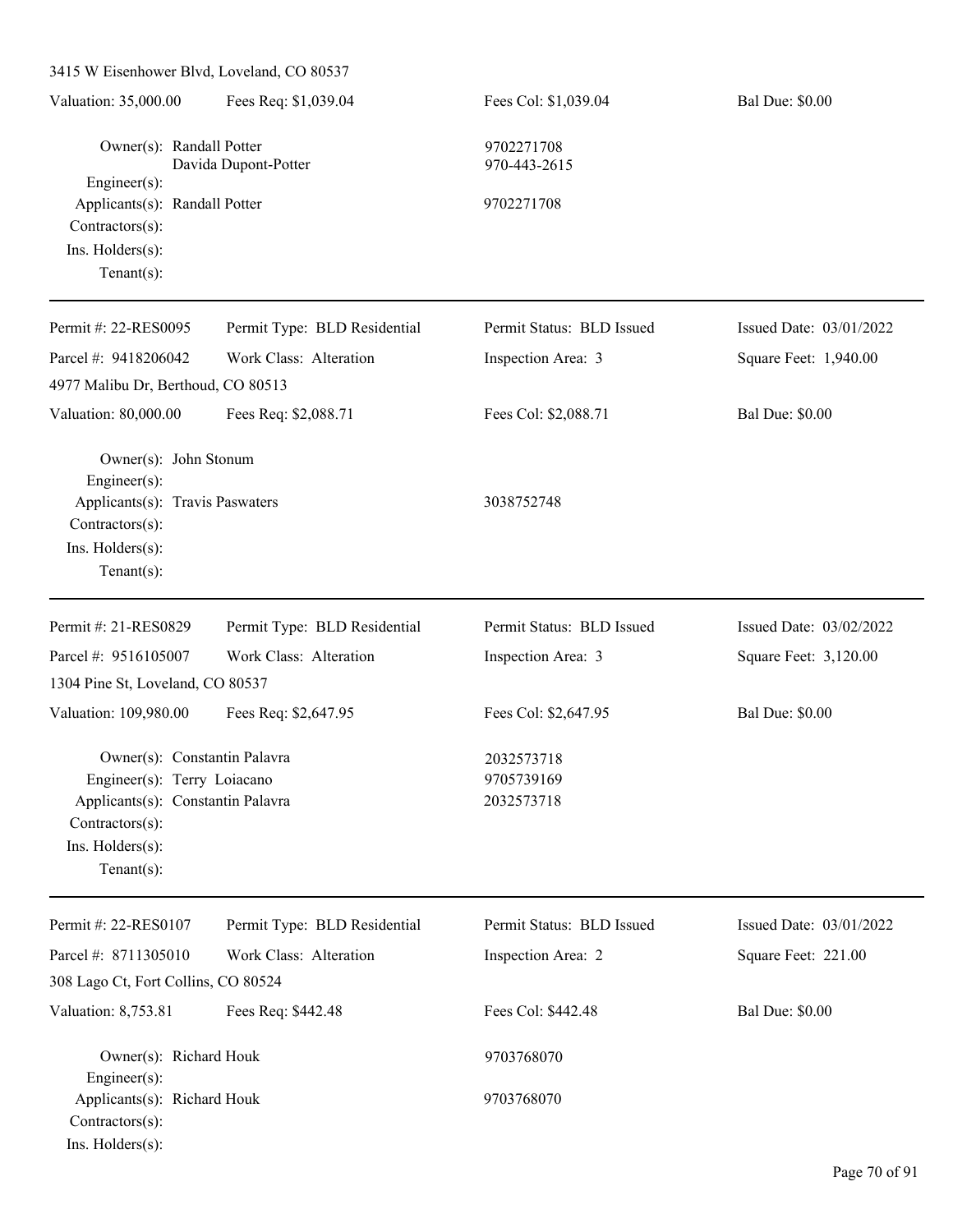| Permit #: 22-RES0105                                                                                                       | Permit Type: BLD Residential | Permit Status: BLD LOC    | Issued Date: 03/23/2022 |  |
|----------------------------------------------------------------------------------------------------------------------------|------------------------------|---------------------------|-------------------------|--|
| Parcel #: 3402200069                                                                                                       | Work Class: Alteration       | Inspection Area: 4        | Square Feet: 700.00     |  |
| 662 Little Prospect Rd, Estes Park, CO 80517                                                                               |                              |                           |                         |  |
| Valuation: 50,000.00                                                                                                       | Fees Req: \$1,303.29         | Fees Col: \$1,303.29      | <b>Bal Due: \$0.00</b>  |  |
| Owner(s): Cheryl Carter<br>Engineer(s):                                                                                    |                              | 9706135092                |                         |  |
| Applicants(s): Michael Ferrante<br>Contractors(s):<br>Ins. Holders(s):<br>Tenant $(s)$ :                                   |                              | 970-889-5771              |                         |  |
| Permit #: 21-RES0689                                                                                                       | Permit Type: BLD Residential | Permit Status: BLD COC    | Issued Date: 03/22/2022 |  |
| Parcel #: 0525407002                                                                                                       | Work Class: Alteration       | Inspection Area: 3        | Square Feet: 1,250.00   |  |
| 2272 Golden Valley Rd, Loveland, CO 80537                                                                                  |                              |                           |                         |  |
| Valuation: 26,175.00                                                                                                       | Fees Req: \$1,035.60         | Fees Col: \$1,035.60      | <b>Bal Due: \$0.00</b>  |  |
| Owner(s): Bruce Whitaker<br>Engineer(s):                                                                                   |                              | 9706671545                |                         |  |
| Applicants(s): Bruce Whitaker<br>Contractors(s):                                                                           |                              | 9706671545                |                         |  |
| Ins. Holders(s):<br>$Tenant(s)$ :                                                                                          |                              |                           |                         |  |
| Permit #: 21-RES0837                                                                                                       | Permit Type: BLD Residential | Permit Status: BLD Issued | Issued Date: 03/14/2022 |  |
| Parcel #: 9421305025                                                                                                       | Work Class: Alteration       | Inspection Area: 3        | Square Feet: 1,500.00   |  |
| 608 Evita Ct, Berthoud, CO 80513                                                                                           |                              |                           |                         |  |
| Valuation: 74,340.00                                                                                                       | Fees Req: \$1,903.28         | Fees Col: \$1,903.28      | <b>Bal Due: \$0.00</b>  |  |
| Owner(s): Robert Matousek<br>Engineer(s):                                                                                  |                              | 9702140817                |                         |  |
| Applicants(s): Colorado Paradise Builders, LLC<br>Contractors(s): Francisco Garcia Jr<br>Ins. Holders(s):<br>$Tenant(s)$ : |                              | 9706672403<br>9705664958  |                         |  |
| Permit #: 22-RES0023                                                                                                       | Permit Type: BLD Residential | Permit Status: BLD COC    | Issued Date: 03/09/2022 |  |
| Parcel #: 1626212018<br>236 Wren Pl, Drake, CO 80515                                                                       | Work Class: Alteration       | Inspection Area: 4        | Square Feet: 1,002.00   |  |
| Valuation: 20,981.88                                                                                                       | Fees Req: \$1,164.48         | Fees Col: \$1,164.48      | <b>Bal Due: \$0.00</b>  |  |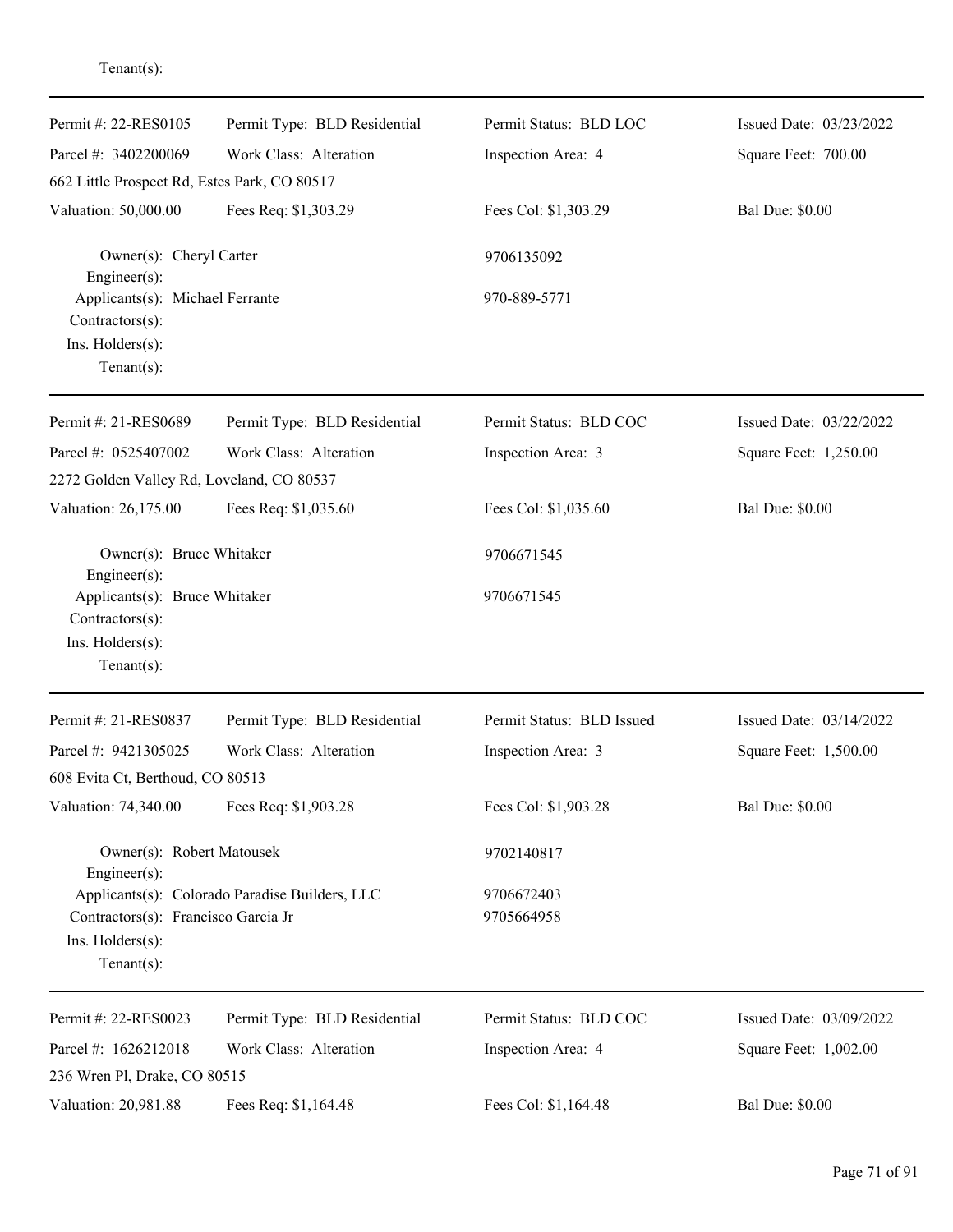| Owner(s): Mark Bruemmer<br>Engineer(s):<br>Applicants(s): Mark Bruemmer<br>Contractors(s):<br>$Ins.$ Holders $(s)$ :<br>Tenant $(s)$ : | Sarah Bruemmer<br>Sarah Bruemmer           | 9709888854<br>970-988-8854<br>9709888854<br>970-988-8854 |                         |
|----------------------------------------------------------------------------------------------------------------------------------------|--------------------------------------------|----------------------------------------------------------|-------------------------|
| Permit #: 22-RES0139                                                                                                                   | Permit Type: BLD Residential               | Permit Status: BLD Issued                                | Issued Date: 03/24/2022 |
| Parcel #: 9832005702                                                                                                                   | Work Class: Alteration                     | Inspection Area: 1                                       | Square Feet: 1,010.00   |
| 3921 Bingham Hill Rd, Fort Collins, CO 80521                                                                                           |                                            |                                                          |                         |
| Valuation: 38,000.00                                                                                                                   | Fees Req: \$1,222.68                       | Fees Col: \$1,222.68                                     | <b>Bal Due: \$0.00</b>  |
| Owner(s): Ingrid Grotheer<br>Engineer(s):                                                                                              | <b>Steve Grotheer</b>                      | 9702271372<br>9702271372                                 |                         |
| Applicants(s): Bradley Anderson                                                                                                        |                                            | 970-556-5986                                             |                         |
|                                                                                                                                        | Contractors(s): Clear Cut Construction LLC | 970-556-5986                                             |                         |
| Ins. Holders(s):<br>Tenant $(s)$ :                                                                                                     | <b>Bradley Anderson</b>                    | 970-556-5986                                             |                         |
| Permit #: 22-RES0072                                                                                                                   | Permit Type: BLD Residential               | Permit Status: BLD Issued                                | Issued Date: 03/01/2022 |
| Parcel #: 9826106008                                                                                                                   | Work Class: Alteration                     | Inspection Area: 1                                       | Square Feet: 2,433.00   |
| 3501 Terry Point Dr, Fort Collins, CO 80524                                                                                            |                                            |                                                          |                         |
| Valuation: 65,000.00                                                                                                                   | Fees Req: \$1,706.97                       | Fees Col: \$1,706.97                                     | <b>Bal Due: \$0.00</b>  |
| Owner(s): John Gejer<br>Barbara Gejer                                                                                                  |                                            | 9708291181                                               |                         |
| Engineer(s):<br>Applicants(s): John Gejer<br>Contractors(s):<br>Ins. Holders(s):<br>Tenant $(s)$ :                                     |                                            | 9708291181                                               |                         |
| Permit #: 22-RES0047                                                                                                                   | Permit Type: BLD Residential               | Permit Status: BLD Issued                                | Issued Date: 03/29/2022 |
| Parcel #: 3536205036                                                                                                                   | Work Class: Alteration                     | Inspection Area: 4                                       | Square Feet: 0.00       |
| 590 Hondius Cir, Estes Park, CO 80517                                                                                                  |                                            |                                                          |                         |
| Valuation: 8,000.00                                                                                                                    | Fees Req: \$295.35                         | Fees Col: \$295.35                                       | <b>Bal Due: \$0.00</b>  |
| Owner(s): Angela Walter<br>Greg Walter<br>Engineer(s):                                                                                 |                                            | 9705561223<br>9705561223                                 |                         |
| Applicants(s): Jared Kingswood                                                                                                         |                                            | 9702148007                                               |                         |
| Contractors(s): Michael Kingswood<br>Ins. Holders(s):                                                                                  |                                            | 970-586-6551                                             |                         |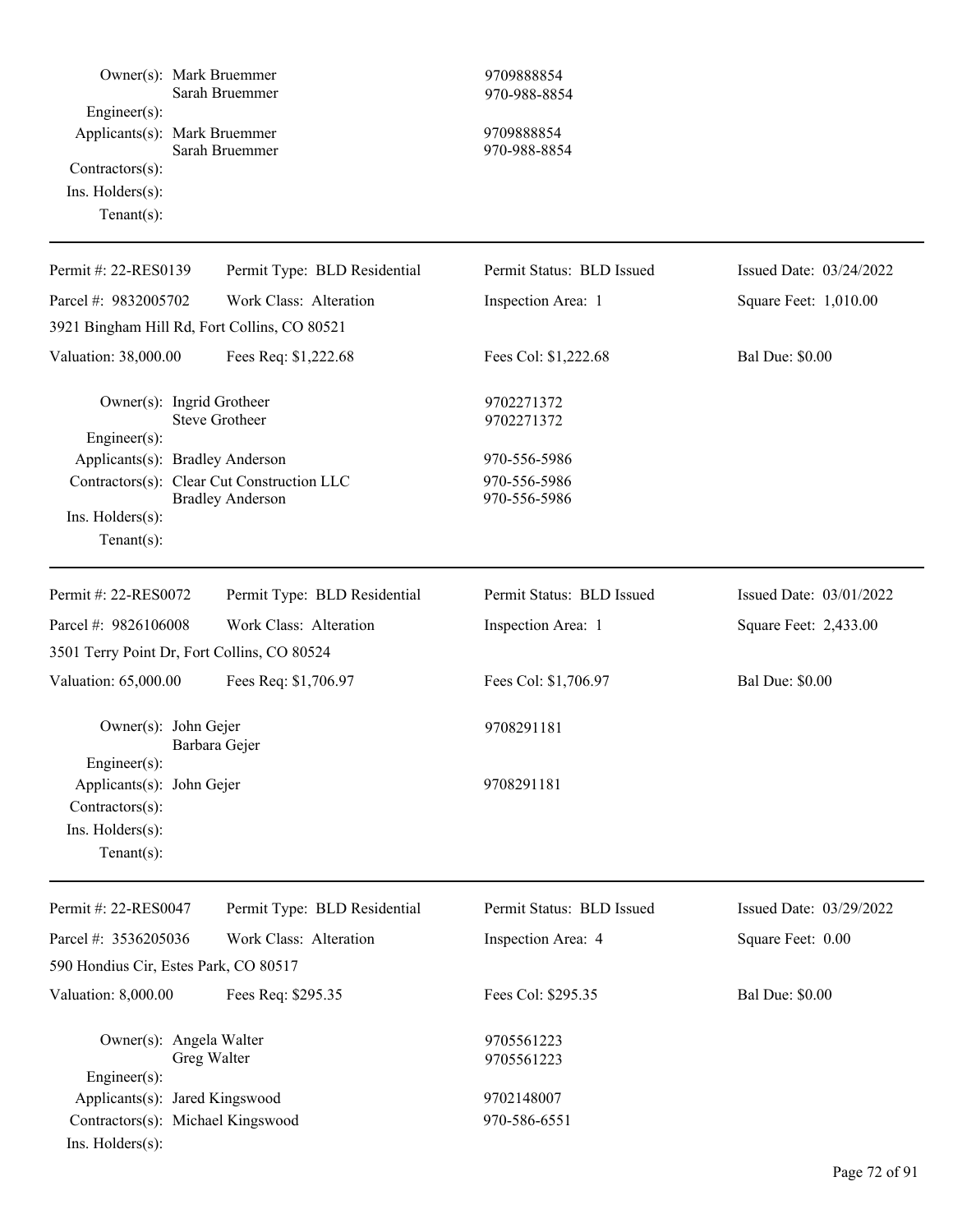| Permit Type: BLD Residential                | Permit Status: BLD Issued | Issued Date: 03/16/2022          |
|---------------------------------------------|---------------------------|----------------------------------|
| Work Class: Alteration                      | Inspection Area: 2        | Square Feet: 0.00                |
| 7827 Eagle Ranch Rd, Fort Collins, CO 80528 |                           |                                  |
| Fees Req: \$527.73                          | Fees Col: \$527.73        | <b>Bal Due: \$0.00</b>           |
| Owner(s): Stephanie Brault                  | 9702310992                |                                  |
| Applicants(s): Jason Brokhausen             | 9706311607                |                                  |
| Contractors(s): Jason Brokhausen            |                           |                                  |
|                                             |                           |                                  |
|                                             |                           |                                  |
| Permit Type: BLD Residential                | Permit Status: BLD Issued | Issued Date: 03/29/2022          |
| Work Class: Alteration                      | Inspection Area: 5        | Square Feet: 924.00              |
| 56 Voto Way, Red Feather Lakes, CO 80545    |                           |                                  |
| Fees Req: \$749.91                          | Fees Col: \$749.91        | <b>Bal Due: \$0.00</b>           |
| Owner(s): Denis Duchesne                    | 3035946180                |                                  |
| Applicants(s): Denis Duchesne               | 3035946180                |                                  |
| Permit Type: BLD Residential                | Permit Status: BLD Issued | Issued Date: 03/29/2022          |
| Work Class: Alteration                      |                           | Square Feet: 1,620.00            |
| 4208 Wellington Dr, Fort Collins, CO 80526  |                           |                                  |
| Fees Req: \$1,243.10                        | Fees Col: \$1,243.10      | <b>Bal Due: \$0.00</b>           |
| Owner(s): Barb Knierim                      | 9702174815                |                                  |
| Applicants(s): Cody Shriver                 | 9708449190                |                                  |
| Contractors(s): John "Jack" Cooney          | 6308774249                |                                  |
|                                             |                           |                                  |
|                                             |                           |                                  |
| Permit Type: BLD Residential                | Permit Status: BLD Issued | Issued Date: 03/11/2022          |
| Work Class: Alteration                      | Inspection Area: 2        | Square Feet: 0.00                |
| 284 Sierra Vista Dr, Fort Collins, CO 80524 |                           |                                  |
| Fees Req: \$1,404.78                        | Fees Col: \$1,404.78      | <b>Bal Due: \$0.00</b>           |
|                                             |                           | 9706311607<br>Inspection Area: 2 |

Tenant(s):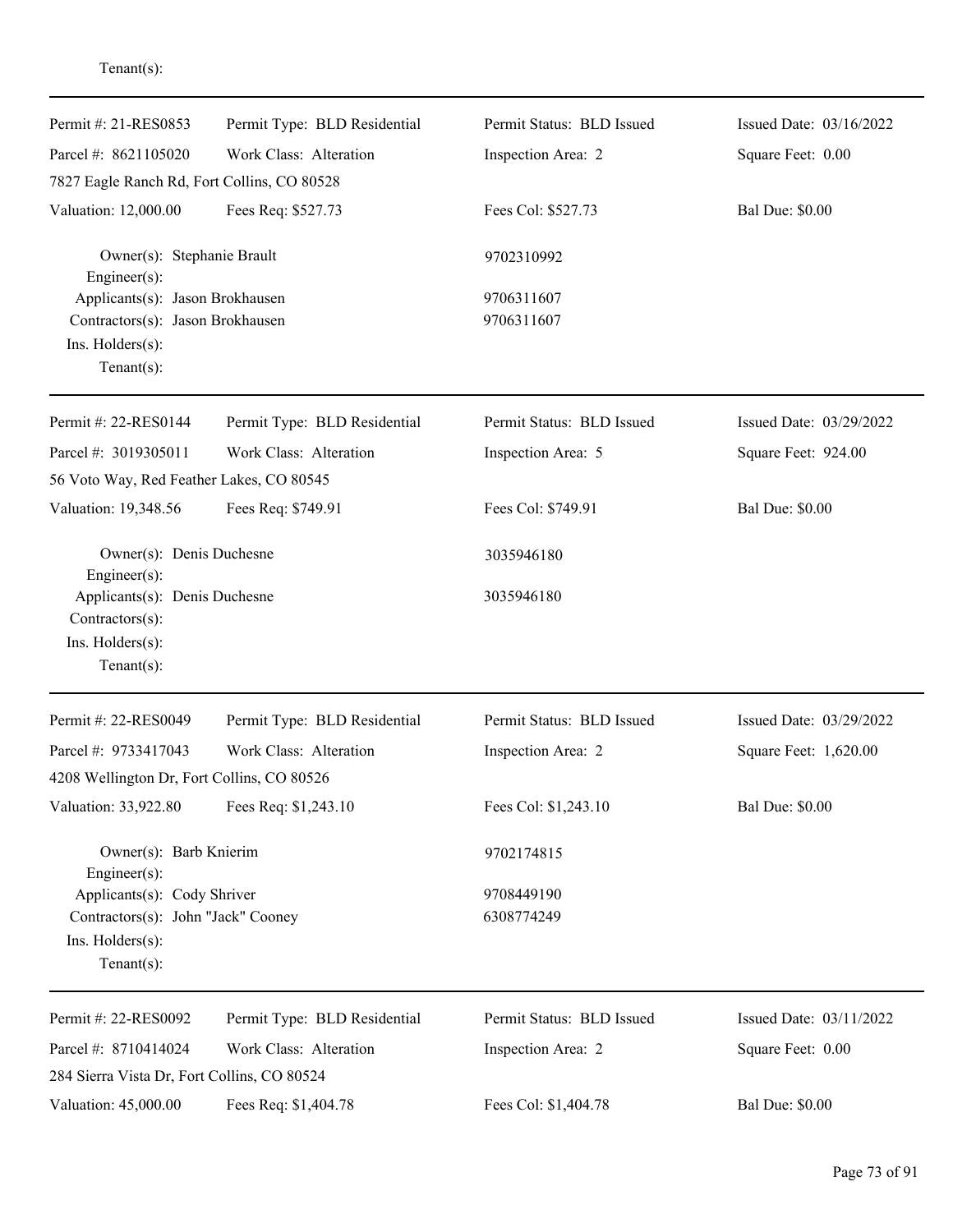| Engineer(s):<br>Applicants(s): Kalene Quezada<br>Contractors(s):<br>Ins. Holders(s):<br>Tenant $(s)$ :                         | Owner(s): Adan Quezada-Hernandez<br>Kalene Quezada | 5154413361<br>5154413361     |                         |
|--------------------------------------------------------------------------------------------------------------------------------|----------------------------------------------------|------------------------------|-------------------------|
| Permit #: 22-RES0195                                                                                                           | Permit Type: BLD Residential                       | Permit Status: BLD Issued    | Issued Date: 03/29/2022 |
| Parcel #: 2522201008                                                                                                           | Work Class: Alteration                             | Inspection Area: 4           | Square Feet: 0.00       |
| 2462 W Highway 34 C, Drake, CO 80515                                                                                           |                                                    |                              |                         |
| Valuation: 2,000.00                                                                                                            | Fees Req: \$126.78                                 | Fees Col: \$126.78           | <b>Bal Due: \$0.00</b>  |
| Owner(s): Patricia Vest<br>Engineer(s):                                                                                        | Patricia Vest                                      | 9705779380<br>9705779380     |                         |
| Applicants(s): Patricia Vest<br>Contractors(s):<br>Ins. Holders(s):<br>Tenant $(s)$ :                                          | Patricia Vest                                      | 9705779380<br>9705779380     |                         |
| Permit #: 22-RES0086                                                                                                           | Permit Type: BLD Residential                       | Permit Status: BLD Issued    | Issued Date: 03/04/2022 |
| Parcel #: 8021000011                                                                                                           | Work Class: Alteration                             | Inspection Area: 1           | Square Feet: 691.00     |
| 16185 N County Road 7, Wellington, CO 80549                                                                                    |                                                    |                              |                         |
| Valuation: 29,000.00                                                                                                           | Fees Req: \$1,120.12                               | Fees Col: \$1,120.12         | <b>Bal Due: \$0.00</b>  |
| Owner(s): Troyer Angel<br>Engineer(s):<br>Applicants(s): Troyer Angel<br>Contractors(s):<br>Ins. Holders(s):<br>Tenant $(s)$ : |                                                    |                              |                         |
| Permit #: 22-RES0163                                                                                                           | Permit Type: BLD Residential                       | Permit Status: BLD Issued    | Issued Date: 03/24/2022 |
| Parcel #: 8528000020                                                                                                           | Work Class: Alteration                             | Inspection Area: 3           | Square Feet: 3,076.00   |
| 2318 S County Road 9, Loveland, CO 80537                                                                                       |                                                    |                              |                         |
| Valuation: 146,089.44                                                                                                          | Fees Req: \$3,162.23                               | Fees Col: \$3,162.23         | Bal Due: \$0.00         |
| Owner(s): Owner Name Withheld<br>Engineer(s):                                                                                  |                                                    | 0000000000                   |                         |
| Applicants(s): Robert Smith<br>Contractors(s): Robert Smith<br>Ins. Holders(s):<br>Tenant $(s)$ :                              |                                                    | 970-223-5533<br>970-223-5533 |                         |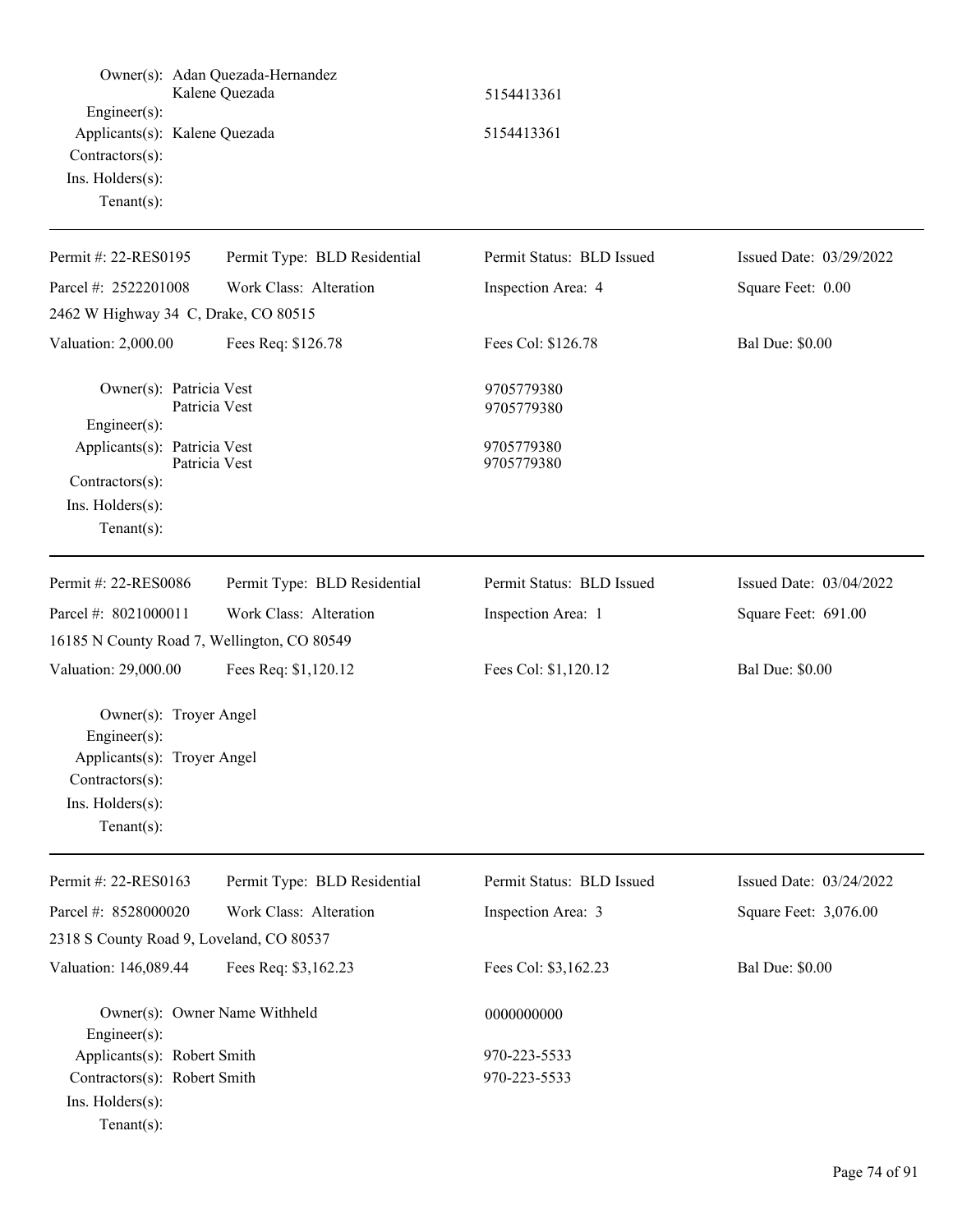| Permit #: 22-RES0002                                                                                                                                                | Permit Type: BLD Residential                                      | Permit Status: BLD Issued                    | Issued Date: 03/11/2022 |
|---------------------------------------------------------------------------------------------------------------------------------------------------------------------|-------------------------------------------------------------------|----------------------------------------------|-------------------------|
| Parcel #: 1730406015                                                                                                                                                | Work Class: Cabin                                                 | Inspection Area: 6                           | Square Feet: 2,078.00   |
| 1429 Granite Rd, Bellvue, CO 80512                                                                                                                                  |                                                                   |                                              |                         |
| Valuation: 75,000.00                                                                                                                                                | Fees Req: \$1,824.73                                              | Fees Col: \$1,824.73                         | <b>Bal Due: \$0.00</b>  |
| Owner(s): Nancy Mulligan<br>Engineer(s): Mark Benjamin<br>Applicants(s): Matthew Glascott<br>Contractors(s): Matthew Glascott<br>Ins. Holders(s):<br>Tenant $(s)$ : |                                                                   | 970-472-2394<br>970-214-2111<br>970-214-2111 |                         |
| Permit #: 21-RES0886                                                                                                                                                | Permit Type: BLD Residential                                      | Permit Status: BLD Issued                    | Issued Date: 03/03/2022 |
| Parcel #: 2724205023                                                                                                                                                | Work Class: Cabin                                                 | Inspection Area: 6                           | Square Feet: 660.00     |
| 386 Elk Horn Trl, Bellvue, CO 80512                                                                                                                                 |                                                                   |                                              |                         |
| Valuation: 56,837.00                                                                                                                                                | Fees Req: \$3,953.10                                              | Fees Col: \$3,953.10                         | <b>Bal Due: \$0.00</b>  |
| Owner(s): Ryan Hurley<br>Engineer(s): Jason Baker<br>Applicants(s): Ryan Hurley<br>Contractors(s):<br>Ins. Holders(s):<br>$Tenant(s)$ :                             |                                                                   | 9704430254<br>9702781909<br>9704430254       |                         |
| Permit #: 22-RES0138                                                                                                                                                | Permit Type: BLD Residential                                      | Permit Status: BLD Issued                    | Issued Date: 03/24/2022 |
| Parcel #: 3022315124                                                                                                                                                | Work Class: Conversion to Short-Term Inspection Area: 5<br>Rental |                                              | Square Feet: 0.00       |
| 658 Bear Cub Ln, Red Feather Lakes, CO 80545                                                                                                                        |                                                                   |                                              |                         |
| Valuation: 0.00                                                                                                                                                     | Fees Req: \$300.00                                                | Fees Col: \$300.00                           | <b>Bal Due: \$0.00</b>  |
| Owner(s): Deborah Zubia<br>Jeffrey Zubia<br>$Engineering(s)$ :                                                                                                      |                                                                   | 3072563522                                   |                         |
| Applicants(s): James (Wade) Houg<br>Mary Houg<br>Contractors(s):<br>$Ins.$ Holders $(s)$ :<br>Tenant $(s)$ :                                                        |                                                                   | 3035643355<br>7208388259                     |                         |
| Permit #: 22-RES0056                                                                                                                                                | Permit Type: BLD Residential                                      | Permit Status: BLD Issued                    | Issued Date: 03/07/2022 |
| Parcel #: 2411000018                                                                                                                                                | Work Class: Conversion to Short-Term Inspection Area: 4<br>Rental |                                              | Square Feet: 0.00       |

6756 E Highway 36, Estes Park, CO 80517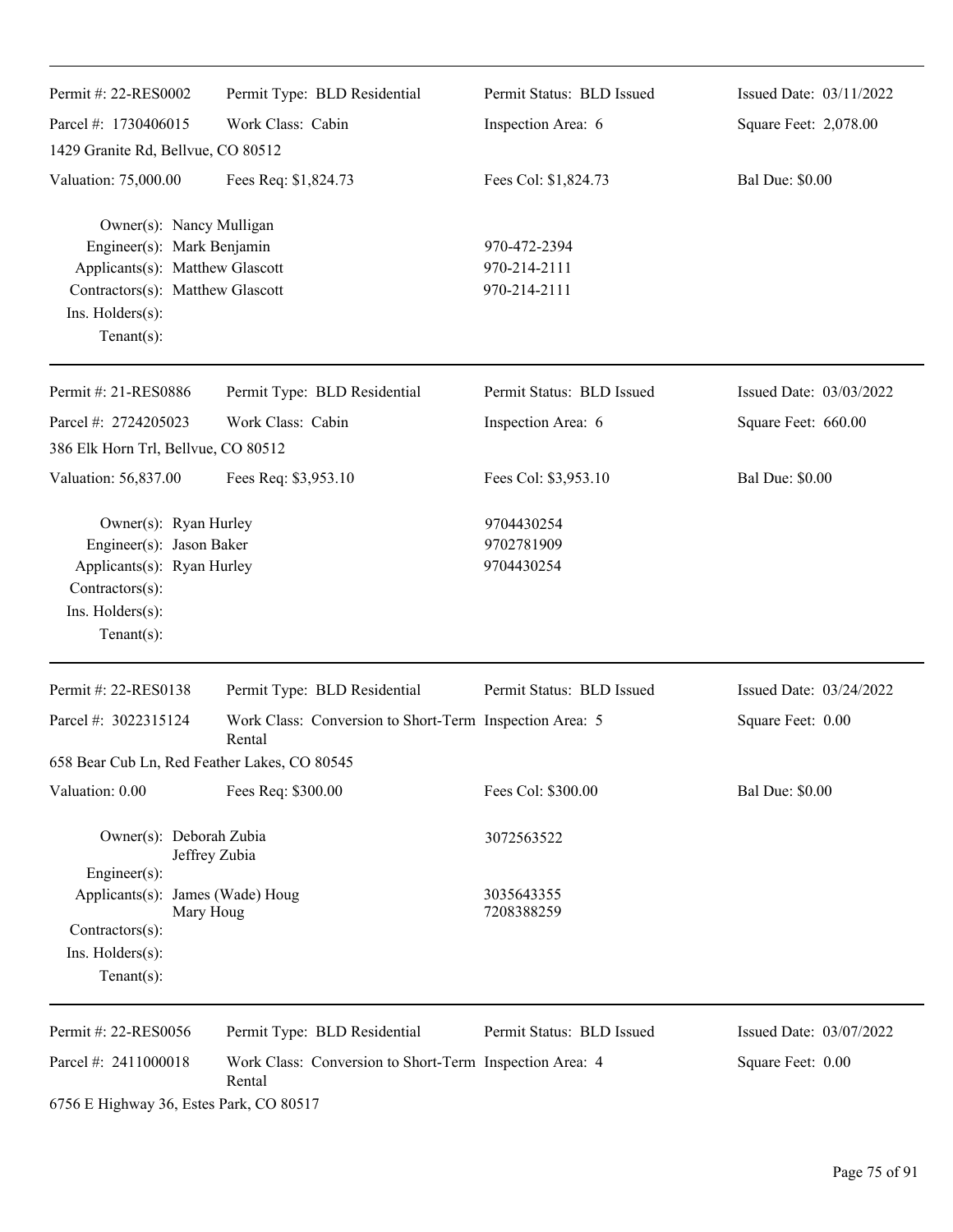| Owner(s): Kent Carbaugh<br>Engineer(s):<br>Applicants(s): Glenn McWilliams<br>Contractors(s):<br>Ins. Holders(s):<br>Tenant $(s)$ : |              | Karey Carbaugh<br>Kevin Carbaugh<br>Kristin McWilliams            | 9703815580                |                         |
|-------------------------------------------------------------------------------------------------------------------------------------|--------------|-------------------------------------------------------------------|---------------------------|-------------------------|
| Permit #: 22-RES0185                                                                                                                |              | Permit Type: BLD Residential                                      | Permit Status: BLD Issued | Issued Date: 03/25/2022 |
| Parcel #: 9403109017                                                                                                                |              | Work Class: Conversion to Short-Term Inspection Area: 3<br>Rental |                           | Square Feet: 0.00       |
| 4700 Jacks Ct, Loveland, CO 80537                                                                                                   |              |                                                                   |                           |                         |
| Valuation: 0.00                                                                                                                     |              | Fees Req: \$300.00                                                | Fees Col: \$300.00        | <b>Bal Due: \$0.00</b>  |
| Owner(s): Jason Doty<br>Engineer(s):                                                                                                |              |                                                                   | 3077101942                |                         |
| Applicants(s): Jason Doty<br>Contractors(s):<br>Ins. Holders(s):<br>Tenant $(s)$ :                                                  |              |                                                                   | 3077101942                |                         |
| Permit #: 22-RES0014                                                                                                                |              | Permit Type: BLD Residential                                      | Permit Status: BLD CO     | Issued Date: 03/01/2022 |
| Parcel #: 3536307016                                                                                                                |              | Work Class: Conversion to Short-Term Inspection Area: 4<br>Rental |                           | Square Feet: 0.00       |
|                                                                                                                                     |              | 1615 Prospect Mountain Dr, Estes Park, CO 80517                   |                           |                         |
| Valuation: 0.00                                                                                                                     |              | Fees Req: \$300.00                                                | Fees Col: \$300.00        | <b>Bal Due: \$0.00</b>  |
| Owner(s): Cathy Gibb<br>Engineer(s):                                                                                                | Michael Gibb |                                                                   | 7139075834<br>7138056067  |                         |
| Applicants(s): Cathy Gibb<br>Contractors(s):<br>Ins. Holders(s):<br>Tenant $(s)$ :                                                  |              |                                                                   | 7139075834                |                         |
| Permit #: 22-RES0053                                                                                                                |              | Permit Type: BLD Residential                                      | Permit Status: BLD Issued | Issued Date: 03/25/2022 |
| Parcel #: 9517200056                                                                                                                |              | Work Class: Conversion to Short-Term Inspection Area: 3<br>Rental |                           | Square Feet: 0.00       |
|                                                                                                                                     |              | 4928 W Eisenhower Blvd, Loveland, CO 80537                        |                           |                         |
| Valuation: 0.00                                                                                                                     |              | Fees Req: \$300.00                                                | Fees Col: \$300.00        | <b>Bal Due: \$0.00</b>  |
| Owner(s): David Szabo<br>Engineer(s):                                                                                               |              |                                                                   | 6176020444                |                         |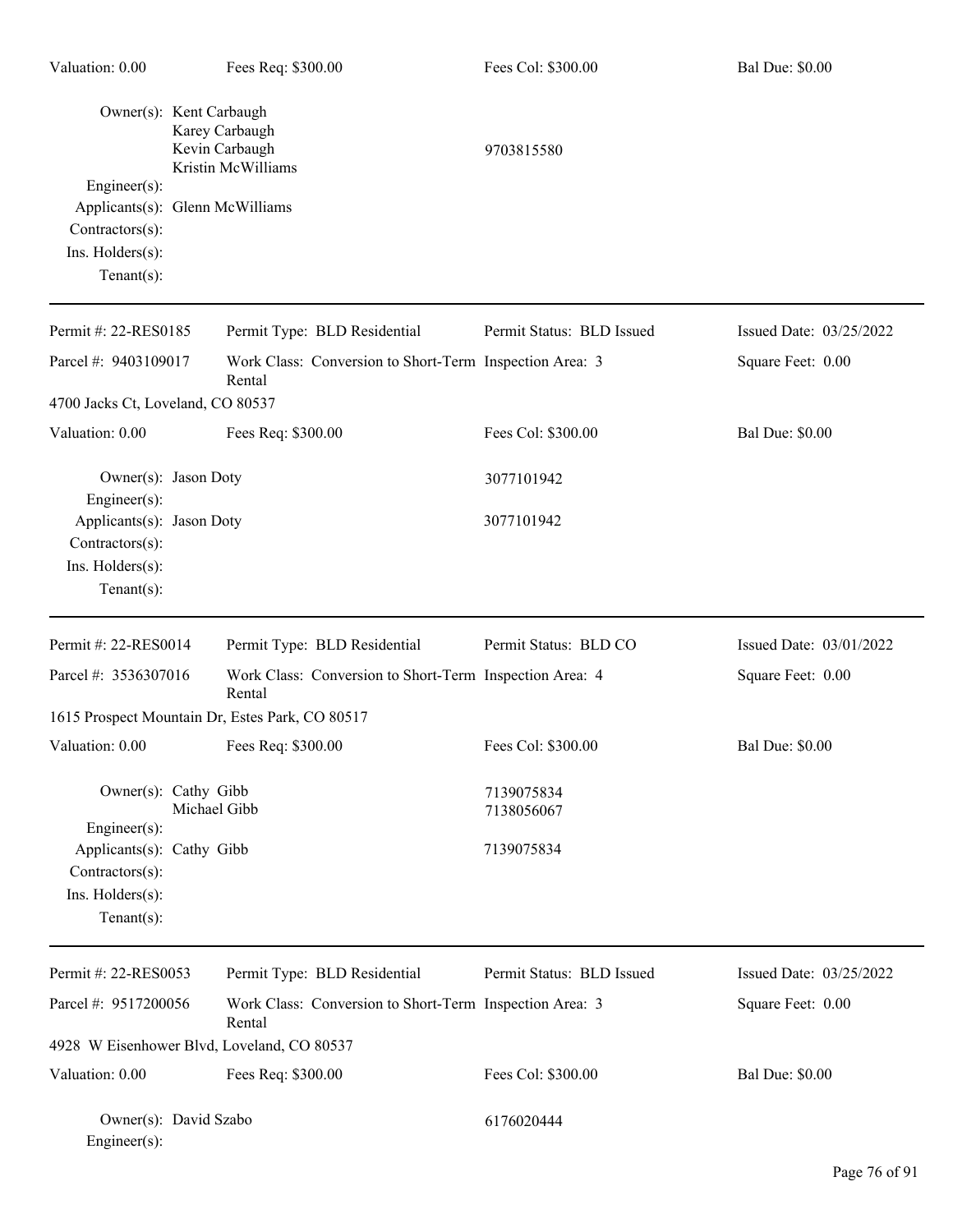| Permit #: 22-RES0117                                                                                     | Permit Type: BLD Residential                                      | Permit Status: BLD Issued | Issued Date: 03/08/2022 |
|----------------------------------------------------------------------------------------------------------|-------------------------------------------------------------------|---------------------------|-------------------------|
| Parcel #: 3526312010                                                                                     | Work Class: Conversion to Short-Term Inspection Area: 4<br>Rental |                           | Square Feet: 0.00       |
| 732 Columbine Dr, Estes Park, CO 80517                                                                   |                                                                   |                           |                         |
| Valuation: 0.00                                                                                          | Fees Req: \$300.00                                                | Fees Col: \$300.00        | <b>Bal Due: \$0.00</b>  |
| Owner(s): Trudy Franklin<br>Engineer(s):                                                                 | Russ Franklin                                                     | 9704125169<br>9704125054  |                         |
| Applicants(s): Russ Franklin<br>Contractors(s):<br>Ins. Holders(s):<br>Tenant $(s)$ :                    |                                                                   | 9704125054                |                         |
| Permit #: 22-RES0037                                                                                     | Permit Type: BLD Residential                                      | Permit Status: BLD Issued | Issued Date: 03/30/2022 |
| Parcel #: 2505000011                                                                                     | Work Class: Conversion to Short-Term Inspection Area: 4<br>Rental |                           | Square Feet: 0.00       |
| 2145 Mcgraw Ranch Rd, Estes Park, CO 80517                                                               |                                                                   |                           |                         |
| Valuation: 0.00                                                                                          | Fees Req: \$300.00                                                | Fees Col: \$300.00        | <b>Bal Due: \$0.00</b>  |
| Owner(s): Timothy Roberts                                                                                | <b>Courtney Roberts</b>                                           | 4402066043<br>4402066043  |                         |
| Engineer(s):<br>Applicants(s): Courtney Roberts<br>Contractors(s):<br>Ins. Holders(s):<br>Tenant $(s)$ : |                                                                   | 4402066043                |                         |
| Permit #: 22-RES0099                                                                                     | Permit Type: BLD Residential                                      | Permit Status: BLD CO     | Issued Date: 03/04/2022 |
| Parcel #: 3536307006                                                                                     | Work Class: Conversion to Short-Term Inspection Area: 4<br>Rental |                           | Square Feet: 0.00       |
| 333 Prospect Mountain Ct, Estes Park, CO 80517                                                           |                                                                   |                           |                         |
| Valuation: 0.00                                                                                          | Fees Req: \$300.00                                                | Fees Col: \$300.00        | <b>Bal Due: \$0.00</b>  |
| Owner(s): Gautam Mehrotra<br>$Engineering(s)$ :                                                          |                                                                   | 9706908380                |                         |
| Applicants(s): Gautam Mehrotra<br>Contractors(s):<br>Ins. Holders(s):                                    |                                                                   | 9706908380                |                         |

Tenant(s):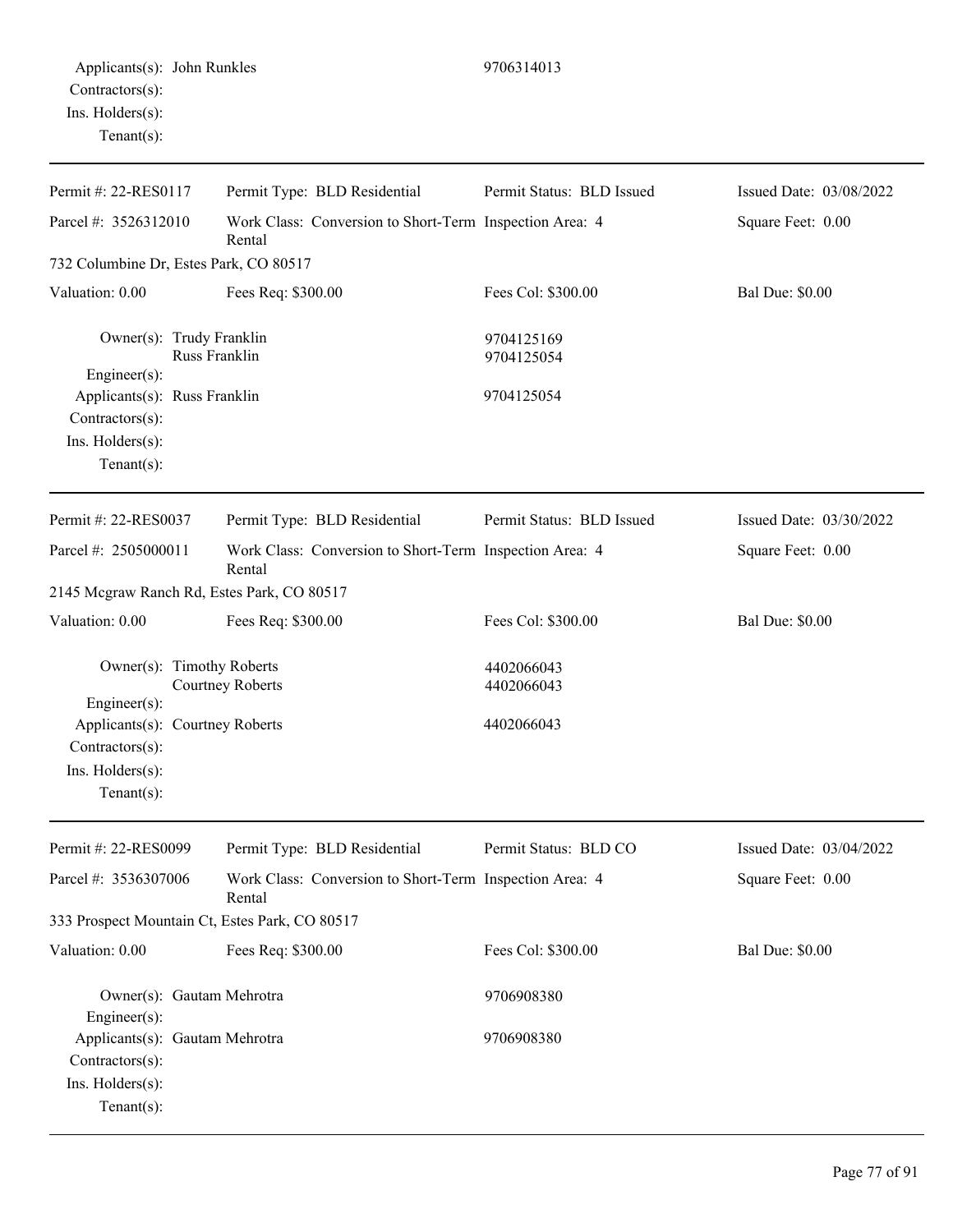| Permit #: 22-RES0067                                                                                                                   | Permit Type: BLD Residential                                      | Permit Status: BLD Issued                | Issued Date: 03/30/2022 |
|----------------------------------------------------------------------------------------------------------------------------------------|-------------------------------------------------------------------|------------------------------------------|-------------------------|
| Parcel #: 3427000044                                                                                                                   | Work Class: Conversion to Short-Term Inspection Area: 4<br>Rental |                                          | Square Feet: 0.00       |
| 772 Goblins Castle Rd, Estes Park, CO 80517                                                                                            |                                                                   |                                          |                         |
| Valuation: 0.00                                                                                                                        | Fees Req: \$300.00                                                | Fees Col: \$300.00                       | <b>Bal Due: \$0.00</b>  |
| Owner(s): Keri Ann Wilson                                                                                                              | Christopher Wilson                                                | 8567963222<br>8567963222                 |                         |
| Engineer(s):                                                                                                                           |                                                                   |                                          |                         |
| Applicants(s): Keri Ann Wilson                                                                                                         |                                                                   | 8567963222                               |                         |
| Contractors(s):<br>Ins. Holders(s):                                                                                                    |                                                                   |                                          |                         |
| $Tenant(s)$ :                                                                                                                          |                                                                   |                                          |                         |
| Permit #: 22-RES0116                                                                                                                   | Permit Type: BLD Residential                                      | Permit Status: BLD Issued                | Issued Date: 03/08/2022 |
| Parcel #: 3526314001                                                                                                                   | Work Class: Conversion to Short-Term Inspection Area: 4<br>Rental |                                          | Square Feet: 0.00       |
| 1436 Narcissus Dr, Estes Park, CO 80517                                                                                                |                                                                   |                                          |                         |
| Valuation: 0.00                                                                                                                        | Fees Req: \$300.00                                                | Fees Col: \$300.00                       | <b>Bal Due: \$0.00</b>  |
| Owner(s): Deanna Franklin<br>Engineer(s):                                                                                              |                                                                   | 9704125054                               |                         |
| Applicants(s): Russ Franklin<br>Contractors(s):                                                                                        |                                                                   | 9704125054                               |                         |
| Ins. Holders(s):<br>$Tenant(s)$ :                                                                                                      |                                                                   |                                          |                         |
| Permit #: 21-RES0660                                                                                                                   | Permit Type: BLD Residential                                      | Permit Status: BLD Issued                | Issued Date: 03/21/2022 |
| Parcel #: 2523201006                                                                                                                   | Work Class: Deck                                                  | Inspection Area: 4                       | Square Feet: 95.00      |
| 2309 W Highway 34, Drake, CO 80515                                                                                                     |                                                                   |                                          |                         |
| Valuation: 4,000.00                                                                                                                    | Fees Req: \$182.94                                                | Fees Col: \$182.94                       | <b>Bal Due: \$0.00</b>  |
| Owner(s): Jack Morgan<br>Engineer(s): Mike Todd<br>Applicants(s): Jack Morgan<br>Contractors(s):<br>Ins. Holders(s):<br>Tenant $(s)$ : |                                                                   | 7278220438<br>970-586-2458<br>7278220438 |                         |
| Permit #: 21-RES0706                                                                                                                   | Permit Type: BLD Residential                                      | Permit Status: BLD COC                   | Issued Date: 03/11/2022 |
| Parcel #: 3536307006                                                                                                                   | Work Class: Deck                                                  | Inspection Area: 4                       | Square Feet: 201.00     |
| 333 Prospect Mountain Ct, Estes Park, CO 80517                                                                                         |                                                                   |                                          |                         |
| Valuation: 1,175.85                                                                                                                    | Fees Req: \$174.18                                                | Fees Col: \$174.18                       | <b>Bal Due: \$0.00</b>  |
| Owner(s): Gautam Mehrotra                                                                                                              |                                                                   | 9706908380                               |                         |

 $\overline{\phantom{0}}$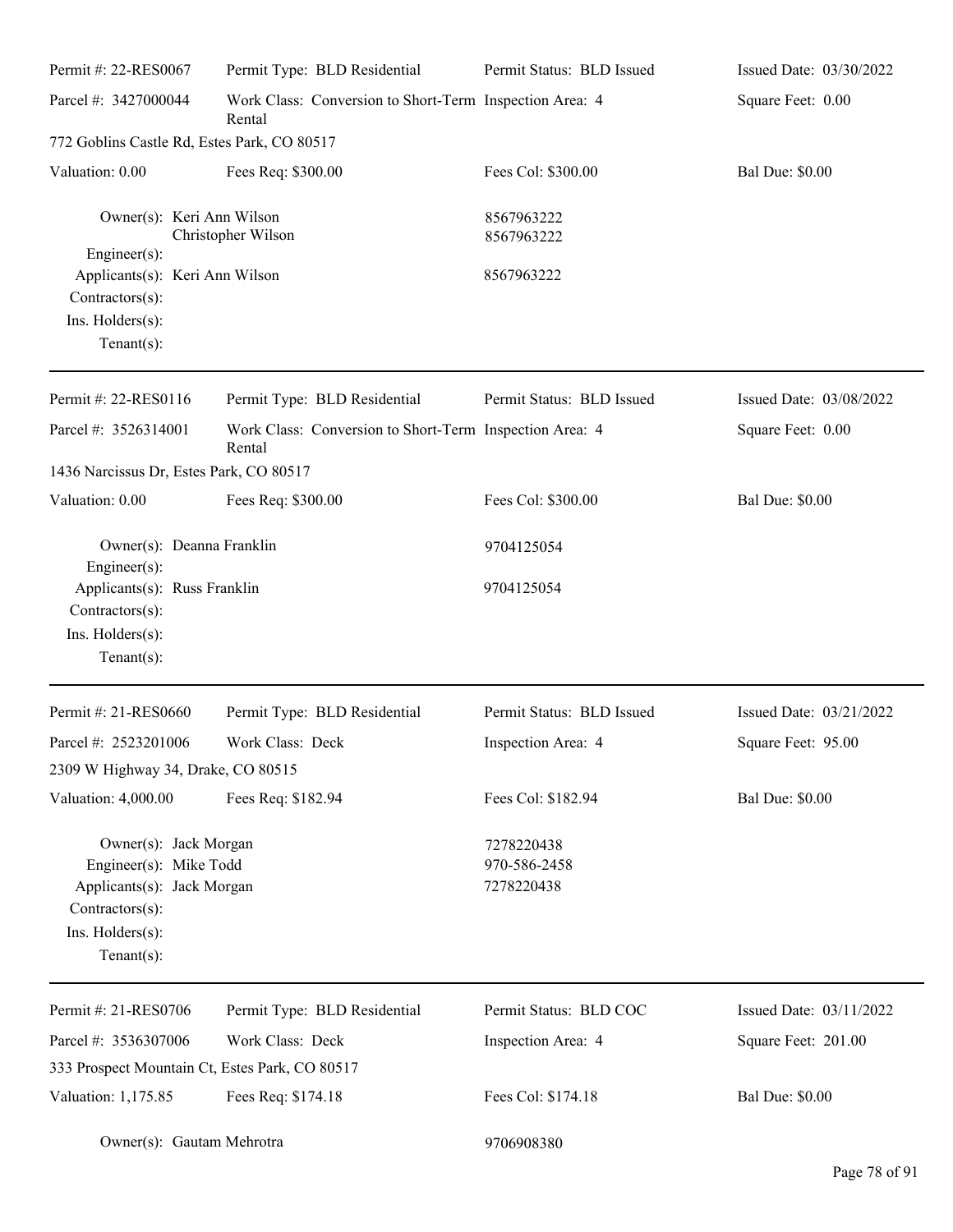Engineer(s): Mike Todd 970-586-2458 Applicants(s): Gautam Mehrotra 9706908380 Contractors(s): Ins. Holders(s): Tenant(s): Permit #: 21-RES0324 Parcel #: 0502105007 Permit Type: BLD Residential Work Class: Deck Permit Status: BLD Issued Inspection Area: 2 Issued Date: 03/10/2022 Square Feet: 182.00 3905 Powderhorn Dr, Loveland, CO 80538 Valuation: 4,000.00 Fees Req: \$288.94 Fees Col: \$288.94 Bal Due: \$0.00 Owner(s): Agnieszka Twarowska Adrian Galambosi 9708898488 Engineer(s): Applicants(s): Adrian Galambosi 9708898488 Contractors(s): Ins. Holders(s): Tenant(s): Permit #: 21-RES0337 Parcel #: 9405400019 Permit Type: BLD Residential Work Class: Extended Family Dwelling Inspection Area: 3 Permit Status: BLD Issued Issued Date: 03/14/2022 Square Feet: 762.00 5210 Lonetree Dr, Loveland, CO 80537 Valuation: 33,551.28 Fees Req: \$1,629.56 Fees Col: \$1,629.56 Bal Due: \$0.00 Owner(s): Deborah Bender David Bender 9702226226 Engineer(s): Applicants(s): Frank Bender Contractors(s): Ins. Holders(s): Tenant(s): Permit #: 21-RES0848 Parcel #: 8920205003 Permit Type: BLD Residential Work Class: New Permit Status: BLD Issued Inspection Area: 1 Issued Date: 03/11/2022 Square Feet: 3,844.00 10457 Reed Way, Wellington, CO 80549 Valuation: 380,000.00 Fees Req: \$16,001.62 Fees Col: \$16,001.62 Bal Due: \$0.00 Owner(s): Christopher Martin 9703886690 Engineer(s): Weeks & Associates 970-225-2422 Applicants(s): Christopher Martin 9703886690 Contractors(s): Christopher Martin 9703886690

Ins. Holders(s):

Tenant(s):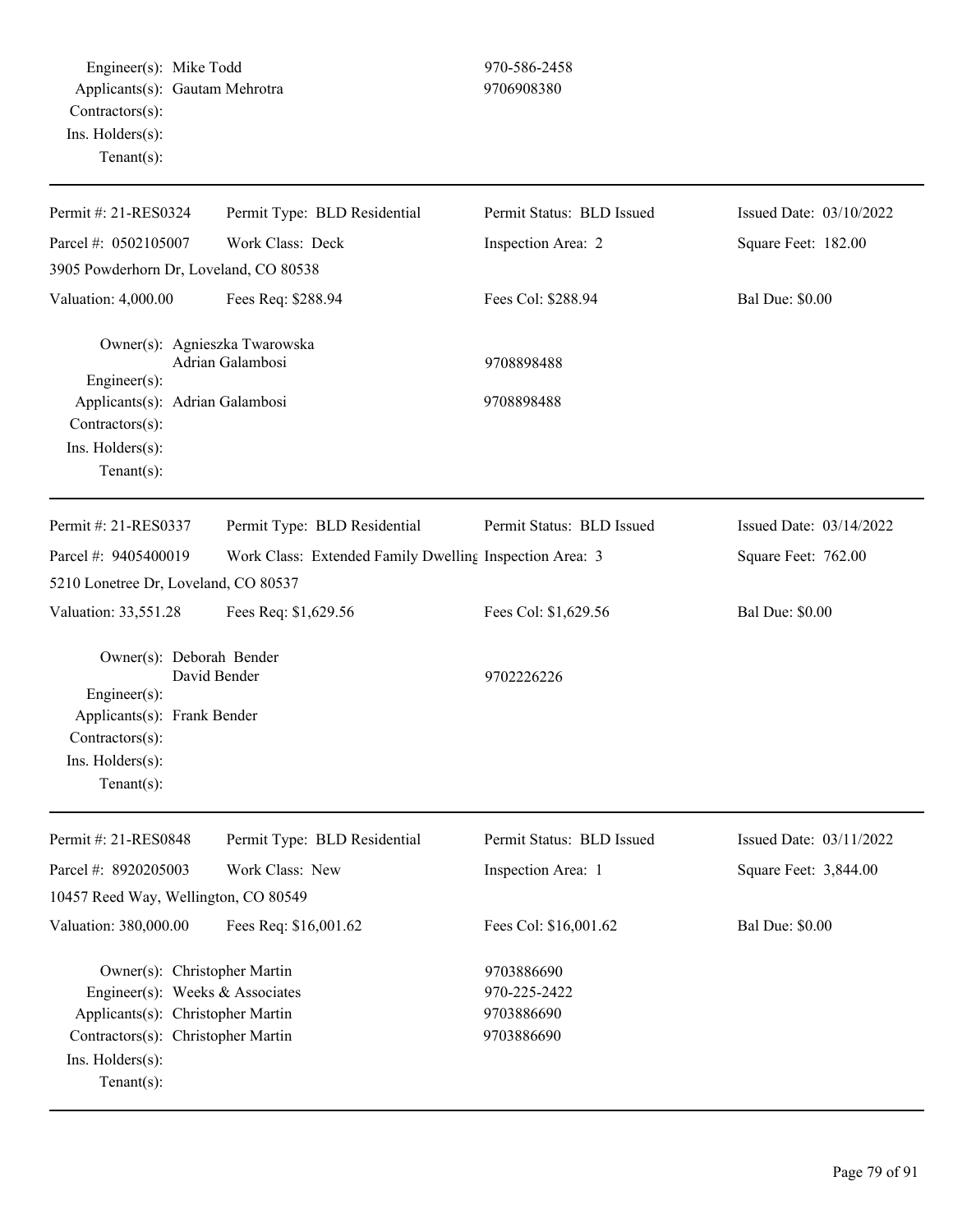| Permit #: 22-RES0046                                                                                         | Permit Type: BLD Residential                     | Permit Status: BLD Issued                | Issued Date: 03/23/2022 |
|--------------------------------------------------------------------------------------------------------------|--------------------------------------------------|------------------------------------------|-------------------------|
| Parcel #: 3906100016                                                                                         | Work Class: New                                  | Inspection Area: 5                       | Square Feet: 4,428.00   |
|                                                                                                              | 8027 County Road 69, Red Feather Lakes, CO 80545 |                                          |                         |
| Valuation: 670,000.00                                                                                        | Fees Req: \$15,344.59                            | Fees Col: \$15,344.59                    | <b>Bal Due: \$0.00</b>  |
| Owner(s): Jeffrey Hardy<br>Leah Hardy<br>$Engineering(s)$ :                                                  |                                                  | 7206446810<br>7206446810                 |                         |
| Applicants(s): Michael Franklin                                                                              |                                                  | 9700690088                               |                         |
| Contractors(s): Michael Franklin                                                                             |                                                  | 9700690088                               |                         |
| Ins. Holders(s):<br>Tenant $(s)$ :                                                                           |                                                  |                                          |                         |
| Permit #: 22-RES0054                                                                                         | Permit Type: BLD Residential                     | Permit Status: BLD Issued                | Issued Date: 03/28/2022 |
| Parcel #: 3535400096                                                                                         | Work Class: New                                  | Inspection Area: 4                       | Square Feet: 3,966.00   |
| 1083 N Alpaca Farm Way, Estes Park, CO 80517                                                                 |                                                  |                                          |                         |
| Valuation: 500,000.00                                                                                        | Fees Req: \$21,553.35                            | Fees Col: \$21,553.35                    | <b>Bal Due: \$0.00</b>  |
| Owner(s): Opportunity Ridge LLC<br>Engineer(s):                                                              |                                                  | 9703107432                               |                         |
| Applicants(s): Kingswood Homes Inc                                                                           |                                                  | 9702197868<br>9702148007                 |                         |
| Contractors(s): Michael Kingswood                                                                            | Jared Kingswood                                  | 970-586-6551                             |                         |
| Ins. Holders(s):<br>Tenant $(s)$ :                                                                           |                                                  |                                          |                         |
| Permit #: 22-RES0011                                                                                         | Permit Type: BLD Residential                     | Permit Status: BLD Issued                | Issued Date: 03/07/2022 |
| Parcel #: 3535000089                                                                                         | Work Class: New                                  | Inspection Area: 4                       | Square Feet: 3,966.00   |
| 1124 Upper Braodview, Estes Park, CO 80517                                                                   |                                                  |                                          |                         |
| Valuation: 500,000.00                                                                                        | Fees Req: \$21,503.35                            | Fees Col: \$21,503.35                    | <b>Bal Due: \$0.00</b>  |
| Owner(s): Opportunity Ridge LLC<br>Engineer(s):                                                              |                                                  | 9703107432                               |                         |
| Applicants(s): Jared Kingswood<br>Greg Scott<br>Contractors(s): Michael Kingswood<br>Ins. $H$ olders $(s)$ : |                                                  | 9702148007<br>9702197868<br>970-586-6551 |                         |
| Tenant $(s)$ :                                                                                               |                                                  |                                          |                         |
| Permit #: 21-RES0250                                                                                         | Permit Type: BLD Residential                     | Permit Status: BLD Issued                | Issued Date: 03/03/2022 |
| Parcel #: 2520005002                                                                                         | Work Class: New                                  | Inspection Area: 4                       | Square Feet: 8,826.00   |
| 1831 Stonegate Dr, Estes Park, CO 80517                                                                      |                                                  |                                          |                         |
| Valuation: 1,450,000.00                                                                                      | Fees Req: \$25,518.44                            | Fees Col: \$25,518.44                    | <b>Bal Due: \$0.00</b>  |

Owner(s): Tommy Fulton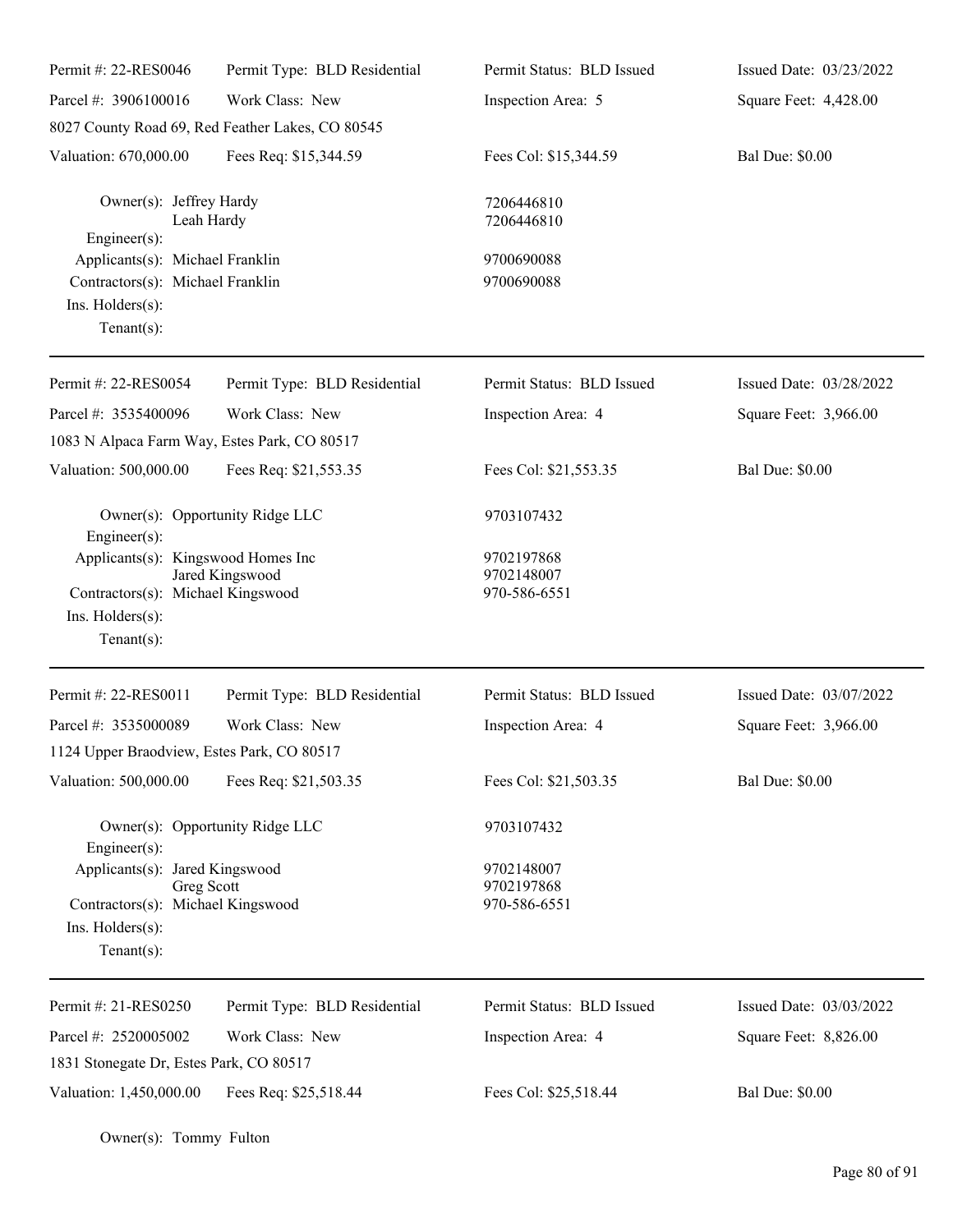Engineer(s): Applicants(s): Richard Splittgerber 9702184999 Contractors(s): Richard Splittgerber 9702184999 Ins. Holders(s): Tenant(s):

| Permit #: 22-RES0118                           | Permit Type: BLD Residential | Permit Status: BLD Issued | Issued Date: 03/24/2022 |
|------------------------------------------------|------------------------------|---------------------------|-------------------------|
| Parcel #: 0022400012                           | Work Class: New              | Inspection Area: 5        | Square Feet: 8,343.00   |
| 16000 Legend Way, Livermore, CO 80536          |                              |                           |                         |
| Valuation: 1,100,000.00                        | Fees Req: \$21,128.41        | Fees Col: \$21,128.41     | <b>Bal Due: \$0.00</b>  |
| Owner(s): David Jellison<br>$Engineering(s)$ : |                              | 7206330899                |                         |
| Applicants(s): Jason Jones                     |                              | 970-581-0481              |                         |
| Contractors(s): Jason Jones                    |                              | 970-581-0481              |                         |
| Ins. Holders(s):<br>Tenant(s):                 |                              |                           |                         |
|                                                |                              |                           |                         |
| Permit #: 22-RES0013                           | Permit Type: BLD Residential | Permit Status: BLD Issued | Issued Date: 03/04/2022 |
| Parcel #: 9624408008                           | Work Class: New              | Inspection Area: 2        | Square Feet: 8,354.00   |
| 900 Cub Ct, Fort Collins, CO 80525             |                              |                           |                         |
| Valuation: 1,350,000.00                        | Fees Req: \$26,598.25        | Fees Col: \$26,598.25     | <b>Bal Due: \$0.00</b>  |
| Owner(s): Kyle Meyer<br>Engineer(s):           |                              | 720-454-2991              |                         |
| Applicants(s): Kyle Meyer                      |                              | 720-454-2991              |                         |
| Contractors(s): Kyle Meyer                     |                              | 720-454-2991              |                         |
| Ins. Holders(s):                               |                              |                           |                         |
| Tenant $(s)$ :                                 |                              |                           |                         |
| Permit #: 21-RES0857                           | Permit Type: BLD Residential | Permit Status: BLD Issued | Issued Date: 03/14/2022 |
| Parcel #: 2518300023                           | Work Class: New              | Inspection Area: 4        | Square Feet: 3,812.00   |
| 1299 Devils Gulch Rd, Estes Park, CO 80517     |                              |                           |                         |
| Valuation: 650,000.00                          | Fees Req: \$15,861.25        | Fees Col: \$15,861.25     | <b>Bal Due: \$0.00</b>  |
| Owner(s): Richard Ashe                         |                              | 3035224551                |                         |
| Engineer(s): Ian Smith                         |                              | 303-447-2813              |                         |
| Applicants(s): Richard Ashe                    |                              | 3035224551                |                         |
| Contractors(s):                                |                              |                           |                         |
| Ins. Holders(s):                               |                              |                           |                         |
| Tenant $(s)$ :                                 |                              |                           |                         |
| Permit #: 21-RES0519                           | Permit Type: BLD Residential | Permit Status: BLD Issued | Issued Date: 03/22/2022 |
| Parcel #: 3536205003                           | Work Class: New              | Inspection Area: 4        | Square Feet: 7,094.00   |
|                                                |                              |                           |                         |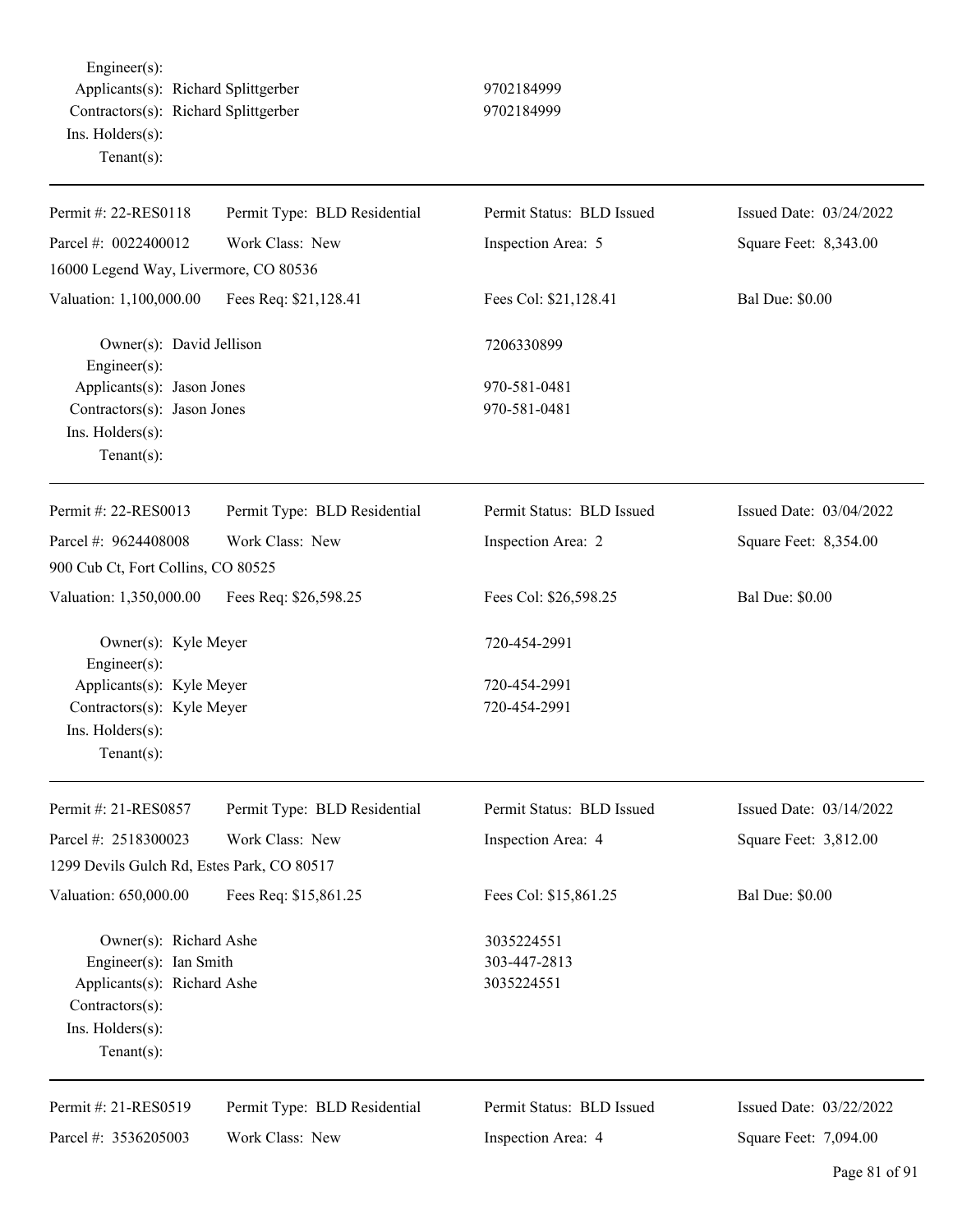| 547 Hondius Cir, Estes Park, CO 80517                                                                                                                               |                                     |                                                        |                         |
|---------------------------------------------------------------------------------------------------------------------------------------------------------------------|-------------------------------------|--------------------------------------------------------|-------------------------|
| Valuation: 850,000.00                                                                                                                                               | Fees Req: \$18,144.61               | Fees Col: \$18,144.61                                  | <b>Bal Due: \$0.00</b>  |
| Owner(s): Jay Goode<br>Engineer(s): David Bangs<br>Applicants(s): Brian Weber<br>Contractors(s): Bob Iwanicki                                                       |                                     | 9727576985<br>9703088221<br>9702311174<br>970-586-9342 |                         |
| Ins. Holders(s):<br>Tenant $(s)$ :                                                                                                                                  |                                     |                                                        |                         |
| Permit #: 21-RES0731                                                                                                                                                | Permit Type: BLD Residential        | Permit Status: BLD Issued                              | Issued Date: 03/02/2022 |
| Parcel #: 8826207021                                                                                                                                                | Work Class: New                     | Inspection Area: 1                                     | Square Feet: 10,102.00  |
| 3444 Taliesin Way, Fort Collins, CO 80524                                                                                                                           |                                     |                                                        |                         |
| Valuation: 1,200,000.00                                                                                                                                             | Fees Req: \$24,882.88               | Fees Col: \$24,882.88                                  | <b>Bal Due: \$0.00</b>  |
| Owner(s): K and L Company Inc<br>Engineer(s): Wendy Dworak<br>Applicants(s): Kyl Christians<br>Contractors(s): Kyl Christians<br>Ins. Holders(s):<br>Tenant $(s)$ : |                                     | 9705662620<br>970-372-1140<br>9705662620<br>9705662620 |                         |
| Permit #: 21-RES0733                                                                                                                                                | Permit Type: BLD Residential        | Permit Status: BLD Issued                              | Issued Date: 03/14/2022 |
| Parcel #: 9729000026                                                                                                                                                | Work Class: New                     | Inspection Area: 2                                     | Square Feet: 5,396.00   |
| 2909 S Centennial Dr, Fort Collins, CO 80526                                                                                                                        |                                     |                                                        |                         |
| Valuation: 400,000.00                                                                                                                                               | Fees Req: \$6,630.34                | Fees Col: \$6,630.34                                   | <b>Bal Due: \$0.00</b>  |
| Owner(s): Patrick Noel<br>$Engineering(s)$ :                                                                                                                        | Evans Lawrence Windsor & Hodges LLC | 9702225097<br>9703912250                               |                         |
| Applicants(s): Kenneth Payne<br>Contractors(s): Kenneth Payne<br>Ins. Holders(s):<br>Tenant $(s)$ :                                                                 |                                     | 9705671522<br>9705671522                               |                         |
| Permit #: 21-RES0654                                                                                                                                                | Permit Type: BLD Residential        | Permit Status: BLD Issued                              | Issued Date: 03/28/2022 |
| Parcel #: 8922000015                                                                                                                                                | Work Class: New                     | Inspection Area: 1                                     | Square Feet: 7,536.00   |
| 4699 Clark Lake Rd, Wellington, CO 80549                                                                                                                            |                                     |                                                        |                         |
| Valuation: 250,000.00                                                                                                                                               | Fees Req: \$10,550.06               | Fees Col: \$10,550.06                                  | <b>Bal Due: \$0.00</b>  |
| Owner(s): Katharine Baker<br>Engineer(s):                                                                                                                           |                                     | 9705663826                                             |                         |
| Applicants(s): Matthew Mullett                                                                                                                                      |                                     | 9705663826                                             |                         |
| Contractors(s): Matthew Mullett                                                                                                                                     |                                     | 9705663826                                             |                         |

Ins. Holders(s):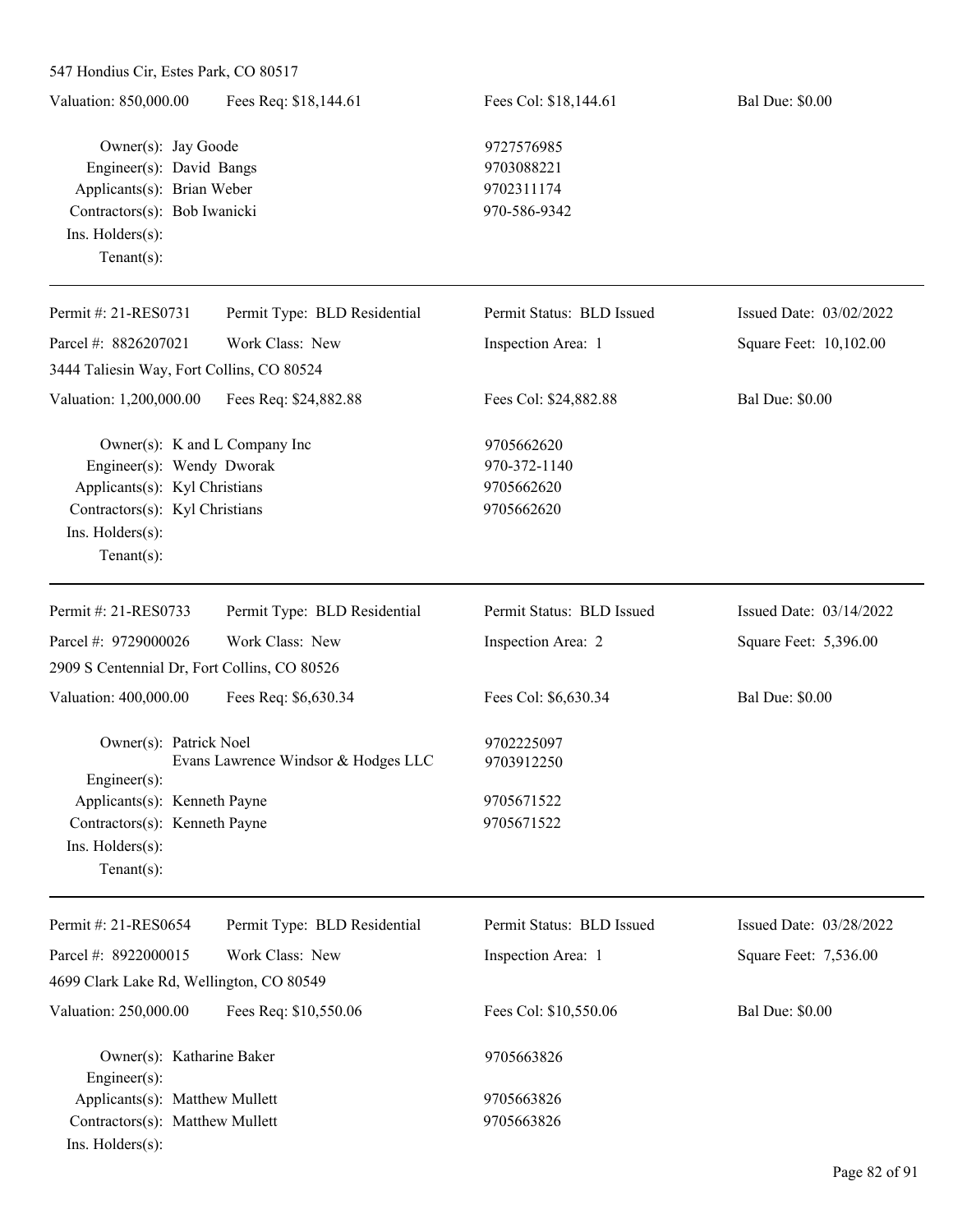| Permit #: 22-UTIL0014                                                                                                                           | Permit Type: BLD Utility-Detached                             | Permit Status: BLD Issued                | Issued Date: 03/14/2022 |
|-------------------------------------------------------------------------------------------------------------------------------------------------|---------------------------------------------------------------|------------------------------------------|-------------------------|
| Parcel #: 9923105031                                                                                                                            | Work Class: Addition - Attached to<br><b>Utility Building</b> | Inspection Area: 1                       | Square Feet: 300.00     |
| 318 W County Road 66e, Fort Collins, CO 80524                                                                                                   |                                                               |                                          |                         |
| Valuation: 5,286.00                                                                                                                             | Fees Req: \$293.05                                            | Fees Col: \$293.05                       | <b>Bal Due: \$0.00</b>  |
| Owner(s): Jeffrey Schmid<br>Engineer(s): Mark Benjamin<br>Applicants(s): Jeffrey Schmid<br>Contractors(s):<br>Ins. Holders(s):<br>$Tenant(s)$ : |                                                               | 9704818136<br>970-472-2394<br>9704818136 |                         |
| Permit #: 22-UTIL0012                                                                                                                           | Permit Type: BLD Utility-Detached                             | Permit Status: BLD Issued                | Issued Date: 03/14/2022 |
| Parcel #: 9923105031                                                                                                                            | Work Class: Addition - Attached to<br><b>Utility Building</b> | Inspection Area: 1                       | Square Feet: 310.00     |
| 318 W County Road 66e, Fort Collins, CO 80524                                                                                                   |                                                               |                                          |                         |
| Valuation: 2,228.90                                                                                                                             | Fees Req: \$160.79                                            | Fees Col: \$160.79                       | <b>Bal Due: \$0.00</b>  |
| Owner(s): Jeffrey Schmid<br>Engineer(s): Mark Benjamin<br>Applicants(s): Jeffrey Schmid<br>Contractors(s):<br>Ins. Holders(s):<br>$Tenant(s)$ : |                                                               | 9704818136<br>970-472-2394<br>9704818136 |                         |
| Permit #: 22-UTIL0068                                                                                                                           | Permit Type: BLD Utility-Detached                             | Permit Status: BLD Issued                | Issued Date: 03/15/2022 |
| Parcel #: 9704300036<br>2918 Dean Dr, Fort Collins, CO 80521                                                                                    | Work Class: Addition - Attached to<br><b>Utility Building</b> | Inspection Area: 1                       | Square Feet: 336.00     |
| Valuation: 3,000.00                                                                                                                             | Fees Req: \$146.85                                            | Fees Col: \$146.85                       | <b>Bal Due: \$0.00</b>  |
| Owner(s): Sandra Litschert<br>Engineer(s): Arturo Hernandez                                                                                     | John Litschert*                                               | 9702371529<br>9702371529                 |                         |
| Applicants(s): John Litschert*<br>Contractors(s):<br>Ins. Holders(s):<br>$Tenant(s)$ :                                                          |                                                               | 9702371529                               |                         |
| Permit #: 22-UTIL0015                                                                                                                           | Permit Type: BLD Utility-Detached                             | Permit Status: BLD Resubmittal           | Issued Date: 03/22/2022 |
| Parcel #: 9832106002                                                                                                                            | Work Class: Addition - Attached to<br><b>Utility Building</b> | Applied<br>Inspection Area: 1            | Square Feet: 785.00     |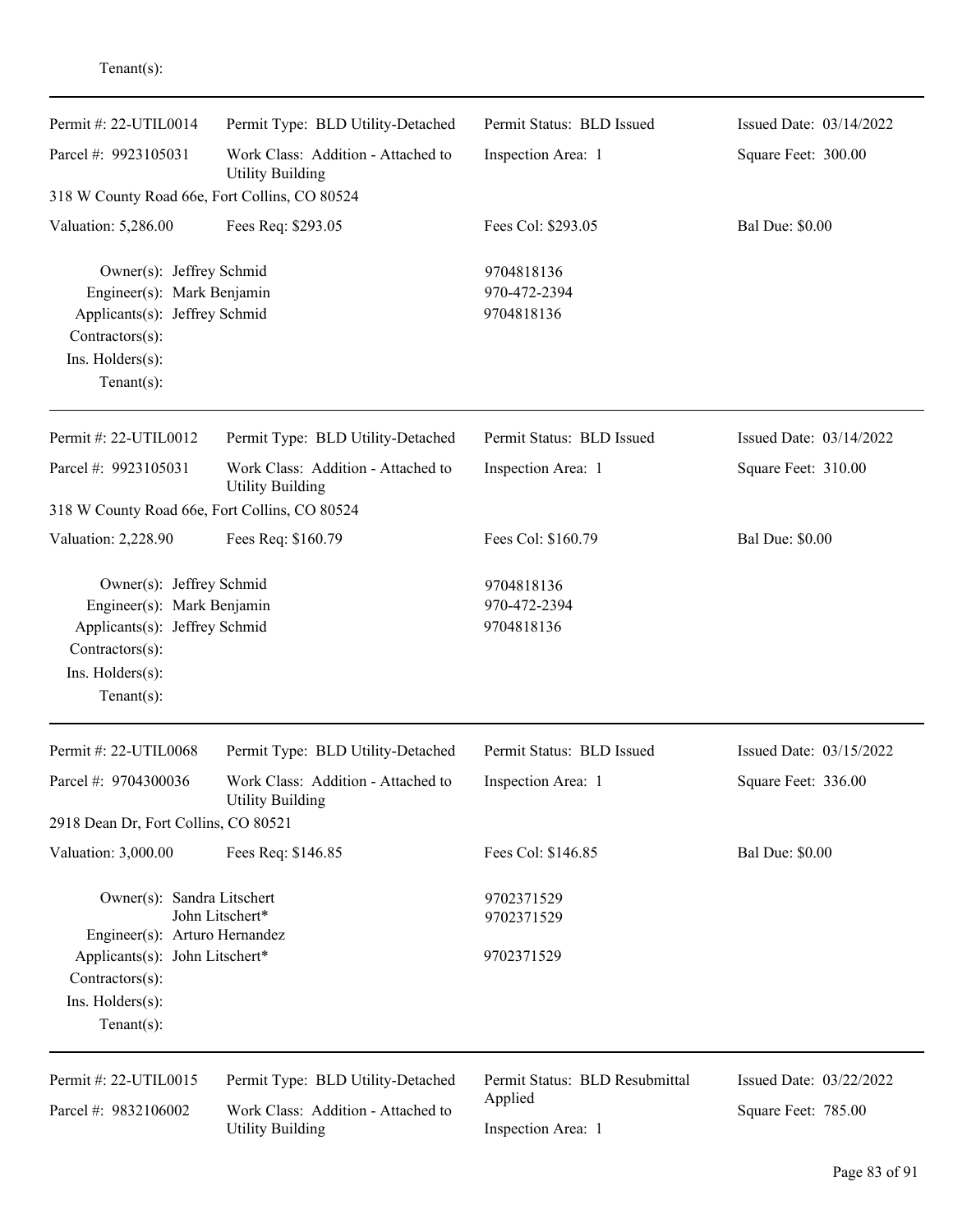| 2204 N Overland Trl, Fort Collins, CO 80521                                                                                                              |                                                               |                                                                    |                         |
|----------------------------------------------------------------------------------------------------------------------------------------------------------|---------------------------------------------------------------|--------------------------------------------------------------------|-------------------------|
| Valuation: 40,000.00                                                                                                                                     | Fees Req: \$1,251.46                                          | Fees Col: \$1,200.46                                               | Bal Due: \$51.00        |
| Owner(s): Chris Erskine<br>Engineer(s):                                                                                                                  |                                                               | 719-640-6488                                                       |                         |
| Applicants(s): Chris Erskine<br>$Contractors(s)$ :<br>Ins. $H$ olders $(s)$ :<br>Tenant $(s)$ :                                                          |                                                               | 719-640-6488                                                       |                         |
| Permit #: 21-UTIL0335                                                                                                                                    | Permit Type: BLD Utility-Detached                             | Permit Status: BLD Issued                                          | Issued Date: 03/04/2022 |
| Parcel #: 1428211038                                                                                                                                     | Work Class: Addition - Attached to<br><b>Utility Building</b> | Inspection Area: 4                                                 | Square Feet: 576.00     |
| 57 Makah Ln, Lyons, CO 80540                                                                                                                             |                                                               |                                                                    |                         |
| Valuation: 80,000.00                                                                                                                                     | Fees Req: \$1,897.13                                          | Fees Col: \$1,897.13                                               | <b>Bal Due: \$0.00</b>  |
| Owner(s): Maxine Hamann<br>Engineer(s): Jason Baker<br>Applicants(s): Jerry Balmes<br>Contractors(s): Jerry Balmes<br>Ins. Holders(s):<br>Tenant $(s)$ : | Josh Hamann                                                   | 6142708659<br>6142708659<br>9702781909<br>7206269154<br>7206269154 |                         |
| Permit #: 22-UTIL0081                                                                                                                                    | Permit Type: BLD Utility-Detached                             | Permit Status: BLD Issued                                          | Issued Date: 03/31/2022 |
| Parcel #: 9811100001<br>122 Rocky Ridge Ln, Fort Collins, CO 80524                                                                                       | Work Class: Alteration                                        | Inspection Area: 1                                                 | Square Feet: 80.00      |
| Valuation: 3,964.80                                                                                                                                      | Fees Req: \$389.19                                            | Fees Col: \$389.19                                                 | <b>Bal Due: \$0.00</b>  |
| Owner(s): Michael Moreng<br>Engineer(s):                                                                                                                 |                                                               | 970-222-8252                                                       |                         |
| Applicants(s): Michael Moreng<br>$Contractors(s)$ :<br>Ins. Holders(s):<br>Tenant $(s)$ :                                                                |                                                               | 970-222-8252                                                       |                         |
| Permit #: 22-UTIL0013                                                                                                                                    | Permit Type: BLD Utility-Detached                             | Permit Status: BLD Issued                                          | Issued Date: 03/14/2022 |
| Parcel #: 9923105031                                                                                                                                     | Work Class: Alteration                                        | Inspection Area: 1                                                 | Square Feet: 336.00     |
| 318 W County Road 66E, Fort Collins, CO 80524                                                                                                            |                                                               |                                                                    |                         |
| Valuation: 6,048.00                                                                                                                                      | Fees Req: \$449.23                                            | Fees Col: \$449.23                                                 | <b>Bal Due: \$0.00</b>  |
| Owner(s): Jeffrey Schmid<br>Engineer(s): Mark Benjamin<br>Applicants(s): Jeffrey Schmid<br>Contractors(s):                                               |                                                               | 9704818136<br>970-472-2394<br>9704818136                           |                         |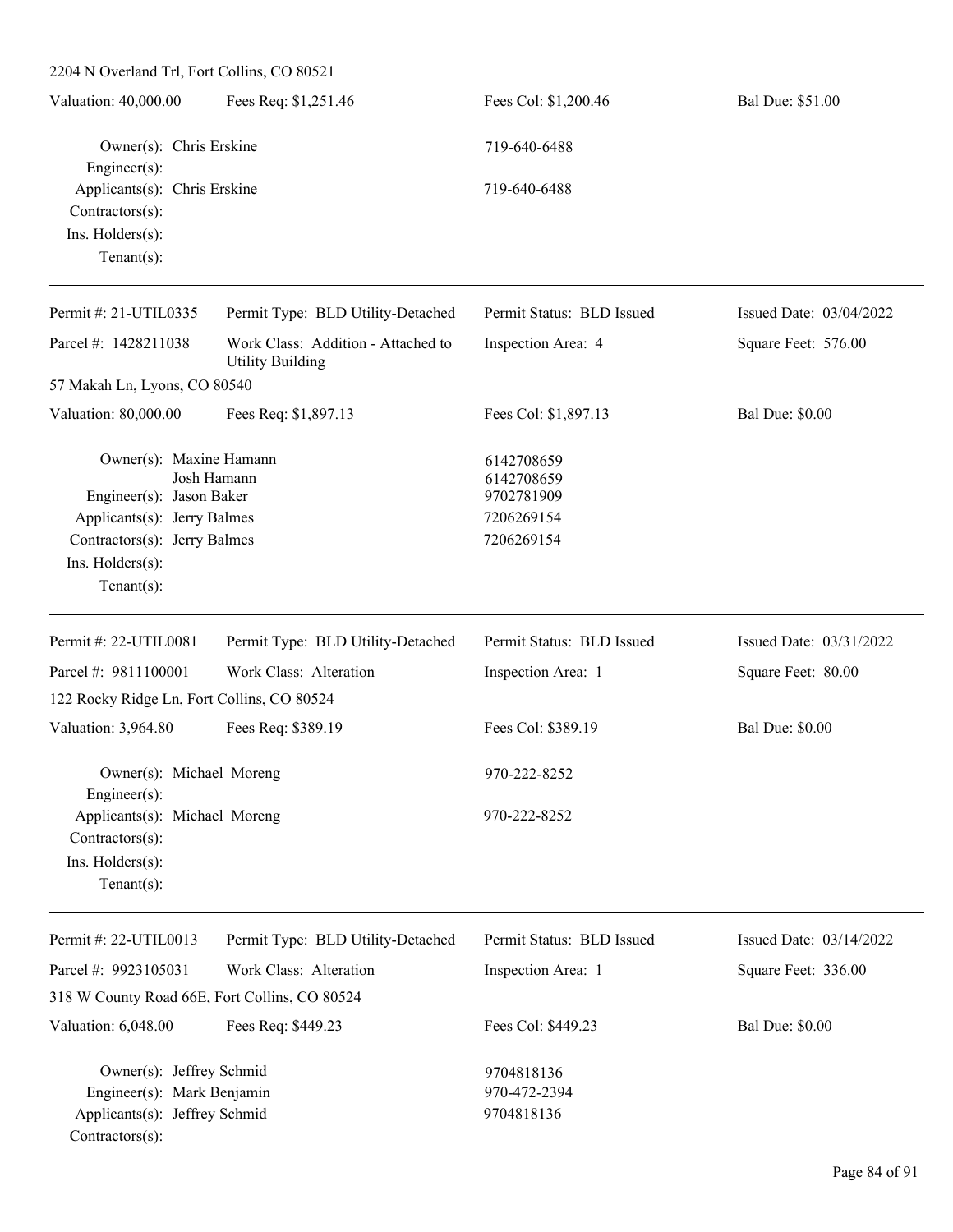Ins. Holders(s): Tenant(s):

| Permit #: 22-UTIL0034                                                                                                                        | Permit Type: BLD Utility-Detached | Permit Status: BLD Issued                                            | Issued Date: 03/30/2022 |
|----------------------------------------------------------------------------------------------------------------------------------------------|-----------------------------------|----------------------------------------------------------------------|-------------------------|
| Parcel #: 9420107005                                                                                                                         | Work Class: Alteration            | Inspection Area: 3                                                   | Square Feet: 0.00       |
| 240 Goose Hollow Rd, Berthoud, CO 80513                                                                                                      |                                   |                                                                      |                         |
| Valuation: 20,000.00                                                                                                                         | Fees Req: \$773.62                | Fees Col: \$773.62                                                   | <b>Bal Due: \$0.00</b>  |
| Owner(s): Joel Christensen<br>Engineer $(s)$ :                                                                                               |                                   | $(970)$ 420-4341                                                     |                         |
| Applicants(s): Joel Christensen<br>Contractors(s):<br>Ins. Holders(s):                                                                       |                                   | $(970)$ 420-4341                                                     |                         |
| Tenant $(s)$ :                                                                                                                               |                                   |                                                                      |                         |
| Permit #: 22-UTIL0062                                                                                                                        | Permit Type: BLD Utility-Detached | Permit Status: BLD Issued                                            | Issued Date: 03/31/2022 |
| Parcel #: 9833000005                                                                                                                         | Work Class: Bridges - Private     | Inspection Area: 1                                                   | Square Feet: 0.00       |
| 2616 W Shady Grove Ln, Fort Collins, CO 80524                                                                                                |                                   |                                                                      |                         |
| Valuation: 57,625.00                                                                                                                         | Fees Req: \$1,322.69              | Fees Col: \$1,322.69                                                 | <b>Bal Due: \$0.00</b>  |
| Owner(s): Rebecca Kintzley<br>Engineer(s): Michael Coley<br>Nathan Evans<br><b>Scott Parker</b><br>Applicants(s): Hammersmith Structures LLC |                                   | 9702190721<br>9707752004<br>8003282047<br>9702260120<br>970-381-7699 |                         |
|                                                                                                                                              | Eric Johnson                      | 9703817699                                                           |                         |
| Contractors(s):                                                                                                                              |                                   |                                                                      |                         |
| Ins. Holders(s):<br>Tenant $(s)$ :                                                                                                           |                                   |                                                                      |                         |
| Permit #: 22-UTIL0023                                                                                                                        | Permit Type: BLD Utility-Detached | Permit Status: BLD Issued                                            | Issued Date: 03/01/2022 |
|                                                                                                                                              |                                   |                                                                      |                         |
| Parcel #: 8532000004                                                                                                                         | Work Class: Moved                 | Inspection Area: 3                                                   | Square Feet: 0.00       |
| 3553 E Highway 60, Loveland, CO 80537                                                                                                        |                                   |                                                                      |                         |
| Valuation: 5,300.00                                                                                                                          | Fees Req: \$217.09                | Fees Col: \$217.09                                                   | <b>Bal Due: \$0.00</b>  |
| Owner(s): Steve Olander                                                                                                                      |                                   | 9702172342                                                           |                         |
| Engineer(s): Brian Bruckbauer                                                                                                                |                                   | 970-226-5334                                                         |                         |
| Applicants(s): Todd Olander                                                                                                                  | <b>Steve Olander</b>              | 9702270475<br>9702172342                                             |                         |
| Contractors(s): Derek Cohen                                                                                                                  |                                   | 9708259400                                                           |                         |
| $Ins.$ Holders $(s)$ :                                                                                                                       |                                   |                                                                      |                         |
| Tenant $(s)$ :                                                                                                                               |                                   |                                                                      |                         |
| Permit #: 22-UTIL0060                                                                                                                        | Permit Type: BLD Utility-Detached | Permit Status: BLD Issued                                            | Issued Date: 03/24/2022 |
| Parcel #: 0430209702                                                                                                                         | Work Class: New                   | Inspection Area: 4                                                   | Square Feet: 2,480.00   |
|                                                                                                                                              |                                   |                                                                      |                         |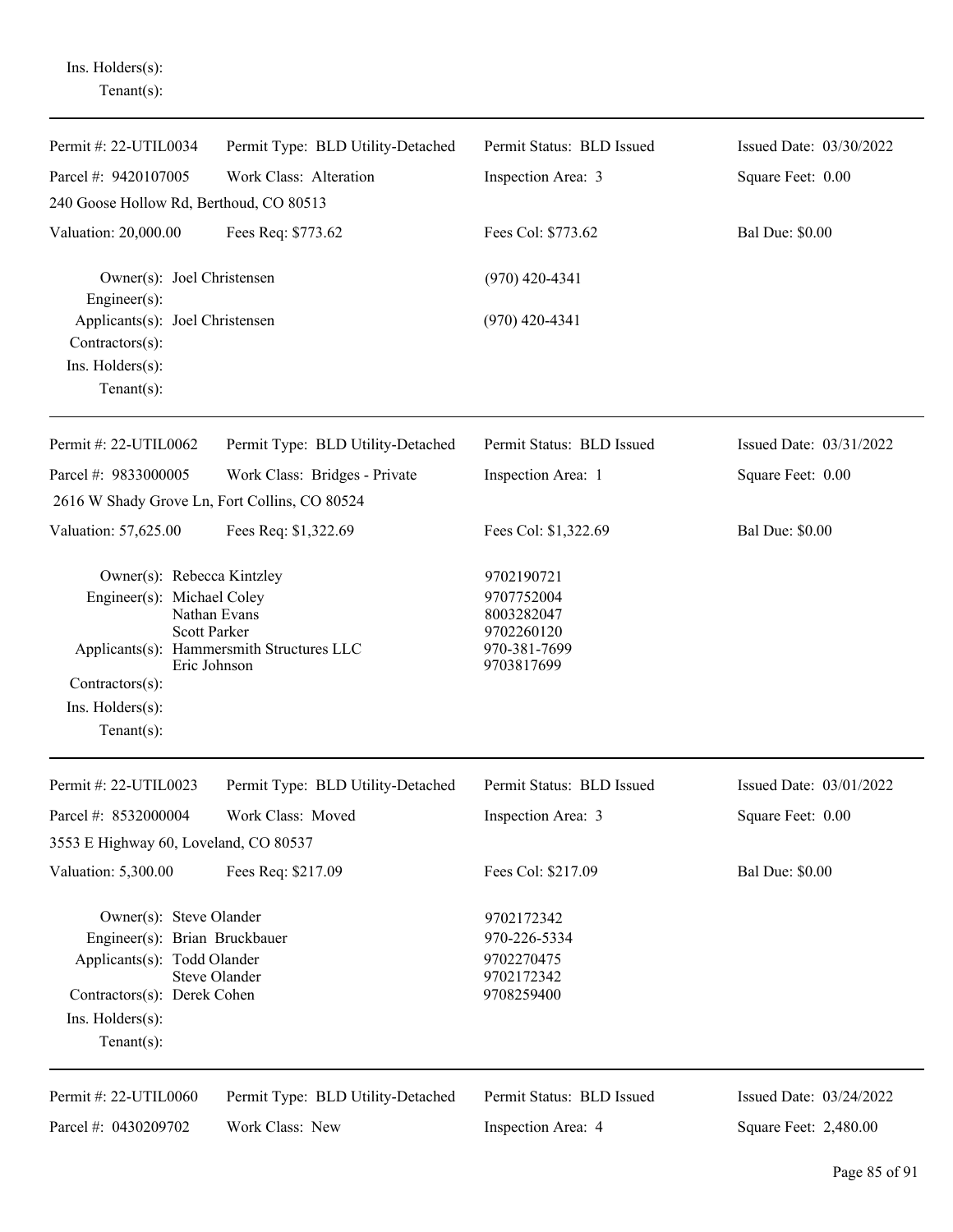| 702 Ponderosa Hill Rd, Lyons, CO 80540    |                                   |                           |                         |
|-------------------------------------------|-----------------------------------|---------------------------|-------------------------|
| Valuation: 30,000.00                      | Fees Req: \$1,055.20              | Fees Col: \$1,055.20      | <b>Bal Due: \$0.00</b>  |
| Owner(s): Scott Conner                    | <b>Audrey Simms</b>               | 3035799720                |                         |
| Engineer(s): Richard White                |                                   | 9709882409                |                         |
| Applicants(s): Scott Conner               |                                   | 3035799720                |                         |
| Contractors(s):                           |                                   |                           |                         |
| Ins. Holders(s):                          |                                   |                           |                         |
| Tenant $(s)$ :                            |                                   |                           |                         |
| Permit #: 22-UTIL0008                     | Permit Type: BLD Utility-Detached | Permit Status: BLD Issued | Issued Date: 03/04/2022 |
| Parcel #: 9624408008                      | Work Class: New                   | Inspection Area: 2        | Square Feet: 1,984.00   |
| 900 Cub Ct, Fort Collins, CO 80525        |                                   |                           |                         |
| Valuation: 117,120.00                     | Fees Req: \$2,295.73              | Fees Col: \$2,295.73      | <b>Bal Due: \$0.00</b>  |
| Owner(s): Kyle Meyer                      |                                   | 720-454-2991              |                         |
| Engineer(s):<br>Applicants(s): Kyle Meyer |                                   | 720-454-2991              |                         |
| Contractors(s): Kyle Meyer                |                                   | 720-454-2991              |                         |
| Ins. Holders(s):                          |                                   |                           |                         |
| Tenant $(s)$ :                            |                                   |                           |                         |
| Permit #: 21-UTIL0047                     | Permit Type: BLD Utility-Detached | Permit Status: BLD Issued | Issued Date: 03/15/2022 |
| Parcel #: 9435407003                      | Work Class: New                   | Inspection Area: 3        | Square Feet: 2,502.00   |
| 446 Dove Ln, Berthoud, CO 80513           |                                   |                           |                         |
| Valuation: 175,000.00                     | Fees Req: \$2,991.98              | Fees Col: \$2,991.98      | <b>Bal Due: \$0.00</b>  |
| Owner(s): Stephen Cavnar                  | Donna Cavnar                      | 3039216276                |                         |
| Engineer(s): Daniel Belleau               |                                   | 7209242373                |                         |
| Applicants(s): Vance Bunker               |                                   | 303-775-8476              |                         |
| Contractors(s): Vance Bunker              |                                   | 303-775-8476              |                         |
| Ins. Holders(s):                          |                                   |                           |                         |
| Tenant $(s)$ :                            |                                   |                           |                         |
| Permit #: 22-UTIL0048                     | Permit Type: BLD Utility-Detached | Permit Status: BLD Issued | Issued Date: 03/23/2022 |
| Parcel #: 9807000008                      | Work Class: New                   | Inspection Area: 1        | Square Feet: 864.00     |
| 6484 Kremers Ln, Laporte, CO 80535        |                                   |                           |                         |
| Valuation: 24,886.00                      | Fees Req: \$691.57                | Fees Col: \$691.57        | <b>Bal Due: \$0.00</b>  |

Owner(s): Kevin Dennison 9707322565 Engineer(s): Applicants(s): Kevin Dennison 9707322565 Contractors(s): Jacob Renninger 970-305-7086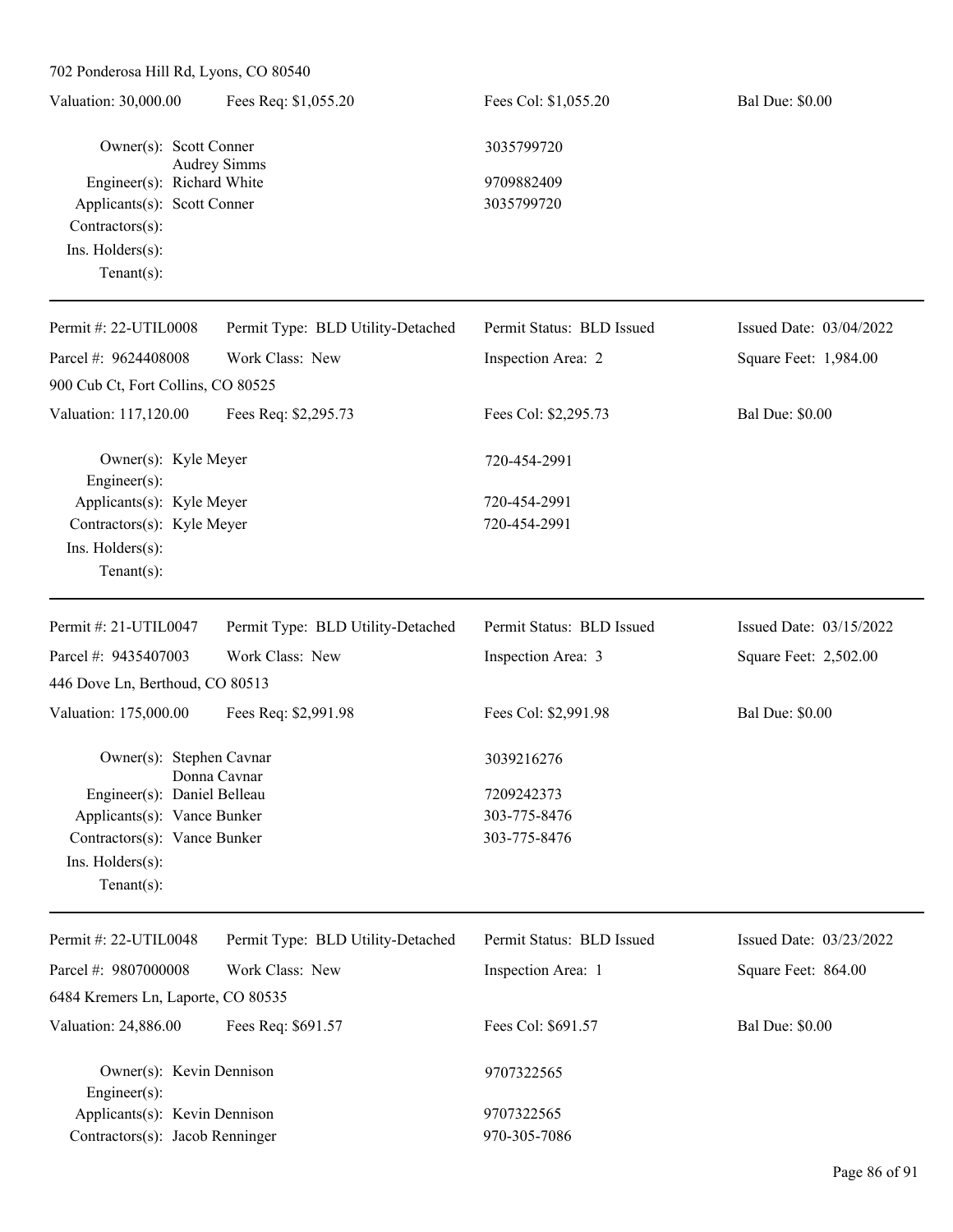| $Tenant(s)$ :                                                                                                                                     |                                   |                                          |                         |
|---------------------------------------------------------------------------------------------------------------------------------------------------|-----------------------------------|------------------------------------------|-------------------------|
| Permit #: 22-UTIL0063                                                                                                                             | Permit Type: BLD Utility-Detached | Permit Status: BLD Issued                | Issued Date: 03/24/2022 |
| Parcel #: 9913100002                                                                                                                              | Work Class: New                   | Inspection Area: 1                       | Square Feet: 448.00     |
| 821 E County Road 70, Wellington, CO 80549                                                                                                        |                                   |                                          |                         |
| Valuation: 8,000.00                                                                                                                               | Fees Req: \$267.95                | Fees Col: \$267.95                       | <b>Bal Due: \$0.00</b>  |
| Owner(s): Douglas Gudenkauf<br>Engineer(s):                                                                                                       |                                   | 970-420-6242                             |                         |
| Applicants(s): Douglas Gudenkauf<br>Contractors(s):<br>Ins. Holders(s):<br>$Tenant(s)$ :                                                          |                                   | 970-420-6242                             |                         |
| Permit #: 22-UTIL0030                                                                                                                             | Permit Type: BLD Utility-Detached | Permit Status: BLD Issued                | Issued Date: 03/09/2022 |
| Parcel #: 3401424008                                                                                                                              | Work Class: New                   | Inspection Area: 4                       | Square Feet: 87.00      |
| 700 Sanborn Dr, Estes Park, CO 80517                                                                                                              |                                   |                                          |                         |
| Valuation: 1,532.94                                                                                                                               | Fees Req: \$148.74                | Fees Col: \$148.74                       | <b>Bal Due: \$0.00</b>  |
| Owner(s): Robert James Akers<br>Engineer(s):                                                                                                      |                                   | 303-547-4966                             |                         |
| Applicants(s): Renee McCauley<br>Contractors(s):<br>Ins. Holders(s):<br>$Tenant(s)$ :                                                             |                                   | 9706247191                               |                         |
| Permit #: 21-UTIL0378                                                                                                                             | Permit Type: BLD Utility-Detached | Permit Status: BLD COC                   | Issued Date: 03/01/2022 |
| Parcel #: 9616205702                                                                                                                              | Work Class: New                   | Inspection Area: 2                       | Square Feet: 360.00     |
| 2887 W Trilby Rd, Fort Collins, CO 80526                                                                                                          |                                   |                                          |                         |
| Valuation: 2,000.00                                                                                                                               | Fees Req: \$143.30                | Fees Col: \$143.30                       | <b>Bal Due: \$0.00</b>  |
| Owner(s): Robert Williams<br>Engineer(s): Mark Benjamin<br>Applicants(s): Robert Williams<br>Contractors(s):<br>Ins. Holders(s):<br>$Tenant(s)$ : |                                   | 7016908990<br>970-472-2394<br>7016908990 |                         |
| Permit #: 22-UTIL0065                                                                                                                             | Permit Type: BLD Utility-Detached | Permit Status: BLD Issued                | Issued Date: 03/18/2022 |
| Parcel #: 9535300026                                                                                                                              | Work Class: New                   | Inspection Area: 3                       | Square Feet: 1,560.00   |
| 3828 S Taft Ave, Loveland, CO 80537                                                                                                               |                                   |                                          |                         |
| Valuation: 49,000.00                                                                                                                              | Fees Req: \$1,252.35              | Fees Col: \$1,252.35                     | <b>Bal Due: \$0.00</b>  |

Ins. Holders(s):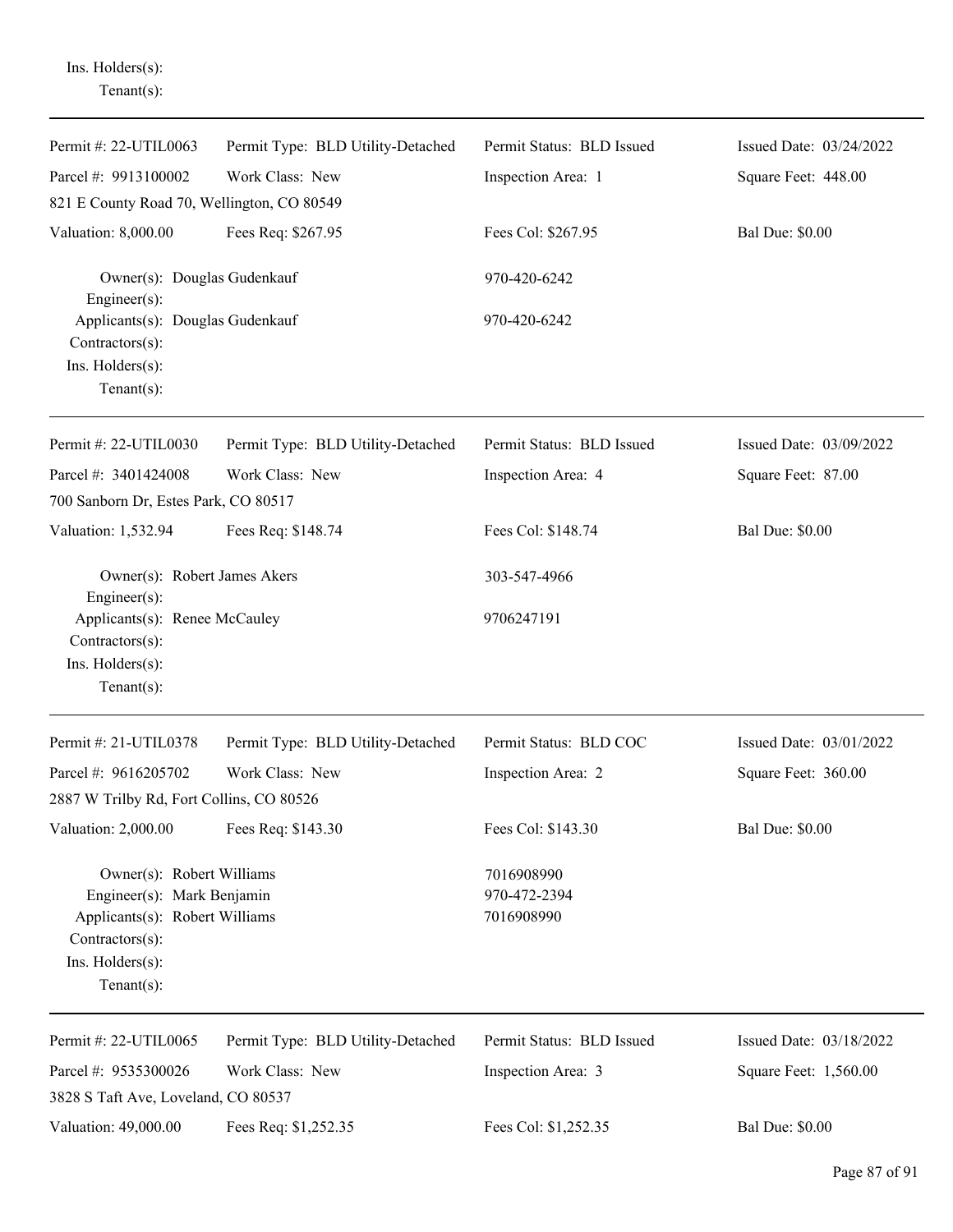|                    | Owner(s): Richard Nimerfro      |
|--------------------|---------------------------------|
|                    | Engineer(s): Anan Almughrabi    |
|                    | Jason Baker                     |
|                    | Applicants(s): Richard Nimerfro |
| $Contractors(s)$ : |                                 |
| Ins. Holders(s):   |                                 |
| $Tenant(s)$ :      |                                 |
|                    |                                 |

## 9702030837 Engineer(s): Anan Almughrabi 8888076006 9702781909 Applicants(s): Richard Nimerfro 9702030837

| Permit #: 22-UTIL0040                                              | Permit Type: BLD Utility-Detached | Permit Status: BLD COC    | Issued Date: 03/01/2022 |
|--------------------------------------------------------------------|-----------------------------------|---------------------------|-------------------------|
| Parcel #: 9532012702                                               | Work Class: New                   | Inspection Area: 3        | Square Feet: 1,600.00   |
| 3851 S County Road 21, Loveland, CO 80537                          |                                   |                           |                         |
| Valuation: 20,000.00                                               | Fees Req: \$878.92                | Fees Col: \$878.92        | <b>Bal Due: \$0.00</b>  |
| Owner(s): Timothy Dyer<br>Engineer(s): Shawn Greenwood             |                                   | 9704355705                |                         |
| Applicants(s): Timothy Dyer<br>Contractors(s):<br>Ins. Holders(s): |                                   | 9704355705                |                         |
| Tenant $(s)$ :                                                     |                                   |                           |                         |
| Permit #: 22-UTIL0050                                              | Permit Type: BLD Utility-Detached | Permit Status: BLD Issued | Issued Date: 03/11/2022 |
| Parcel #: 9709108032                                               | Work Class: New                   | Inspection Area: 2        | Square Feet: 240.00     |
| 504 N Impala Dr, Fort Collins, CO 80521                            |                                   |                           |                         |
| Valuation: 4,830.91                                                | Fees Req: \$211.23                | Fees Col: \$211.23        | <b>Bal Due: \$0.00</b>  |
| Owner(s): Robert Kechter<br>Engineer(s):                           |                                   | 9704818658                |                         |
| Applicants(s): Robert Kechter                                      |                                   | 9704818658                |                         |
| Contractors(s): Benjamin Seaman<br>Evan Faltys                     |                                   | 7202024710<br>3039082589  |                         |
| Ins. Holders(s):<br>Tenant $(s)$ :                                 |                                   |                           |                         |
| Permit #: 22-UTIL0011                                              | Permit Type: BLD Utility-Detached | Permit Status: BLD Issued | Issued Date: 03/01/2022 |
| Parcel #: 3101000015                                               | Work Class: New                   | Inspection Area: 6        | Square Feet: 1,080.00   |
| 2893 N County Road 59, Livermore, CO 80536                         |                                   |                           |                         |
| Valuation: 65,000.00                                               | Fees Req: \$1,583.67              | Fees Col: \$1,583.67      | <b>Bal Due: \$0.00</b>  |
| Owner(s): Douglas Jobe Trust<br>Engineer(s):                       |                                   | 3076312993                |                         |
| Applicants(s): Douglas Jobe Trust                                  |                                   | 3076312993                |                         |
| Contractors(s): Jacob Renninger<br>Ins. Holders(s):                |                                   | 970-305-7086              |                         |
| Tenant $(s)$ :                                                     |                                   |                           |                         |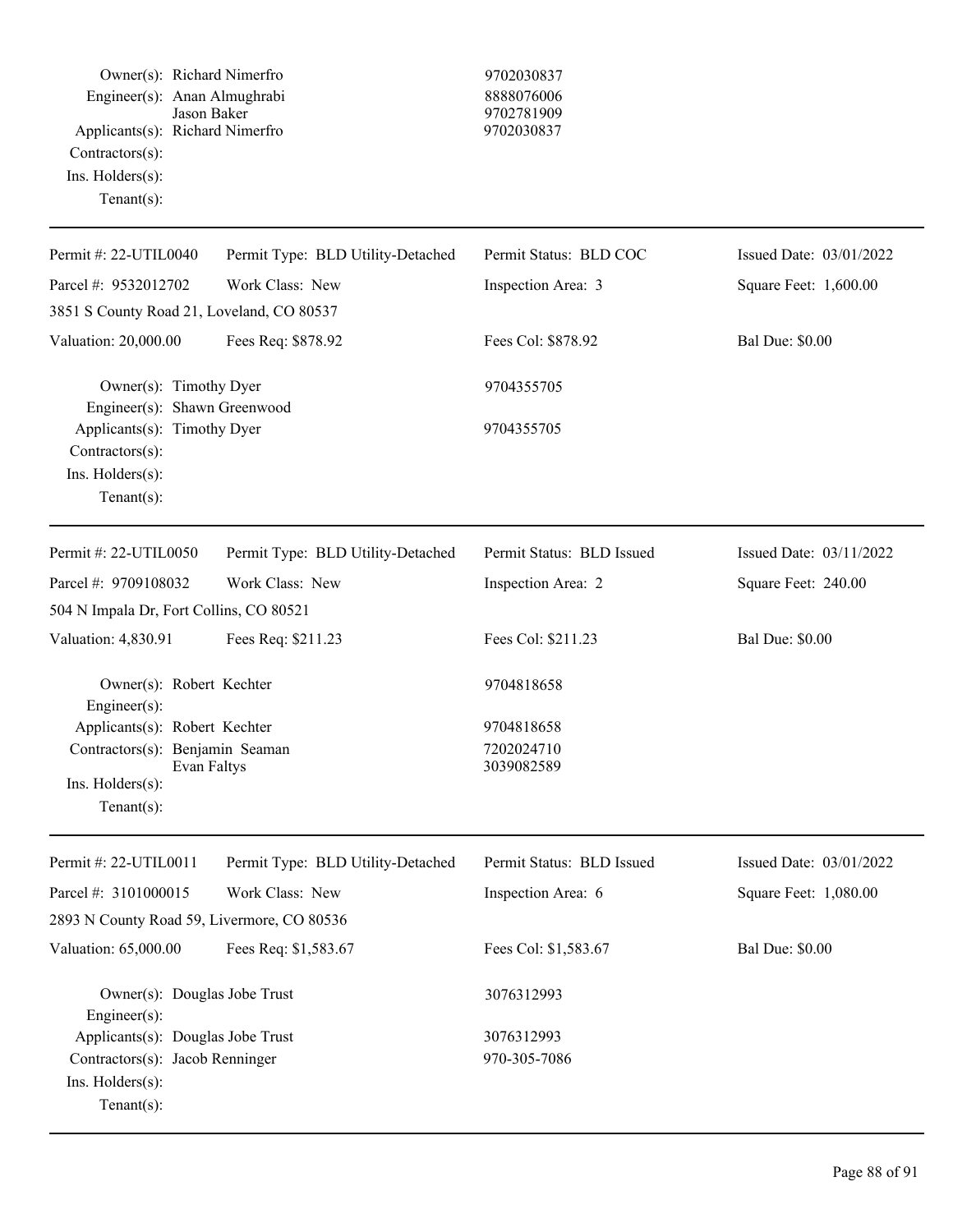| Permit #: 22-UTIL0021                                                                                                                                     | Permit Type: BLD Utility-Detached | Permit Status: BLD Issued                | Issued Date: 03/25/2022 |
|-----------------------------------------------------------------------------------------------------------------------------------------------------------|-----------------------------------|------------------------------------------|-------------------------|
| Parcel #: 2708305702                                                                                                                                      | Work Class: New                   | Inspection Area: 6                       | Square Feet: 400.00     |
| 33390 Buckhorn Rd, Bellvue, CO 80512                                                                                                                      |                                   |                                          |                         |
| Valuation: 20,000.00                                                                                                                                      | Fees Req: \$696.88                | Fees Col: \$696.88                       | <b>Bal Due: \$0.00</b>  |
| Owner(s): $*$ J and V Wilson<br>Engineer(s): Brian Bruckbauer<br>Applicants(s): * J and V Wilson<br>Contractors(s):<br>Ins. Holders(s):<br>Tenant $(s)$ : |                                   | 9702320445<br>970-226-5334<br>9702320445 |                         |
| Permit #: 22-UTIL0049                                                                                                                                     | Permit Type: BLD Utility-Detached | Permit Status: BLD Issued                | Issued Date: 03/23/2022 |
| Parcel #: 9807000008                                                                                                                                      | Work Class: New                   | Inspection Area: 1                       | Square Feet: 648.00     |
| 6484 Kremers Ln, Laporte, CO 80535                                                                                                                        |                                   |                                          |                         |
| Valuation: 18,593.00                                                                                                                                      | Fees Req: \$542.37                | Fees Col: \$542.37                       | <b>Bal Due: \$0.00</b>  |
| Owner(s): Kevin Dennison<br>Engineer(s):                                                                                                                  |                                   | 9707322565                               |                         |
| Applicants(s): Kevin Dennison                                                                                                                             |                                   | 9707322565                               |                         |
| Contractors(s): Jacob Renninger<br>Ins. Holders(s):<br>Tenant $(s)$ :                                                                                     |                                   | 970-305-7086                             |                         |
| Permit #: 22-UTIL0026                                                                                                                                     | Permit Type: BLD Utility-Detached | Permit Status: BLD Issued                | Issued Date: 03/24/2022 |
| Parcel #: 9825213023                                                                                                                                      | Work Class: New                   | Inspection Area: 1                       | Square Feet: 6,240.00   |
| 440 Richards Lake Rd, Fort Collins, CO 80524                                                                                                              |                                   |                                          |                         |
| Valuation: 100,000.00 Fees Req: \$2,750.19                                                                                                                |                                   | Fees Col: \$2,750.19                     | <b>Bal Due: \$0.00</b>  |
| Owner(s): Sasha Bannister                                                                                                                                 | <b>Brian Bannister</b>            | 9702861387<br>9706461673                 |                         |
| $Engineering(s)$ :<br>Applicants(s): Brian Bannister<br>Contractors(s):<br>Ins. Holders(s):<br>Tenant $(s)$ :                                             |                                   | 9706461673                               |                         |
| Permit #: 22-UTIL0036                                                                                                                                     | Permit Type: BLD Utility-Detached | Permit Status: BLD Issued                | Issued Date: 03/21/2022 |
| Parcel #: 9405211004                                                                                                                                      | Work Class: New                   | Inspection Area: 3                       | Square Feet: 528.00     |
| 4730 Levi Ct, Loveland, CO 80537                                                                                                                          |                                   |                                          |                         |
| Valuation: 36,473.00                                                                                                                                      | Fees Req: \$909.75                | Fees Col: \$909.75                       | <b>Bal Due: \$0.00</b>  |
| Owner(s): Joshua Moore                                                                                                                                    | Susan Moore                       | $(317)$ 430-0761                         |                         |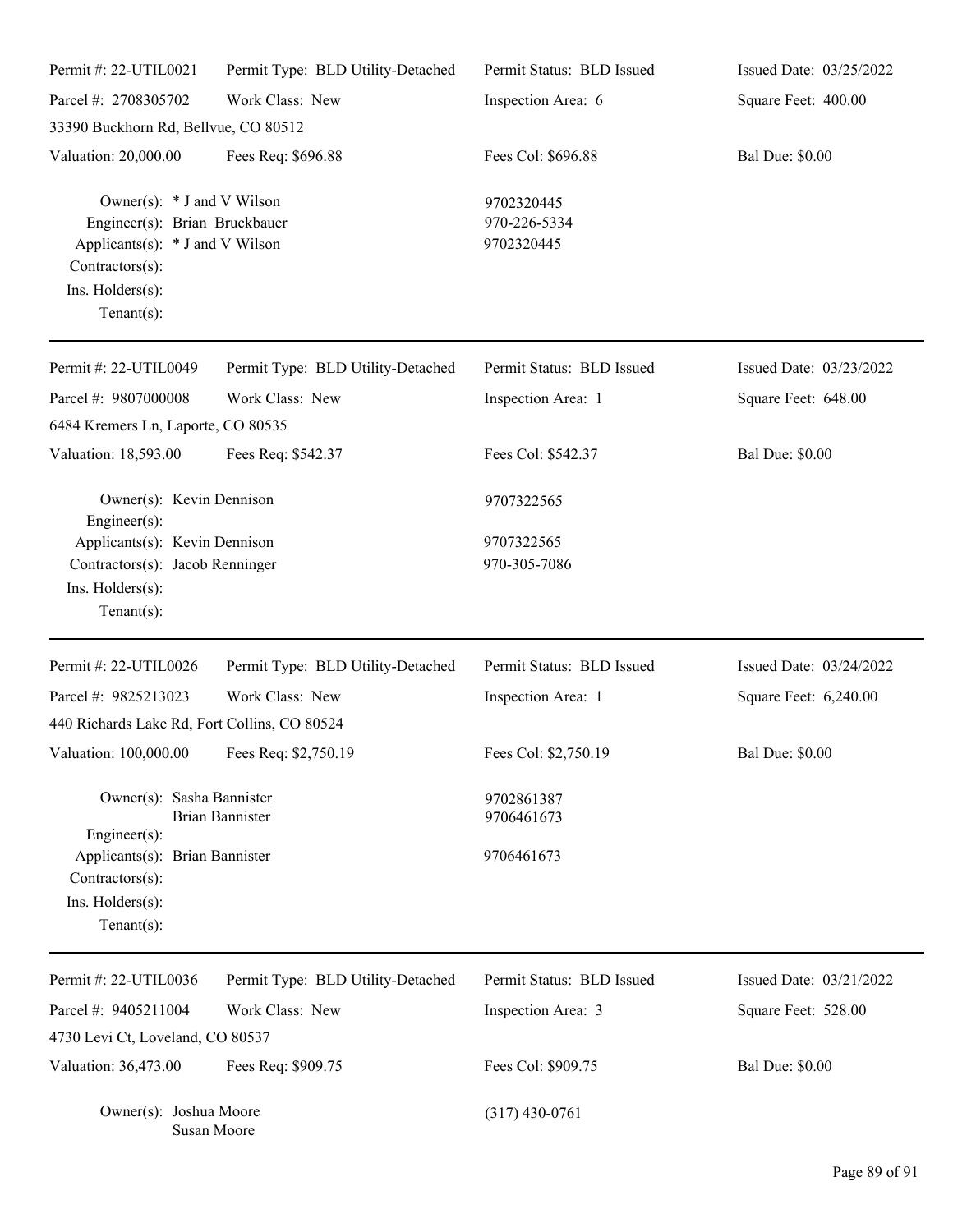Engineer(s): Kenneth Lee 4137821739 Applicants(s): Rite Hand Construction Inc 9703979058<br>Dick Schantz 970-330-337 Contractors(s): Dick Schantz 970-330-3375 Ins. Holders(s): Tenant(s):

## 970-330-3375

| Permit #: 22-UTIL0045                                                                                                                                                | Permit Type: BLD Utility-Detached | Permit Status: BLD LOC                               | Issued Date: 03/04/2022 |
|----------------------------------------------------------------------------------------------------------------------------------------------------------------------|-----------------------------------|------------------------------------------------------|-------------------------|
| Parcel #: 0701309004                                                                                                                                                 | Work Class: New                   | Inspection Area: 1                                   | Square Feet: 200.00     |
| 800 Redwood Ct, Bellvue, CO 80512                                                                                                                                    |                                   |                                                      |                         |
| Valuation: 17,000.00                                                                                                                                                 | Fees Req: \$550.11                | Fees Col: \$550.11                                   | <b>Bal Due: \$0.00</b>  |
| Owner(s): Francis Docherty<br>Engineer(s): Cody Geisendorfer<br>Applicants(s): Francis Docherty<br>Contractors(s): Philip Lapp<br>Ins. Holders(s):<br>Tenant $(s)$ : |                                   | 7204385696<br>9705780184<br>7204385696<br>9705673032 |                         |
| Permit #: 22-UTIL0044                                                                                                                                                | Permit Type: BLD Utility-Detached | Permit Status: BLD Issued                            | Issued Date: 03/08/2022 |
| Parcel #: 0732105002                                                                                                                                                 | Work Class: New                   | Inspection Area: 2                                   | Square Feet: 2,016.00   |
| 13487 Woodchuck Dr, Loveland, CO 80538                                                                                                                               |                                   |                                                      |                         |
| Valuation: 86,000.00                                                                                                                                                 | Fees Req: \$1,703.63              | Fees Col: \$1,703.63                                 | <b>Bal Due: \$0.00</b>  |
| Owner(s): Jodi Abbott                                                                                                                                                |                                   | 9705410954                                           |                         |
|                                                                                                                                                                      |                                   |                                                      |                         |
| Engineer(s):<br>Applicants(s): Jodi Abbott<br>Contractors(s):<br>Ins. Holders(s):<br>Tenant $(s)$ :                                                                  |                                   | 9705410954                                           |                         |
| Permit #: 22-UTIL0027                                                                                                                                                | Permit Type: BLD Utility-Detached | Permit Status: BLD Issued                            | Issued Date: 03/16/2022 |
| Parcel #: 0606000018                                                                                                                                                 | Work Class: New                   | Inspection Area: 2                                   | Square Feet: 1,944.00   |
| 12600 Big Bear Rd, Loveland, CO 80538                                                                                                                                |                                   |                                                      |                         |
| Valuation: 60,000.00                                                                                                                                                 | Fees Req: \$1,367.92              | Fees Col: \$1,367.92                                 | <b>Bal Due: \$0.00</b>  |